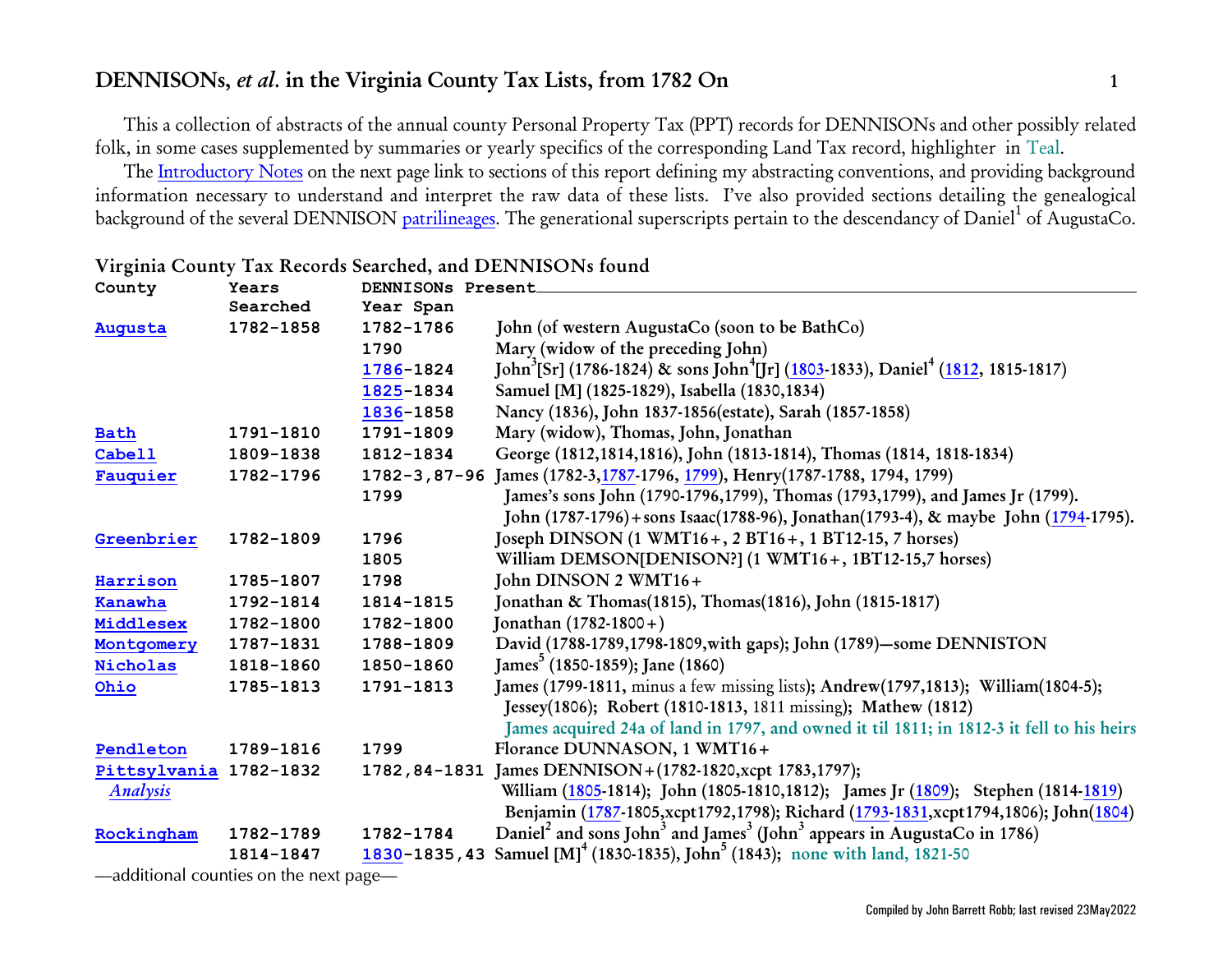| County     | <b>Years</b> | DENNISONs Present |                                                                                    |
|------------|--------------|-------------------|------------------------------------------------------------------------------------|
|            | Searched     | Year Span         |                                                                                    |
| Washington | 1782-1820    | most years        | John(1782-8,1798-1806, then Margaret(1807); Robert(1782-1793); Robert Sr(1804-15); |
|            |              |                   | James(1782-3); George(1803-13); James(1803-20); William(1806);                     |
|            |              |                   | Joseph(1809,12,15-19); Scott(1815); Leander (1820)                                 |
| Wythe      | 1793-1830    | most years        | John&   Margaret(1793-7); David(1793,5,6); Robert(1796-1816), Rhoda(1817);         |
|            |              |                   | William(1811,1814-21); Samuel(1815-5,1820-7); George(1816,24); Scott(1821,1827-30) |

**Virginia County Tax Records Searched, and DENNISONs found**

*Virginia Counties Searched with no DENNISONs found:* **Monongalia (1807); Randolph (1787-1819); Rockbridge (1782-1836)**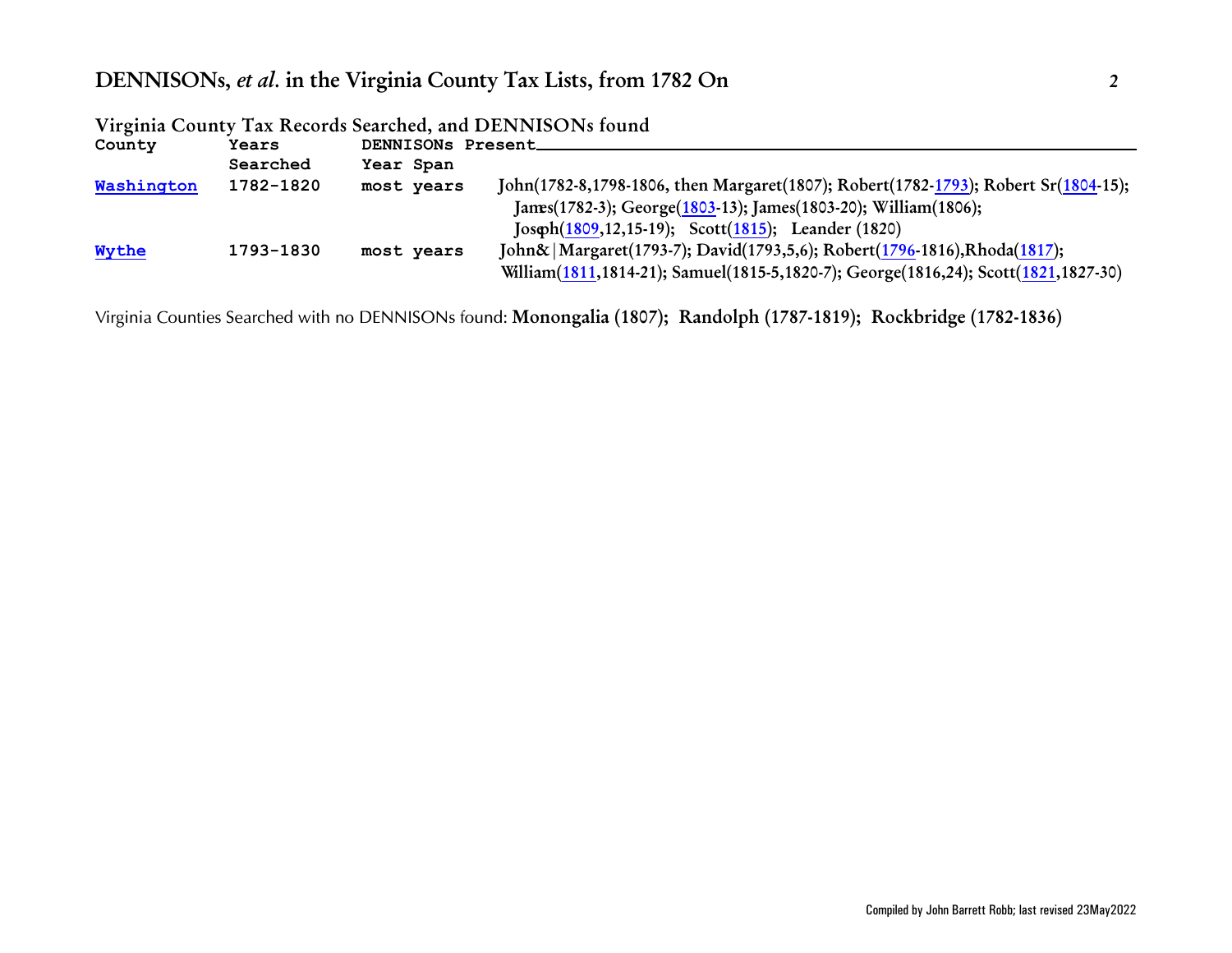### <span id="page-2-0"></span>**Introductory Notes**

The abstracts in this report, which concern largely Virginia-based DENNISONs, and in some cases their in-laws, are all based on the series of county tax records that was begun by Virginia law in 1782 to standardize the assessment and collection of revenues to address the huge debt run up in the Revolutionary War and to sustain the new Virginia Commonwealth.

By law, a fair copy of both the personal property and the land tax lists had to be returned to the VA authorities in Richmond, and it's the images of these lists that have been my source, as archived and filmed by the Library of Virginia. I have either borrowed these films from LVA through interlibrary loan, or accessed them indirectly through Binns Genealogy's Tax List Club, or via the same films digitzed by the LDS and available online in the FamilySearch database..

The format of these county lists changed over time, both in compliance with new mandates by the Virginia Assembly, and at the county level because of the varying interpretation of the law by the county sheriff who was charged with the collection of the taxes, and by his individual tax commissioners, and there is need to pay attention to these changing conventions over time.

I have provided a overview of Virginia colonial and early Commonwealth taxation, with particular attention to the three periods covered by these abstracts (1782-1786, 1787, and from 1788 on) in two papers:

[Virginia Taxes & Tax Lists for the Colonial and Early Federal Period](http://www.johnbrobb.com/Content/VA/VA-Taxes.pdf) provides an overview of VA taxation with some detail on these three periods, and, most importantly (on page 7) my conventions for abstracting these records;

### and

[Interpreting the Annual Virginia Tax Lists from 1782 on, and their basis in Law](http://www.johnbrobb.com/Content/VA/VA-Taxes-Law&Interpretation.pdf) digs deeper into the weeds, and provides extensive commentary on drawing inferences from these lists.

The following links will take you to other sections of this report that pertain to particular DENNISON [genealogical patrilineage](http://www.johnbrobb.com/JBRdna.htm#patrilineage)s:

[The DENNISON Patrilineages of Virginia](#page-105-1) [A Comprehensive Survey of All the DENNISON in Virginia, 1787, 1790, and 1800](#page-122-0) **Notes on** [the DENNISONs of Augusta County, Virginia](#page-124-0) [Tracking Jonathan Dennison of Lawrence County, Ohio, back to his Natal Family](#page-123-0) The DENNISONs of Fauquier County, Virginia, 1782-1796 (see [the DENNISON Patrilineage 5 Project](http://www.johnbrobb.com/JBR-DEN-5.htm) )

The progressive genealogy of Virginia counties may be tracked from year to year via the online [Animap for Virginia](https://www.mapofus.org/virginia/), and the [Animap](https://www.mapofus.org/kentucky/) [for Kentucky](https://www.mapofus.org/kentucky/).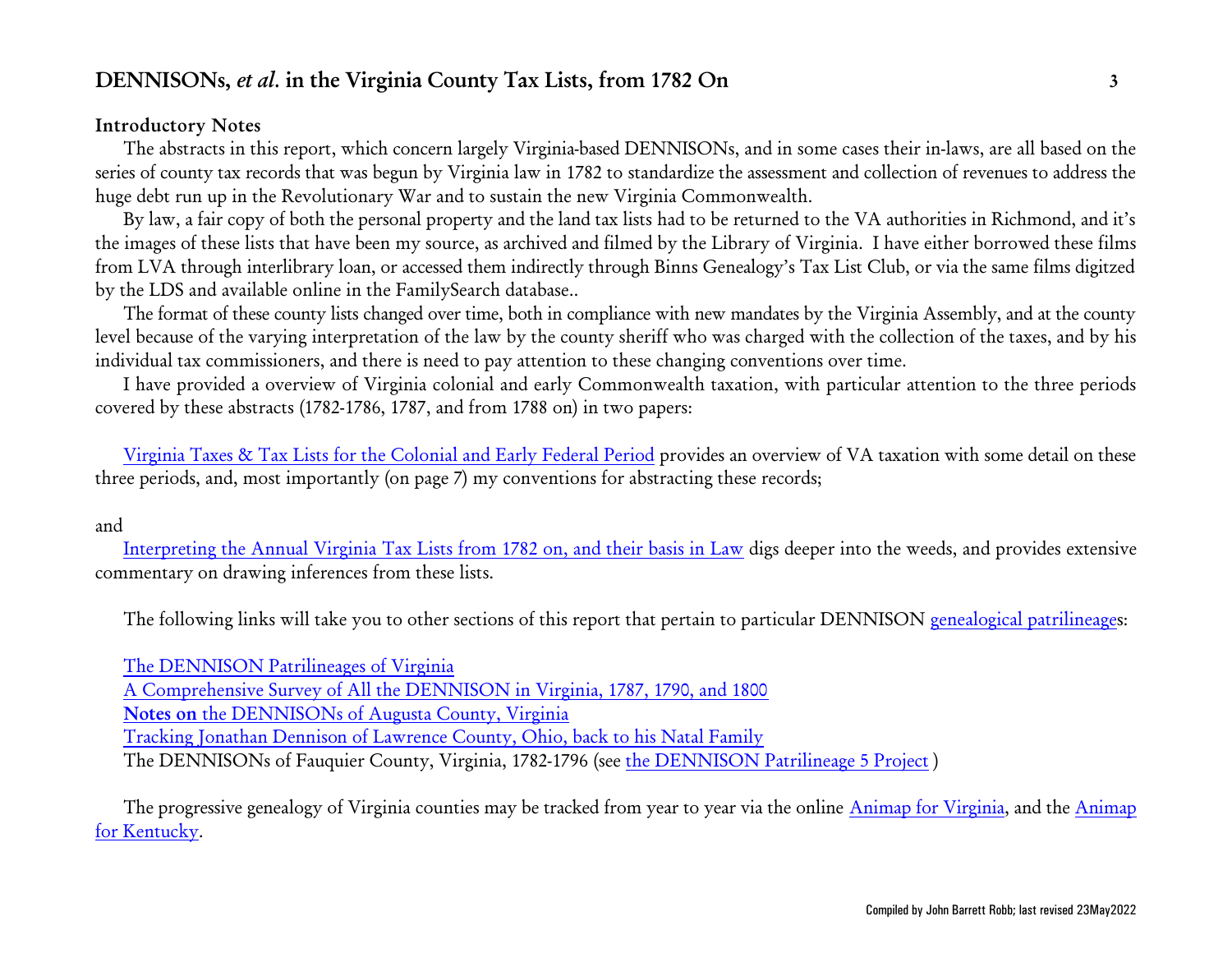### <span id="page-3-0"></span>**Augusta County, Virginia, Personal Property Tax Lists, 1782-1858** (Sources: see notes below)

The AugustaCo personal property lists need to be considered in the context of other contemporary AugustaCo DENNISON evidence. Only a smattering of the pre-1782 AugustaCo tithables lists survive, but there appears to be a complete set of these for the year 1777, which has been published in a series , and one of these lists has three DENNISONs: John Dunnason, Rob[er]t Denniston, and Ja[me]s Denniston, the first by himself on the first page, and other two listed together, verso; each is charged with one tithable (himself), which is to say that none headed a household containing any other white males aged 16 or over. $^{[1]}$  The fact that Robert and James are listed adjacent to each other, but separately from John, and that their name is spelled differently, probably means that John was of an entirely different family, and Robert and James can be identified as the sons of the John Denniston who settled on North River in the area of northern AugustaCo that was hived off in 1778 to make RockinghamCo. This area also included Daniel 2 Denniston and his sons, including one named John who would have been about 27 in 1778, and others who would have qualified as tithables, but none of these are on this particular list.

The compiler of this list was Capt. Daniel Smith, who headed a company of Fincastle militia ostensibly present at the Battle of Point Pleasant; Fincastle was a short-lived (8Apr1772-31Dec1777) county created from BotetourtCo which was spun off from the southwestern part of greater AugustaCo in 1770, but Smith's company probably drew on the scattered population of westernmost settlers just to the north of Botetourt/Fincastle in the area that became BathCo in 1790, where Back Creek is situated.

The other names on this list are unfamiliar to me, and from the presence of Germanic-sounding names, I would be more inclined to place them in the RockinghamCo area, but more research would be needed to make this judgement definitive. Ironically, Robert and James Denniston have associations both with the RockinghamCo area and with BotetourtCo, where, about 1775, the estate of a John Denniston who was probably either their father or their brother was probated.

It's possible, therefore, that this early John Dunnason was John 3 Denniston, the son of Daniel 2 Denniston, who settled first in northern Augusta/RockinghamCo, but who resettled a bit south, back into AugustaCo proper, about 1786, but I suspect that he was instead the John who surveyed and patented two tracts of land on Back Creek in western AugustaCo in 1781 and 1783 respectively, and who appears on the personal property tax lists for western AugustaCo beginning in 1782. The "t"-less spelling is one factor in my supposition, although the surname of John<sup>3</sup> (Daniel<sup>2</sup>) also begins to appear without the "t" about this time, as the Augusta lists beginning with 1786 show.

Just to complicate matters further, there is also a 1781 AugustaCo order book record of one John Denston joining others in petitioning for a road from Levi Moore's on Nap Creek, up Back Creek to the head of the South Branch of the Potomac, and on 22May1782, Moore, George Hole, and John Deniston were deputed to mark the proposed road.<sup>[2]</sup> This strikes so close to the home of John Denison, the 1781-1783 patentee of Back Creek, that even though there are virtually no instances of the Scottish "t"-spelling in any of the records for him or his conjugal family, and even though he gave one of his sons the distinctly non-Scottish given name Jonathan, this road order suggests that this family may have had Scotch-Irish roots after all. More likely, though, the "t"-spelling was the gratuitous "correction" of the AugustaCo clerk, who was more familiar with the far more prevalent Scotch-Irish DennisTons of the Valley.

<sup>&</sup>lt;sup>1</sup> "Augusta County Tithables, 1777", in *The Virginia Magazine of History and Biography*, 44(Nov2006):308-309.

<sup>&</sup>lt;sup>2</sup> Chalkley, *Chronicles of the Scotch-Irish....* 1:446-7, citing a loose undated paper (the petition), and 1:226, citing Augusta OB17:385 (the road order).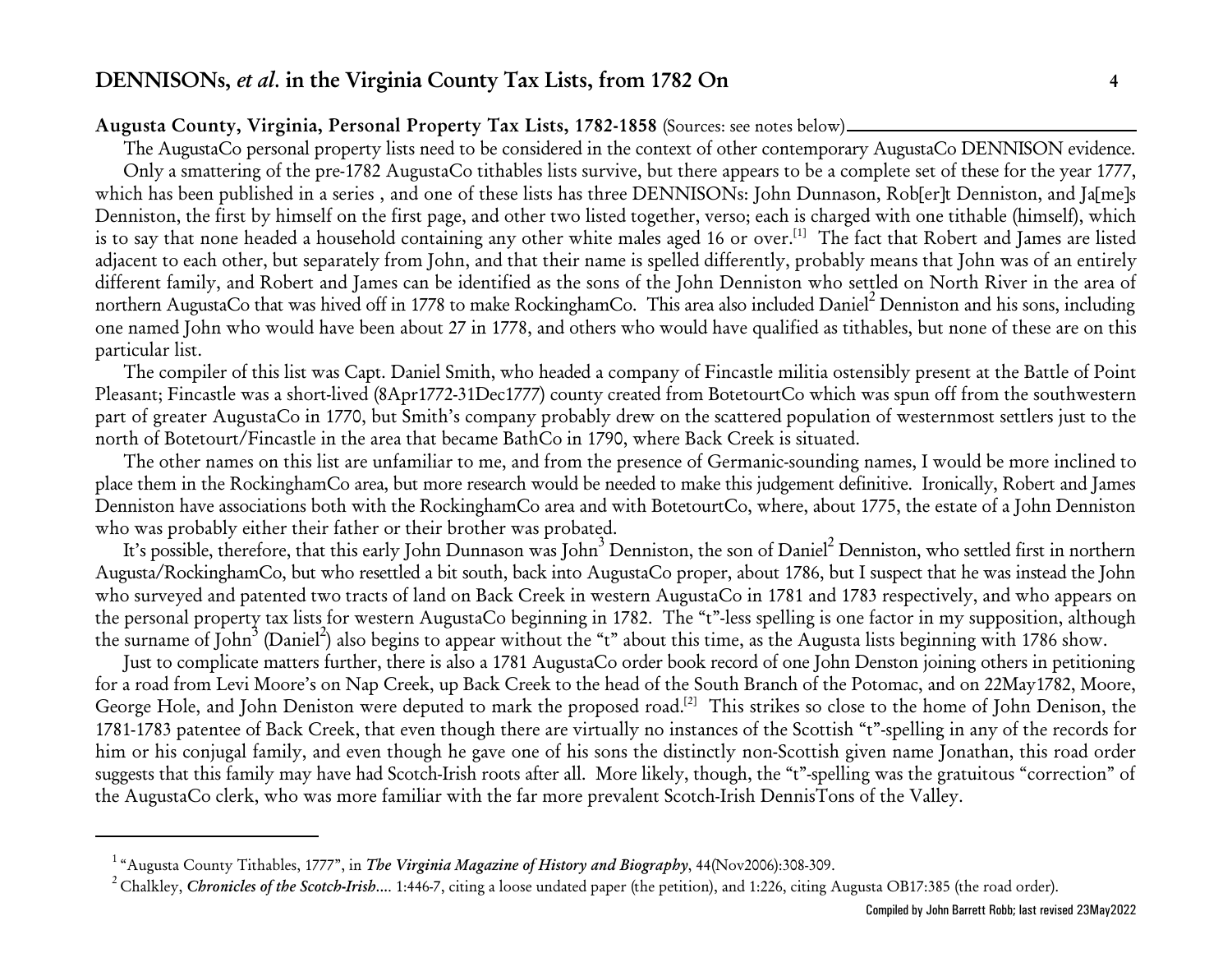Searches of the later AugustaCo personal property tax records encompassed certain known or suspected in-laws and other close associates of the John<sup>3</sup> (Daniel<sup>2</sup>, Daniel<sup>1</sup>) DENNISON line, and the abstracts below include all NOBLEs (since James Noble married Margaret Dennison, a daughter of John<sup>3</sup>, James Noble's guardian Samuel SOMERVILLE, and later, certain of the known or suspected in-laws of the ancestors of DENNISON Surname DNA Project members, which include the John Dennison who married Sarah LANDES in AugustaCo on 10Dec1840, and the James A. Denison who married Jane Given in NicholasCoVA in 1854. Representatives of other families allied to this one, in particular HENDERSONs may be added later.

After 1790, DENNISONs were found only on the AugustaCo District 2 lists of tax commissioners Joseph Bell, James A. McCue, and James Nelson, *et al.*, and I have therefore not bothered to specify that all such DENNISON abstracts come from these lists. Notwithstanding, I have checked all the District 1 lists for DENNISONs as well.

### SOURCES:

My source for the abstracts through 1795 was the Binns online database, which consists of photocopies of the original faircopy lists filed by the county sheriffs with the Commonwealth authorities in Richmond, and microfilmed and archived by the Library of Virginia. After 1795 my source was this same series of microfilms borrowed from the Library of Virginia on interlibrary loan, as indicated in the table below. Because all of these lists are alphabetized by first letter of surname, but have no pagination, I have made no attempt to cite anything more specific than the year. The LVA microfilm#s for these AugustaCo records are:

### AugustaCoVA Personal Property Tax lists

|         | Reel 24 1796 -1810/1 | Reel 405 1851 - 1852 |                                                                  |
|---------|----------------------|----------------------|------------------------------------------------------------------|
| Reel 25 | 1810/2- 1820/1       | Reel 406 1853 - 1854 |                                                                  |
| Reel 26 | 1820/2- 1827         | Reel 407 1855 - 1856 |                                                                  |
| Reel 27 | 1828 - 18363         | Reel 408 1857 - 1858 |                                                                  |
| Reel 28 | $1837 - 1845/1$      |                      | Ree 1409 1859 - 1861 (These last two reels I have not processed) |
| Reel 29 | 1845/2– 1851/1       | Reel 410 1861 - 1862 |                                                                  |

#### **\*\*\*\*\*\*\*\*\*\*\*\*\*\*\*\*\*\*\*\***

**\* 1782 AugustaCoVA \***

```
********************
```
Total of 1311 white tithables, 1182 blacks, 6611 horses, 13,005 cattle, 6 ordinary licenses, and 4 wheeled carriages.

|      | List of George Poage, 9Apr1782                      |          |        |        |        |
|------|-----------------------------------------------------|----------|--------|--------|--------|
| Date | Person                                              | WhiteMTs | Slaves | Horses | Cattle |
| 1782 | Src Chargeable                                      | $21+$    |        |        |        |
|      | $\{B05r \text{ Moore}, \text{Moses}. \ldots \ldots$ |          |        | 17     | 31     |
|      | {[2 Blakemans]                                      |          |        |        |        |
|      | {B05r Dunlap, Alexander                             | 1        |        | 44     | 24     |
|      | $\{B05r \, Guy, John \ldots \ldots \ldots$          | 1        |        | 16     | 17     |
|      | ${1805r}$ Guy, James                                |          |        | 12     |        |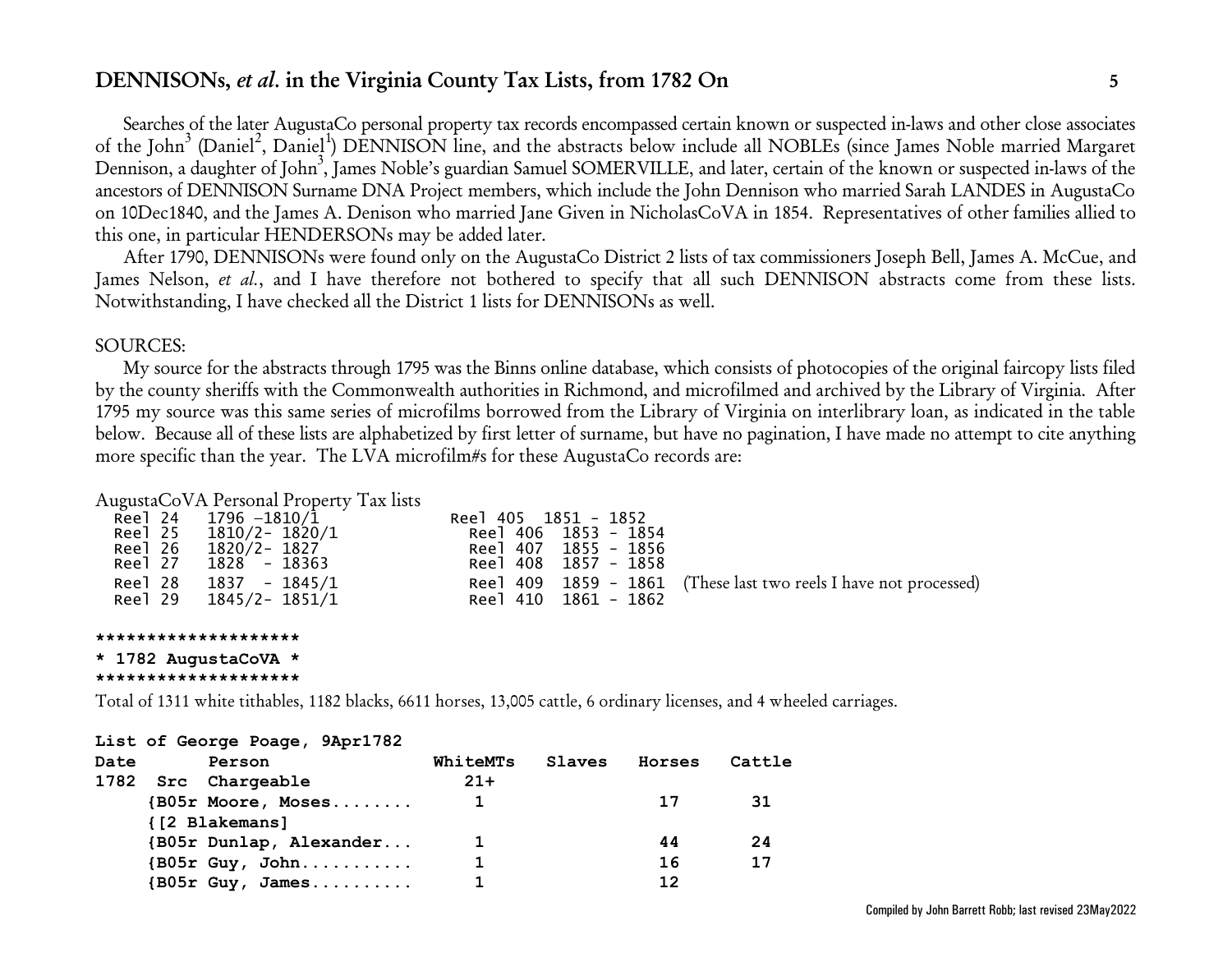|             |            | {B05r Hutchison, Robert                                     |                 |                | 17             |                |
|-------------|------------|-------------------------------------------------------------|-----------------|----------------|----------------|----------------|
|             |            | {B05r Warrick, William                                      |                 |                | 22             | 34             |
|             | {[7 names] |                                                             |                 |                |                |                |
|             |            | {B05r Tackett, Lewis                                        |                 |                | 15             | 16             |
|             |            | {B05r Tackett, Christ[ia]n                                  |                 |                |                | $\mathfrak{p}$ |
|             |            | {B05r Tackett, Francis                                      |                 |                | $\overline{2}$ |                |
|             |            | {B05r Galford, Thomas                                       |                 |                | 7              | 4              |
|             |            | $\{B05r \; \text{Moore}, \; \text{Levi}. \ldots \ldots \}$  |                 |                | 5              | 10             |
|             |            | $\{B05r \; \text{Moore}, \; \text{David}. \ldots \ldots \}$ |                 |                | 3              |                |
|             |            | {B05r Douherty, Michal                                      |                 |                | 4              | 9              |
|             |            | {B05r Reaugh, James                                         |                 | 1              | 7              | 15             |
|             |            | {B05r Drenan, Laurence                                      | 1               | $\overline{2}$ | 11             | 15             |
|             |            | {B05r Warrick, Jacob                                        | 1               | 14             | 80             | 88             |
|             |            | List of William McPheeters                                  |                 |                |                |                |
| <b>Date</b> |            | Person                                                      | <b>WhiteMTs</b> | Slaves         | Horses         | Cattle         |
|             |            | 1782 Src Chargeable                                         | $21+$           |                |                |                |
|             |            | B07R Redding, James                                         | 1               |                |                | 4              |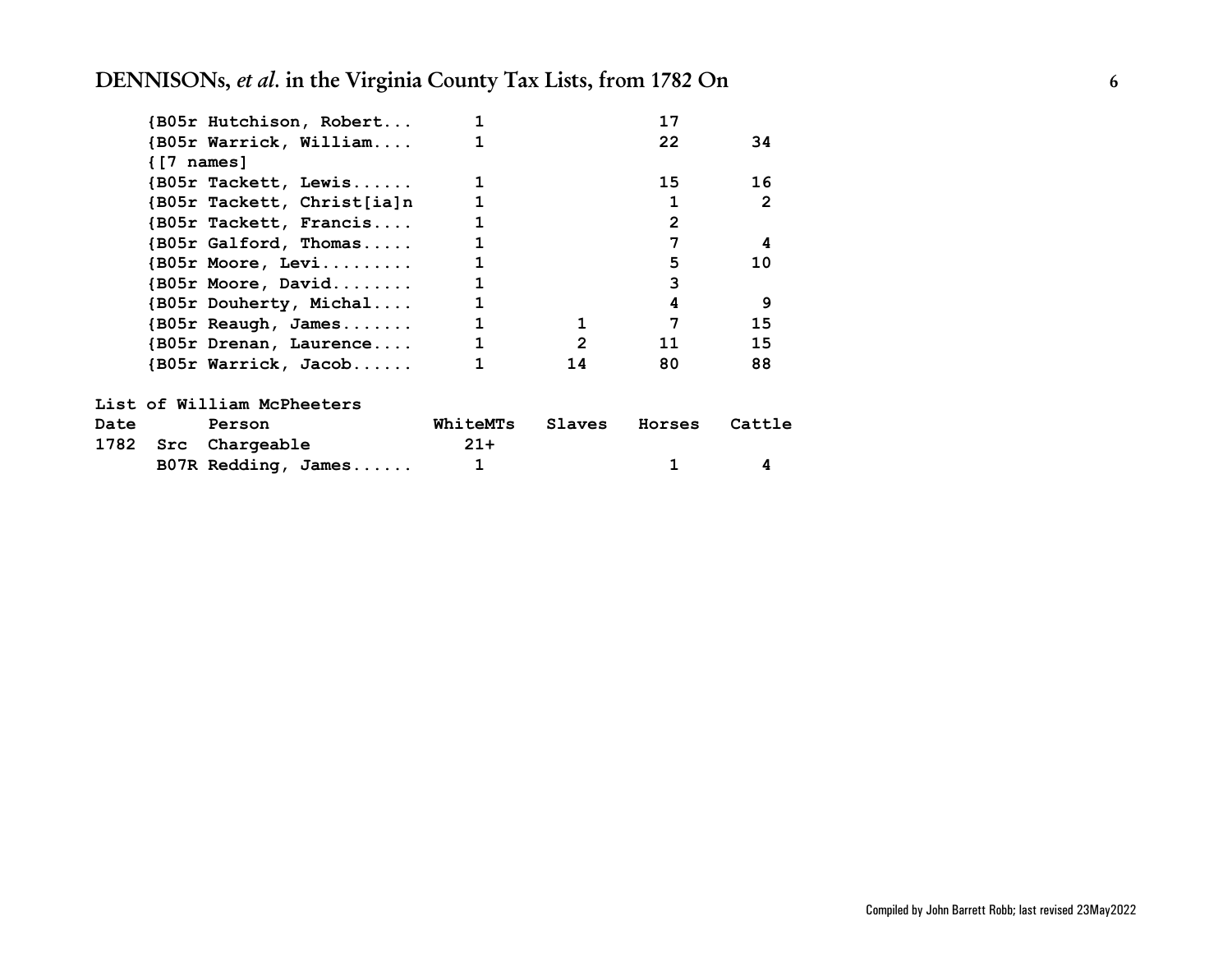### **List of David Gwin, 20Apr1782**

I've compiled the complete list below to show the neighbors of the John Deniston of Back Creek, and flagged the names that appear either on the 22May1782 road order in AugustaCoVA OrderBook 17:185, or on the preceding loose document petition for a road. The key defining the flags appears at the end of the list where most of the names associated with the road are clustered, suggesting that the list was compiled somewhat geographically by Gwin canvassing his district.

| 18<br>12<br>5<br>15<br>16<br>4<br>4<br>5<br>$\overline{\mathbf{4}}$<br>35<br>15 |
|---------------------------------------------------------------------------------|
|                                                                                 |
|                                                                                 |
|                                                                                 |
|                                                                                 |
|                                                                                 |
|                                                                                 |
|                                                                                 |
|                                                                                 |
|                                                                                 |
|                                                                                 |
|                                                                                 |
|                                                                                 |
| 14                                                                              |
| 12                                                                              |
| 24                                                                              |
| 6                                                                               |
| 18                                                                              |
| 18                                                                              |
| 20                                                                              |
| 9                                                                               |
| 12                                                                              |
| 16                                                                              |
| $\overline{2}$                                                                  |
| 30                                                                              |
| 6                                                                               |
| $\boldsymbol{9}$                                                                |
| 3                                                                               |
| 11                                                                              |
| 12                                                                              |
|                                                                                 |
|                                                                                 |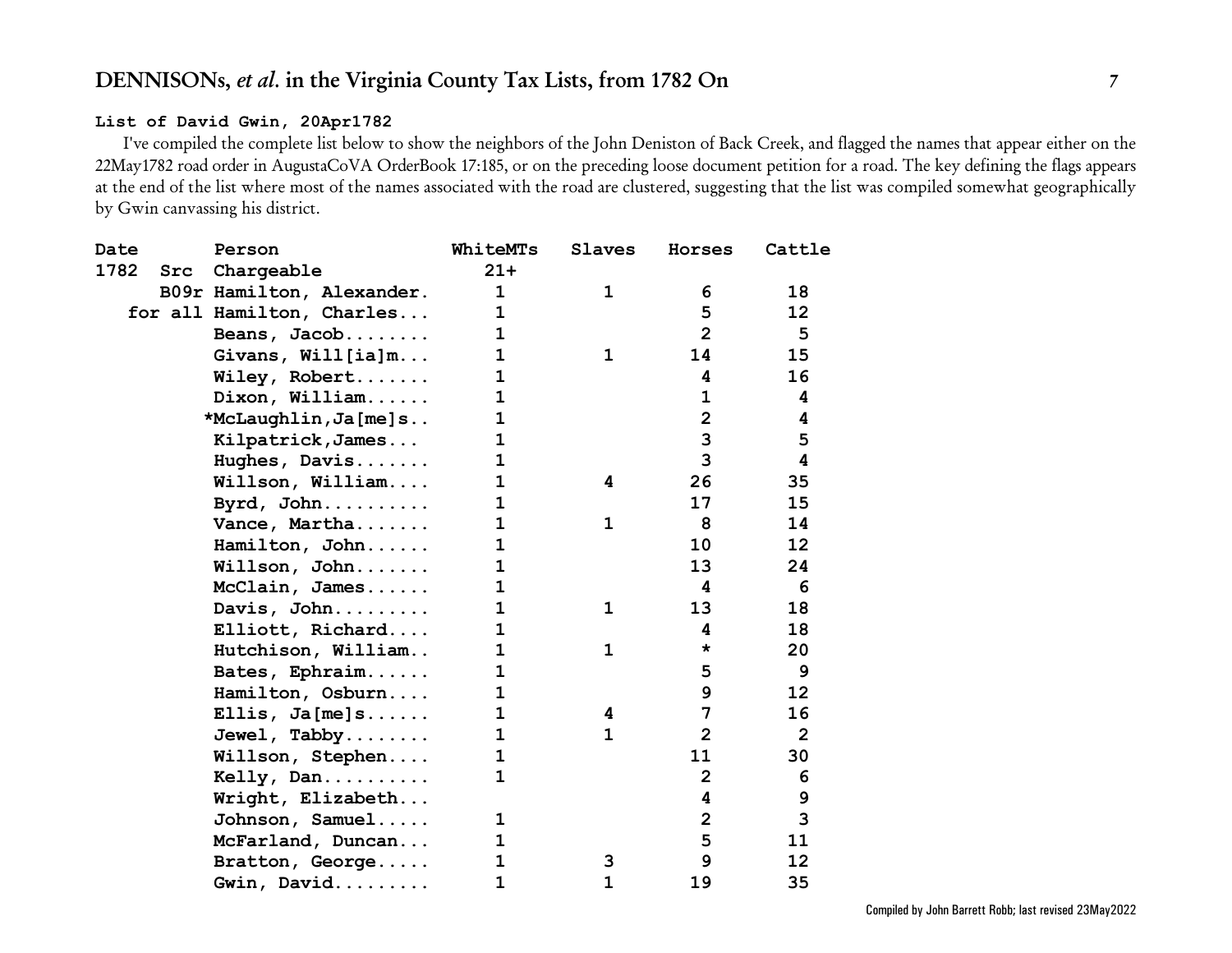**David Gwin's 1782 list (continued)**

| *Slevin, William                        |   |                       |                |    |
|-----------------------------------------|---|-----------------------|----------------|----|
| Hickman, Roger                          |   |                       | 6              | 14 |
| Vance, $Sam[ue]1$                       |   | $\mathbf{2}^{\prime}$ | 10             | 28 |
| Baxter, John                            | 2 | 3                     | 10             | 37 |
| Boreland, John                          | 3 | 5                     | 10             | 20 |
| Rider, William                          |   |                       | 4              | 5  |
| $\texttt{\#*Green}, \texttt{W[i}$ lia]m | 1 |                       | 5              | 15 |
| #*Dennison, John                        |   |                       |                | 10 |
| Gregory, Jno                            |   |                       | 2              | 4  |
| Kilpatrick, And[re]w                    |   |                       |                | 2  |
| *Waid, John                             |   |                       |                | 10 |
| Townsend, Ezekiel                       |   |                       | $\overline{2}$ | 5  |
| *Townsend, James                        |   |                       | 2              | 7  |
| @<br>Robertson, William                 |   |                       |                |    |
| Stout, Kezekiah                         |   |                       |                | 4  |
| *Warren, Obijah                         |   |                       |                |    |
| Nail, Thomas                            |   |                       |                | 5  |

**Names not on the tax list, but on the road order or the petition: #\*Levi Moore is on George Poage's list, which covers the Cowpasture area #\*George Hole/Hoff is missing, but one list is headed by Capt. Peter Hole**

**Key to flags:**

- **\* name is on petition (John Dennison's name is "Denston" on the petition)**
- **# name is on road order (John Dennison's name is "Deniston" on the road order)**
- **@ the petition has no William Robertson, but it does have Robertsons Peter and John**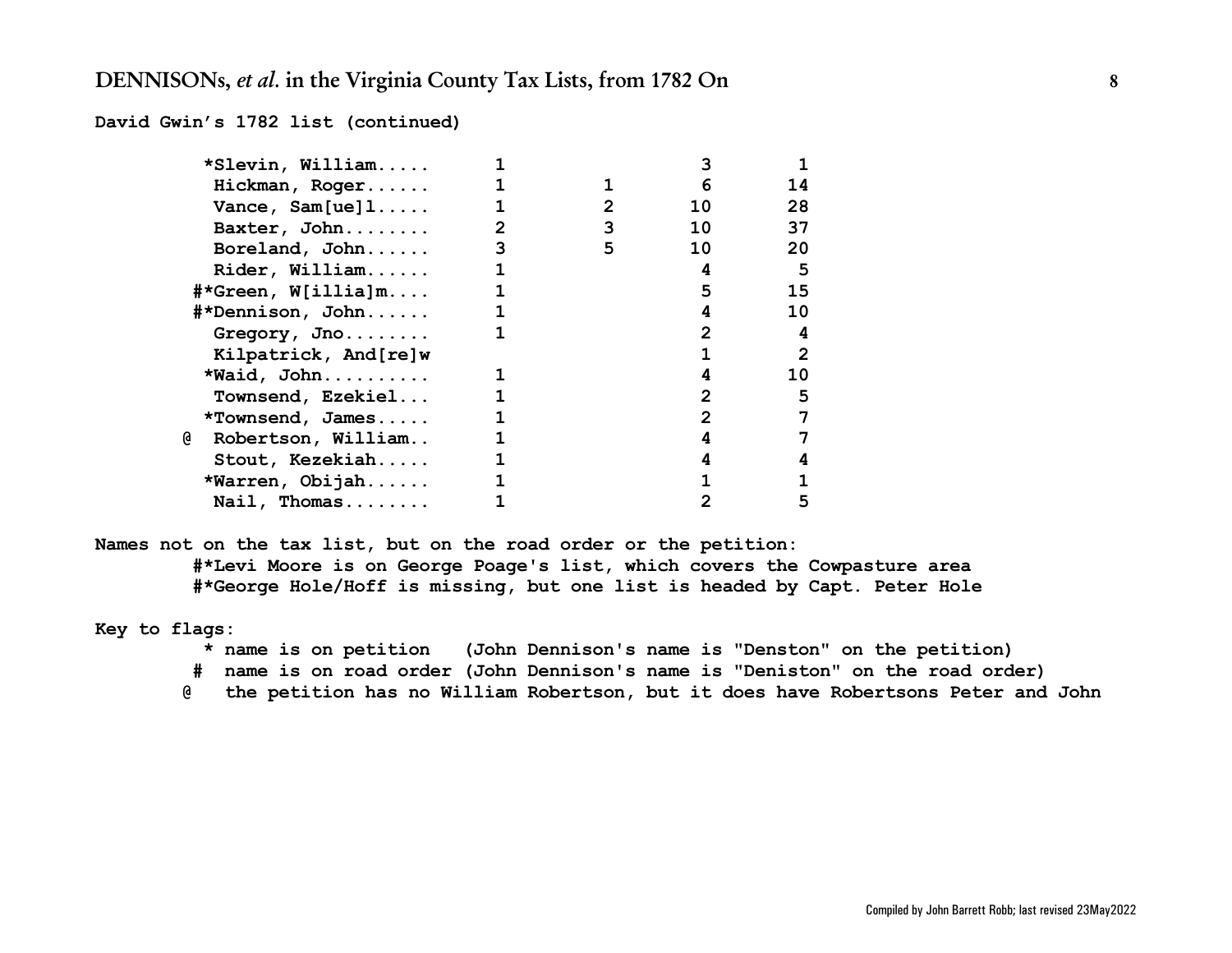**\* 1783 AugustaCoVA \***

**\*\*\*\*\*\*\*\*\*\*\*\*\*\*\*\*\*\*\*\***

Total of 1289 white tithables, 1016 blacks, 6150 horses, 12588 cattle, 12 ordinary licenses, and 21 stud horses.

|             | List of William McPheeters                                                   |                |                       |          |        |
|-------------|------------------------------------------------------------------------------|----------------|-----------------------|----------|--------|
| <b>Date</b> | Person                                                                       | WhiteMTs       | $SlaveTs---$          | Horses   | Cattle |
|             | 1783 Src Chargeable                                                          | $21+$          | $16+ 12-15$           |          |        |
|             | 10Apr 08 Redden, James                                                       | $\mathbf{1}$   |                       |          | 3      |
|             | List of George Poage, including his own militia company and Capt. Hamilton's |                |                       |          |        |
| <b>Date</b> | Person                                                                       |                | [Total] Negros Horses | Cattle   |        |
|             | 1783 Src Chargeable                                                          | "Tithes" Names |                       |          |        |
|             | 13 Denneston, John                                                           | $\mathbf{1}$   |                       | 5<br>5   |        |
|             | 13 Gregory, Jno                                                              |                |                       | 3<br>5   |        |
|             | 14 Gregory, widow                                                            | $\mathbf{1}$   |                       | 8<br>6   |        |
|             | $14$ Vance, Sam[ue] $1 \ldots$ .                                             | 3              | Jack, Soock 10        | 25       |        |
|             | 14 Bird, Jno                                                                 | $\mathbf{1}$   |                       | 13<br>14 |        |
| 15          | Tackett, Lewis                                                               |                |                       | 17<br>11 |        |
|             | 15 Tackett, Fra[nci]s                                                        |                |                       |          |        |

Despite the Scotch-Irish "t" spelling of DENNISON, there is no doubt that this is the right local list of inhabitants of the westernmost settled areas of AugustaCo, including Back Creek; the "t" spelling could be an interpolation by the tax commissioner who was more familiar, at this point, with the more prevalent Scotch-Irish Denniston families of the main Valley of Virginia.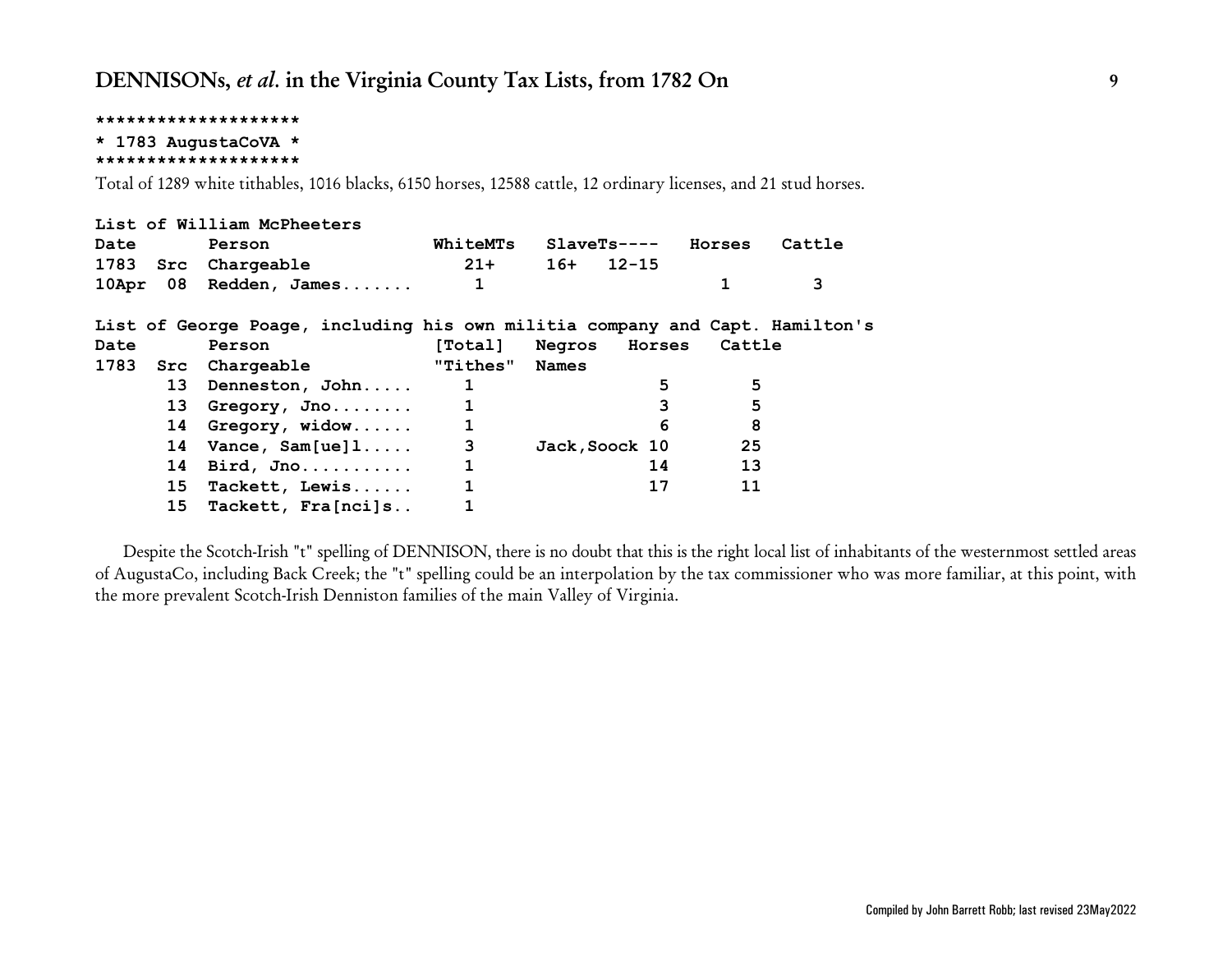### **\* 1784 AugustaCoVA \***

#### **\*\*\*\*\*\*\*\*\*\*\*\*\*\*\*\*\*\*\*\***

The "A" list for this year appears to be mere a consolidated and Alpha FLS version of the "B" list. While the "B" list thus does a better job of localizing the tithables, the "A" list appears to usefully adds category for WMTs16-20, however, there are so few entries in this column (and none of the "B" lists that I noticed had such a column, that I don't think the absence of an entry in this column can be taken to mean that there were no such minor tithables in any particular household. For this year there is just one DENNISON, no James DAVISON, or any LUNSFORD, or any REDDEN or READING, though there is a James Readay 1-0-0-0-2-4. I've included these two DAVISes, however, and in other lists below, because one is named James DAVIS, and the syllable "vis" in underlined in the 1785 AugustaCo marriage record for James Davison and Sarah Dinnason, on the same day, and under the auspices of the same minister who married "Keterenah Dinaisons" to Thomas Tacket.

#### **The "A" List**

| Date<br>Person |  | $WhitemTs---$         |       |           | $SlaveTs---$ | Horses    | Cattle |    |
|----------------|--|-----------------------|-------|-----------|--------------|-----------|--------|----|
| 1784           |  | Src Chargeable        | $21+$ | $16 - 20$ | $16+$        | $12 - 15$ |        |    |
|                |  | A08L Dinnison, John   |       |           |              |           |        |    |
|                |  | A08L Davis, Walter    |       |           |              |           | 6      | 34 |
|                |  | A08L Davis, James     |       |           |              |           | 5      |    |
|                |  | A22R Tackett, Francis |       |           |              |           | 2      |    |
|                |  | A22R Tackett, Lewis   |       |           |              |           | 12     | 16 |
|                |  | A24L Vance, Samuel    |       |           |              |           | 10     | 19 |
|                |  | A24R Warrick, Jacob   |       |           | 6            | 10        | 80     | 90 |

### **The "B" List**

This is the typical set of concatenated lists by different commissioners, including William McPheeters, Charles Cameron, etc. Since all the entries seem to be identical, it is presumably the original from which the consolidated, alphabetized fair copy List "A" was derived. Furthermore, since John Denison here is on the same small list of others who are associated with the far western part of the county, while the other John DENNISON, John $^3$ (Daniel<sup>2</sup>, Daniel<sup>1</sup>) Denniston, was still located in RockinghamCo, in the Dry River area, we must presume that the John Denison here, is the owner of the two tracts of 205 and 400a patented the previous May/June "on the waters" of Back Creek, adjacent to Thomas Lewis, with the 205a also being adjacent to " ? Grigory". Although the TACKETTs are present here, James and Walter Davis, are not on this same far western list; there is, however, a well-to-do John Davis, who could conceivably be their father.

|      |                     |  | List of Col. [Samuel?] Vance in Poage's and Hamilton's companies |             |        |        |
|------|---------------------|--|------------------------------------------------------------------|-------------|--------|--------|
| Date | Person              |  | WhiteMTs                                                         | SlaveTs---- | Horses | Cattle |
|      | 1784 Src Chargeable |  | $21+$                                                            | $16+ 12-15$ |        |        |
|      | B08L Byrd, John     |  |                                                                  |             | 16     | 13     |
|      | B08L Davis, John    |  |                                                                  |             | 12     | 21     |
|      | B08L Denison, John  |  |                                                                  |             |        |        |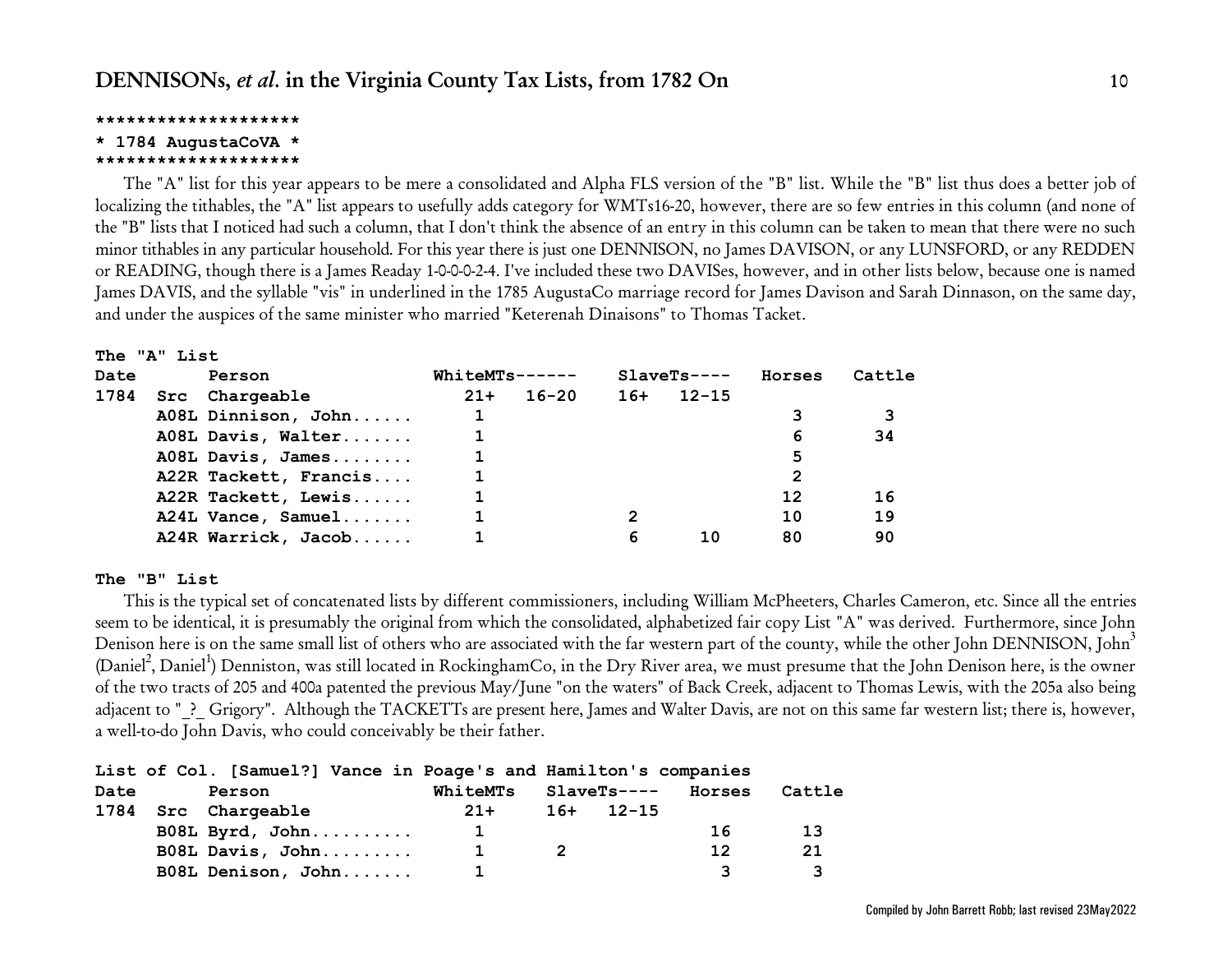|             | B08R Green, W[illia]m                                | 1              |                       |       | 6               | 7              |               |  |
|-------------|------------------------------------------------------|----------------|-----------------------|-------|-----------------|----------------|---------------|--|
|             | B08R Gregory, Mary                                   |                |                       |       | 6               | 8              |               |  |
|             | B09L Tackett, Francis                                | 1              |                       |       | $\overline{2}$  |                |               |  |
|             | B09L Tackett, Lewis                                  | 1              |                       |       | 12 <sub>2</sub> | 16             |               |  |
|             | B09L Vance, Samuel                                   | 1              | $\overline{2}$        |       | 10              | 19             |               |  |
|             | B09R Warrick, Jacob                                  | 1              | 6                     | 10    | 80              | 90             |               |  |
|             | ********************                                 |                |                       |       |                 |                |               |  |
|             | * 1785 AugustaCoVA *                                 |                |                       |       |                 |                |               |  |
|             | ********************                                 |                |                       |       |                 |                |               |  |
|             | List of William McPheeters, for Capt. Ball's company |                |                       |       |                 |                |               |  |
| <b>Date</b> | Person                                               | WhiteMTs------ |                       |       | $SlaveTs---$    | Horses         | Cattle        |  |
| 1785        | Src Chargeable                                       | $21+$          | $16 - 20$             | $16+$ | $12 - 15$       |                |               |  |
|             | 04R James Reding                                     | $\mathbf{1}$   |                       |       |                 | $\overline{2}$ | 5             |  |
|             | List of George Poage                                 |                |                       |       |                 |                |               |  |
| Date        | Person                                               |                | <b>WhiteMTs------</b> |       | $SlaveTs---$    | Horses         | Cattle        |  |
| 1785        | Src Chargeable                                       | $21 +$         | $16 - 20$             | $16+$ | $12 - 15$       |                |               |  |
|             | 16L Tackett, Lewis                                   | $\mathbf 1$    |                       |       |                 | 8              | 9             |  |
|             | 16L Tackett, Francis                                 | 1              |                       |       |                 | 3              | 1             |  |
|             | 16L Warrick, Jacob                                   | 1              |                       | 6     | 10              | 75             | 85            |  |
|             | List of John Wilson, for Hamilton Hull's company     |                |                       |       |                 |                |               |  |
| Date        | Person                                               |                | WhiteMTs------        |       | $SlaveTs---$    | Horses         | Cattle        |  |
| 1785        | Src Chargeable                                       | $21 +$         | $16 - 20$             | $16+$ | $12 - 15$       |                |               |  |
|             | 16R Dennison, John                                   | $\mathbf{1}$   |                       |       |                 | $\mathbf 1$    | 4             |  |
|             | 16R Davis, James                                     | 1              |                       |       |                 | 1              |               |  |
|             | 17L Gregory, Mary                                    |                |                       |       |                 | 6              | 9             |  |
|             | 17L Green, William                                   | 1              |                       |       |                 | 5              | 5             |  |
|             | 17R Lewis, John                                      | 1              |                       | 4     | 3               | 10             | 18            |  |
|             | 18R Tackett, Thomas                                  | 1              |                       |       |                 | $\mathbf{1}$   |               |  |
|             | 18R Tackett, George                                  | 1              |                       |       |                 | 1              |               |  |
|             | 18R Vance, Samuel                                    | 1              |                       | 2     |                 | 8              | $19 + 1$ stud |  |

This is the last appearance of a John Dennison on the same western list as William Green, Mary Gregory, Samuel Vance, etc.. Also on this list is Thomas Tackett–presumably the same Thomas Tackett who was married to Keterenah Dinaisons (a germanicized version of Catherine Dennison) by Samuel Shannon on 4Jul1785. However, there is no James Davison who was married to Margaret Dennison on the same day by the same minister, but the above James Davis is listed next to John Dennison. The syllable "vis" of "Davison" is underlined in the AugustaCo marriage book entry; perhaps this is meant to be a correction?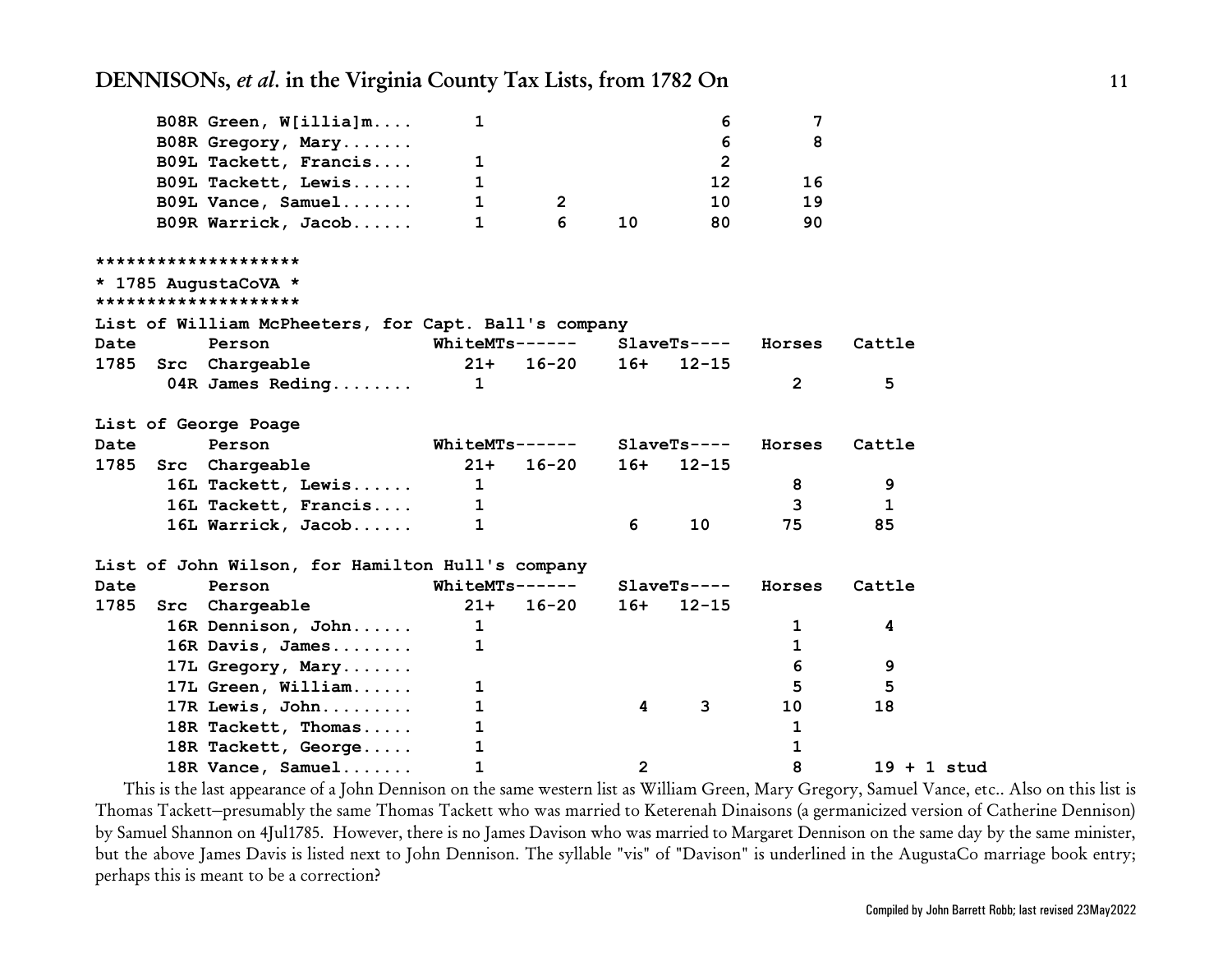<span id="page-11-0"></span>**\* 1786 AugustaCoVA \***

#### **\*\*\*\*\*\*\*\*\*\*\*\*\*\*\*\*\*\*\*\***

### **List "A": "Taxable Property Returned in 1786"**

This was apparently the single complete alphabetized list returned by the county sheriff to the Commonwealth authorities, probably in late 1786. It contains only this one John DENNISON.

| Date<br>Person |  |                        | WhiteMTs------ |           |       | $SlaveTs---$ | Horses | Cattle |
|----------------|--|------------------------|----------------|-----------|-------|--------------|--------|--------|
| 1786           |  | Src Chargeable         | $21+$          | $16 - 20$ | $16+$ | 12-15        |        |        |
|                |  | A08L Denison, John     |                |           |       |              |        |        |
|                |  | A08L Davis, James      |                |           |       |              | 5      |        |
|                |  | A20R Reading, James    |                |           |       |              |        | 4      |
|                |  | A24L Vance, Samuel     |                |           |       |              | 9      | 19     |
|                |  | A25L Warrick, Jacob    |                |           | 6     | 12           | 50     | 80     |
|                |  | A23L Tacket, Lewis     |                |           |       |              | 16     | 13     |
|                |  | A23L Tacket, Fra[ncis] |                |           |       |              |        |        |

### **List "B": List of Charles Cameron, for Capt. Campbell's company**

This list, mis-grouped by Binns under the "B"s, was evidently the original list from which the preceding John Denison entry was compiled.

| Date | Person               | WhiteMTs | <b>SlaveTs----</b> | Horses | Cattle |  |
|------|----------------------|----------|--------------------|--------|--------|--|
|      | 1786 Src Chargeable  | $21+$    | $16+ 12-15$        |        |        |  |
|      | B06L Dennison, John  |          |                    |        |        |  |
|      | B06L Searight, Sarah |          |                    | Δ      | 10     |  |
|      | B06R Frazer, Samuel, |          |                    |        |        |  |
|      | Long Meadow          |          |                    |        |        |  |

In the above list, the proximity of the Searights of Naked Creek, Samuel Frazer of Long Meadow (just to the south), et al., shows that this "John Dennison" must be John<sup>3</sup> (Daniel<sup>2</sup>, Daniel<sup>1</sup>) Denniston of Naked Creek in central AugustaCo, a member of DENNISON Patrilineage 1.

See the next page for the rest of Binn's list "B" for 1786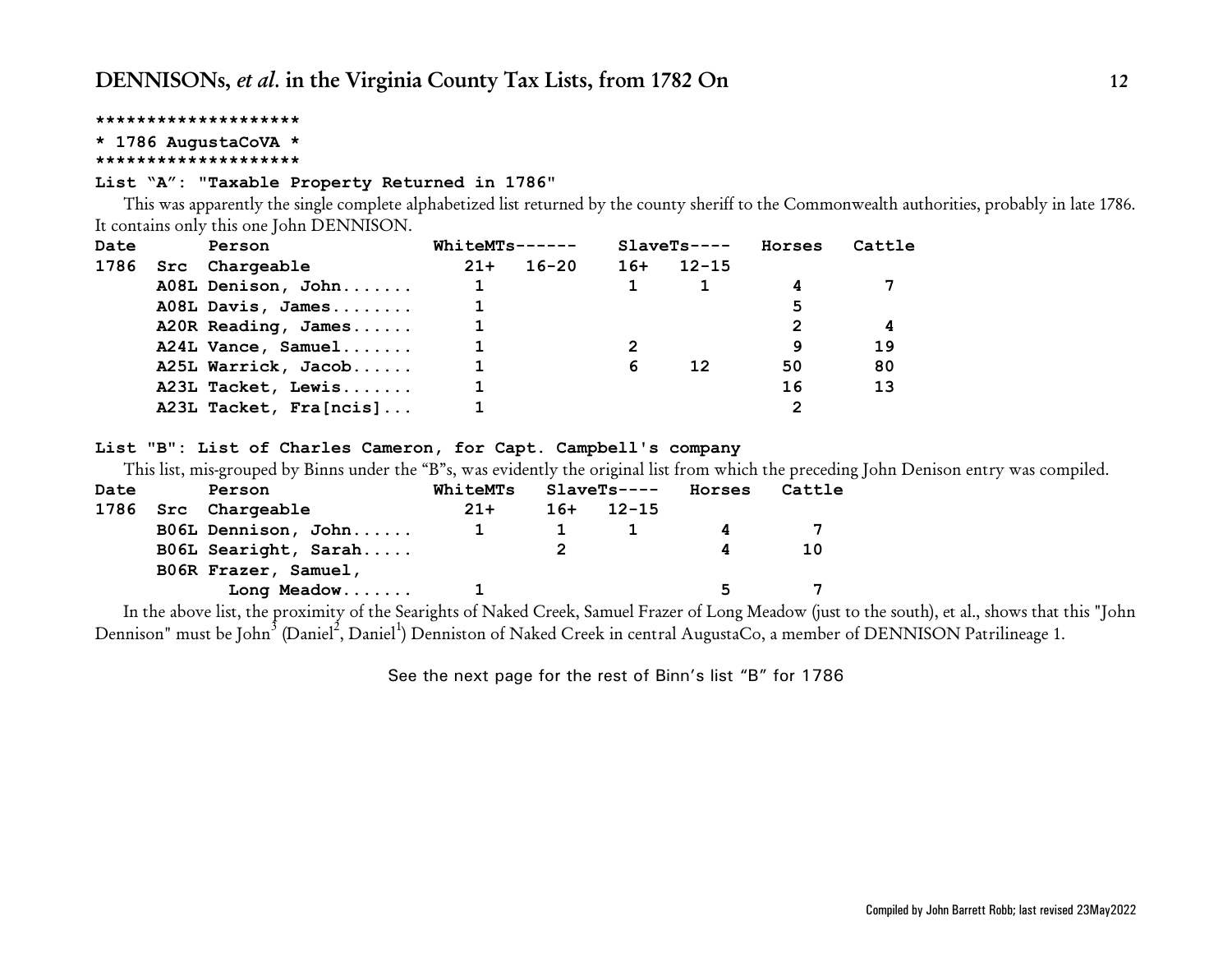|      | List "B": List of Samuel Vance, for Capts. Poage's and Hamilton's companies |  |               |              |        |        |
|------|-----------------------------------------------------------------------------|--|---------------|--------------|--------|--------|
| Date | Person                                                                      |  | $WMTs$ ------ | $SlaveTs---$ | Horses | Cattle |
| 1786 | Src Chargeable                                                              |  | 21+ 16-20 16+ | 12-15        |        |        |
|      | 16L Byrd, John                                                              |  |               |              | 14     | 22     |
|      | 16L Byrd, John (Lewis's land) 2                                             |  |               |              | 14     | 21     |
|      | $16R$ Davis, James                                                          |  |               |              |        |        |
|      | 16R Green, William                                                          |  |               |              | 6      | 8      |
|      | 16R Gregory, Mary                                                           |  |               |              |        | 8      |
|      | 17L Tackett, Lewis                                                          |  |               |              | 16     | 13     |
|      | 17L Tackett, Francis                                                        |  |               |              |        |        |
|      | 17R Tackett, Thomas                                                         |  |               |              |        |        |
|      | 17R Vance, Samuel                                                           |  |               |              |        | 19     |

There is no John Dennison on the above long list of western Augustans, which seems largely complete, and the only male DENNISON who appears from now until after 1800 is John Denniston of Naked Creek, in the main valley. I suspect therefore that John of Back Creek died between the spring of 1785 and the spring of 1786, and it appears that in AugustaCo, estates in process were generally exempted from personal property taxes. Mary Denison, widow, appears on the western list for AugustaCo only in 1790, which was the last year before this area was hived off to form Bath County.

This list has been alphabetized by first letter of surname, and the three Tackett's aren't listed adjacent to each other, so may not have been close neighbors, and in fact the consolidated list of 1785, that's a concatenation of the many individual local lists groups Lewis and Francis on one, and Thomas and George on another. Finally, the land tax records indicate that only Lewis was a landowner, and my research places some of his land around East Sitlington Creek, some 7-10 miles west of the DENNISONs of East Back Creek (in BathCo from 1791 on), and though Lewis's land there was in close proximity both to the land of Margaret (DENNISON) LUNSFORD, and (from abt 1805) her putative brother John, Lewis does not appear on the personal property tax lists of BathCo, and was thus presumably an absentee landlord. Nonetheless, given the rarety of the surname TACKET, it's a near certainty that all of these TACKETs were closely related, and most likely Lewis was the father of the others.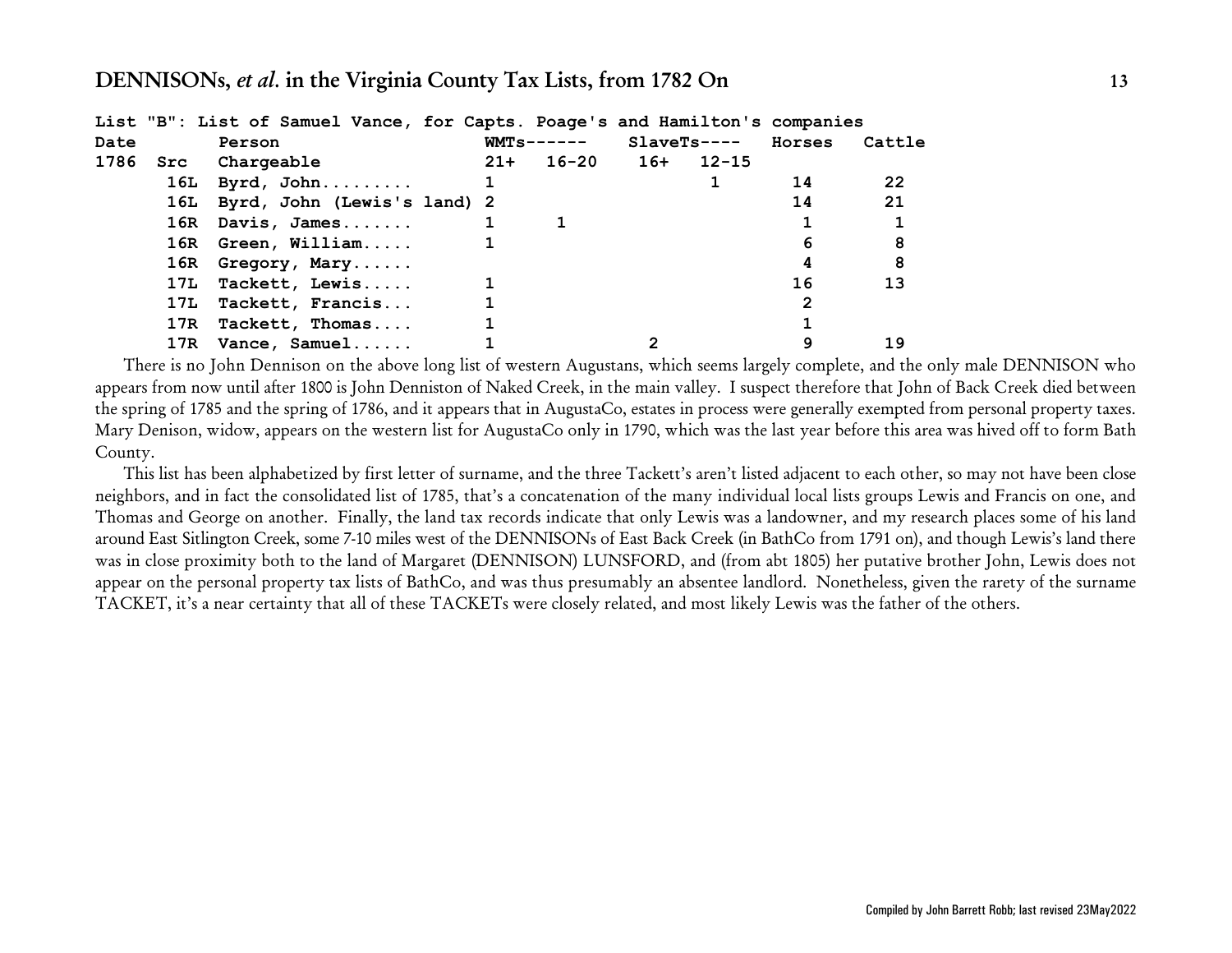|       | ********************          |                      |                  |                     |                |              |        |        |
|-------|-------------------------------|----------------------|------------------|---------------------|----------------|--------------|--------|--------|
|       | * 1787 AugustaCoVA *          |                      |                  |                     |                |              |        |        |
|       | ********************          |                      |                  |                     |                |              |        |        |
|       | List ("A") of James Ramsey    |                      |                  |                     |                |              |        |        |
| Date  | Person                        | Name(s) of           |                  | WhiteMTs----        |                | $BlackTs---$ | Horses | Cattle |
| 1787  | Src Chargeable                | WMT's aged 21+       | $21+$            | 16-20               | 16+            | $12 - 15$    |        |        |
| 21May | A08 Davis, Walter             | Davis, Walter & Wm   | $\overline{2}$   |                     |                |              | 10     | 24     |
| 21May | A08 Davis, James              | Davis, James         | $\mathbf{1}$     |                     |                | $\mathbf{1}$ | 5      | 6      |
|       | List ("B") of Joseph Bell     |                      |                  |                     |                |              |        |        |
| Date  | Person                        | Name $(s)$ of        |                  | <b>WhiteMTs----</b> |                | $BlackTs---$ | Horses | Cattle |
| 1787  | Src Chargeable                | WMT's aged 21+       | $21+$            | 16-20               | 16+            | $12 - 15$    |        |        |
|       | 5Apr B05L Frazer, Sam[ue]1    | Frazer, $Sam[ue]1$ . | $\mathbf{1}$     |                     |                |              | 5      | 9      |
| 24May | B04R Deniston, John           | Deniston, John       |                  | $\mathbf{1}$        | $3^{\circ}$    | $\mathbf{1}$ | 4      | 11     |
|       | 25May B09L Searight, Sarah    | Searight, James      |                  |                     |                |              |        |        |
|       | List ("C") of Charles Cameron |                      |                  |                     |                |              |        |        |
| Date  | Person                        | Name $(s)$ of        |                  | WhiteMTs----        |                | $BlackTs---$ | Horses | Cattle |
| 1787  | Src Chargeable                | WMT's aged 21+       | $---$            | 16-20               | 16+            | $12 - 15$    |        |        |
| 15Mar | C03L Byrd, John               | Byrd, $John-1$       | $[1]$            |                     |                |              | 18     | 41     |
|       |                               | Rysor, Jacob-1       | [2]              |                     |                |              |        |        |
| 11May | $C08L$ Vance, $Sam[ue]1$      | Vance, $Sam[ue]1$    | $[1]$            | $\mathbf{1}$        | $\overline{2}$ |              | 10     | 21     |
| 15May | C04R Gregory, Mary            |                      | [0]              |                     |                |              | 4      | 10     |
| 15May | C07R Tacket, Lewis            | Tacket, Lewis        | $[1]$            |                     |                |              | 6      | 18     |
| 30May | C08L Warrick, Jacob           | Warrick, Jacob       | $\left[1\right]$ |                     | 8              | 11           | 60     | 85     |
| 1Jun  | C07R Tacket, Francis          | Tacket, Francis      | $[1]$            |                     |                |              | 1      |        |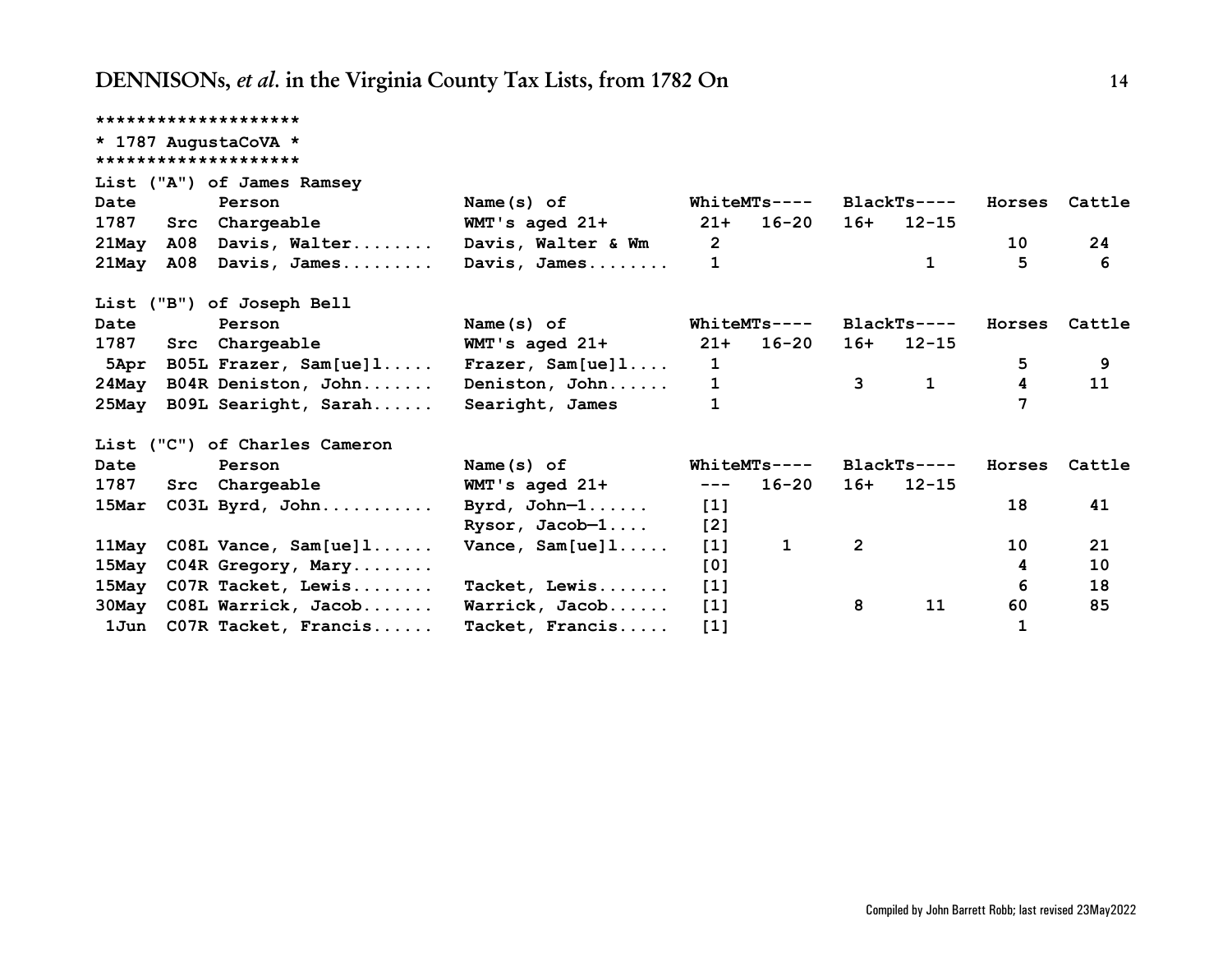|       |                      | ********************       |                   |          |       |              |        |  |  |  |  |  |  |
|-------|----------------------|----------------------------|-------------------|----------|-------|--------------|--------|--|--|--|--|--|--|
|       | * 1788 AugustaCoVA * |                            |                   |          |       |              |        |  |  |  |  |  |  |
|       | ******************** |                            |                   |          |       |              |        |  |  |  |  |  |  |
|       |                      | List ("A") of James Ramsey |                   |          |       |              |        |  |  |  |  |  |  |
| Date  |                      | Person                     | Name $(s)$ of     | WhiteMTs |       | $SlaveTs---$ | Horses |  |  |  |  |  |  |
| 1788  |                      | Src Chargeable             | $WMT$ 's aged 16+ | $16+$    | $16+$ | $12 - 15$    |        |  |  |  |  |  |  |
| 20May |                      | A07 Davis, Walter          | Davis, Walter     |          |       |              |        |  |  |  |  |  |  |
|       |                      |                            |                   |          |       |              |        |  |  |  |  |  |  |

There are also a Parchal Davis, and a William Davis this year, but no James.

|      | List ("B") of Joseph Bell |                            |                      |     |       |              |
|------|---------------------------|----------------------------|----------------------|-----|-------|--------------|
| Date | Person                    |                            | WhiteMTs BlackTs---- |     |       | Horses       |
|      | 1788 Src Chargeable       |                            | 16+                  | 16+ | $12+$ |              |
|      |                           | 11Jun B05R Deniston, John  | $\mathbf{1}$         |     | 2 2   | $\mathbf{A}$ |
|      |                           | 11Jun B11L Searight, Sarah |                      |     |       |              |

There's a note at the end of Bell's 1791 list that his third column, for blacks aged 12+ is meant to be inclusive of blacks also aged 16+. I have therefore changed my usual Black tithables heading from "12-15" to "12+. Inspection of other list indicates that this is not the most usual interpretation of this category.

### **List ("C") of Samuel Vance**

| Date | Person                             | WhiteMTs | <b>BlackTs</b> | Horses |
|------|------------------------------------|----------|----------------|--------|
| 1788 | Src Chargeable                     | $16+$    | $12+$          |        |
|      | 15Apr C03R Byrd, John (Lewis Land) | 3        |                | 16     |
|      | 14Apr C04R Gregory, Mary           | ı        |                |        |
|      | 26Jul C07L Vance, Samuel           | Δ        | 2              | 12     |
|      |                                    |          |                |        |

The Tacketts and Jacob Warrick are missing for this year.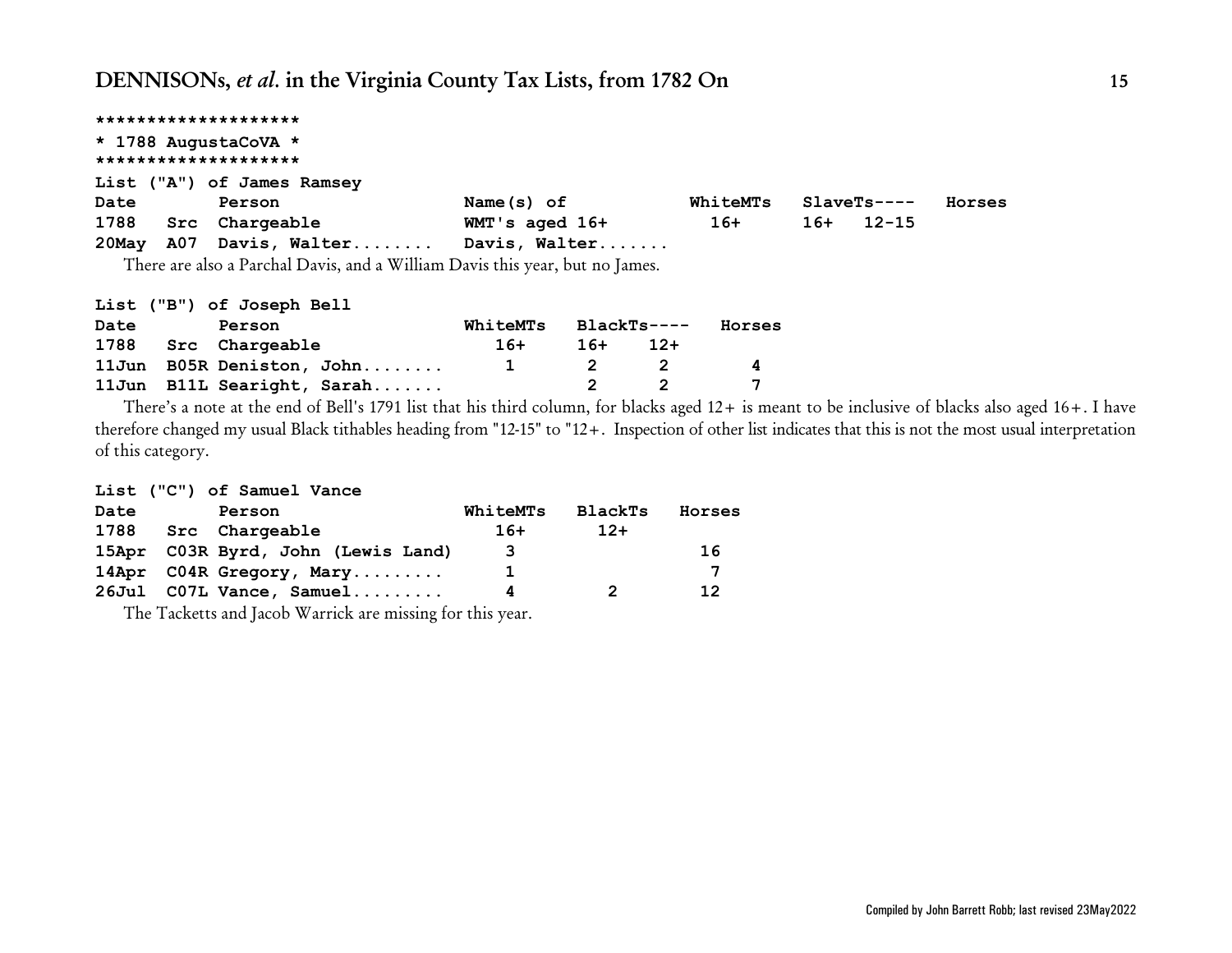|                | ********************                  |                |                      |                |        |
|----------------|---------------------------------------|----------------|----------------------|----------------|--------|
|                | * 1789 AugustaCoVA *                  |                |                      |                |        |
|                | ********************                  |                |                      |                |        |
|                | List ("B") of Joseph Bell             |                |                      |                |        |
| Date           | Person                                | WhiteMTs       | $BlackTs---$         |                | Horses |
| 1789 Src       | Chargeable                            | $16+$          | $16+$                | 12+            |        |
|                | 28May B04L Denison, John              | $\mathbf{1}$   | 2 <sup>7</sup>       | $2^{\circ}$    | 4      |
|                | 24Apr B09R Searight, Sarah            |                | $\mathbf{2}^{\circ}$ | $\mathbf{2}$   | 8      |
|                | List ("C") of Samuel Vance            |                |                      |                |        |
| Date           | Person                                | WhiteMTs       | <b>BlackTs</b>       | Horses         |        |
| 1789           | Src Chargeable                        | $16+$          | $12+$                |                |        |
|                | 2May C03L Byrd, JohnJ[ackson] River 2 |                | $\mathbf{1}$         | 16             |        |
|                | 4Jul C03R Byrd, JohnB[ack] Creek      | 3              |                      | 21             |        |
| 7Jul C03L Byrd |                                       |                |                      |                |        |
| 23Ju1          | C05L Gregory, Mary, widow             | 1              |                      | 7              |        |
|                | ********************                  |                |                      |                |        |
|                | * 1790 AugustaCoVA *                  |                |                      |                |        |
|                | ********************                  |                |                      |                |        |
|                | List ("B") of Joseph Bell             |                |                      |                |        |
| Date           | Person                                | WhiteMTs       | $BlackTs---$         |                | Horses |
|                | 1790 Src Chargeable                   | $16+$          | $16+$                | $12+$          |        |
|                | 9Jun B10L Searight, Sarah             |                | $\mathbf{2}$         | $\overline{2}$ | 6      |
|                | 10Jun B04R Deniston, John             | $\mathbf{1}$   | $\overline{2}$       | $\overline{2}$ | 4      |
|                | List ("C") of Samu[el Vance]          |                |                      |                |        |
| Date           | Person                                | WhiteMTs       | <b>BlackTs</b>       | Horses         |        |
| 1790           | Src Chargeable                        | $16+$          | $12+$                |                |        |
|                | 7Jul C04R Denison, Mary widow         |                |                      | $\overline{2}$ |        |
|                | 7Jul C03L Byrd, JohnB[ack] Creek      | 4              |                      | 22             |        |
| 8Ju1           | C05R Gregory, Mary widow              |                |                      | 3              |        |
| 8Ju1           | C05R Gregory, Zach                    | 1              |                      | 4              |        |
| 31Jul          | C03R Byrd, JohnJ.River                | $\overline{2}$ | $\overline{2}$       | 18             |        |

In 1791, the western areas of Augusta and Botetourt were hived off to create BathCo, leaving Augusta with just lists A & B, and Mary Denison, widow, disappears from the Augusta lists.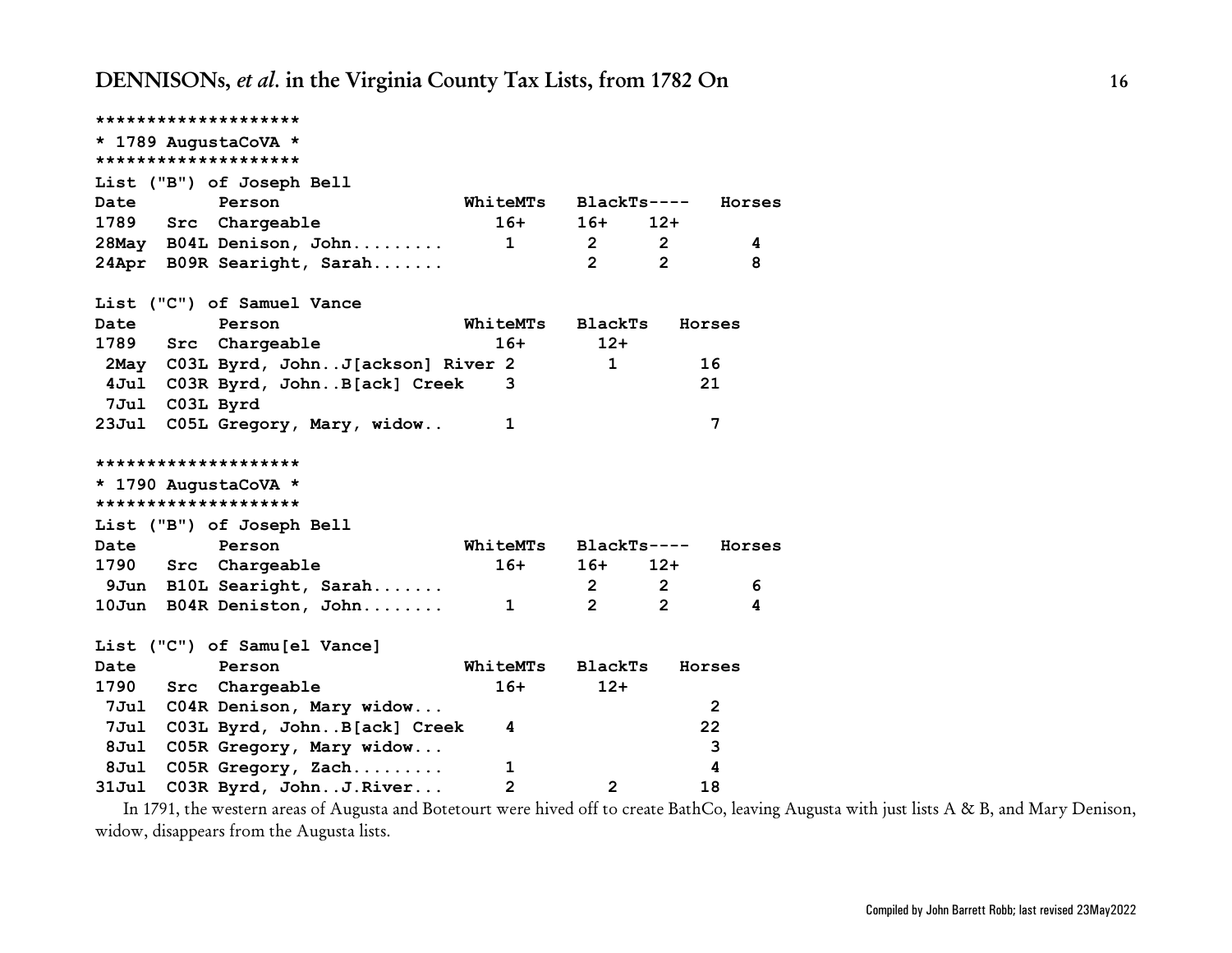|           |            | ********************                          |                            |                |                |        |
|-----------|------------|-----------------------------------------------|----------------------------|----------------|----------------|--------|
|           |            | * 1791 AugustaCoVA *                          |                            |                |                |        |
|           |            | ********************                          |                            |                |                |        |
|           |            | Joseph Bell's list (2 <sup>nd</sup> District) |                            |                |                |        |
| Date      |            | Person                                        | WhiteMTs BlackTs----       |                |                | Horses |
| 1791      | Src        | Chargeable                                    | $16+$                      | $16+$          | $12 - 15$      |        |
|           |            | 25May B09L Summervill, Sam[ue]l               | $\overline{\phantom{a}}$ 1 |                |                | 4      |
|           |            | 7Jun B04R Denison, John                       | $\overline{\phantom{a}}$   | $\overline{2}$ | $\overline{2}$ | 6      |
|           |            | ********************                          |                            |                |                |        |
|           |            | * 1792 AugustaCoVA *                          |                            |                |                |        |
|           |            | ********************                          |                            |                |                |        |
|           |            | Joseph Bell's list (2 <sup>nd</sup> District) |                            |                |                |        |
| Date      |            | Person                                        | WhiteMTs BlackTs----       |                |                | Horses |
|           |            | 1792 Src Chargeable                           | $16+$                      | $16+$          | $12 - 15$      |        |
|           |            | 25May B09L Summervill, Sam[ue]1               | $\overline{\phantom{a}}$   |                |                | 4      |
|           |            | ---- B04L Dennison, John                      | $\mathbf{1}$               | $2^{\circ}$    |                | 7      |
|           |            | ********************                          |                            |                |                |        |
|           |            | * 1793 AugustaCoVA *                          |                            |                |                |        |
|           |            | ********************                          |                            |                |                |        |
| Date      |            | Person                                        | WhiteMTs BlackTs----       |                |                | Horses |
|           |            | 1793 Src Chargeable                           | $16+$                      | $16+$          | $12 - 15$      |        |
|           |            | 16Mar B08 Summervil, Samuel 1                 |                            |                |                | 3      |
| 3Apr B04  |            | Denison, John                                 | 1                          | $\overline{2}$ |                | 8      |
|           |            | ********************                          |                            |                |                |        |
|           |            | * 1794 AugustaCoVA *                          |                            |                |                |        |
|           |            | ********************                          |                            |                |                |        |
| Date      |            | Person                                        | WhiteMTs                   |                | $Blacks---$    | Horses |
|           |            | 1794 Src Chargeable                           | $16+$                      | $16+$          | $12 - 15$      |        |
| 17Mar B12 |            | Summerville, Sam[ue]1.                        | 2                          |                |                | 3      |
| 12Apr     | <b>B05</b> | Denison, John                                 | 1                          | $\overline{2}$ |                | 7      |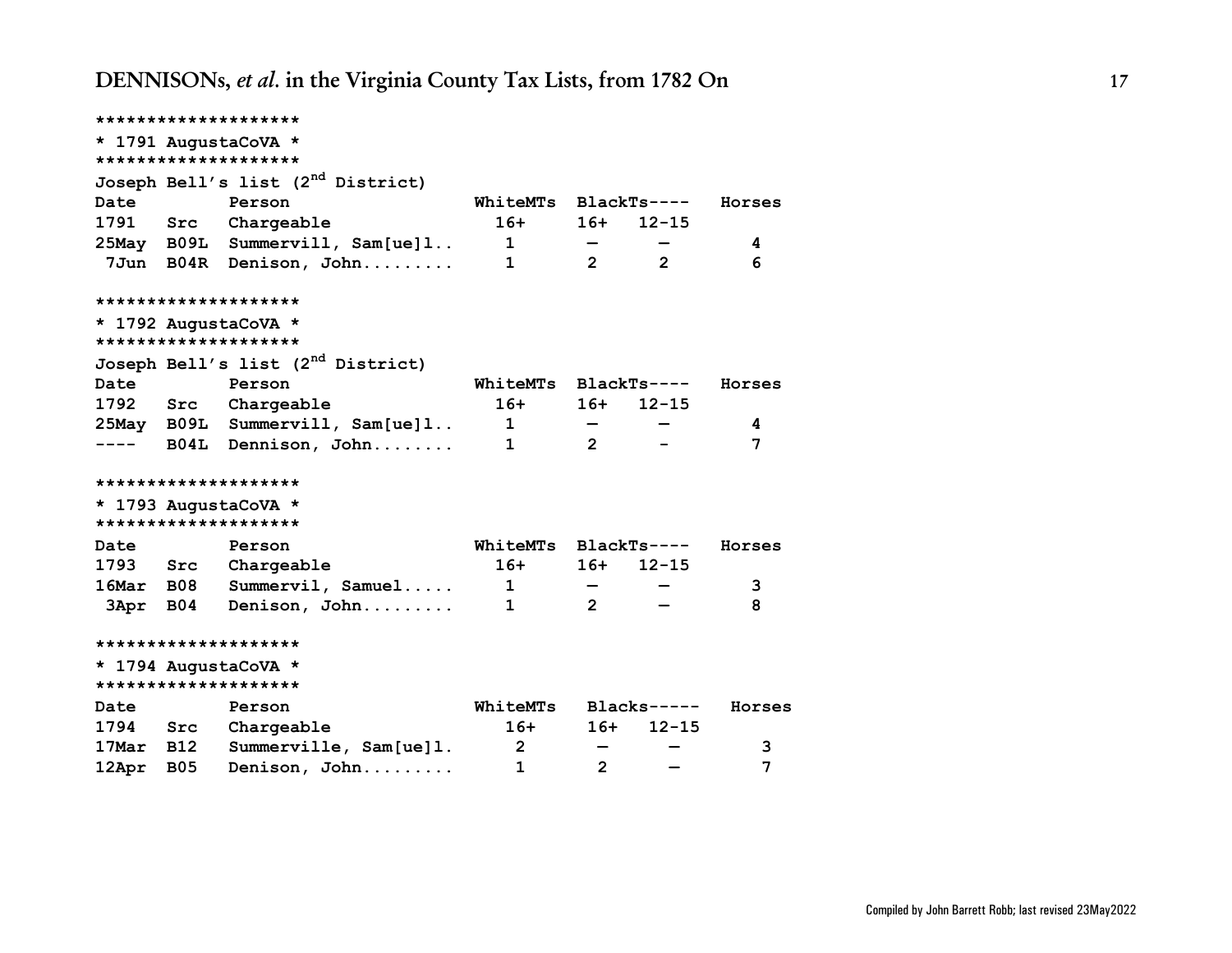|              |                      | ********************   |                         |                          |             |        |  |  |  |  |  |
|--------------|----------------------|------------------------|-------------------------|--------------------------|-------------|--------|--|--|--|--|--|
|              |                      | * 1795 AugustaCoVA *   |                         |                          |             |        |  |  |  |  |  |
|              | ******************** |                        |                         |                          |             |        |  |  |  |  |  |
| Date         |                      | Person                 | WhiteMTs                |                          | $Blacks---$ | Horses |  |  |  |  |  |
| 1795 Src     |                      | Chargeable             | $16+$                   |                          | $16+ 12-15$ |        |  |  |  |  |  |
| $23$ Mar B12 |                      | Summerville, Sam[ue]1. | $\mathbf{1}$            | $\overline{\phantom{m}}$ |             | 4      |  |  |  |  |  |
| $15$ Apr B-- |                      | Denison, John          | $\mathbf{1}$            | $2^{\circ}$              |             | 6      |  |  |  |  |  |
|              |                      | ********************   |                         |                          |             |        |  |  |  |  |  |
|              |                      | * 1796 AugustaCoVA *   |                         |                          |             |        |  |  |  |  |  |
|              |                      | ********************   |                         |                          |             |        |  |  |  |  |  |
| Date         |                      | Person                 | WhiteMTs                |                          | $Blacks---$ | Horses |  |  |  |  |  |
| 1796 Src     |                      | Chargeable             | $16+$                   |                          | $16+ 12-15$ |        |  |  |  |  |  |
|              |                      | Denison, John          | $\mathbf{2}$            | $2^{\circ}$              |             | 6      |  |  |  |  |  |
|              |                      | no SOMMERVILLEs        |                         |                          |             |        |  |  |  |  |  |
|              |                      |                        |                         |                          |             |        |  |  |  |  |  |
|              |                      | ********************   |                         |                          |             |        |  |  |  |  |  |
|              |                      | * 1797 AugustaCoVA *   |                         |                          |             |        |  |  |  |  |  |
|              |                      | ********************   |                         |                          |             |        |  |  |  |  |  |
| Date         |                      | Person                 | WhiteMTs                |                          | $Blacks---$ | Horses |  |  |  |  |  |
| 1797 Src     |                      | Chargeable             | $16+$                   |                          | $16+ 12-15$ |        |  |  |  |  |  |
| $----$       |                      | Denison, John          | $\overline{\mathbf{2}}$ | $2^{\circ}$              |             | 4      |  |  |  |  |  |
| 18Mar        |                      | Sommerville, Sam[ue]1. | $\mathbf{1}$            |                          |             | 4      |  |  |  |  |  |
|              |                      | *******************    |                         |                          |             |        |  |  |  |  |  |
|              |                      | * 1798 AugustaCoVA *   |                         |                          |             |        |  |  |  |  |  |
|              |                      | ********************   |                         |                          |             |        |  |  |  |  |  |
| Date         |                      | Person                 | WhiteMTs                |                          | $Blacks---$ | Horses |  |  |  |  |  |
| 1798         | Src                  | Chargeable             | $16+$                   |                          | $16+ 12-15$ |        |  |  |  |  |  |
| $27$ Mar     |                      | Denison, John          | $\overline{\mathbf{2}}$ | $2^{\circ}$              |             | 5      |  |  |  |  |  |
| 28Apr        |                      | Sommerville, Sam[ue]1. | $\mathbf{1}$            | $\overline{\phantom{0}}$ |             | 4      |  |  |  |  |  |
| 2May         |                      | Noble, James           | $\mathbf{1}$            |                          |             | 1      |  |  |  |  |  |
|              |                      |                        |                         |                          |             |        |  |  |  |  |  |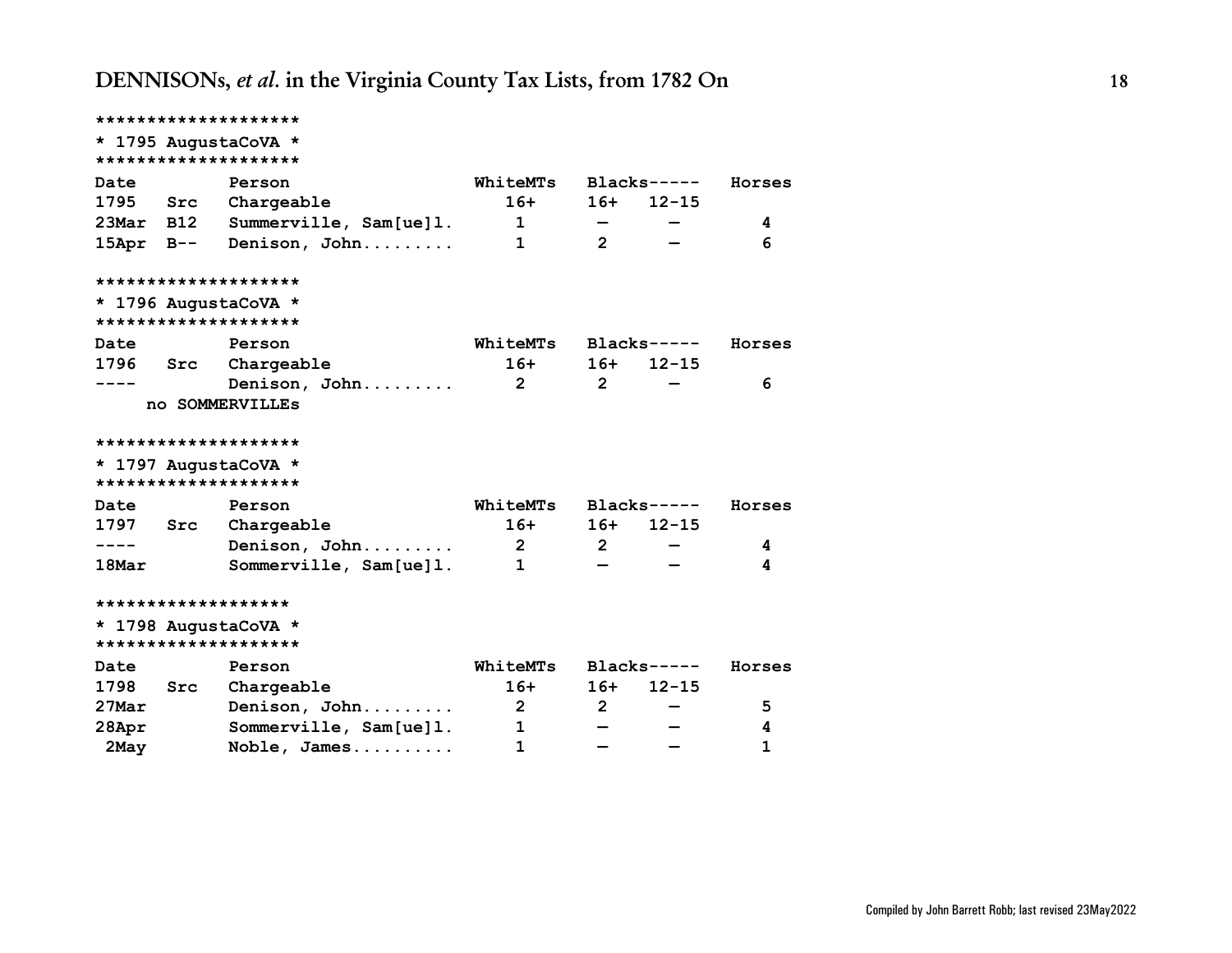|                   |           | ********************   |                         |                                 |             |        |
|-------------------|-----------|------------------------|-------------------------|---------------------------------|-------------|--------|
|                   |           | * 1799 AugustaCoVA *   |                         |                                 |             |        |
|                   |           | ********************   |                         |                                 |             |        |
| Date              |           | Person                 | WhiteMTs                |                                 | $Blacks---$ | Horses |
| 1799              | Src       | Chargeable             | $16+$                   | $16+$                           | $12 - 15$   |        |
| 16Mar             |           | Denison, John          | $\overline{2}$          | $2^{\circ}$                     |             | 5      |
| 30Apr             |           | Noble, James           | $\mathbf{1}$            |                                 |             |        |
| 7May              |           | Somerville, $Sam[ue]1$ | 1                       |                                 |             | 4      |
|                   |           | ********************   |                         |                                 |             |        |
|                   |           | * 1800 AugustaCoVA *   |                         |                                 |             |        |
|                   |           | ********************   |                         |                                 |             |        |
| Date              |           | Person                 | WhiteMTs                |                                 | $Blacks---$ | Horses |
| 1800              | Src       | Chargeable             | $16+$                   |                                 | $16+ 12-15$ |        |
| $29$ Mar          |           | Someville, $Sam[ue]1$  | $\mathbf 1$             |                                 |             | 3      |
| 16Apr             |           | Denison, John          | $\overline{2}$          | $2^{\circ}$                     |             | 5      |
|                   | no NOBLEs |                        |                         |                                 |             |        |
|                   |           | ********************   |                         |                                 |             |        |
|                   |           | * 1801 AugustaCoVA *   |                         |                                 |             |        |
|                   |           | ********************   |                         |                                 |             |        |
| Date              |           | Person                 | WhiteMTs                |                                 | $Blacks---$ | Horses |
|                   |           | 1801 Src Chargeable    | $16+$                   | $16+$                           | $12 - 15$   |        |
| 4Apr <sub>1</sub> |           | Denison, John          | $\overline{\mathbf{2}}$ | $2^{\circ}$                     |             | 8      |
| 7Apr              |           | Noble, James           | 1                       |                                 |             |        |
|                   |           | ********************   |                         |                                 |             |        |
|                   |           | * 1802 AugustaCoVA *   |                         |                                 |             |        |
|                   |           | ********************   |                         |                                 |             |        |
| Date              |           | Person                 | WhiteMTs                |                                 | $Blacks---$ | Horses |
| 1802 Src          |           | Chargeable             | $16+$                   | $16+$                           | $12 - 15$   |        |
| 12Apr             |           | Denison, John          | $\mathbf{2}$            | $\overline{2}$                  |             | 8      |
| *May              |           | Noble, James carpenter | 1                       | $\qquad \qquad \  \  \, \bar{}$ |             |        |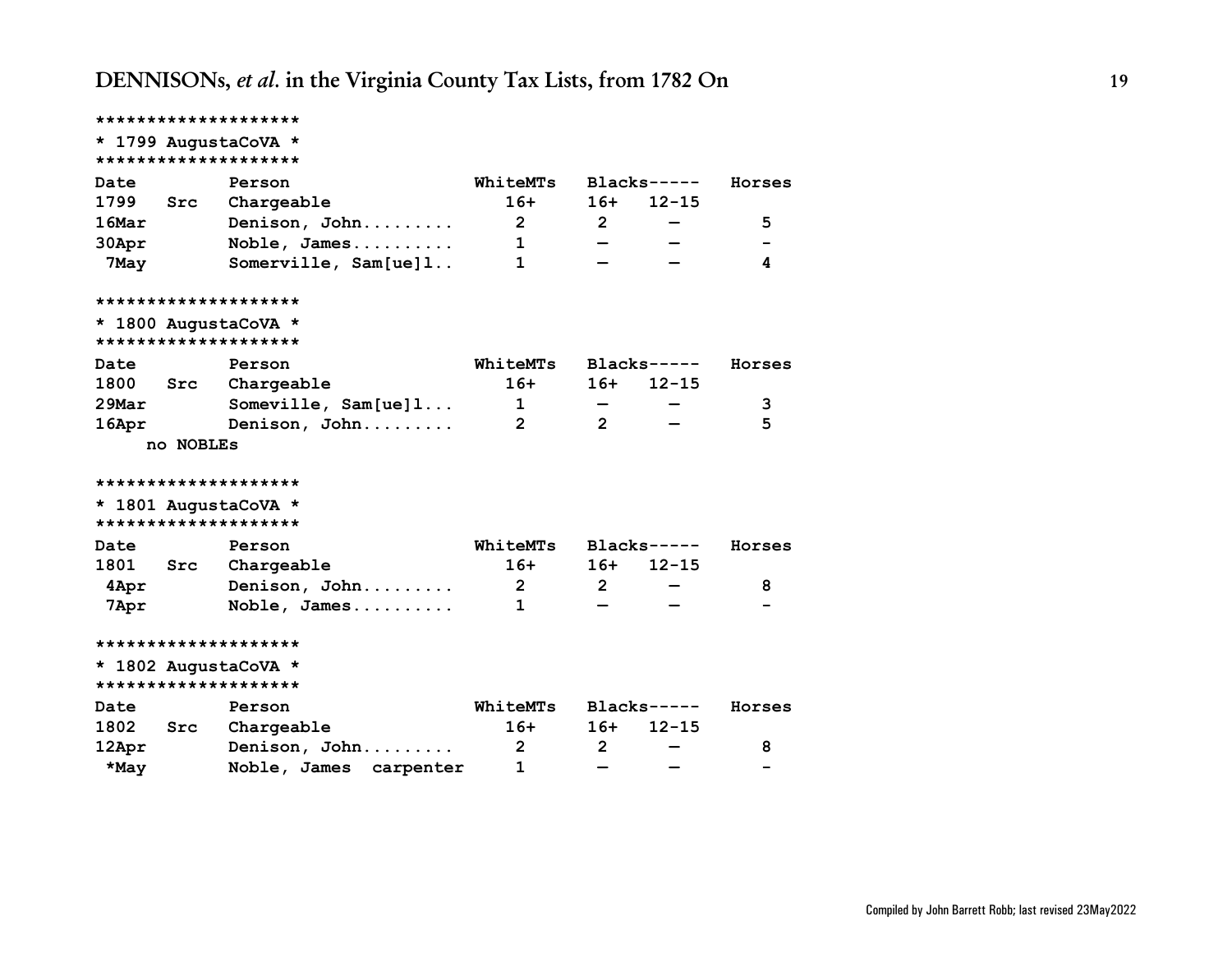```
********************
* 1803 AugustaCoVA *
********************
Date Person WhiteMTs Blacks----- Horses
1803 Src Chargeable 16+ 16+ 12-15
20Apr {Dennison, John Jr..... 1 — — 2
20Apr {Dennison, John Sr..... 2 2 — 7
    no NOBLEs
********************
* 1804 AugustaCoVA *
********************
Date Person WhiteMTs Blacks----- Horses
1804 Src Chargeable 16+ 16+ 12-15
 4May Denison, Daniel........ 1 — — ?
 4May Denison, John Sr....... 2 2 — ?
 4May Denison, John Jr....... 1 — — ?
 4May Noble, James........... 1 — — ?
```
I believe these four are ["bracketed](#page-91-0) together" (listed adjacent as well as with the same tax gathering date), but I failed to note bracketing when I made this batch of abstracts long ago, and I have images for only a smattering of the tax records from 1796-1819.

### **\*\*\*\*\*\*\*\*\*\*\*\*\*\*\*\*\*\*\*\* \* 1805 AugustaCoVA \* \*\*\*\*\*\*\*\*\*\*\*\*\*\*\*\*\*\*\*\* Date Person WhiteMTs Blacks----- Horses 1805 Src Chargeable 16+ 16+ 12-15 1Apr** Denison, John Sr...... 1 1 – 6  **1Apr Denison, John Jr...... 1 — — 4 1Apr Noble, James.......... 1 — — 3 \*\*\*\*\*\*\*\*\*\*\*\*\*\*\*\*\*\*\*\* \* 1806 AugustaCoVA \* \*\*\*\*\*\*\*\*\*\*\*\*\*\*\*\*\*\*\*\* Date Person WhiteMTs Blacks----- Horses 1806 Src Chargeable 16+ 16+ 12-15 24Apr {Dennison, John Sr..... 2 1 — 6 24Apr {Dennison, John Jr..... 1 — — 4 24Apr Noble, James.......... 1 — — 3**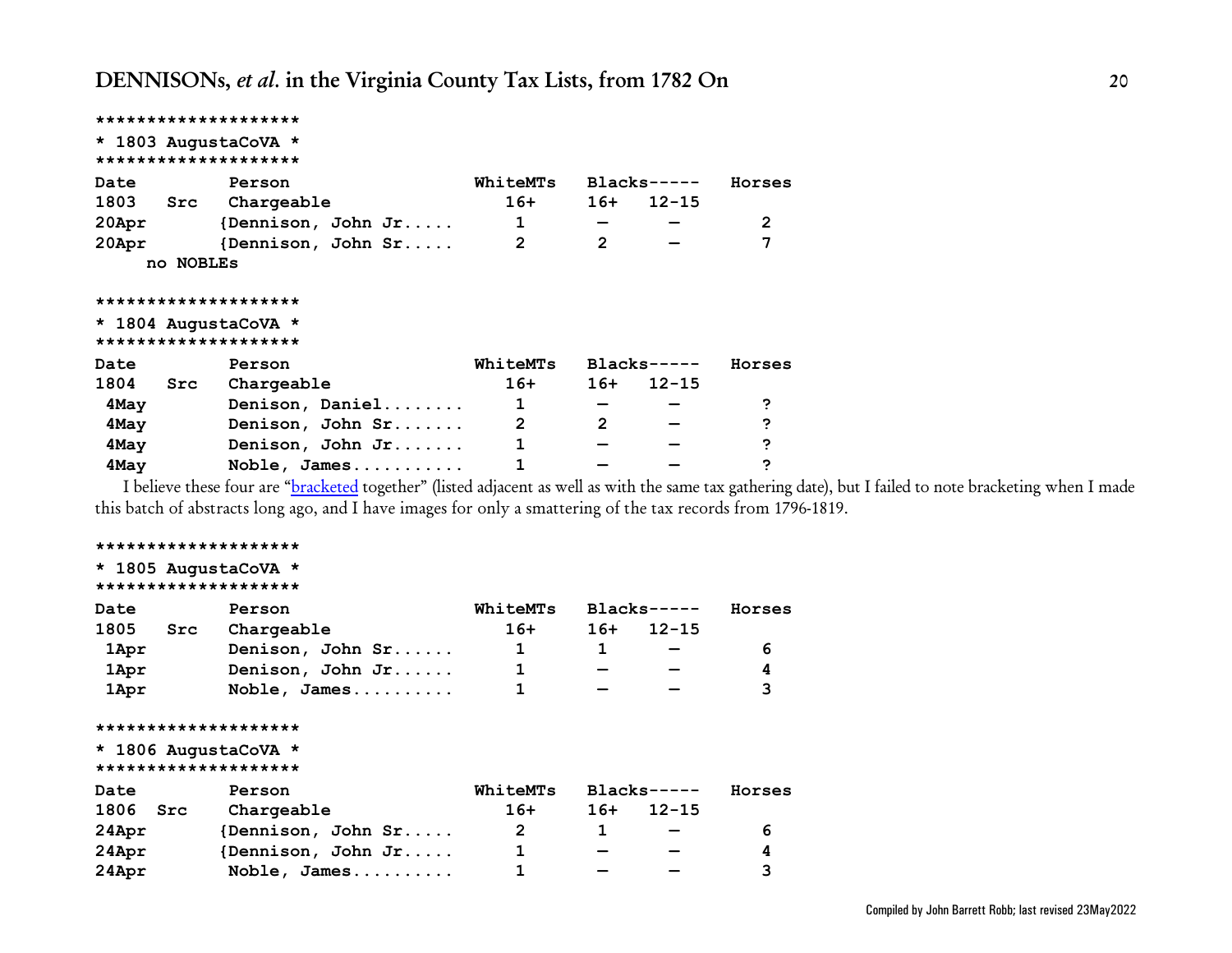```
********************
* 1807 AugustaCoVA *
********************
Date Person WhiteMTs Blacks----- Horses
1807 Src Chargeable 16+ 16+ 12-15
18Apr Noble, James.......... 1 — — 3
27Apr Dennison, John Sr..... 2 1 — 7
27Apr Dennison, John Jr..... 1 — — 3
********************
* 1808 AugustaCoVA *
********************
No VA tax lists for 1808
********************
* 1809 AugustaCoVA *
********************
Date Person WhiteMTs Blacks----- Horses
1809 Src Chargeable 16+ 16+ 12-15
 3Apr Dennison, John Jr..... 1 — — 2
 3Apr Dennison, John Sr..... 3 1 — 11
 5Apr Noble, James.......... 1 — — 4
********************
* 1810 AugustaCoVA *
********************
Date Person WhiteMTs Blacks----- Horses
1810 Src Chargeable 16+ 16+ 12-15
 7Apr Dennison, John Sr..... 3 2 — 10
 7Apr Noble, James.......... 1 — — 4
14Apr Dennison, John Jr..... 1 1 — 3
```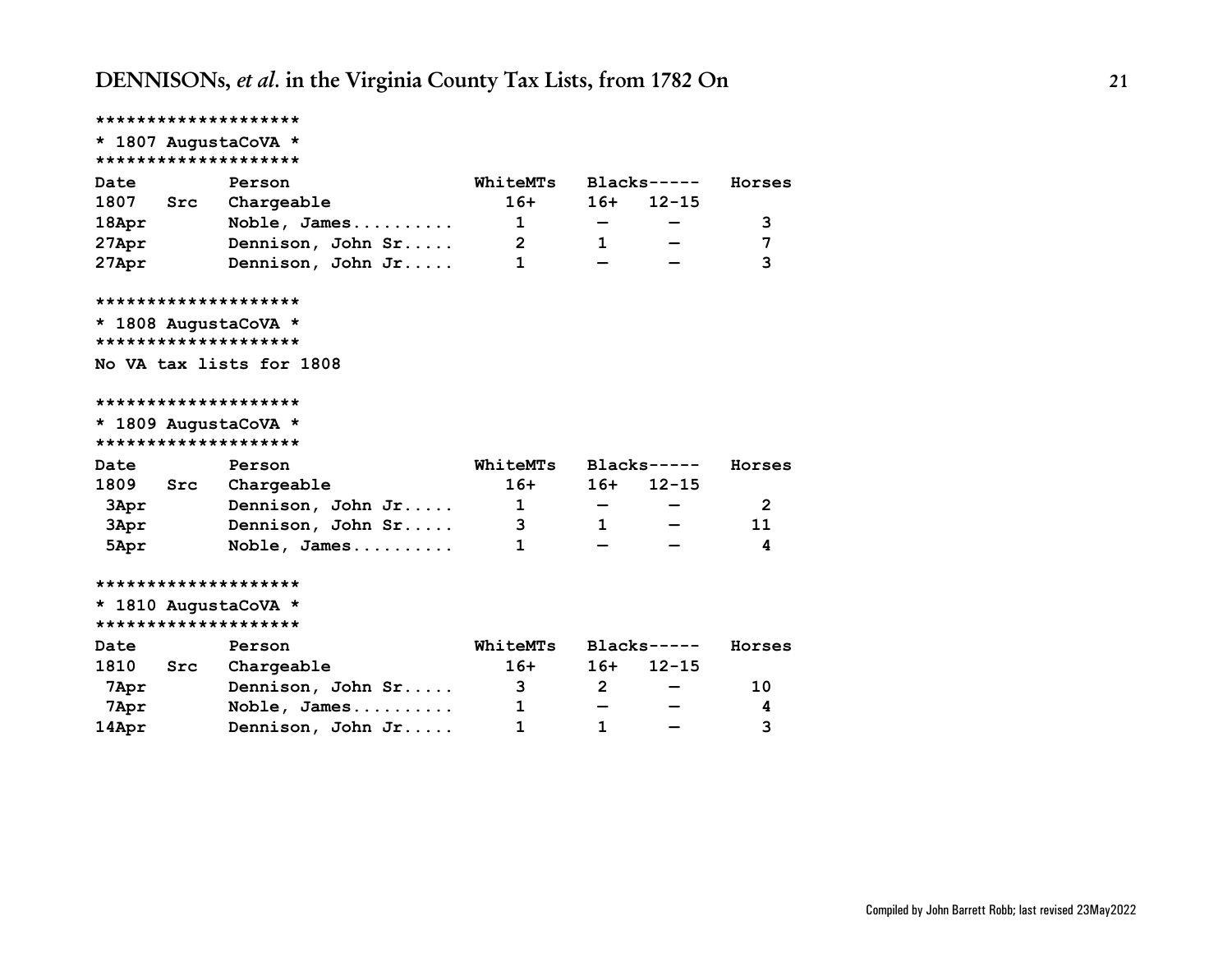<span id="page-21-0"></span>

|                     |     | ********************                         |              |                              |              |                         |
|---------------------|-----|----------------------------------------------|--------------|------------------------------|--------------|-------------------------|
|                     |     | * 1811 AugustaCoVA *                         |              |                              |              |                         |
|                     |     | ********************                         |              |                              |              |                         |
| Date                |     | Person                                       | WhiteMTs     |                              | $Blacks---$  | Horses                  |
| 1811                | Src | Chargeable                                   | $16+$        | 16+                          | $12 - 15$    |                         |
| 7Mar                |     | Denisen, Daniel                              | $\mathbf{1}$ | $\qquad \qquad \blacksquare$ |              | 1                       |
| 7Mar                |     | Dennison, John Sr                            | 4            | $\mathbf{2}$                 |              | 6                       |
| 7Mar                |     | Dennison, John Jr                            | $\mathbf 1$  | $\mathbf{1}$                 |              | $\overline{\mathbf{c}}$ |
| $30$ Mar            |     | Noble, James                                 | 1            |                              | $\mathbf 1$  | 4                       |
| ******************* |     |                                              |              |                              |              |                         |
|                     |     | * 1812 AugustaCoVA *                         |              |                              |              |                         |
|                     |     | ********************                         |              |                              |              |                         |
| Date                |     | Person                                       | WhiteMTs     |                              | $Blacks---$  | Horses                  |
| 1812 Src            |     | Chargeable                                   | $16+$        | $16+$                        | $12 - 15$    |                         |
| $23$ Mar            |     | Denison, John Sr                             | 4            | $\mathbf{2}$                 |              | 6                       |
| $23$ Mar            |     | Denison, Daniel                              | $\mathbf{1}$ | $\qquad \qquad -$            |              | $\overline{2}$          |
| $15$ Apr            |     | Denison, John Jr                             | $\mathbf{1}$ | $\overline{\phantom{0}}$     |              | $\overline{\mathbf{2}}$ |
| $23$ Mar            |     | Noble, James                                 | 1            | 1                            |              | $\overline{3}$          |
|                     |     | ********************                         |              |                              |              |                         |
|                     |     | * 1813 AugustaCoVA *                         |              |                              |              |                         |
|                     |     | ********************                         |              |                              |              |                         |
| Date                |     | Person                                       | WhiteMTs     |                              | $Blacks----$ | Horses                  |
| 1813                | Src | Chargeable                                   | $16+$        | $16+$                        | $12 - 15$    |                         |
| 20Mar               |     | Noble, James                                 | $\mathbf{1}$ | $\mathbf{1}$                 |              | 4                       |
| $23$ Mar            |     | Denison, John Sr                             | 4            | $2^{\circ}$                  |              | 8                       |
| 7Apr                |     | Dennison, John Jr                            | 1.           |                              |              | 6                       |
|                     |     | ********************                         |              |                              |              |                         |
|                     |     | * 1814 AugustaCoVA *<br>******************** |              |                              |              |                         |
|                     |     |                                              |              |                              |              |                         |
| Date                |     | Person                                       | WhiteMTs     |                              | $Blacks---$  | Horses                  |
| 1814 Src            |     | Chargeable                                   | $16+$        | $16+$                        | $12 - 15$    |                         |
| 19Apr               |     | Noble, James                                 | $\mathbf{1}$ | 1                            |              | 3                       |

**no DENNISONs ("D"s & "E"s page missing)**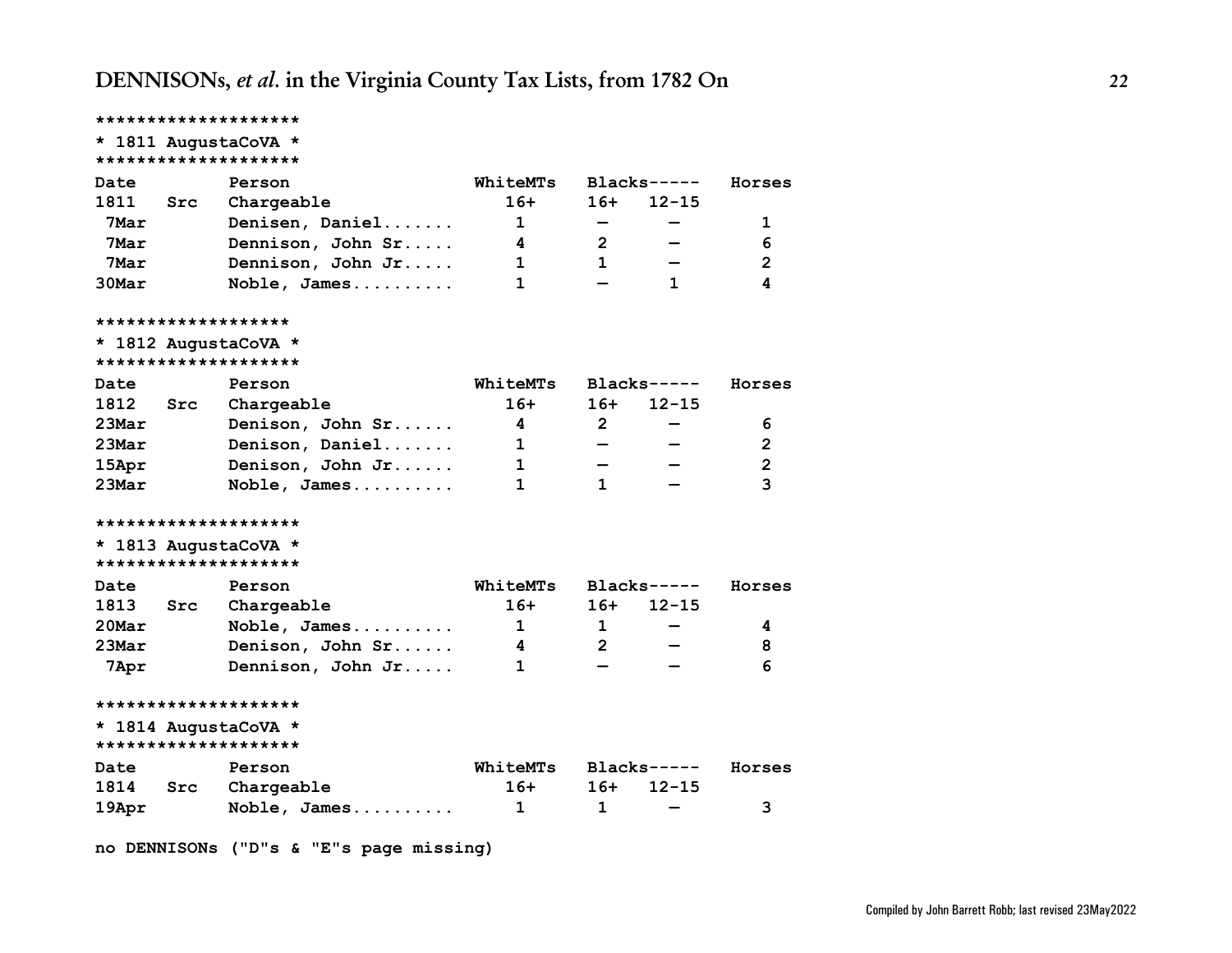|               |     | ********************                         |                 |                          |                   |                |        |
|---------------|-----|----------------------------------------------|-----------------|--------------------------|-------------------|----------------|--------|
|               |     | * 1815 AugustaCoVA *                         |                 |                          |                   |                |        |
|               |     | ********************                         |                 |                          |                   |                |        |
| Date          |     | Person                                       | WhiteMTs        |                          | Blacks----------- |                | Horses |
| 1815          | Src | Chargeable                                   | $16+$           | 16+                      | $12 - 15$         | $9 - 12$       |        |
| 2Mar          |     | {Denison, John Sr&Jr                         | 3 <sup>7</sup>  | $\mathbf{2}$             |                   | 1              | 7      |
| 2Mar          |     | {Denison, Daniel                             | $\mathbf{1}$    |                          |                   |                | 1      |
| 2Mar          |     | Noble, James                                 | 1               |                          | 1                 |                | 4      |
|               |     | ********************                         |                 |                          |                   |                |        |
|               |     | * 1816 AugustaCoVA *<br>******************** |                 |                          |                   |                |        |
| Date          |     | Person                                       | <b>WhiteMTs</b> | <b>BlackT</b>            | Horses            |                |        |
| 1816          | Src | Chargeable                                   | $16+$           | $12+$                    |                   |                |        |
| $10$ Feb      |     | Denison, John Senior                         | $2^{\circ}$     | $\mathbf{2}$             |                   | 6              |        |
| $10$ Feb $\,$ |     | Denison, Daniel                              | $\mathbf{1}$    |                          |                   | 1              |        |
| $10$ Feb      |     | Noble, James                                 | 1               | $\mathbf 1$              |                   | 4              |        |
| 24Feb         |     | Denison, John Jr                             | 1               |                          |                   | $\mathbf{2}$   |        |
|               |     | ********************                         |                 |                          |                   |                |        |
|               |     | * 1817 AugustaCoVA *                         |                 |                          |                   |                |        |
|               |     | ********************                         |                 |                          |                   |                |        |
| Date          |     | Person                                       | WhiteMTs        |                          | $Blacks---$       | Horses         |        |
| 1817          | Src | Chargeable                                   | $16+$           | $16+$                    | $12 - 15$         |                |        |
| 19Feb         |     | Denison, John Jr                             | $1 \quad \Box$  |                          |                   | 5              |        |
| 11Mar         |     | Denison, Daniel                              | $\mathbf{1}$    |                          |                   | 3              |        |
| 11Mar         |     | Denison, John [Sr]                           | $\mathbf{2}$    |                          | $\mathbf{2}$      | 7              |        |
| 11Mar         |     | Noble, James                                 | $\mathbf 1$     |                          | 1                 | 3              |        |
|               |     | *******************                          |                 |                          |                   |                |        |
|               |     | * 1818 AugustaCoVA *                         |                 |                          |                   |                |        |
|               |     | ********************                         |                 |                          |                   |                |        |
| Date          |     | Person                                       | WhiteMTs        |                          | $Blacks---$       | Horses         |        |
| 1818          | Src | Chargeable                                   | $16+$           | 16+                      | $12 - 15$         |                |        |
| 21Feb         |     | Dennison, John Jr                            | $\mathbf{1}$    | $\overline{\phantom{0}}$ |                   | 6              |        |
| 21Feb         |     | Dennison, John Sr                            | 2               | 1                        | 2                 | 7              |        |
| 21Feb         |     | Noble, James                                 | 1               |                          | 1                 | $\overline{2}$ |        |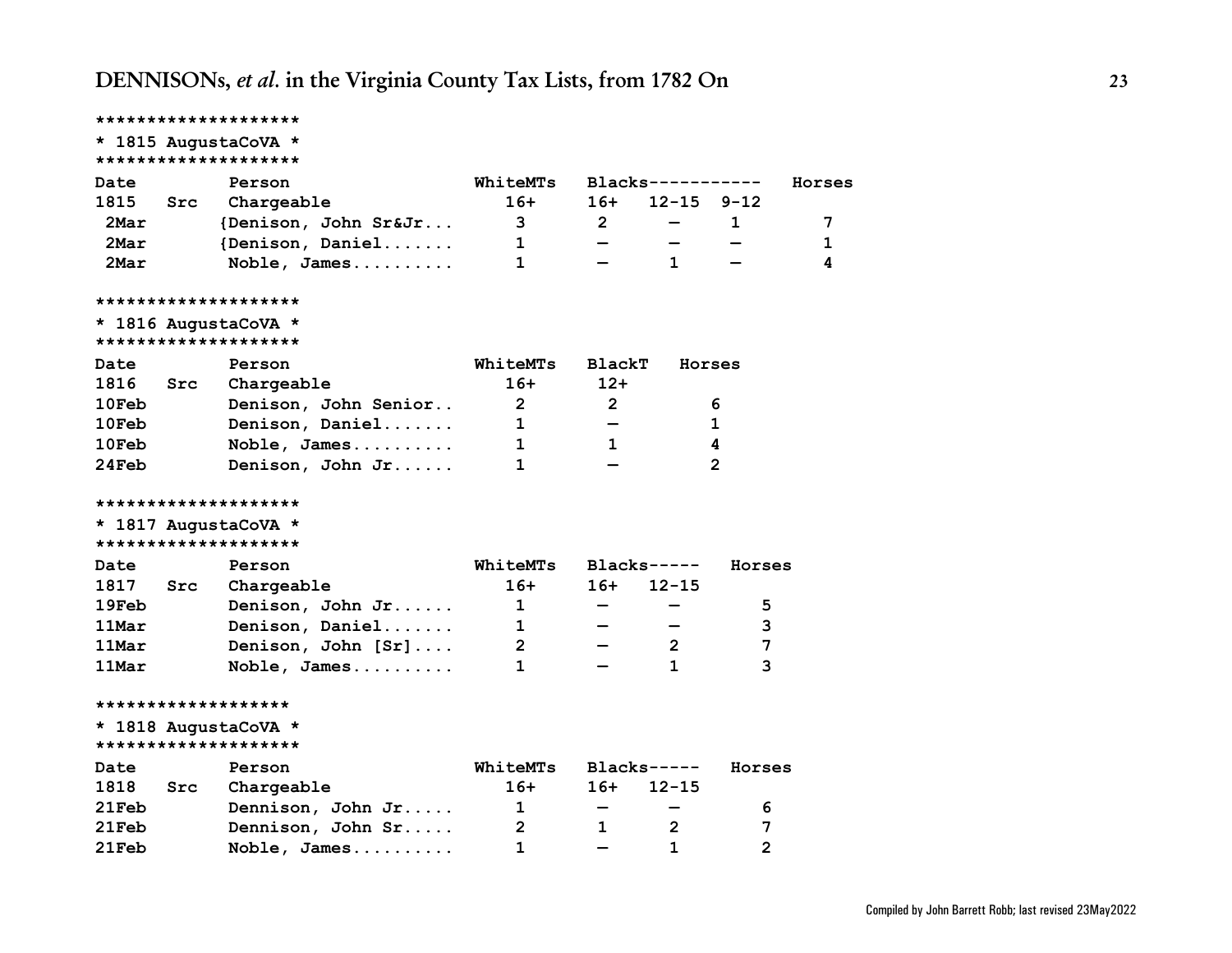|          |     | ********************                                                                              |                         |              |                       |                |
|----------|-----|---------------------------------------------------------------------------------------------------|-------------------------|--------------|-----------------------|----------------|
|          |     | * 1819 AugustaCoVA *                                                                              |                         |              |                       |                |
|          |     | ********************                                                                              |                         |              |                       |                |
| Date     |     | Person                                                                                            | WhiteMTs                |              | Blacks-----           | Horses         |
| 1819     | Src | Chargeable                                                                                        | $16+$                   | $16+$        | $12 - 15$             |                |
| $19$ Mar |     | Denison, John Sr                                                                                  | $2^{\circ}$             |              | $\mathbf{2}^{\prime}$ | 8              |
| $19$ Mar |     | Denison, John Jr                                                                                  | $\mathbf 1$             |              |                       | 6              |
| 19Mar    |     | Noble, James                                                                                      | $\mathbf{1}$            |              | 1                     | 2              |
|          |     | ********************                                                                              |                         |              |                       |                |
|          |     | * 1820 AugustaCoVA *                                                                              |                         |              |                       |                |
|          |     | ********************                                                                              |                         |              |                       |                |
| Date     |     | Person                                                                                            | WhiteMTs Blacks-----    |              |                       | Horses         |
| 1820     |     | Src Chargeable                                                                                    | $16+$                   |              | $16+ 12-15$           |                |
| 7Mar     |     | Denison, John Sr                                                                                  | $\overline{\mathbf{2}}$ | $2^{\circ}$  |                       | 8              |
| 7Mar     |     | Denison, John Jr                                                                                  | $\mathbf{1}$            |              |                       | 6              |
| 7Mar     |     | Noble, James                                                                                      | $\mathbf{1}$            |              | 1                     | $\overline{2}$ |
|          |     | This is the last appearance of any NOBLEs in the tax records of AugustaCo, through at least 1833. |                         |              |                       |                |
|          |     | ********************                                                                              |                         |              |                       |                |
|          |     | * 1821 AugustaCoVA *                                                                              |                         |              |                       |                |
|          |     | ********************                                                                              |                         |              |                       |                |
| Date     |     | Person                                                                                            | WhiteMTs Blacks-----    |              |                       | Horses         |
| 1821     | Src | Chargeable                                                                                        | $16+$                   |              | $16+ 12-15$           |                |
| 12Mar    |     | Denison, John Sr                                                                                  | $\overline{\mathbf{2}}$ | $\mathbf{1}$ | $2^{\circ}$           | 8              |
| 12Mar    |     | Denison, John Jr                                                                                  | 1                       |              |                       | 6              |
|          |     | ********************                                                                              |                         |              |                       |                |
|          |     | * 1822 AugustaCoVA *                                                                              |                         |              |                       |                |
|          |     | ********************                                                                              |                         |              |                       |                |
| Date     |     | Person                                                                                            | WhiteMTs Blacks-----    |              |                       | Horses         |
| 1822 Src |     | Chargeable                                                                                        | $16+$                   | 16+          | $12 - 15$             |                |
| 6Mar     |     | Denison, John Sr                                                                                  | $\overline{\mathbf{2}}$ | $\mathbf 1$  | $\overline{2}$        | 9              |
| 6Mar     |     | Denison, John Jr                                                                                  | $\mathbf 1$             |              |                       | 6              |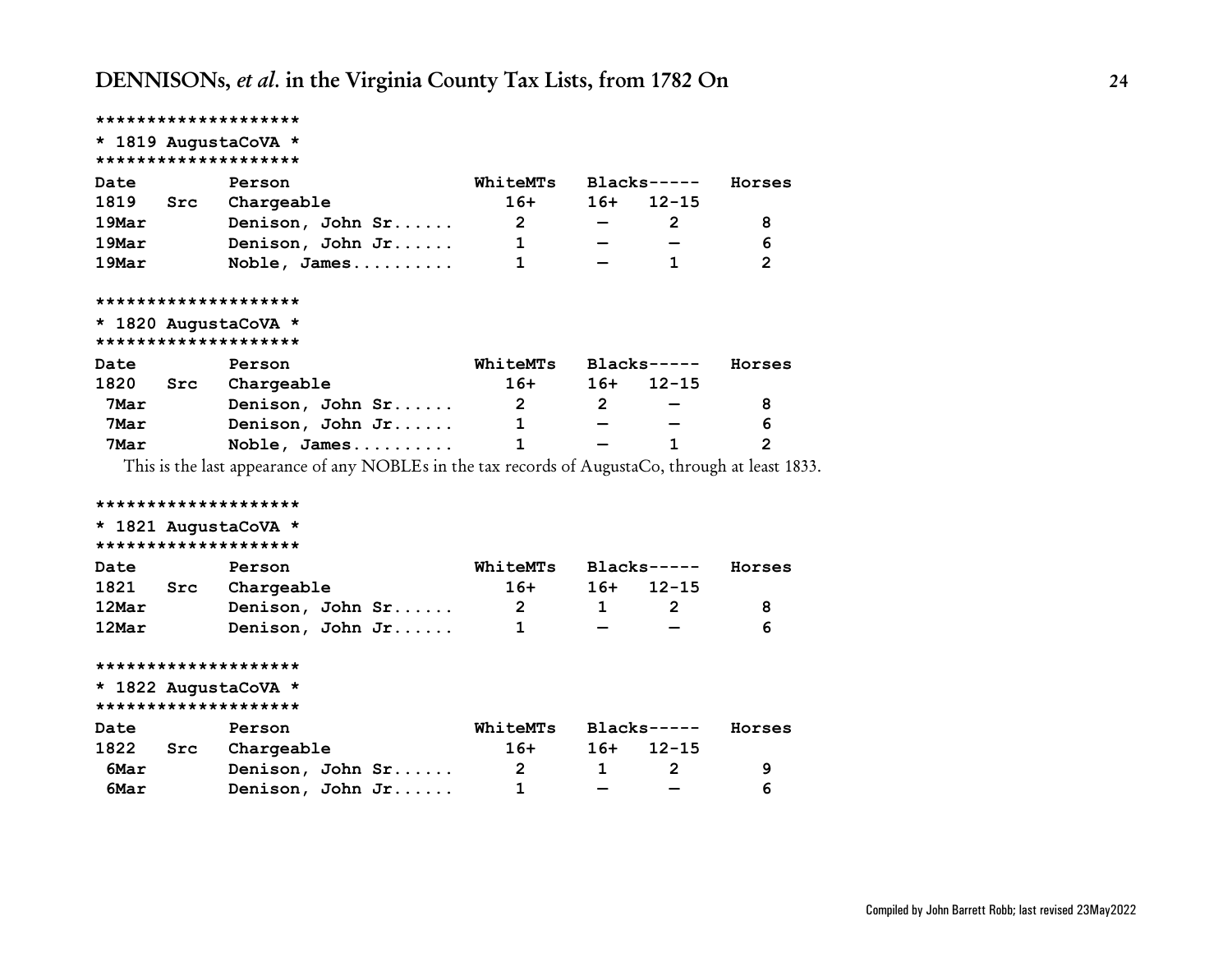<span id="page-24-0"></span>

|          |     | * 1823 AugustaCoVA *<br>******************** |                         |                  |              |        |
|----------|-----|----------------------------------------------|-------------------------|------------------|--------------|--------|
| Date     |     | Person                                       | WhiteMTs                |                  | $Blacks---$  | Horses |
| 1823     |     | Src Chargeable                               | $16+$                   | $16+$            | $12 - 15$    |        |
| 17Mar    |     | Dennison, John Sr                            | $\overline{\mathbf{2}}$ | $1 \quad \cdots$ | $\mathbf{1}$ | 11     |
| 17Mar    |     | Dennison, John Jr                            | $\mathbf{1}$            |                  |              | 5      |
|          |     | ********************                         |                         |                  |              |        |
|          |     | * 1824 AugustaCoVA *<br>******************** |                         |                  |              |        |
| Date     |     | Person                                       | WhiteMTs Blacks-----    |                  |              | Horses |
| 1824     | Src | Chargeable                                   | $16+$                   | $16+$            | $12 - 15$    |        |
| $28$ Mar |     | Denison, John Sr                             | $\overline{\mathbf{2}}$ |                  | 3            | 4      |
| $28$ Mar |     | Denison, John Jr                             | $\overline{2}$          |                  |              | 9      |
|          |     | *******************                          |                         |                  |              |        |
|          |     | * 1825 AugustaCoVA *                         |                         |                  |              |        |
|          |     | ********************                         |                         |                  |              |        |
| Date     |     | Person                                       | WhiteMTs                |                  | $Blacks---$  | Horses |
| 1825     |     | Src Chargeable                               | $16+$                   | $16+$            | $12 - 15$    |        |
| 18Feb    |     | Dennison, Samuel M                           | $\overline{1}$          |                  |              | 3      |
| 19Feb    |     | Dennison, John                               | $\overline{2}$          |                  |              | 7      |
|          |     | ********************                         |                         |                  |              |        |
|          |     | * 1826 AugustaCoVA *                         |                         |                  |              |        |
|          |     | ********************                         |                         |                  |              |        |
| Date     |     | Person                                       | WhiteMTs                |                  | $Blacks---$  | Horses |
| 1826     | Src | Chargeable                                   | $16+$                   | $16+$            | $12 - 15$    |        |
| $17$ Feb |     | Dennison, Samuel                             | $\overline{1}$          | $\mathbf{1}$     |              | 3      |
| 23Feb    |     | Dennison, John                               | 2                       |                  |              | 6      |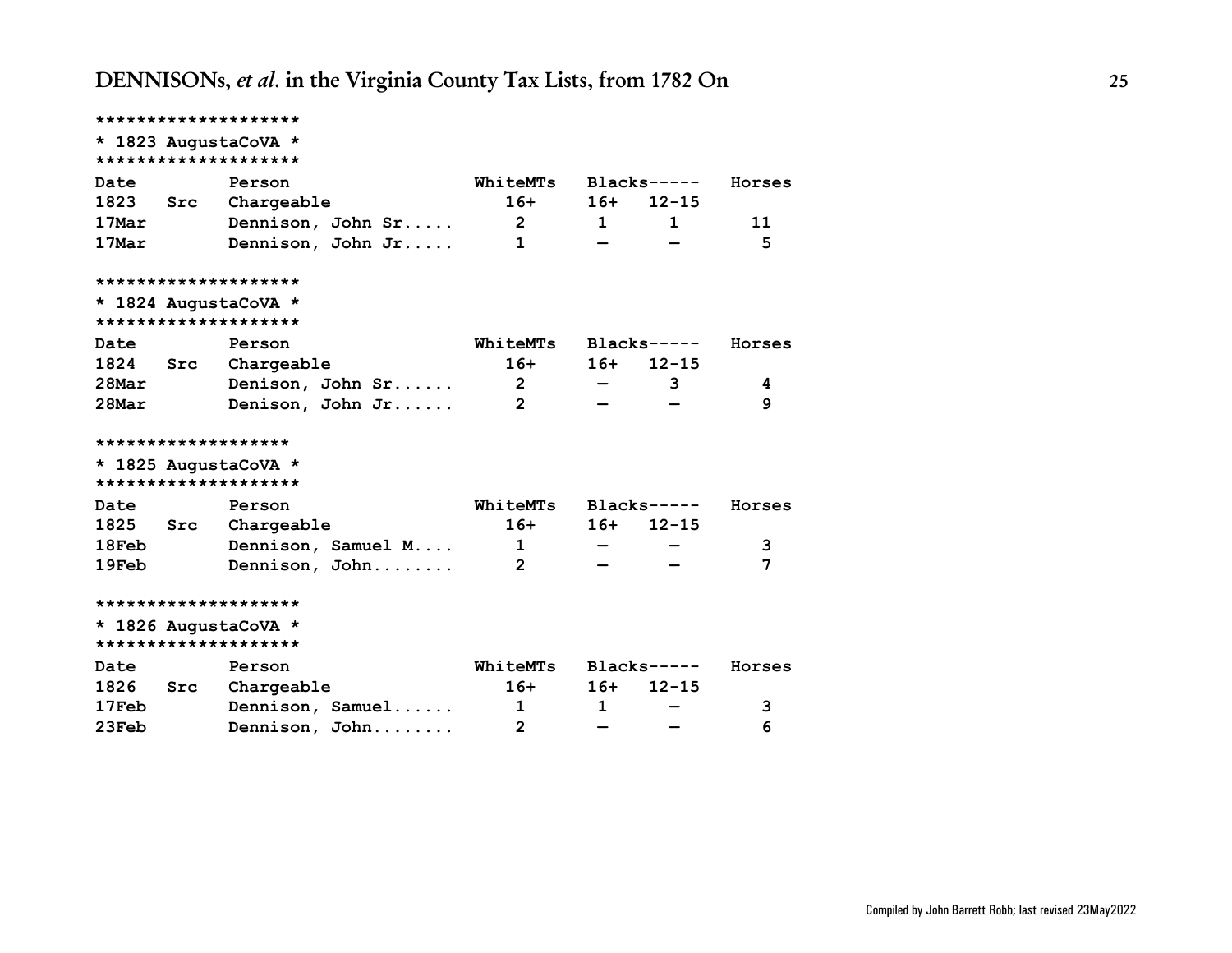|          |     | ******************** |                      |                                |                |              |                |
|----------|-----|----------------------|----------------------|--------------------------------|----------------|--------------|----------------|
|          |     | * 1827 AugustaCoVA * |                      |                                |                |              |                |
|          |     | ******************** |                      |                                |                |              |                |
| Date     |     | Person               |                      | WhiteMTs                       |                | $Blacks---$  | Horses         |
| 1827     | Src | Chargeable           |                      | $16+$                          | $16+$          | $12 - 15$    |                |
| 20Feb    |     |                      | Dennison, Samuel     | $\mathbf{1}$<br>$\overline{2}$ | $\mathbf 1$    | $\mathbf{1}$ | 5<br>6         |
| 20Feb    |     |                      | Dennison, John       |                                |                |              |                |
|          |     | ******************** |                      |                                |                |              |                |
|          |     | * 1828 AugustaCoVA * |                      |                                |                |              |                |
|          |     | ******************** |                      |                                |                |              |                |
| Date     |     | Person               |                      | WhiteMTs                       |                | $Blacks---$  | Horses         |
| 1828     | Src | Chargeable           |                      | $16+$                          | $16+$          | $12 - 15$    |                |
| 24Mar    |     |                      | Dennison, John       | 1                              |                |              | 4              |
| 2Apr     |     |                      | Dennison, Samuel     | 1                              | $\overline{2}$ |              |                |
| 2Apr     |     |                      | Dennison, Washington | $\mathbf 1$                    | $\mathbf{1}$   |              | $\overline{2}$ |
|          |     | ******************** |                      |                                |                |              |                |
|          |     | * 1829 AugustaCoVA * |                      |                                |                |              |                |
|          |     | ******************** |                      |                                |                |              |                |
| Date     |     | Person               |                      | WhiteMTs                       |                | $Blacks---$  | Horses         |
| 1829     | Src | Chargeable           |                      | $16+$                          | $16+$          | $12 - 15$    |                |
| 23Feb    |     |                      | Dennison, Washington | $\mathbf{1}$                   |                |              | 2              |
| $23$ Mar |     |                      | Dennison, Samuel     | 1                              |                |              | $\overline{2}$ |
| 1Apr     |     |                      | Dennison, John       | 1                              |                |              | $\overline{2}$ |
|          |     | ******************** |                      |                                |                |              |                |
|          |     | * 1830 AugustaCoVA * |                      |                                |                |              |                |
|          |     | ******************** |                      |                                |                |              |                |
| Date     |     | Person               |                      | WhiteMTs                       |                | $Blacks---$  | Horses         |
| 1830     | Src | Chargeable           |                      | $16+$                          | $16+$          | $12 - 15$    |                |
| 6Mar     |     |                      | Dennison, John       | 1                              |                |              |                |
| 6Mar     |     |                      | Dennison, Isabella   |                                |                |              | 3              |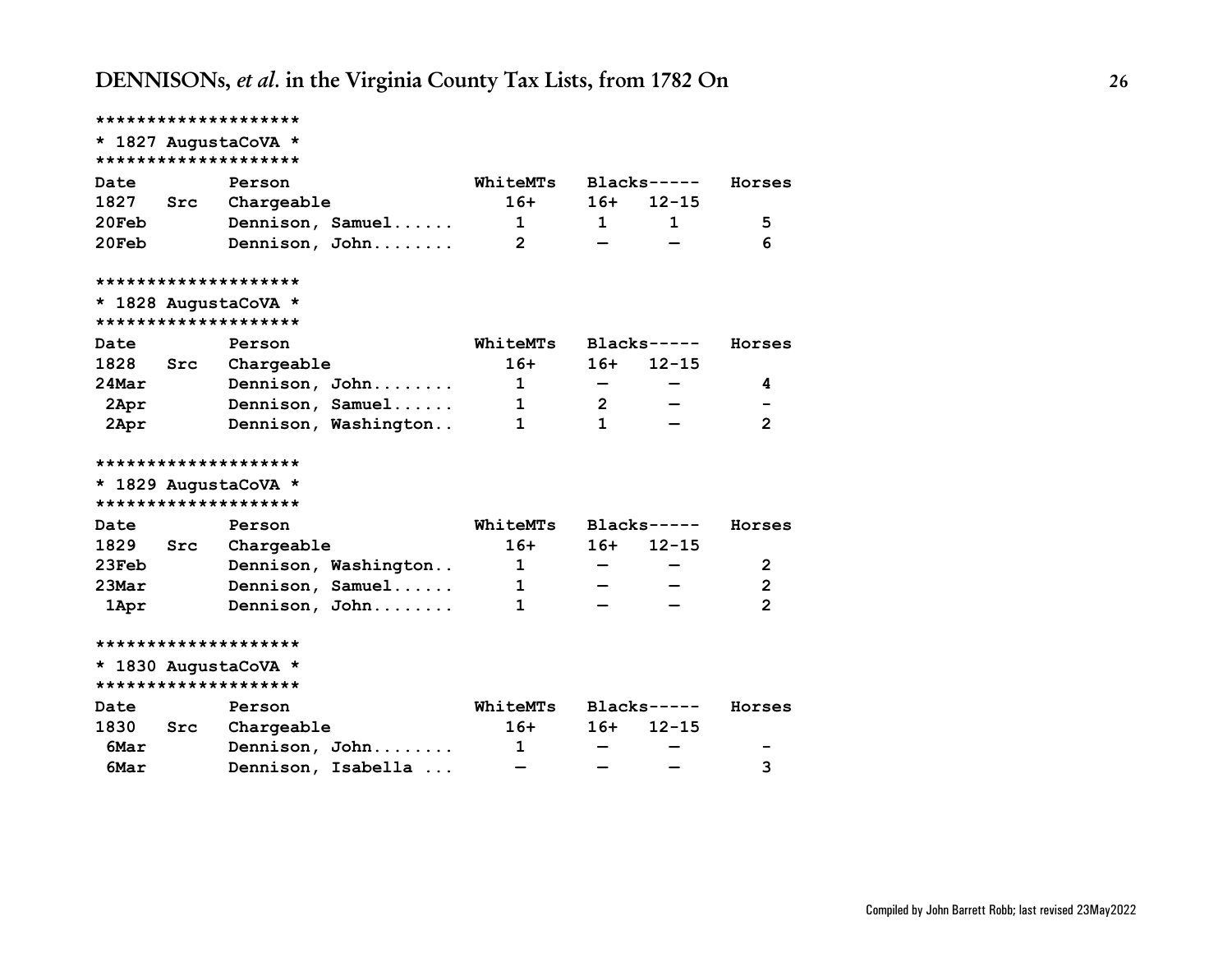|                     | ********************   |                      |                          |                 |        |
|---------------------|------------------------|----------------------|--------------------------|-----------------|--------|
|                     | * 1831 AugustaCoVA *   |                      |                          |                 |        |
|                     | ********************   |                      |                          |                 |        |
| Date                | Person                 | WhiteMTs Blacks----- |                          |                 | Horses |
|                     | 1831 Src Chargeable    |                      |                          | $16+ 16+ 12-15$ |        |
| 11Mar               | Dennison, John 1       |                      |                          |                 | 3      |
|                     | *******************    |                      |                          |                 |        |
|                     | * 1832 AugustaCoVA *   |                      |                          |                 |        |
|                     | ********************   |                      |                          |                 |        |
| Date                | Person                 | WhiteMTs Blacks----- |                          |                 | Horses |
|                     | 1832 Src Chargeable    |                      |                          | $16+ 16+ 12-15$ |        |
|                     | 11Apr Dennison, John 1 |                      |                          |                 | 3      |
|                     | ********************   |                      |                          |                 |        |
|                     | * 1833 AugustaCoVA *   |                      |                          |                 |        |
|                     | ********************   |                      |                          |                 |        |
| Date                | Person                 | WhiteMTs Blacks----- |                          |                 | Horses |
|                     | 1833 Src Chargeable    |                      |                          | $16+ 16+ 12-15$ |        |
| <b>19Feb</b>        | Dennison, John 1       |                      | $\sim$                   |                 | 2      |
|                     | ********************   |                      |                          |                 |        |
|                     | * 1834 AugustaCoVA *   |                      |                          |                 |        |
|                     | ********************   |                      |                          |                 |        |
| <b>Date</b>         | Person                 | WhiteMTs Blacks----- |                          |                 | Horses |
|                     | 1834 Src Chargeable    |                      |                          | $16+$ 16+ 12-15 |        |
| 8Mar                | Dennison, Isabella     |                      | $\overline{\phantom{0}}$ |                 | 3      |
|                     | ********************   |                      |                          |                 |        |
|                     | * 1835 AugustaCoVA *   |                      |                          |                 |        |
|                     | ********************   |                      |                          |                 |        |
| <b>No DENNISONS</b> |                        |                      |                          |                 |        |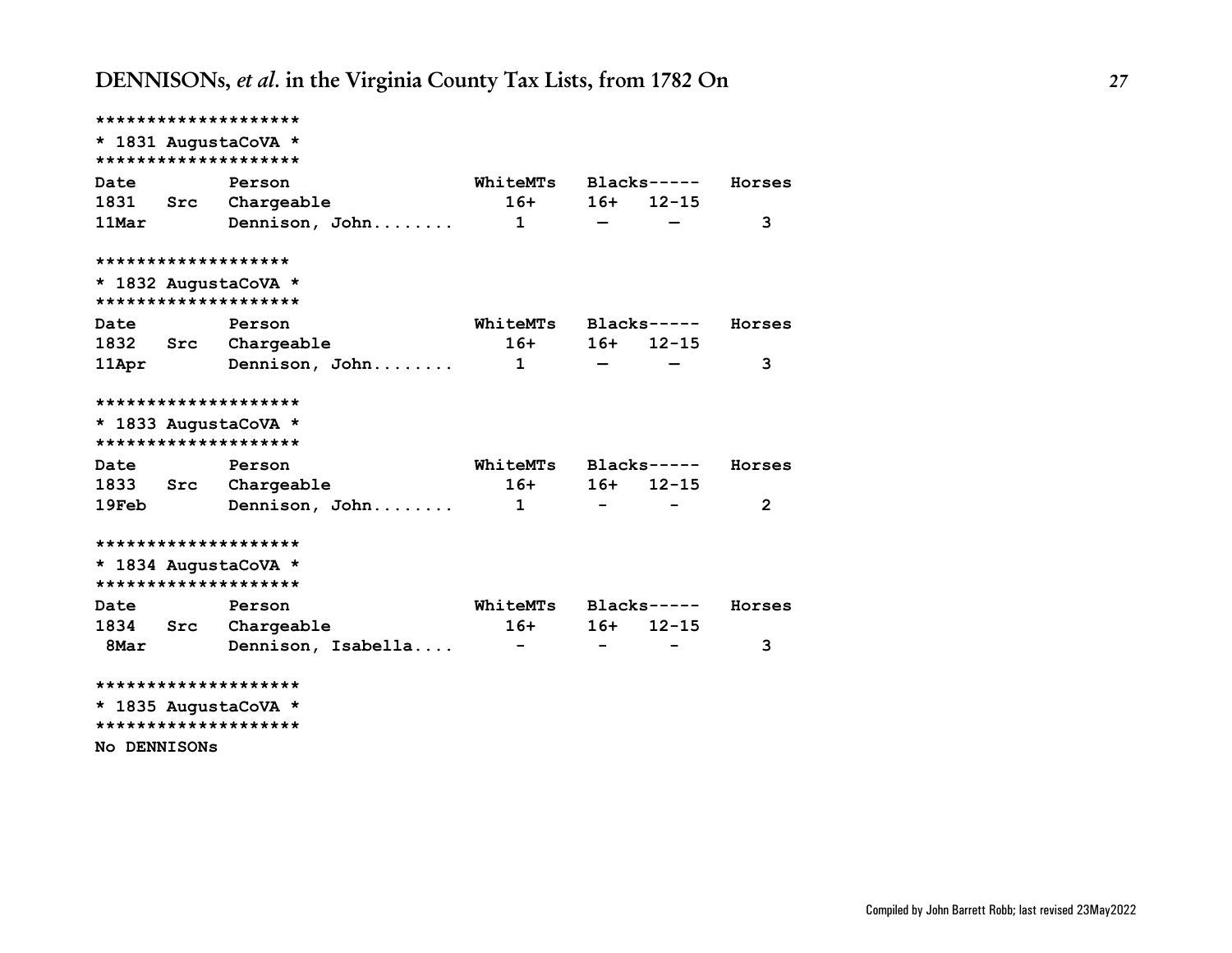<span id="page-27-0"></span>

|      |     | ******************** |                          |       |                          |        |
|------|-----|----------------------|--------------------------|-------|--------------------------|--------|
|      |     | * 1836 AugustaCoVA * |                          |       |                          |        |
|      |     | ******************** |                          |       |                          |        |
| Date |     | Person               | WhiteMTs                 |       | $Blacks---$              | Horses |
| 1836 | Src | Chargeable           | $16+$                    | $16+$ | $12 - 15$                |        |
| 1Mar |     | Dennison, Nancy      | $\overline{\phantom{0}}$ |       | $\overline{\phantom{a}}$ |        |

Nancy is probably Nancy (?) (PARRY), the widow of Samuel M of RockinghamCo, who last appears on the lists of that county in 1835. There is very little chance that this is Nancy (McFALL), the wife of Daniel<sup>4</sup> (John<sup>3</sup>) DENNISON, given that Daniel and his Nancy removed to KY about 1820, and that Daniel himself, who survived until 15Jan1864 when he died in KY, never appeared on the lists of AugustaCo after 1817.

**\*\*\*\*\*\*\*\*\*\*\*\*\*\*\*\*\*\*\*\***

### **\* 1837 AugustaCoVA \***

#### **\*\*\*\*\*\*\*\*\*\*\*\*\*\*\*\*\*\*\*\***

This year marks the first appearance of a new John DENNISON in AugustaCo, and here I abstracted all LANDESes and GIVENSes as well.

| Date                                         | Person                       | WhiteMTs       |              | $Blacks----$ | Horses         |
|----------------------------------------------|------------------------------|----------------|--------------|--------------|----------------|
| 1837<br>Src                                  | Chargeable                   | $16+$          | $16+$        | $12 - 15$    |                |
| 3Mar                                         | {Landis, Sam[ue] $l$ Jr      | $2^{\circ}$    |              |              | 10             |
| <b>3Mar</b>                                  | {Landis, John (of J)         | 1              |              |              | $\mathbf{1}$   |
| 3Mar                                         | $\{Lamb, John \ldots \ldots$ |                |              |              |                |
| <b>3Mar</b>                                  | $\{Landis, Daniel \ldots$    | 3              |              |              | 6              |
| 3Mar                                         | {Landis, $Sam[ue] 1 Sr$      | 3              |              |              | 10             |
| 4Mar                                         | Landis, Abram (of $J$ )      | 1              |              |              | 5              |
| 8Mar                                         | Dennison, John               |                |              |              | $\mathbf 1$    |
| 8Mar                                         | Landis, John Sr              | 3              | $\mathbf{1}$ |              | 9              |
| 8Mar                                         | Landis, Christian            | 1              |              |              | 6              |
| 8Mar                                         | Landis, Abram (of C)         | $\mathbf{1}$   |              |              | 7              |
| 8Mar                                         | Givens, Rob[ert] N           | $\mathbf{1}$   | $\mathbf{1}$ |              | $\overline{2}$ |
| 17Mar                                        | Givens, John                 | $\overline{2}$ | $\mathbf 1$  |              | 5              |
| 18Apr                                        | Givens, Alex[ander] R.       | 3              | 7            |              | 15             |
| ********************                         |                              |                |              |              |                |
| * 1838 AugustaCoVA *<br>******************** |                              |                |              |              |                |
| Date                                         | Person                       | WhiteMTs       |              | Blacks-----  | Horses         |
| 1838<br>Src                                  | Chargeable                   | $16+$          | $16+$        | $12 - 15$    |                |
| <b>7Apr</b>                                  | Dennison, John               | $\mathbf 1$    |              |              |                |
| 7Apr                                         | {Landis, David (of D)        | $\mathbf{1}$   | $ -$         |              | $\overline{2}$ |

 **7Apr {Landis, Dan[ie]l...... 2 - - 4**

David Landis (of D[aniel?]) evidently emerges from Daniel's 1837 household with it's 3 WMTs; he is thus presumably Daniel's son, hence "of D".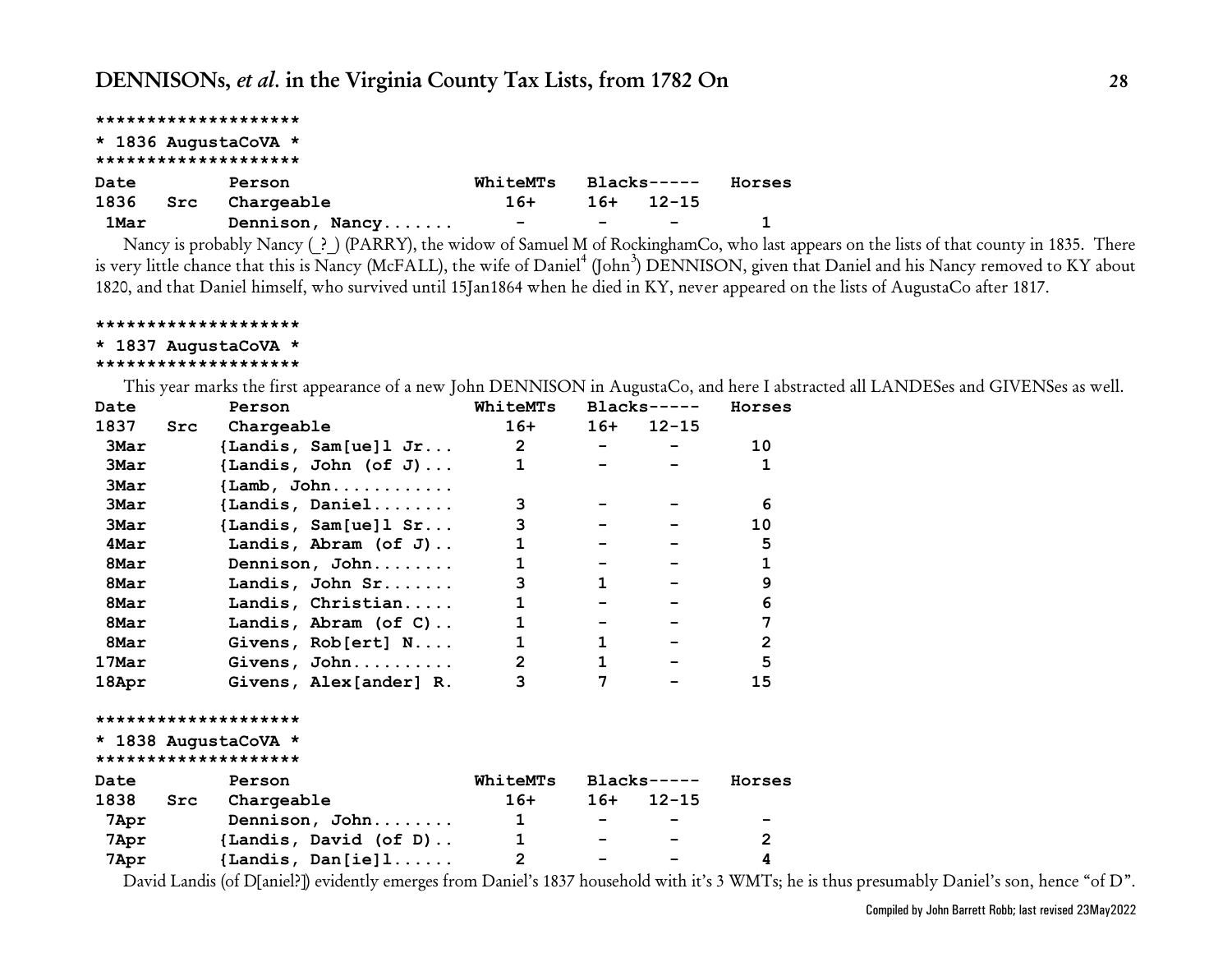|                         | ********************       |                  |        |              |                |
|-------------------------|----------------------------|------------------|--------|--------------|----------------|
|                         | * 1839 AugustaCoVA *       |                  |        |              |                |
|                         | ********************       |                  |        |              |                |
| Date                    | Person                     | WhiteMTs         |        | $Blacks---$  | Horses         |
|                         | 1839 Src Chargeable        | $16+$            |        | $16+ 12-15$  |                |
| 8Mar                    | Dennison, John             | $\mathbf{1}$     | $\sim$ |              | 1              |
|                         | 8Apr {Landis, Dan[ie]1     | $2^{\circ}$      |        |              | 5              |
|                         | 8Apr (Landis, David (of D) | $\mathbf{1}$     |        |              | 4              |
|                         | ********************       |                  |        |              |                |
|                         | * 1839 AugustaCoVA *       |                  |        |              |                |
|                         | ********************       |                  |        |              |                |
| Date                    | Person                     | WhiteMTs         |        | $Blacks---$  | Horses         |
| 1839 Src                | Chargeable                 | $16+$            | $16+$  | $12 - 15$    |                |
| 8Mar                    | Dennison, John             | $\overline{1}$   |        |              | 1              |
|                         | 8Apr {Landis, Dan[ie]1     | $2^{\circ}$      |        |              | 5              |
|                         | 8Apr (Landis, David (of D) | $1 \quad \cdots$ |        |              | 4              |
|                         | ********************       |                  |        |              |                |
|                         | * 1840 AugustaCoVA *       |                  |        |              |                |
|                         | ********************       |                  |        |              |                |
| Date                    | Person                     | WhiteMTs         |        | $Blacks---$  | Horses         |
|                         | 1840 Src Chargeable        | $16+$            |        | $16+ 12-15$  |                |
| 7Apr                    | Dennison, John $1$         |                  |        |              | 1              |
| $22$ Apr $\overline{ }$ | Landis, David (of D)       | $\mathbf{1}$     |        |              | 3              |
|                         | ********************       |                  |        |              |                |
|                         | * 1841 AugustaCoVA *       |                  |        |              |                |
|                         | ********************       |                  |        |              |                |
| Date                    | Person                     | WhiteMTs         |        | $Blacks----$ | Horses         |
|                         | 1841 Src Chargeable        | 16+              | $16+$  | $12 - 15$    |                |
| $20$ May                | Landis, David (of D)       | 1                |        |              | $\overline{2}$ |
| No DENNISONS            |                            |                  |        |              |                |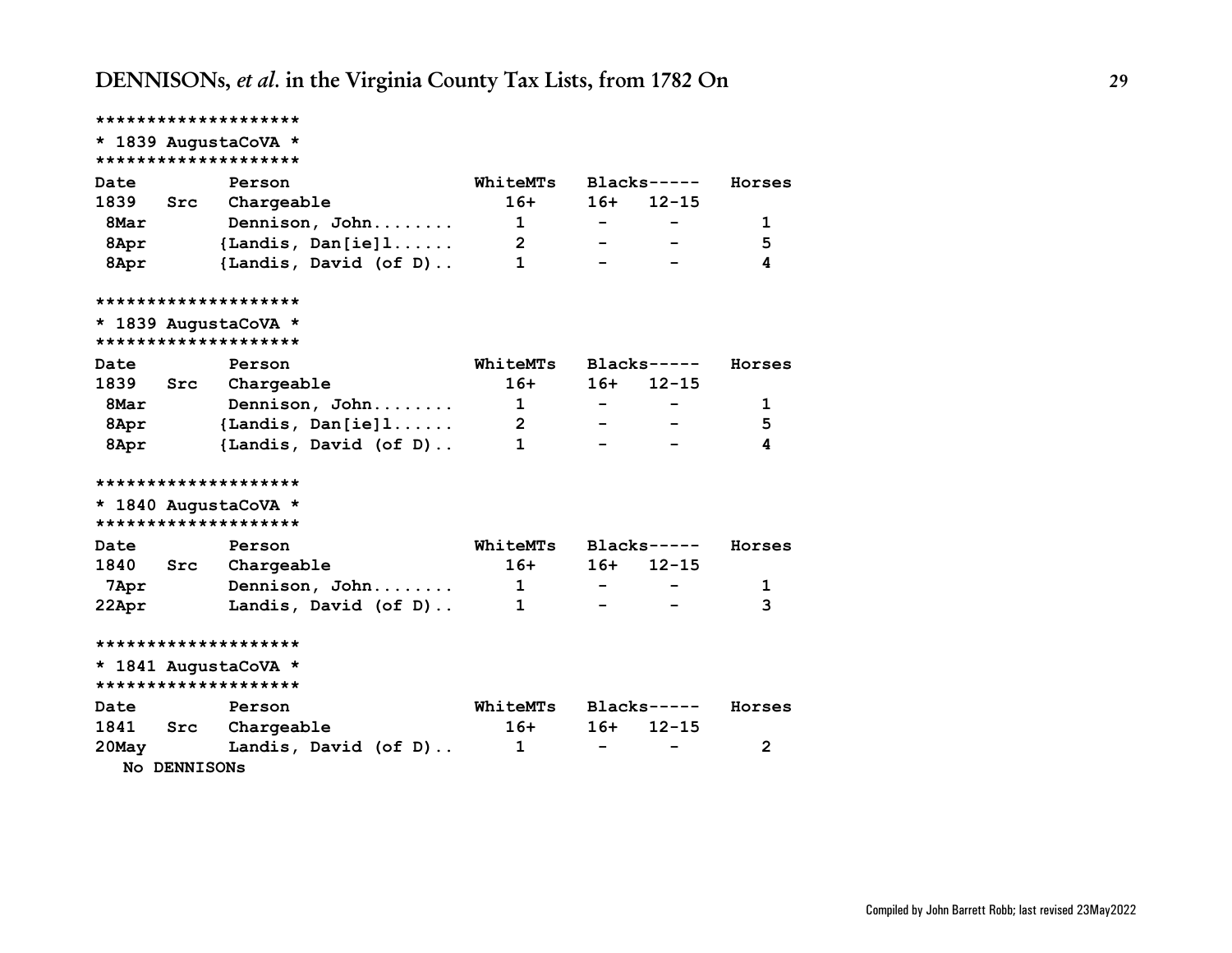```
********************
* 1842 AugustaCoVA *
********************
Date Person WhiteMTs Blacks----- Horses
1842 Src Chargeable 16+ 16+ 12-15
17Mar Landis, David (of D).. 1 - - 2
 No DENNISONs
********************
* 1843 AugustaCoVA *
********************
Date Person WhiteMTs Blacks----- Horses
1843 Src Chargeable 16+ 16+ 12-15
15May Landis, David (of D).. 1 - - 3
 No DENNISONs
********************
* 1844 AugustaCoVA *
********************
Date Person WhiteMTs Blacks----- Horses
1844 Src Chargeable 16+ 16+ 12-15
28Mar {Dennison, Martin...... 1 - - -
28Mar {Dennison, John........ 1 - - 1
23Apr Henderson, Rebecca.... 1 - - 2
 Since Rebecca's not tithable, there must be one male of her household aged 16-20 who is.
24Apr Henderson, Joseph..... 1 - - 2
25Apr Landis, David (of D).. 1 - - 3
25Apr Dennison, John (N.R.). 1 - - 3
```
"N.R." stands for "North River" in northern AugustaCo, near the RockinghamCo line, and this John, whose tax information was gathered the same day as David Landis's, is presumably the same John of the 1837-1840 lists. The John Dennison of North River was thus, apparently, a close neighbor of David Landis, and this is confirmed by the fact that on 5Mar1844 John purchased 61+2a from Henry Rader, the latter tract abutting the land of David Landis. At present, I have no explanation for the other John Dennison on the list whose tax information was gathered the same day as that of Martin Dennison.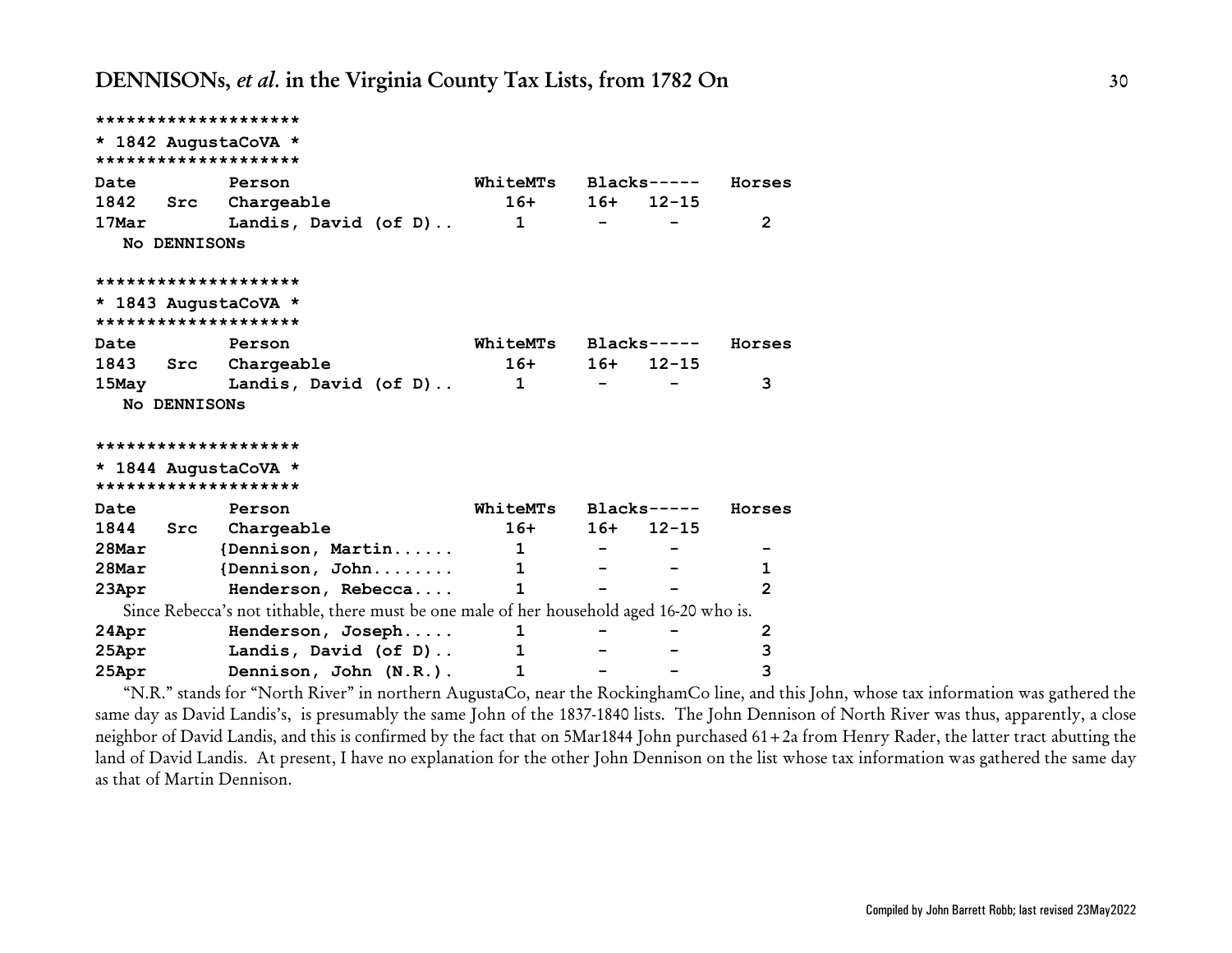#### **\* 1845 AugustaCoVA \***

#### **\*\*\*\*\*\*\*\*\*\*\*\*\*\*\*\*\*\*\*\***

The 2<sup>nd</sup> District tax commissioner, James Nelson, stopped recording dates of tax gathering at this point, and after this year (1845) I've stopped abstracting LANDISes until dates resume with a new commissioner (John G. Stover) in 1857; for this list I've abstracted all LANDISes—all of these but (probably) John, and Daniel Sr, appear to be the latter's sons.

| Date |     | Person                   | WhiteMTs |       | $Blacks---$ | Horses |
|------|-----|--------------------------|----------|-------|-------------|--------|
| 1845 | Src | Chargeable               | $16+$    | $16+$ | $12 - 15$   |        |
|      |     | Dennison, John           |          |       |             |        |
|      |     | Landis, John $(B.S.)$    |          |       |             | 3      |
|      |     | Landis, Christian (of D) |          |       |             | 10     |
|      |     | {Landis, David (of D)    |          |       |             | 3      |
|      |     | {Landis, Dan[ie]1 Sr     |          |       |             | 2      |
|      |     | {Landis, Dan[ie] $l$ Jr  |          |       |             | 3      |
|      |     | {Landis, Sam[ue]1 (of D) |          |       |             |        |

It is perhaps worth remarking that this first year after John Dennison purchased his land (and he was to buy more in subsequent years), he also acquired a young slave. The 1854 list includes a John Landes (black smith)—presumably the same John who is "(B.S.)" above.

### **\*\*\*\*\*\*\*\*\*\*\*\*\*\*\*\*\*\*\*\* \* 1846 AugustaCoVA \* \*\*\*\*\*\*\*\*\*\*\*\*\*\*\*\*\*\*\*\* Date Person WhiteMTs Blacks----- Horses 1846 Src Chargeable 16+ 16+ 12-15 ---- Dennison, John........ 1 - 1 2 \*\*\*\*\*\*\*\*\*\*\*\*\*\*\*\*\*\*\*\* \* 1847 AugustaCoVA \* \*\*\*\*\*\*\*\*\*\*\*\*\*\*\*\*\*\*\*\* Date Person WhiteMTs Blacks----- Horses 1847 Src Chargeable 16+ 16+ 12-15**

**---- Dennison, John........ 1 - 1 2**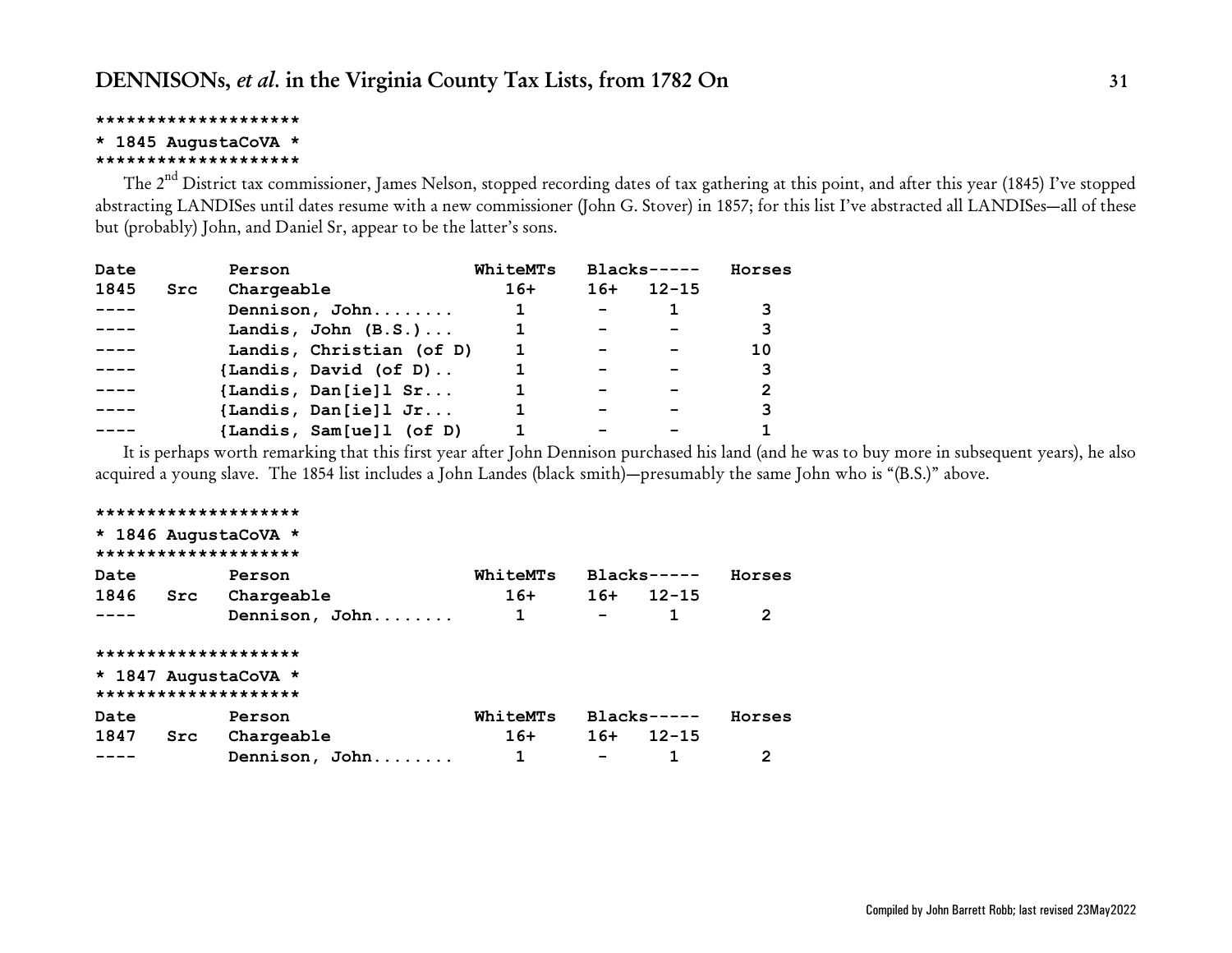| ******************** |                     |                      |                          |                |
|----------------------|---------------------|----------------------|--------------------------|----------------|
| * 1848 AugustaCoVA * |                     |                      |                          |                |
| ******************** |                     |                      |                          |                |
| Date                 | Person              | WhiteMTs Blacks----- |                          | Horses         |
|                      | 1848 Src Chargeable | $16+ 16+ 12-15$      |                          |                |
|                      |                     |                      | $ -$                     | 2              |
| ******************** |                     |                      |                          |                |
| * 1849 AugustaCoVA * |                     |                      |                          |                |
| ******************** |                     |                      |                          |                |
| Date                 | Person              | WhiteMTs Blacks----- |                          | Horses         |
|                      | 1849 Src Chargeable | 16+ 16+ 12-15        |                          |                |
|                      |                     |                      | <b>Contract Contract</b> | $\overline{2}$ |
| ******************** |                     |                      |                          |                |
| * 1850 AugustaCoVA * |                     |                      |                          |                |
| ******************** |                     |                      |                          |                |
| Date                 | Person              | WhiteMTs Blacks----- |                          | Horses         |
|                      | 1850 Src Chargeable | $16+$ 16+ 12-15      |                          |                |
| ----                 | Dennison, John 1    |                      | $\sim$ $ -$              | $\overline{2}$ |
| ******************** |                     |                      |                          |                |
| * 1851 AugustaCoVA * |                     |                      |                          |                |
| ******************** |                     |                      |                          |                |
| Date                 | Person              | WhiteMTs Blacks----- |                          | Horses         |
|                      | 1851 Src Chargeable | $16+$ 16+ 12-15      |                          |                |
|                      | Dennison, John $1$  |                      | $-$ 100 $-$              | 2              |
| ******************** |                     |                      |                          |                |
| * 1852 AugustaCoVA * |                     |                      |                          |                |
| ******************** |                     |                      |                          |                |
| <b>NO DENNISONS</b>  |                     |                      |                          |                |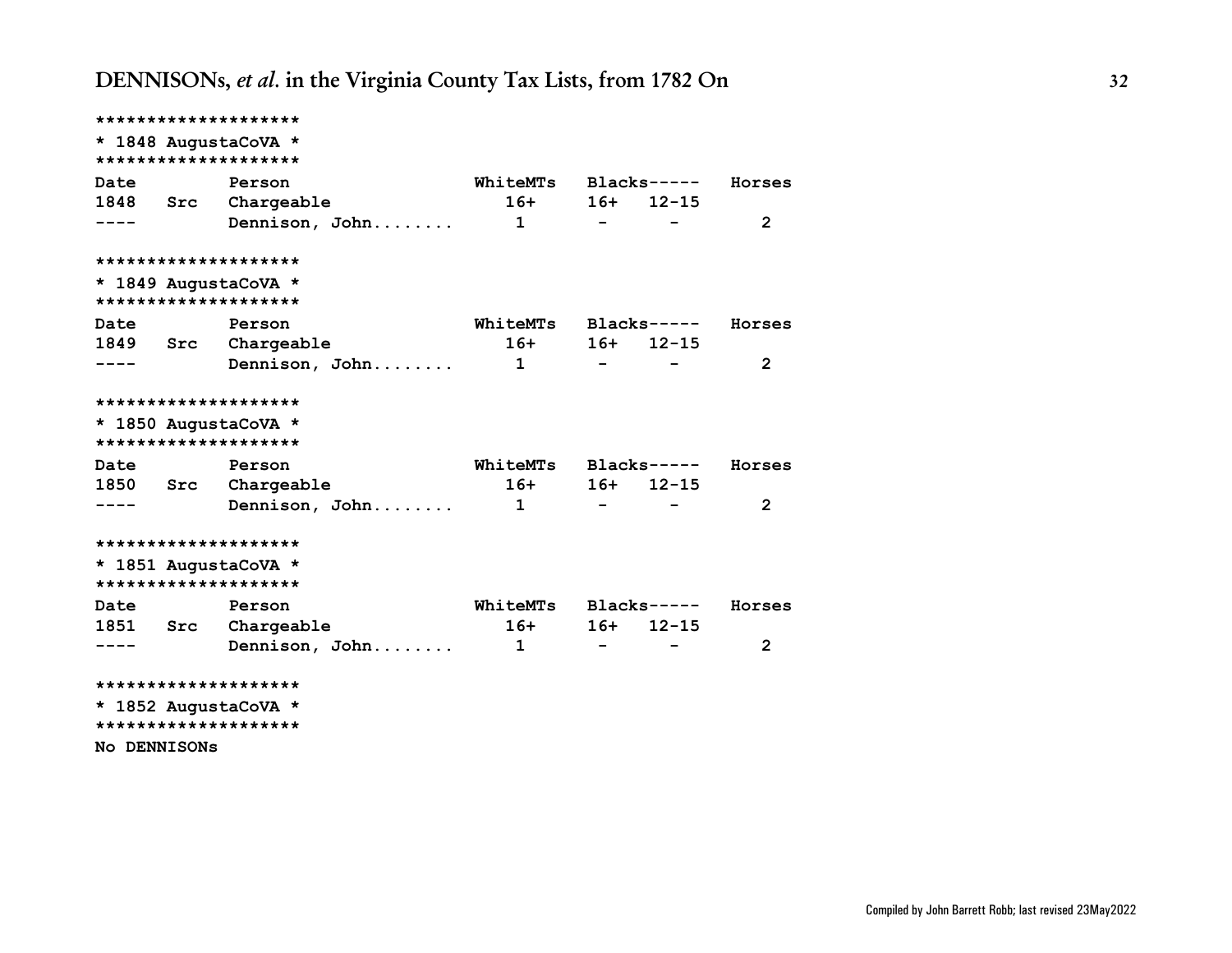#### **\* 1853 AugustaCoVA \***

#### **\*\*\*\*\*\*\*\*\*\*\*\*\*\*\*\*\*\*\*\***

At this point, the tax lists become more informative, and a new commissioner for District 2, John g. Stover, begins noting the dates of tax gathering. I have therefore begun to pay attention again to the proximity of David and other nearby LANDESes. Although I've in general only abstracted those LANDESs who are closest to John DENNISON in tax gathering dates, I've in some cases captured the images for all of them (all the "L" surnames).

The new category of White Male Tithables aged 21 and over, explicitly excludes men exempt for reason of disability.

| Date     |     | Person                                       | WhiteMTs        |              | $SlaveTs---$ | Horses         | Cattle |
|----------|-----|----------------------------------------------|-----------------|--------------|--------------|----------------|--------|
| 1853     | Src | Chargeable                                   | 16+             | $21+$        | $16+ 12-15$  |                |        |
| 27May    |     | Dennison, John 1                             |                 | $\mathbf{1}$ |              | 3              | 22     |
| 27May    |     | {Landes, David $(NR) \ldots$ 1               |                 | $\mathbf{1}$ |              | 7              | 32     |
| $27$ May |     | {Landes, Dan[ie]1 (NR) 1                     |                 | 1            |              |                | 10     |
|          |     | ********************                         |                 |              |              |                |        |
|          |     | * 1854 AugustaCoVA *<br>******************** |                 |              |              |                |        |
|          |     |                                              |                 |              |              |                |        |
| Date     |     | Person                                       | <b>WhiteMTs</b> |              | $SlaveTs---$ | Horses         | Cattle |
| 1854     | Src | Chargeable                                   | 16+             | $21+$        | $16+ 12-15$  |                |        |
| 5Apr     |     | Landes, David & Wm 2                         |                 | $\mathbf{2}$ |              | 8              | 54     |
| 11Apr    |     | Landes, John $(NR) \ldots$ 1                 |                 | 1            |              | 2              | 24     |
| 12Apr    |     | Dennison, John 1                             |                 | 1            |              | 3              | 23     |
| 12Apr    |     | {Landes, Dan[ie] $1$ Jr(NR) $1$              |                 | 1            |              | $\mathbf{1}$   |        |
| 12Apr    |     | ${Landes, David (NR) 1}$                     |                 | $\mathbf{1}$ |              | 7              | 40     |
| 12Apr    |     | {Landes, Dan[ie]1 Sr (NR) 1                  |                 | 1            |              | $\overline{2}$ | 12     |

John Dennison named his brother-in-law David Landes and "his [David's] brother" William Landes as joint executors of his 17Mar1756 will, and it seems from this tax list that the Landeses who head a joint household here must be the same pair. What then, of the second David, who has been for many years [bracketed](#page-91-0) with, or a close neighbor both to Daniel Landes of North River, and to John Dennison himself, and is presumably the same David who has repeatedly been identified as David (of D[aniel]), i.e. Daniel Sr's son?

One might suppose that David of the compound with William was double-counted here, and there are no households headed by a William Landes the next year, 1855: however, there are in 1855 both David Sr and David Jr. It is probable, therefore, that the David & William Landes whom Dennison made his executors, the David Landes who in 1859 acted on behalf of John Dennison's heirs by lodging a fictitious chancery suit against them, and the David who made his will in 1865 leaving his estate to his brother William, along with the charge to act as guardian to the heirs of John Dennison, was the David Jr here, and not David Sr, the son of Daniel. These circumstances, coupled with the fact that John Dennison's marriage bond speaks of his marriage with Sarah Landes, daughter of John, makes this David Jr and William, both sons of one of the John Landes's of AugustaCo, presumably the John Landes of North River here whose household lies in proximity both to those of his sons and to John Dennison's.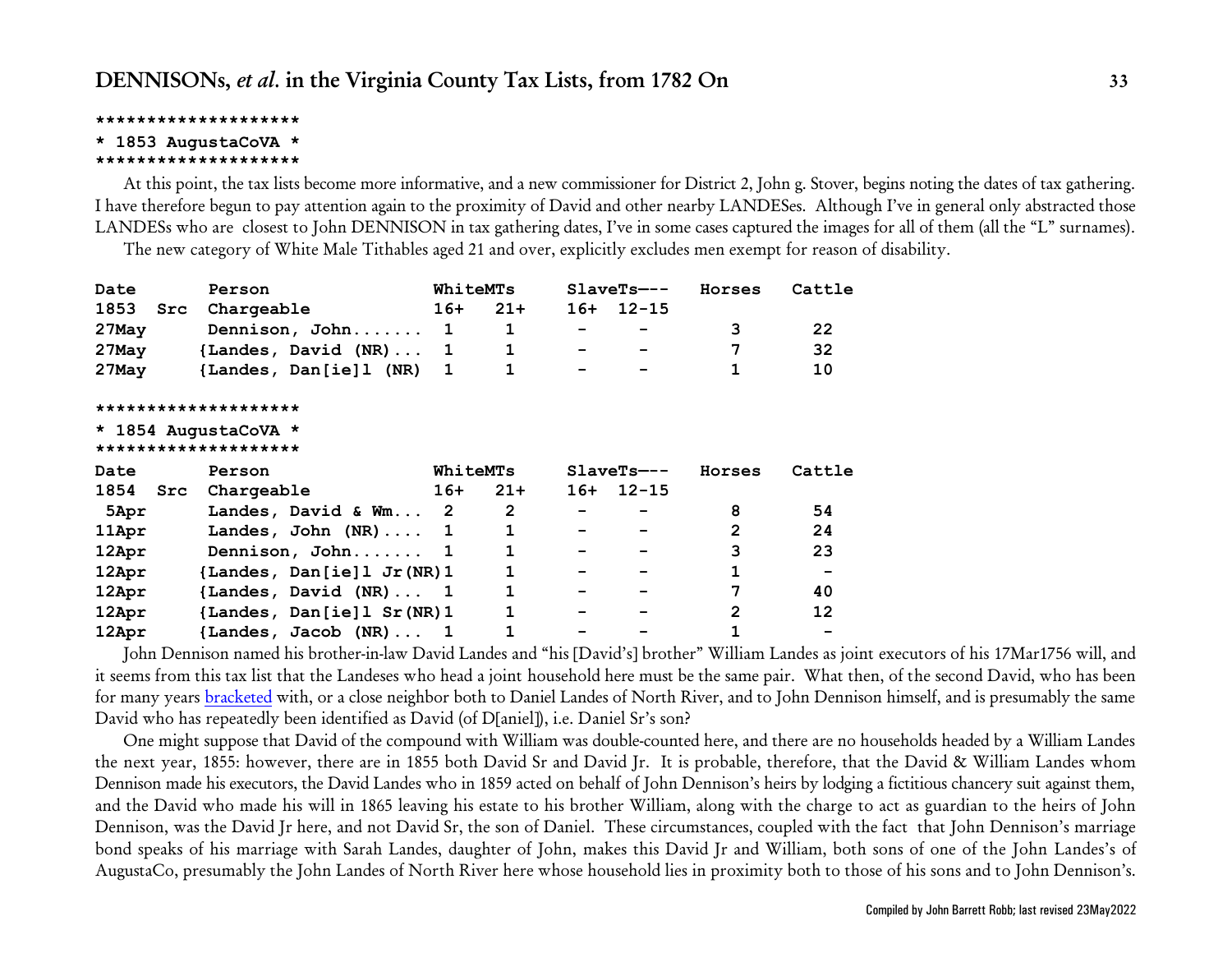| ********************                                              |                          |
|-------------------------------------------------------------------|--------------------------|
| * 1855 AugustaCoVA *                                              |                          |
| ********************                                              |                          |
| Date<br>WhiteMTs<br>$SlaveTs---$<br>Horses<br>Person              | Cattle                   |
| 1855<br>$21+$<br>$16+ 12-15$<br>Src<br>Chargeable<br>$16+$        |                          |
| 10Apr<br>Landes, David Jr<br>1                                    | $\overline{\phantom{0}}$ |
| 5<br>19Apr<br>Dennison, John<br>1<br>1                            | 29                       |
| 3<br>19Apr<br>{Landes, John $(NR) \ldots$ 1                       | 24                       |
| 19Apr<br>{Landes, Dan[ie]1 Sr(NR)1<br>1                           | 12                       |
| 19Apr<br>{Landes, Dan[ie]1 Jr 1<br>1                              | $\overline{\phantom{m}}$ |
| $\mathbf{2}$<br>19Apr<br>{Landes, Jacob (NR) 1                    | 23                       |
| 19Apr<br>{Landes, David (NR) 1<br>4                               | 31                       |
| * 1856 AugustaCoVA *<br>********************                      |                          |
| Date<br>WhiteMTs<br>$SlaveTs---$<br>Person<br>Horses              | Cattle                   |
| 1856<br>Src Chargeable<br>$16+$<br>$21+$<br>$16+ 12-15$           |                          |
| 3<br>Dennison, John (est).<br>10Apr                               | 18                       |
| This is the year that John died, and "est" stands for his estate. |                          |
| ********************                                              |                          |
| * 1857 AugustaCoVA *<br>********************                      |                          |
| Date<br>WhiteMTs<br>$SlaveTs---$<br>Horses<br>Person              | Cattle                   |
| $21+$<br>1857<br>$16+ 12-15$<br>Src<br>Chargeable<br>$16+$        |                          |
| 6Mar<br>Dennison, Sarah<br>1<br>$\overline{\phantom{m}}$          |                          |
| And this is John's widow, Sarah (Landes) Dennison.                |                          |

### **\*\*\*\*\*\*\*\*\*\*\*\*\*\*\*\*\*\*\*\* \* 1858 AugustaCoVA \* \*\*\*\*\*\*\*\*\*\*\*\*\*\*\*\*\*\*\*\* Date Person WhiteMTs SlaveTs—-- Horses Cattle 1858 Src Chargeable 16+ 21+ 16+ 12-15 26Jul Dennison, Sarah..... - - - - 1 -**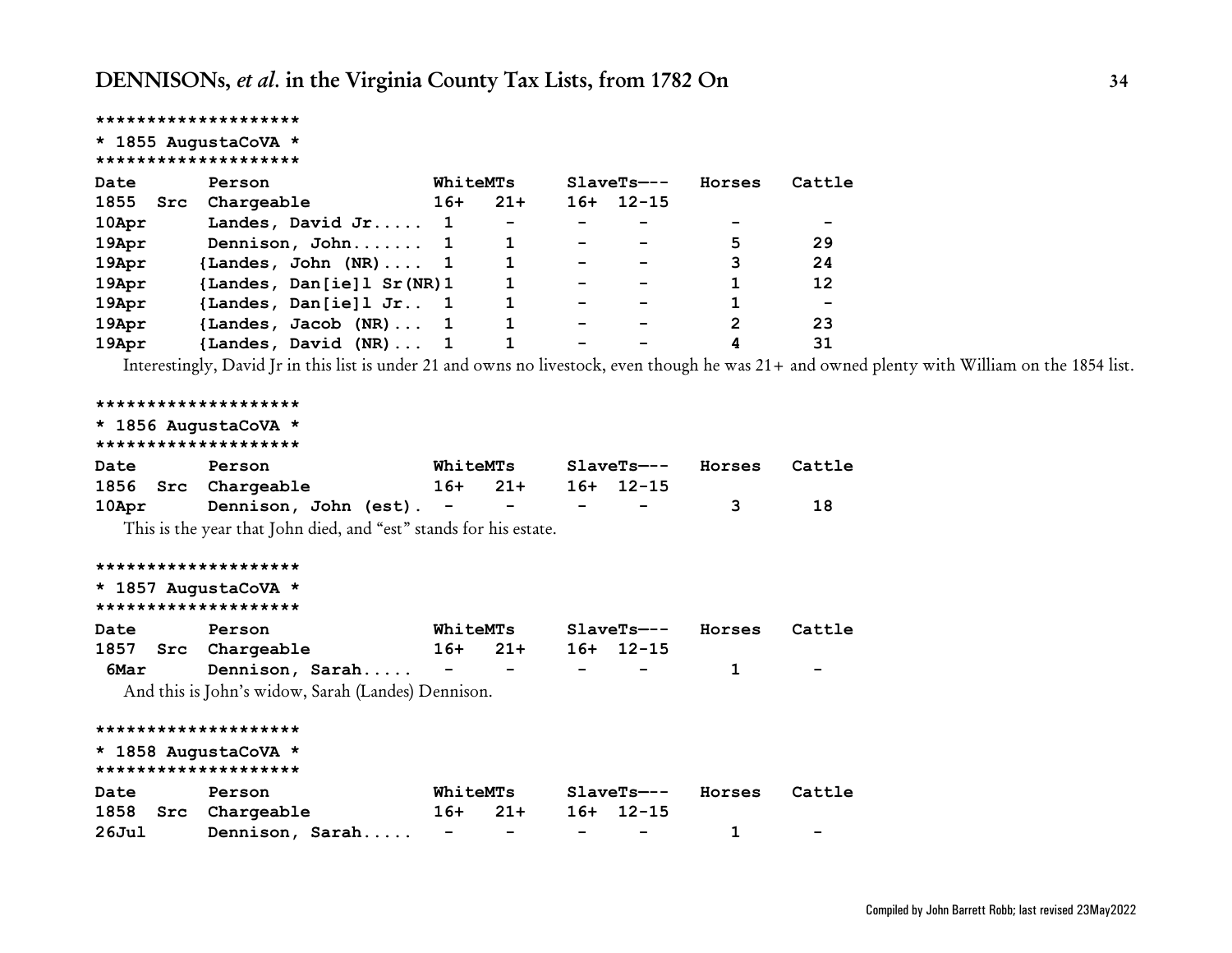### <span id="page-34-0"></span>**Bath County, Virginia, Personal Property Tax Lists, 1791-1810** (Src: BathCoVA Library of Virginia film 31)

 The BathCo tax lists appear on the LVA film in chronological order by year, and within that there are one or two tax lists for each year, which I've identified by the name of the list taker. Because I have made photocopied (digitized) images of all the Virginia tax records in which probable ancestors or collaterals of Jonathan DENNISON of LawrenceCo appear, and because the PDF filenames for these images end in a sequential 4-digit number, I have keyed these abstracts to the image#s by inserting the latter into the "Src" field, in place of the Binns' list and page# citations I employ for my references to those online resources. Binns hasn't digitized the BathCo PP records, but they're aso lable online now at FamilySearch.

I've scanned through these BathCo personal property tax lists looking for DENNISONs and the known in-law names, Reuben LUNSFORD/LUNCEFORD, and James READING/REDDEN as far as 1814, or for as long as these names were to be found on the lists. Virtually all of these lists have been alphabetized by first letter of surname, so for the usual case I needed only to scan all the "D"s, "L"s, and "R"s for each list, and not all the names of the entire list.

There were two lists for the first four years, but beginning in 1796 it appears that one consolidated list was made for the entire county, although the lists may bifurcate again later. The initial tax commissioner, Samuel Vance, was a carryover from AugustaCo, and he and James Vance handled most of the lists for the first ten years or so.

I didn't systematically track either James DAVIS[ON] in BathCo, because "James Davis" is a different name from the "James Davison" who married Sarah Dinnison at Windy Cove church (in now BathCo). However, I've noted a few instances of James DAVIS who appears to have been a close neighbor of these DENNISONs of Back Creek.

As for Thomas TACKETT, he had already dropped off of the parent AugustaCo lists by 1790, but when I discovered recently that Lewis TACKETT (one of the only three in these parts, the other being Francis) owned land on East Sitlington Crk near the LUNSFORDs, I scanned the BathCo PP records for TACKETTs through 1800, but without finding any. Presumably, Lewis was an absentee landlord.

**\*\*\*\*\*\*\*\*\*\*\*\*\*\*\*\*\*\*\* \* 1791—BathCoVA \* \*\*\*\*\*\*\*\*\*\*\*\*\*\*\*\*\*\*\* List of Samuel Vance [***I photocopied the entire list for this year to images 0011-0017***] Date Person WhiteMTs BlackTs Horses 1791 Src Chargeable 16+ 12+ 5Apr 0002 Denison, Mary widow... 3 [**image 0010 is a 2nd copy**]**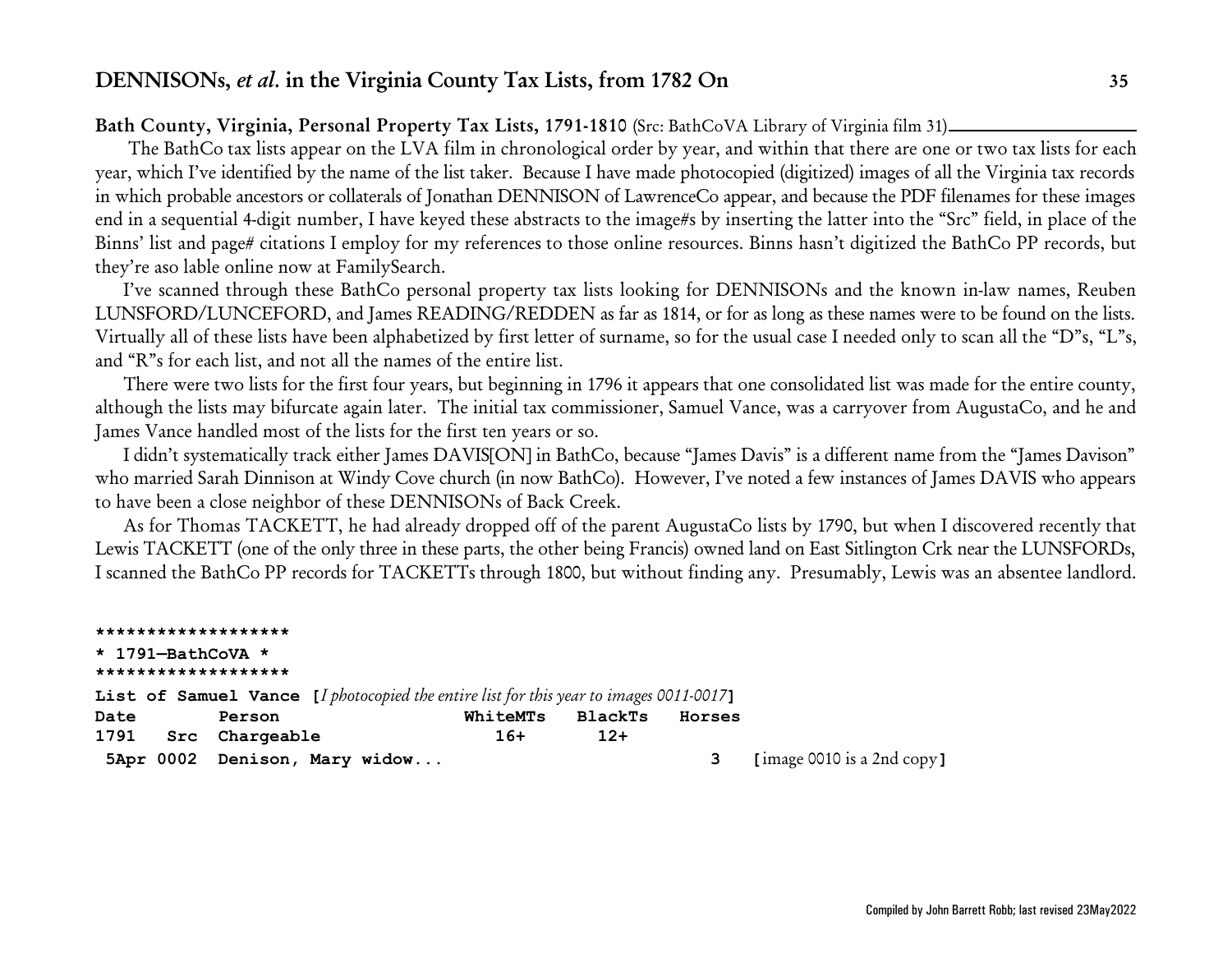| *******************                      |                                                                                   |                  |         |                |
|------------------------------------------|-----------------------------------------------------------------------------------|------------------|---------|----------------|
| * 1792-BathCoVA *<br>******************* |                                                                                   |                  |         |                |
| List of James Vance                      |                                                                                   |                  |         |                |
| <b>Date</b>                              | Person                                                                            | WhiteMTs         | BlackTs | Horses         |
| 1792 Src Chargeable                      |                                                                                   | $16+$            | $12+$   |                |
|                                          | 21May 0018 Davis, James                                                           | 1                |         | [form]         |
|                                          | 22May 0018 Dinnison, Mary widow                                                   | 1                |         | 2              |
|                                          | 5Jun 0023 Lunceford, Reuben                                                       | 1                |         | $\overline{2}$ |
| *******************                      |                                                                                   |                  |         |                |
| * 1793-BathCoVA *                        |                                                                                   |                  |         |                |
| *******************                      |                                                                                   |                  |         |                |
| List of James Vance                      |                                                                                   |                  |         |                |
| <b>Date</b>                              | Person                                                                            | WhiteMTs BlackTs |         | Horses         |
| 1793 Src Chargeable                      |                                                                                   | $16+$            | $12+$   |                |
|                                          | 22May 0021 Dennison, Mary widow                                                   |                  |         | 1              |
|                                          | 4Jun 0024 Lunceford, Reuben                                                       | 1                |         | 1              |
|                                          | James Davis disappears at this point, though a Daniel and a William Davis remain. |                  |         |                |
| *******************                      |                                                                                   |                  |         |                |
| * 1794-BathCoVA *                        |                                                                                   |                  |         |                |
| *******************                      |                                                                                   |                  |         |                |
| List of James Vance                      |                                                                                   |                  |         |                |
| <b>Date</b>                              | Person                                                                            | WhiteMTs         | BlackTs | Horses         |
| 1794 Src Chargeable                      |                                                                                   | 16+              | $12+$   |                |
|                                          | 27May 0025 Lunceford, Reubin                                                      | 1                |         | 1              |

**No DENNISONs**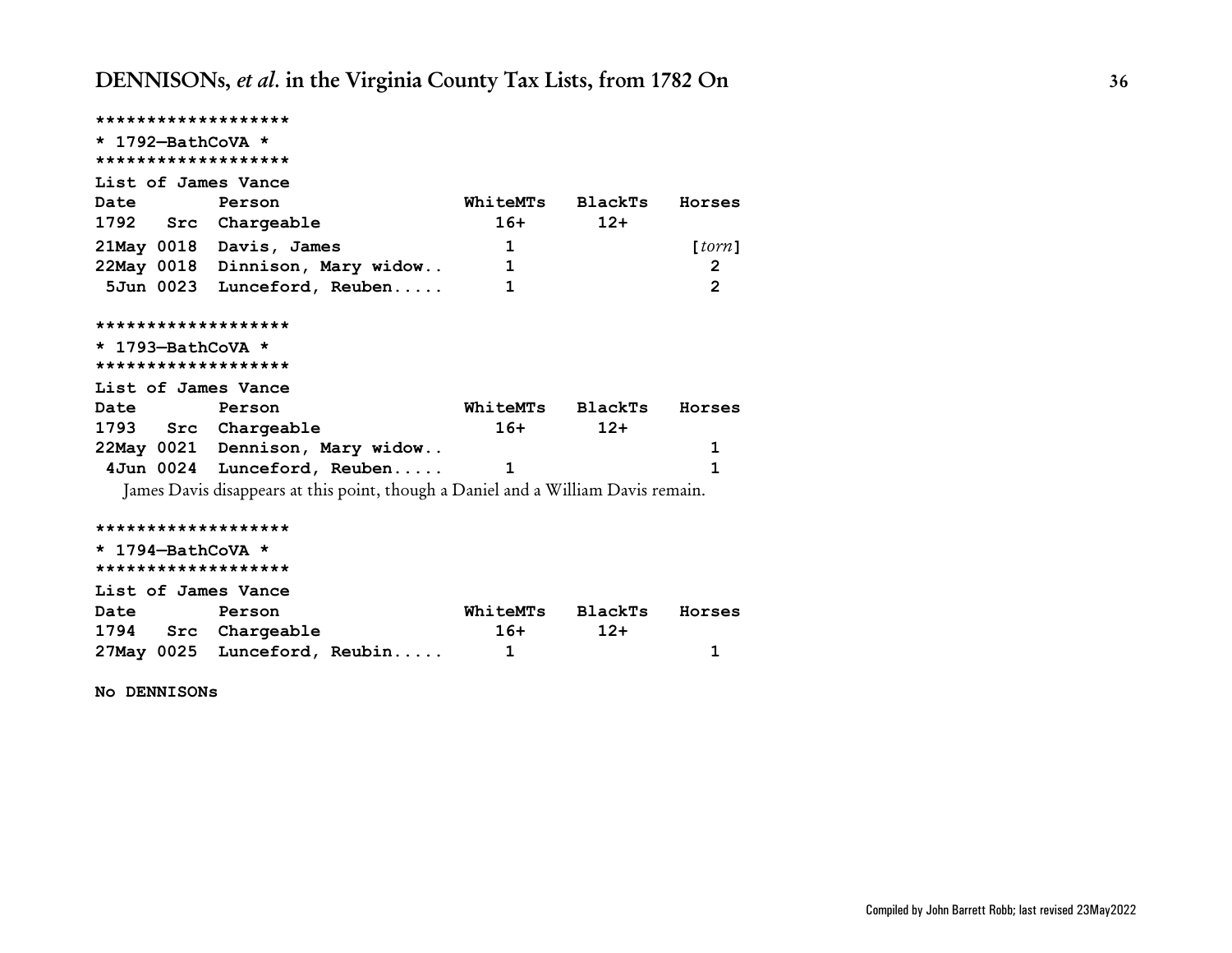## **\*\*\*\*\*\*\*\*\*\*\*\*\*\*\*\*\*\*\* \* 1795—BathCoVA \* \*\*\*\*\*\*\*\*\*\*\*\*\*\*\*\*\*\*\* List of Valentine White Date Person WhiteMTs BlackTs---- Horses 1795 Src Chargeable 16+ 16+ 12-15 1Aug 0032 Lunceford, Reubin..... 1 1 3Aug 0035 Reading, James........ 1 3 6Aug 0028 Dennison, Thomas...... 1 2** The DAVISes this year are Paschal and Danil.

**\*\*\*\*\*\*\*\*\*\*\*\*\*\*\*\*\*\*\***

```
* 1796—BathCoVA *
```

```
*******************
```
#### **List of Valentine White**

The dates for this list probably don't signify since there are only a few of them.

| Date | Person                       | WhiteMTs | BlackTs---- | Horses |
|------|------------------------------|----------|-------------|--------|
|      | 1796 Src Chargeable          | 16+      | $16+$ 12-15 |        |
|      | 12May 0039 {Dennison, Thomas | Т.       |             |        |
|      | 12May 0039 (Dennison, John   |          |             |        |
|      | $12$ May 0035 Reading, James |          |             | ર      |

Reuben LUNCEFORD disappears at this point.

#### **\*\*\*\*\*\*\*\*\*\*\*\*\*\*\*\*\*\*\***

**\* 1797—BathCoVA \* \*\*\*\*\*\*\*\*\*\*\*\*\*\*\*\*\*\*\* List of James Vance Date Person WhiteMTs BlackTs Horses 1797 Src Chargeable 16+ 12+ 2Jun 0041 Dennison, John........ 1 1 2Jun 0041 Dennison, Thomas...... 1 1 8Jun 0042 Reddin, James......... 1 3**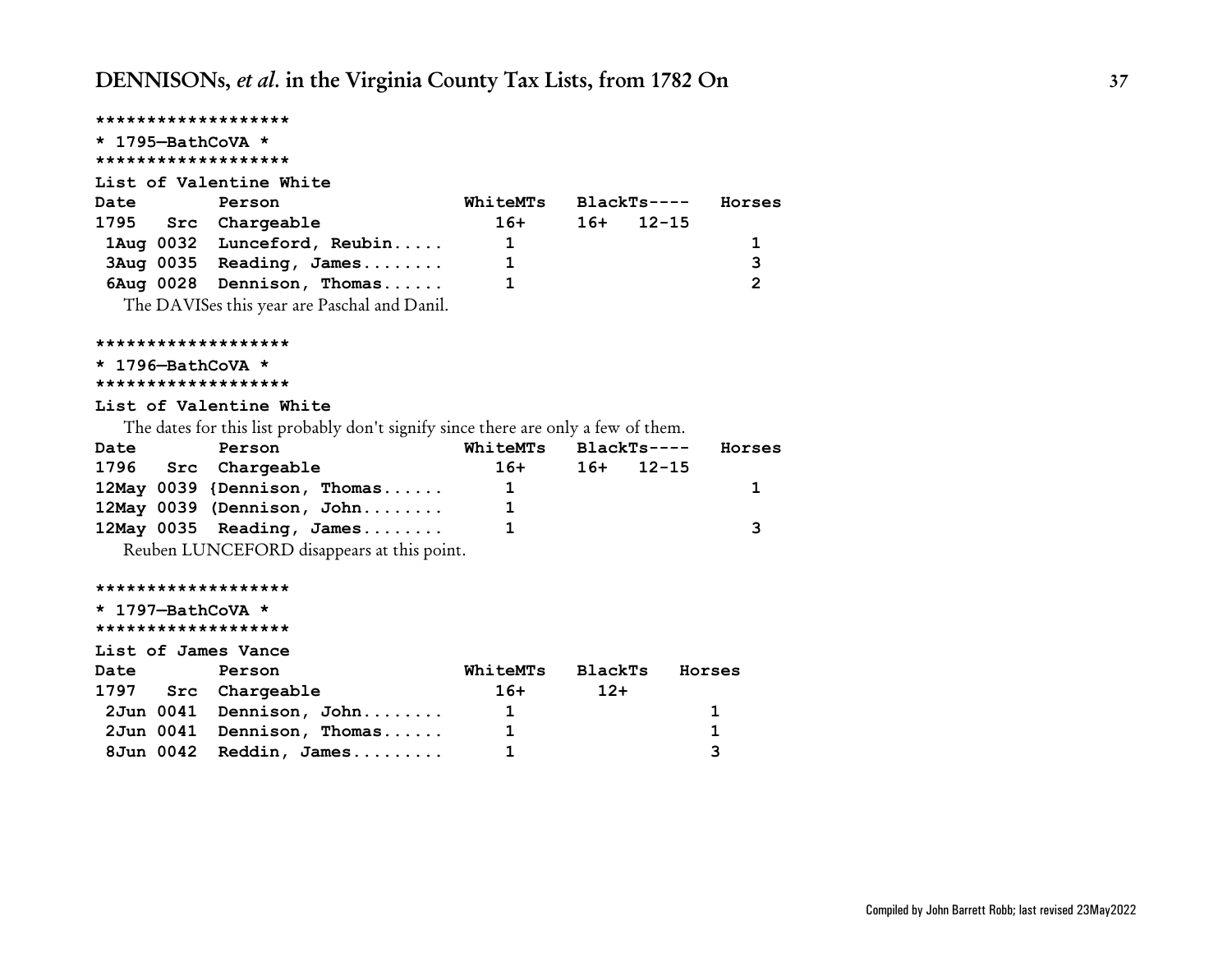| ******************* |                                                                 |                 |                    |        |
|---------------------|-----------------------------------------------------------------|-----------------|--------------------|--------|
| * 1798-BathCoVA *   |                                                                 |                 |                    |        |
| ******************* |                                                                 |                 |                    |        |
| List of James Vance |                                                                 |                 |                    |        |
| <b>Date</b>         | Person                                                          | WhiteMTs        | BlackTs            | Horses |
| 1798 Src Chargeable |                                                                 | $16+$           | $12+$              |        |
|                     | $27$ Jul 0043 Dinison, John                                     | $\mathbf{1}$    |                    | 1      |
|                     | $24 \text{Aug } 0043$ Davis, James                              | 1               |                    | 1      |
|                     | Pascal and Daniel Davis are also present this year.             |                 |                    |        |
| ******************* |                                                                 |                 |                    |        |
| * 1799-BathCoVA *   |                                                                 |                 |                    |        |
| ******************* |                                                                 |                 |                    |        |
|                     | I photocopied the entire list for this year to images 0045-0066 |                 |                    |        |
| Date                | Person                                                          | WhiteMTs        | BlackTs            | Horses |
| 1799                | Src Chargeable                                                  | $16+$           | $12+$              |        |
|                     | 21Mar 0060 Reading, James                                       | $\mathbf{1}$    |                    | 3      |
|                     | 17Jun 0049 Denison, Thomas                                      | $\mathbf{1}$    |                    | 1      |
|                     | 17Jun 0049 Denison, John                                        | 1               |                    |        |
| ******************* |                                                                 |                 |                    |        |
| * 1799-BathCoVA *   |                                                                 |                 |                    |        |
| ******************* |                                                                 |                 |                    |        |
|                     | List of Valentine White                                         |                 |                    |        |
| Date                | Person                                                          | <b>WhiteMTs</b> | BlackTs----        | Horses |
| 1799 Src Chargeable |                                                                 | 16+             | $16+$<br>$12 - 15$ |        |
|                     | 10Apr A04R Dunnason, Florance                                   | $\mathbf 1$     |                    |        |
| ******************* |                                                                 |                 |                    |        |
| * 1800-BathCoVA *   |                                                                 |                 |                    |        |
| ******************* |                                                                 |                 |                    |        |
| List of James Vance |                                                                 |                 |                    |        |
| <b>Date</b>         | Person                                                          | <b>WhiteMTs</b> | BlackTs            | Horses |
| 1800 Src Chargeable |                                                                 | $16+$           | $12+$              |        |
|                     | 21Mar 0068 Reading, James                                       | 1               |                    | 3      |
|                     | 28Apr 0067 Denison, Thomas                                      | 1               |                    |        |

**\*\*\*\*\*\*\*\*\*\*\*\*\*\*\*\*\*\*\***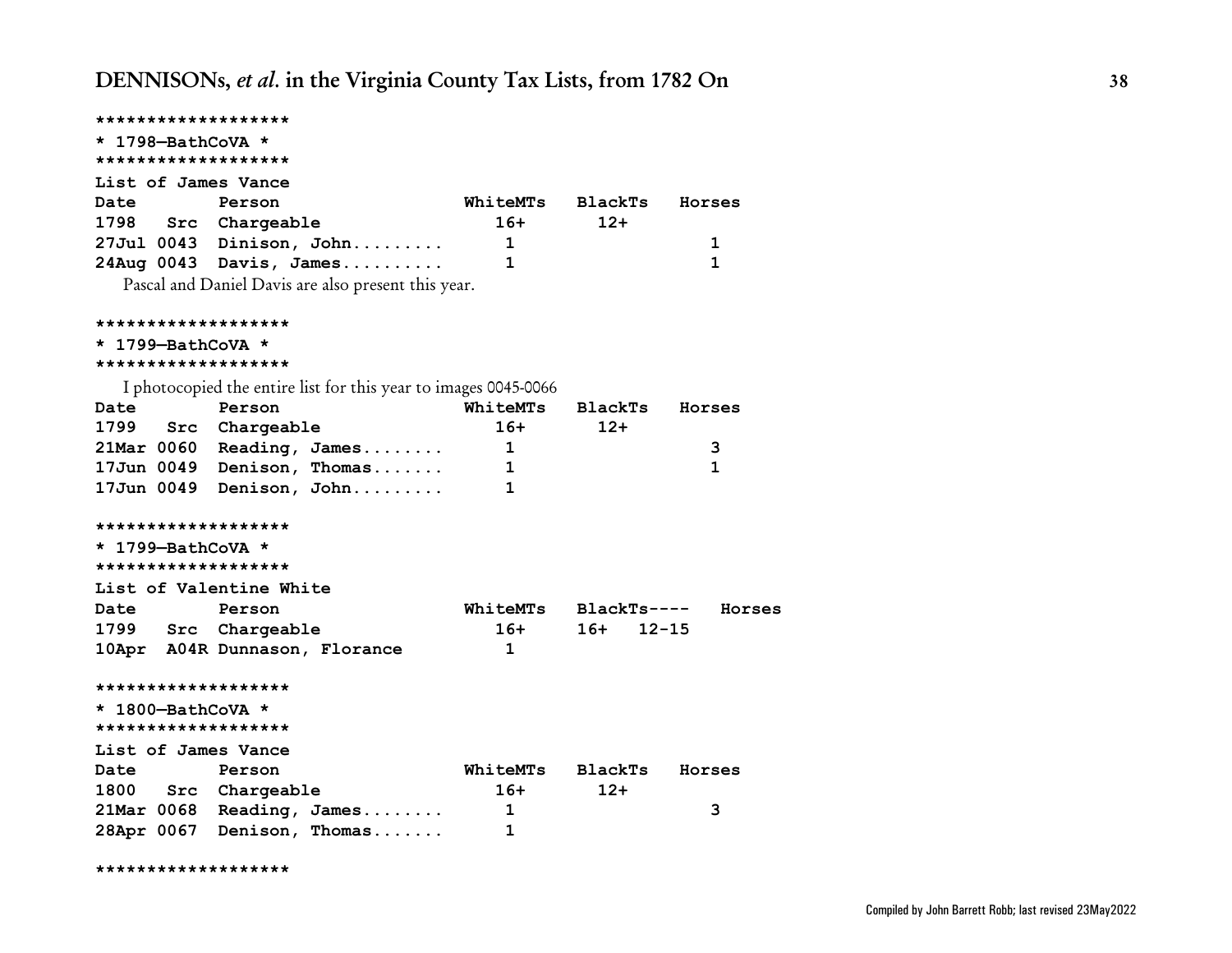| * 1801-BathCoVA *<br>******************* |                                                                                                                                                                                                                                                                                                                                                                                                                                                                                 |                         |                |
|------------------------------------------|---------------------------------------------------------------------------------------------------------------------------------------------------------------------------------------------------------------------------------------------------------------------------------------------------------------------------------------------------------------------------------------------------------------------------------------------------------------------------------|-------------------------|----------------|
|                                          |                                                                                                                                                                                                                                                                                                                                                                                                                                                                                 |                         |                |
| List of James Vance Jr                   |                                                                                                                                                                                                                                                                                                                                                                                                                                                                                 |                         |                |
| <b>Date</b><br>Person                    |                                                                                                                                                                                                                                                                                                                                                                                                                                                                                 | WhiteMTs BlackTs Horses |                |
| 1801 Src Chargeable                      |                                                                                                                                                                                                                                                                                                                                                                                                                                                                                 | $16+$<br>$12+$          |                |
| 7May 0070 Reading, James                 |                                                                                                                                                                                                                                                                                                                                                                                                                                                                                 | 1                       | 3              |
| 29May 0069 {Denison, John                | $\overline{\phantom{a}}$ $\overline{\phantom{a}}$ $\overline{\phantom{a}}$ $\overline{\phantom{a}}$ $\overline{\phantom{a}}$ $\overline{\phantom{a}}$ $\overline{\phantom{a}}$ $\overline{\phantom{a}}$ $\overline{\phantom{a}}$ $\overline{\phantom{a}}$ $\overline{\phantom{a}}$ $\overline{\phantom{a}}$ $\overline{\phantom{a}}$ $\overline{\phantom{a}}$ $\overline{\phantom{a}}$ $\overline{\phantom{a}}$ $\overline{\phantom{a}}$ $\overline{\phantom{a}}$ $\overline{\$ |                         |                |
| 29May 0069 {Deever, James                |                                                                                                                                                                                                                                                                                                                                                                                                                                                                                 | $\mathbf{1}$            | 3              |
| 29May 0069 {Denison, Thomas              |                                                                                                                                                                                                                                                                                                                                                                                                                                                                                 | 1                       |                |
|                                          |                                                                                                                                                                                                                                                                                                                                                                                                                                                                                 |                         |                |
| *******************                      |                                                                                                                                                                                                                                                                                                                                                                                                                                                                                 |                         |                |
| $\star$ 1802-BathCoVA $\star$            |                                                                                                                                                                                                                                                                                                                                                                                                                                                                                 |                         |                |
| *******************                      |                                                                                                                                                                                                                                                                                                                                                                                                                                                                                 |                         |                |
| List of John Dickinson                   |                                                                                                                                                                                                                                                                                                                                                                                                                                                                                 |                         |                |
| Date Person                              |                                                                                                                                                                                                                                                                                                                                                                                                                                                                                 | WhiteMTs BlackTs Horses |                |
| 1802 Src Chargeable                      |                                                                                                                                                                                                                                                                                                                                                                                                                                                                                 | $16+$<br>$12+$          |                |
| 12Mar 0071 Davis, James C                | $\overline{\mathbf{3}}$                                                                                                                                                                                                                                                                                                                                                                                                                                                         | $\overline{2}$          | $\overline{2}$ |
| 25Mar 0071 Dickson, James                |                                                                                                                                                                                                                                                                                                                                                                                                                                                                                 | $\mathbf{1}$            | 4              |
| 25Mar 0071 Denison, Jonathan             | 1                                                                                                                                                                                                                                                                                                                                                                                                                                                                               |                         | $\mathbf{1}$   |
| $27$ Mar 0071 {Denison, John 1           |                                                                                                                                                                                                                                                                                                                                                                                                                                                                                 |                         | 1              |
| 27Mar 0071 {Denison, Thomas              |                                                                                                                                                                                                                                                                                                                                                                                                                                                                                 | $\mathbf{1}$            |                |
| 30Mar 0072 Reading, James                |                                                                                                                                                                                                                                                                                                                                                                                                                                                                                 | $\mathbf{1}$            | $\overline{2}$ |

Just how close geographically is Jonathan to John and Thomas? Based on the dates found on these two pages of "D"s and "R"s, I'd estimate that there were about 25 distinct tax gathering dates from early March to early May. Besides 25 and 27 March, there was also a 26 March, so Jonathan is found in the same general vicinity as John and Thomas, likely not far from Back Creek, but not, it would appear, on the actual DENNISON property. More problematic, perhaps, is that this is Jonathan's only appearance on the BathCo lists, or in any of the BathCo records as far as I can see, unless he was a witness to deeds. I found no trace of him in the order books through 1812.

**\*\*\*\*\*\*\*\*\*\*\*\*\*\*\*\*\*\*\* \* 1803—BathCoVA \* \*\*\*\*\*\*\*\*\*\*\*\*\*\*\*\*\*\*\* List of William Sitlington Date Person WhiteMTs BlackTs Horses 1803 Src Chargeable 16+ 12+ 27Mar 0073 Dennison, John........ 1 1 21Apr 0074 Reading, James........ 1 3**

```
*******************
```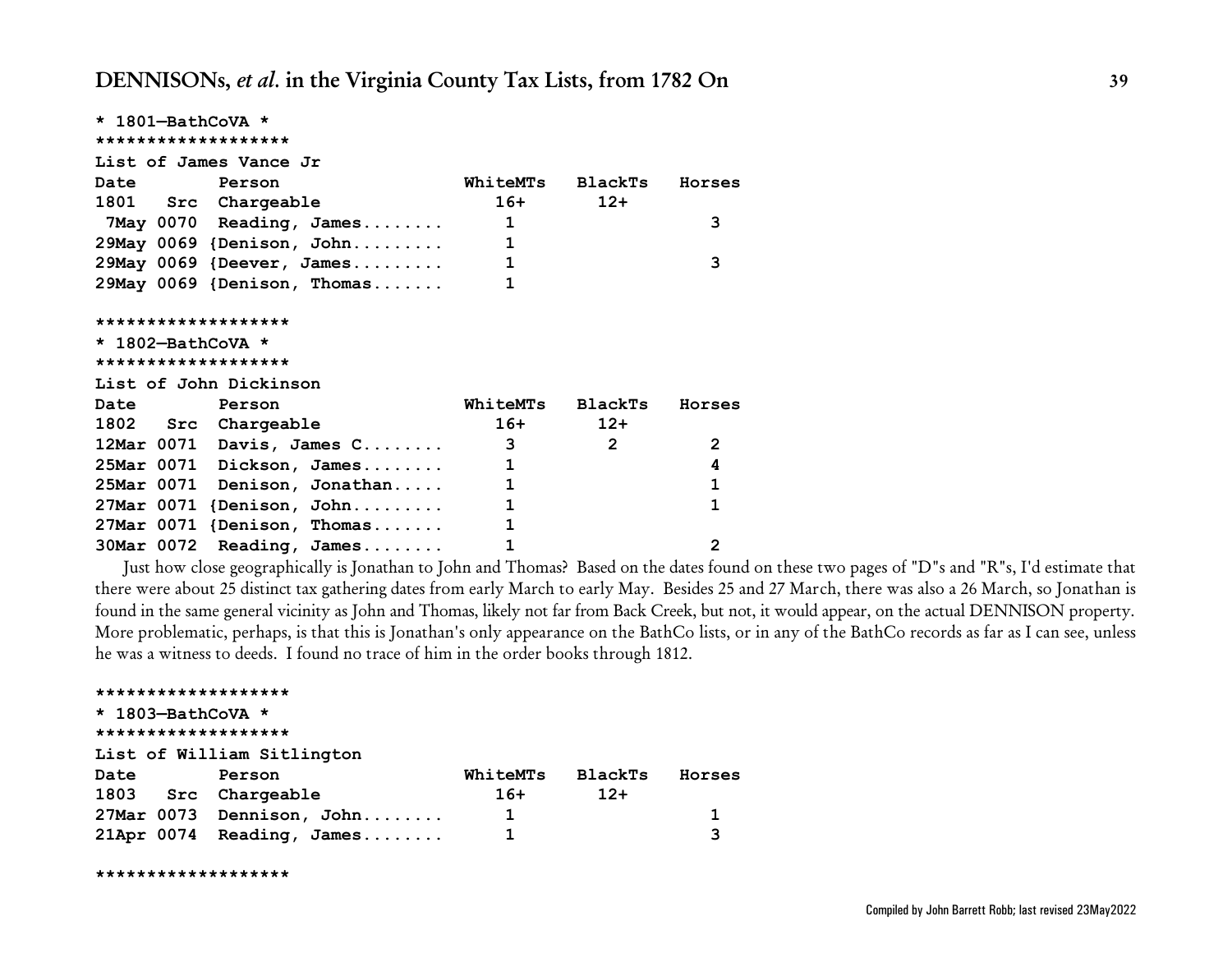|      | * 1804-BathCoVA *            |          |         |        |
|------|------------------------------|----------|---------|--------|
|      | *******************          |          |         |        |
|      | List of John Dickinson       |          |         |        |
| Date | Person                       | WhiteMTs | BlackTs | Horses |
|      | 1804 Src Chargeable          | $16+$    | $12+$   |        |
|      | 10Apr 0075 Dennison, John    | 1        |         | 1.     |
|      | $10$ Apr 0076 Reading, James |          |         | 3      |

The conjunction of dates (indicating neighborhood proximity) is probably fairly significant here. The tax commissioner seems to have gathered tax data one or twice a week over a couple of months.

|                   | *******************         |                 |                |                |
|-------------------|-----------------------------|-----------------|----------------|----------------|
| * 1805-BathCoVA * |                             |                 |                |                |
|                   | *******************         |                 |                |                |
|                   | List of Thomas Mayse        |                 |                |                |
| Date              | Person                      | <b>WhiteMTs</b> | <b>BlackTs</b> | Horses         |
|                   | 1805 Src Chargeable         | $16+$           | $12+$          |                |
|                   | 13Apr 0077 Dennison, John   | 1               |                |                |
|                   | 17Apr 0077 Dennison, Thomas | 1               |                | $\overline{2}$ |
|                   | 18Apr 0078 Raden, James     | 1               |                | 4              |

Thomas may not be living on the original Dennison land, and is certainly not of the same household, but at least he is back. Where was he, and for that matter Jonathan, in 1803 and 1804?

#### **\*\*\*\*\*\*\*\*\*\*\*\*\*\*\*\*\*\*\***

|      | * 1806-BathCoVA *<br>******************* |              |         |        |
|------|------------------------------------------|--------------|---------|--------|
|      | List of Thomas Mayse                     |              |         |        |
| Date | Person                                   | WhiteMTs     | BlackTs | Horses |
|      | 1806 Src Chargeable                      | $16+$        | $12+$   |        |
|      | 5May 0079 Dennison, Thomas               | $\mathbf{1}$ |         |        |
|      | 6May 0079 Dennison, John                 | 1            |         | 1      |
|      | 6May 0080 Raden, James                   | 1            |         | 4      |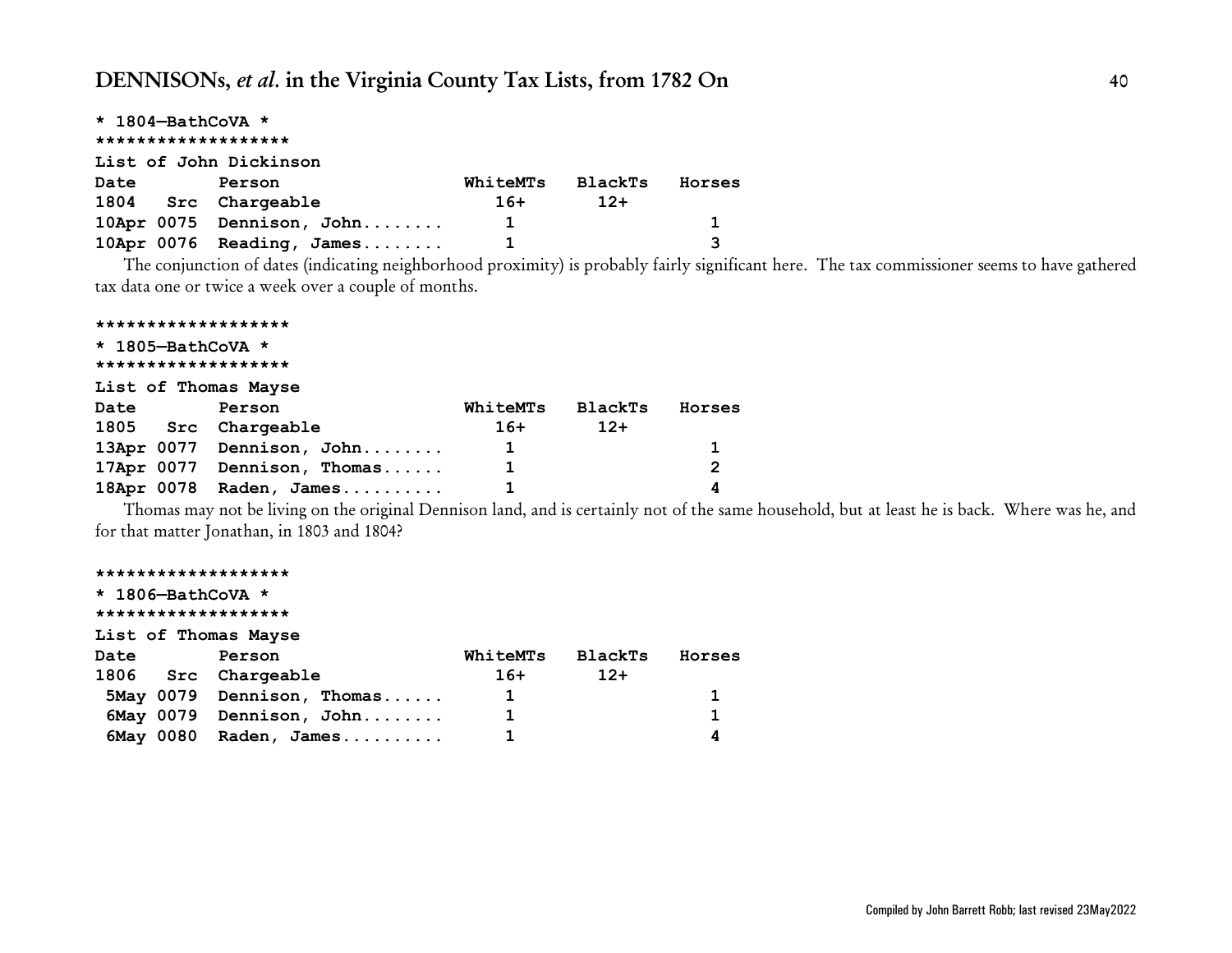**\*\*\*\*\*\*\*\*\*\*\*\*\*\*\*\*\*\*\* \* 1807—BathCoVA \* \*\*\*\*\*\*\*\*\*\*\*\*\*\*\*\*\*\*\* List of Thomas Mayse Date Person WhiteMTs BlackTs Horses 1807 Src Chargeable 16+ 12+ 22Mar 0081 Dennison, Thomas...... 1 4 22Mar 0081 Dennison, John........ 1 27Apr 0082 Reading, James........ 1 5 \*\*\*\*\*\*\*\*\*\*\*\*\*\*\*\*\*\*\* \* 1808—BathCoVA \* \*\*\*\*\*\*\*\*\*\*\*\*\*\*\*\*\*\*\* No taxes this year \*\*\*\*\*\*\*\*\*\*\*\*\*\*\*\*\*\*\* \* 1809—BathCoVA \* \*\*\*\*\*\*\*\*\*\*\*\*\*\*\*\*\*\*\* List of Thomas Mayse Date Person WhiteMTs BlackTs Horses 1809 Src Chargeable 16+ 12+ 24Apr 0084 Reading, James........ 1 5 25Apr 0083 Dennison, John........ 1 1 \*\*\*\*\*\*\*\*\*\*\*\*\*\*\*\*\*\*\***

**\* 1810—BathCoVA \* \*\*\*\*\*\*\*\*\*\*\*\*\*\*\*\*\*\*\***

All DENNISONs are gone from the BathCo lists from this point on (at least thru 1814), while James Reading continues there as before.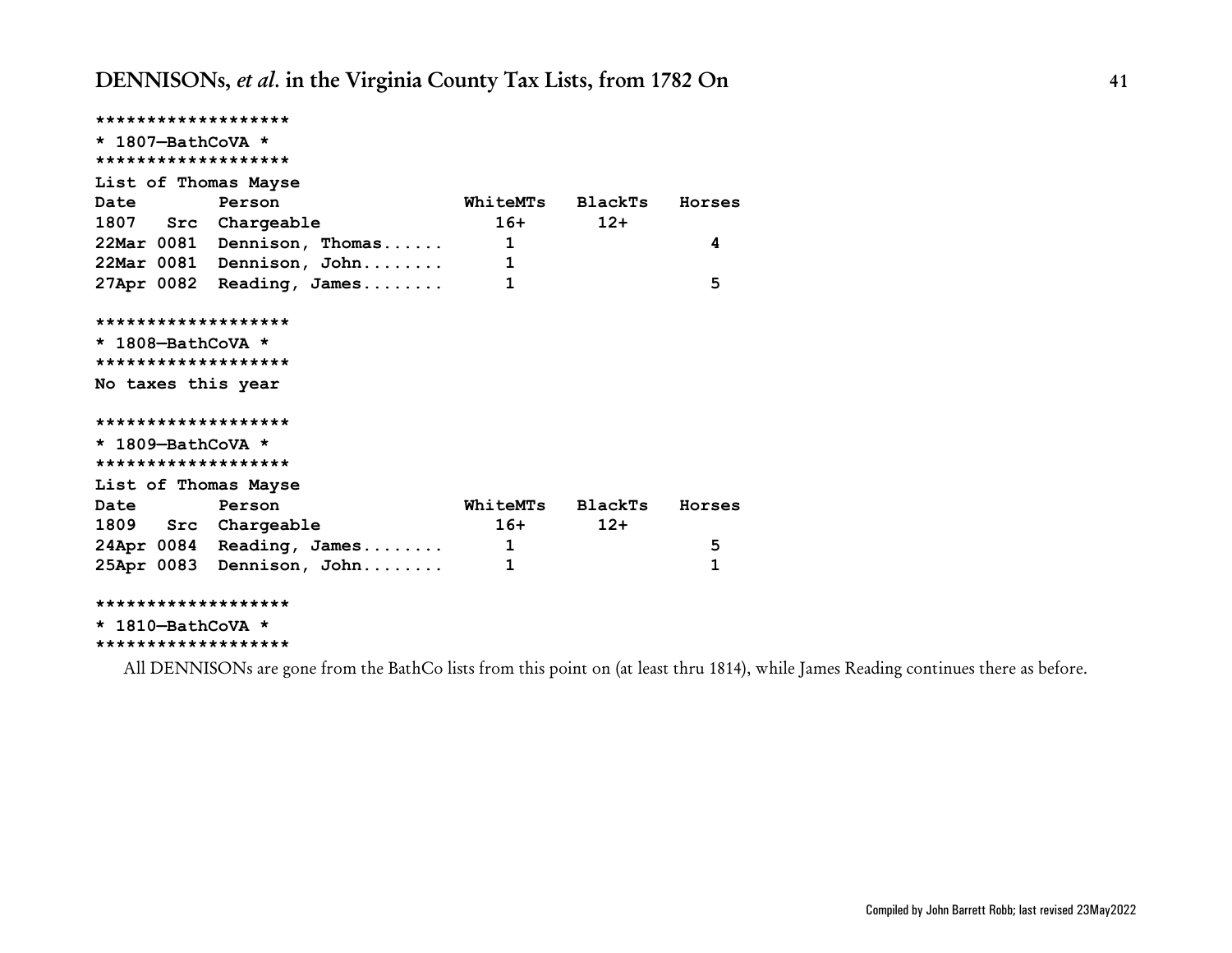**Cabell County, Virginia, Personal Property Tax Lists, 1809-1838** (Src: CabellCoVA Library of Virginia film 64)

```
*********************
* 1812 - CabellCoVA *
*********************
List of Joseph Barrett, tax commissioner
Date Person WhiteMTs BlackTs---- Horses
1812 Src Chargeable 16+ 16+ 12-15
---- Denison, George 1
*********************
* 1813 - CabellCoVA *
*********************
List of Thomas Buffington, tax commissioner
Date Person WhiteMTs BlackTs---- Horses
1813 Src Chargeable 16+ 16+ 12-15
---- Deniso[n], John 1 1
*********************
* 1814 - CabellCoVA *
*********************
List of Thomas A Morris, tax commissioner
Date Person WhiteMTs BlackTs---- Horses
1814 Src Chargeable 16+ 16+ 12-15
 1Mar Denison, George 1 2 2
24Mar Deneson, Thomas 1 1
29Mar Denison, John 1 3
 5Apr Denison, George 1 8
 5Apr *Denison, Thomas 1 1
```
The "\*" next to Thomas's name is in the original, but I'm virtually certain that it's a modern interpolation, meant to flag what appears to be a duplicate entry. In this same list of surnames beginning with "D"s, there's one other item flagged—William Davis Sr—probably marking the fact that there's also a William Davis [though no Sr or Jr] on the same list. I suspect that both George and Thomas DENISON here are overlapping, if not exactly duplicate, entries (George owns 3 horses in one entry, eight in the other). I think that there were two lists taken at different times, one of them with just a few names, and that the lists were merged into a single faircopy list when the county personal property tax records were prepared for the state authorities.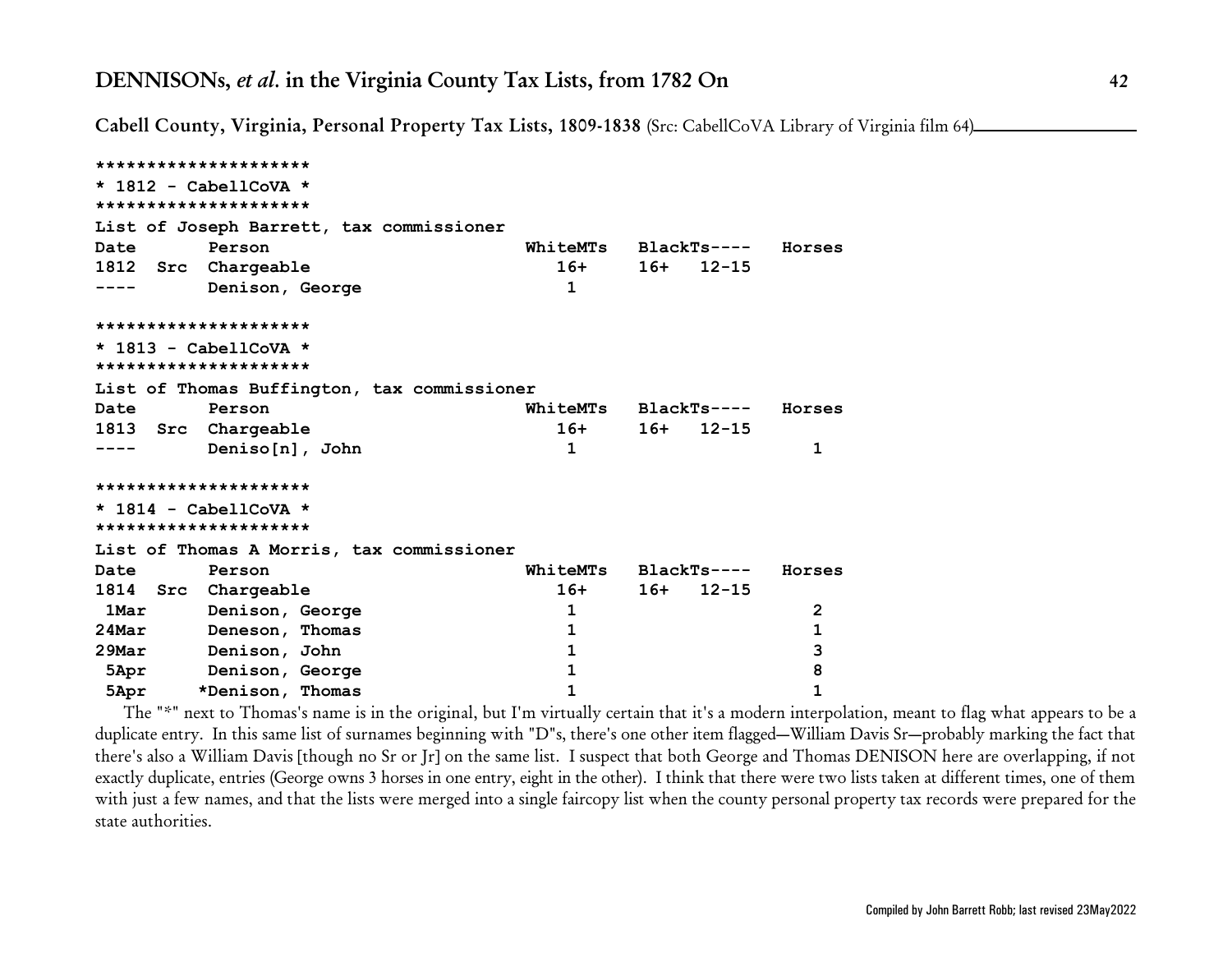```
*********************
* 1815 - CabellCoVA *
*********************
No DENNISONS
*********************
* 1816 - CabellCoVA *
*********************
List of Jesse Spurlock
Date Person WhiteMTs BlackTs Horses
1816 Src Chargeable 16+ 12+
23Apr Denison, George 1 2
*********************
* 1817 - CabellCoVA *
*********************
No DENNISONS
*********************
* 1818 - CabellCoVA *
*********************
List of John McGinnis, tax commissioner
Date Person WhiteMTs BlackTs---- Horses
1818 Src Chargeable 16+ 16+ 12-15
21May Denison, Thomas 1 2
*********************
* 1819 - CabellCoVA *
*********************
List of John McGinnis, tax commissioner
Date Person WhiteMTs BlackTs---- Horses
1819 Src Chargeable 16+ 16+ 12-15
23Mar Denison, Thomas 1 1
```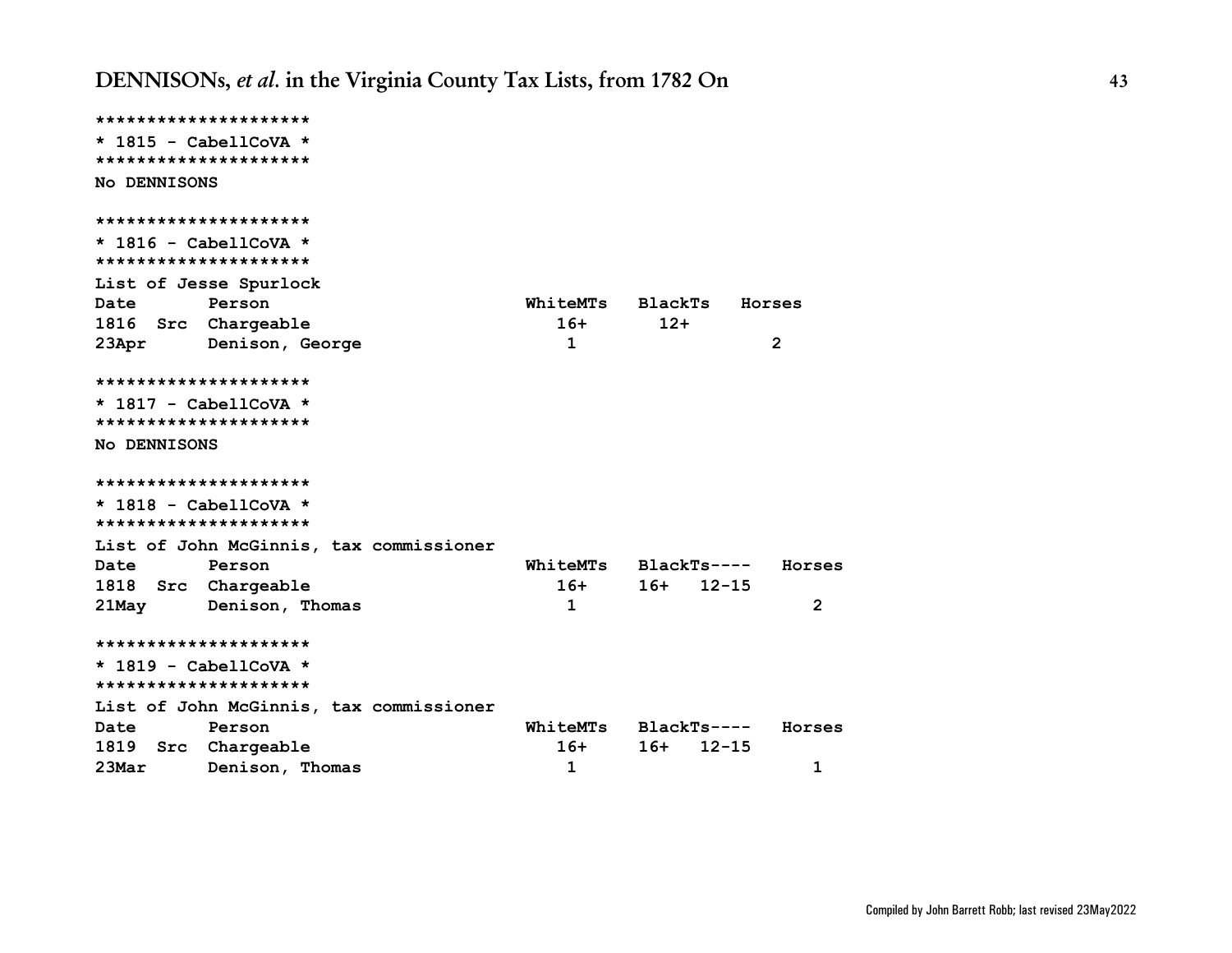```
*********************
* 1820 - CabellCoVA *
*********************
List of John Hannan, tax commissioner
Date Person WhiteMTs BlackTs---- Horses
1820 Src Chargeable 16+ 16+ 12-15
31Mar Denison, Thomas 1 2
*********************
* 1821 - CabellCoVA *
*********************
No DENNISONS
*********************
* 1822 - CabellCoVA *
*********************
List of Allen McGinnis, tax commissioner
Date Person WhiteMTs BlackTs---- Horses
1822 Src Chargeable 16+ 16+ 12-15
19Apr Denison, Thomas 2 4
*********************
* 1823 - CabellCoVA *
*********************
No DENNISONS
*********************
* 1824 - CabellCoVA *
*********************
List of Jesse Terry, tax commissioner
Date Person WhiteMTs BlackTs---- Horses
1824 Src Chargeable 16+ 16+ 12-15
 8May Dennison, Thomas 3 3
```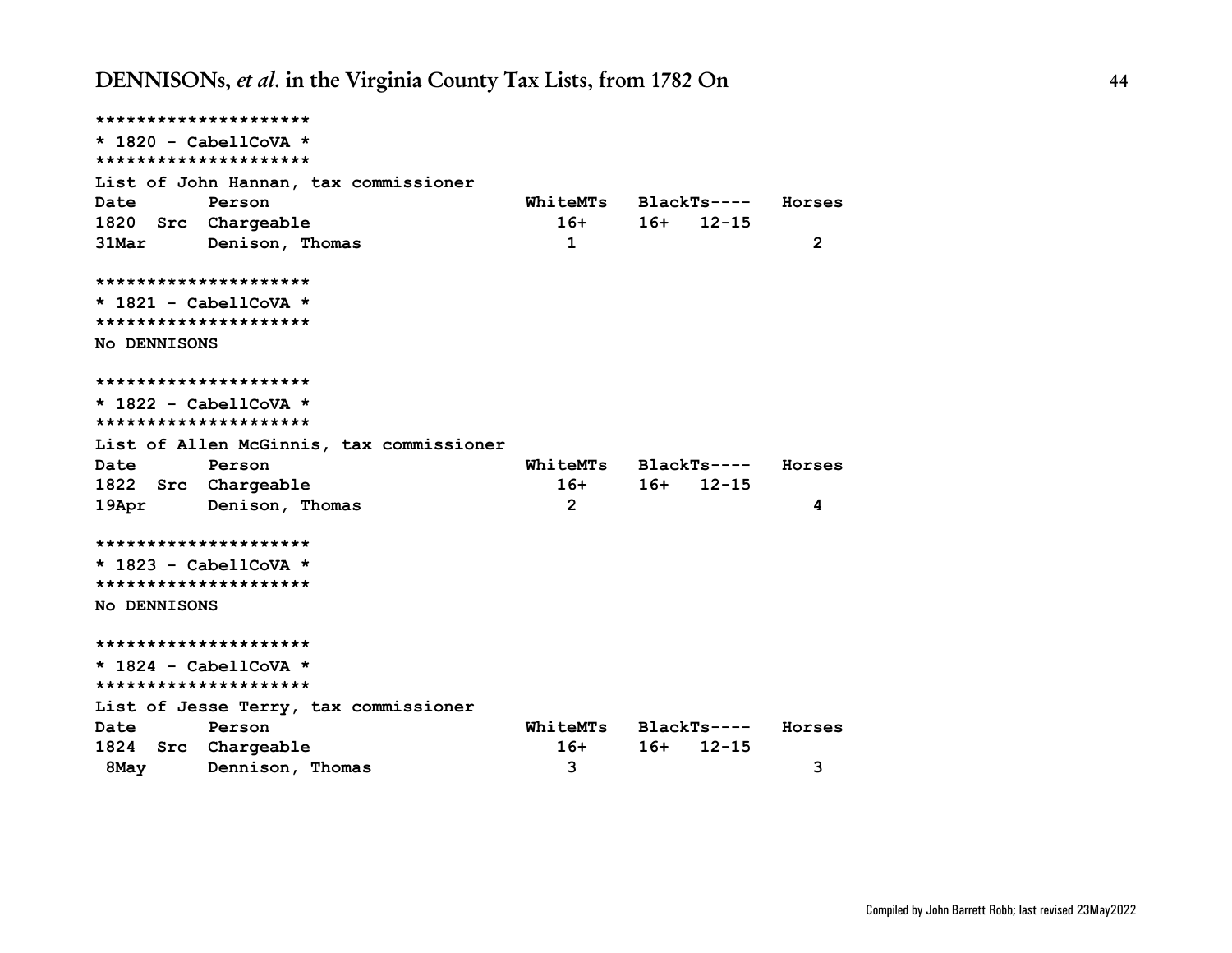| *********************             |                                               |                 |     |              |                |
|-----------------------------------|-----------------------------------------------|-----------------|-----|--------------|----------------|
| $\star$ 1825 - CabellCoVA $\star$ |                                               |                 |     |              |                |
| *********************             |                                               |                 |     |              |                |
|                                   | List of Solomon Thornburgh, tax commissioner  |                 |     |              |                |
| Date                              | Person                                        | WhiteMTs        |     | BlackTs----  | Horses         |
| 1825 Src Chargeable               |                                               | $16+$           | 16+ | $12 - 15$    |                |
| 28Feb                             | Dennison, James R                             | $\mathbf 1$     |     |              | 1              |
| 18Mar                             | Dennison, Thomas                              | $\overline{2}$  |     |              | $\overline{2}$ |
| *********************             |                                               |                 |     |              |                |
| $*$ 1826 - CabellCoVA $*$         |                                               |                 |     |              |                |
| *********************             |                                               |                 |     |              |                |
|                                   | List of Sol[o]mon Thornburg, tax commissioner |                 |     |              |                |
| Date                              | Person                                        | WhiteMTs        |     | BlackTs----  | Horses         |
| 1826 Src Chargeable               |                                               | $16+$           | 16+ | $12 - 15$    |                |
| 13Mar                             | {Dennison, Thomas                             | $\overline{2}$  |     |              | 4              |
| 13Mar                             | {Dennison, James R                            | $\mathbf{1}$    |     |              | 1              |
| *********************             |                                               |                 |     |              |                |
| $*$ 1827 - CabellCoVA $*$         |                                               |                 |     |              |                |
| *********************             |                                               |                 |     |              |                |
|                                   | List of John McGinnis, tax commissioner       |                 |     |              |                |
| Date                              | Person                                        | WhiteMTs        |     | $BlackTs---$ | Horses         |
| 1827 Src Chargeable               |                                               | $16+$           | 16+ | $12 - 15$    |                |
| 21Mar                             | {Denison, Thomas                              | $\mathbf{1}$    |     |              | 4              |
| 21Mar                             | {Denison, James R                             | 1               |     |              | 1              |
| 21Mar                             | {Denison, Thomas Jr                           | $\mathbf{1}$    |     |              | 1              |
| *********************             |                                               |                 |     |              |                |
| $*$ 1828 - CabellCoVA $*$         |                                               |                 |     |              |                |
| *********************             |                                               |                 |     |              |                |
|                                   | List of Stephen Spurlock, tax commissioner    |                 |     |              |                |
| Date                              | Person                                        | <b>WhiteMTs</b> |     | BlackTs----  | Horses         |
| 1828 Src Chargeable               |                                               | $16+$           | 16+ | $12 - 15$    |                |
| $10$ Apr                          | {Denison, Thomas                              | 1               |     |              | 5              |
| 10Apr                             | {Denison, James                               | $\mathbf{1}$    |     |              | $\mathbf{1}$   |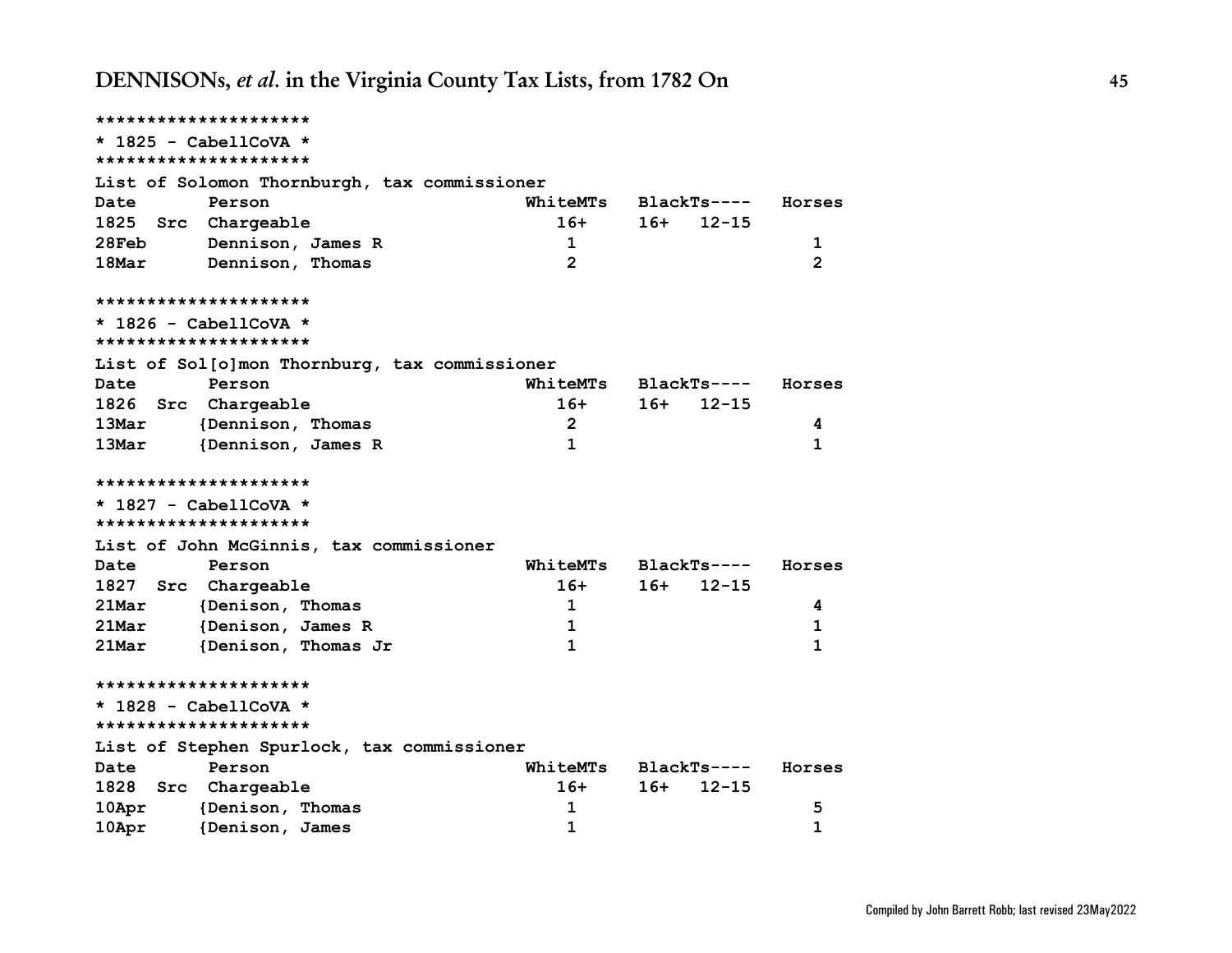**\*\*\*\*\*\*\*\*\*\*\*\*\*\*\*\*\*\*\*\*\* \* 1829 - CabellCoVA \* \*\*\*\*\*\*\*\*\*\*\*\*\*\*\*\*\*\*\*\*\* List of Peter Fulkerson, tax commissioner Date Person WhiteMTs BlackTs---- Horses 1829 Src Chargeable 16+ 16+ 12-15 12Mar {Dennison, Thomas 1 5 +1 stud horse 12Mar {Dennison, James 1 1 \*\*\*\*\*\*\*\*\*\*\*\*\*\*\*\*\*\*\*\*\* \* 1830 - CabellCoVA \* \*\*\*\*\*\*\*\*\*\*\*\*\*\*\*\*\*\*\*\*\* List of William Bramfield, tax commissioner Date Person WhiteMTs BlackTs---- Horses 1830 Src Chargeable 16+ 16+ 12-15 22Mar Dennison, James 1 2 \*\*\*\*\*\*\*\*\*\*\*\*\*\*\*\*\*\*\*\*\* \* 1831 - CabellCoVA \* \*\*\*\*\*\*\*\*\*\*\*\*\*\*\*\*\*\*\*\*\* List of Benjamin Drown, tax commissioner Date Person WhiteMTs BlackTs---- Horses 1831 Src Chargeable 16+ 16+ 12-15 9Apr Denison, James R 1 5 \*\*\*\*\*\*\*\*\*\*\*\*\*\*\*\*\*\*\*\*\* \* 1832 - CabellCoVA \* \*\*\*\*\*\*\*\*\*\*\*\*\*\*\*\*\*\*\*\*\* List of James McComas, tax commissioner Date Person WhiteMTs BlackTs---- Horses 1832 Src Chargeable 16+ 16+ 12-15 16Feb {Denneson, James 1 3 16Feb {Denneson, Thomas 2 5 \*\*\*\*\*\*\*\*\*\*\*\*\*\*\*\*\*\*\*\*\* \* 1833 - CabellCoVA \* \*\*\*\*\*\*\*\*\*\*\*\*\*\*\*\*\*\*\*\*\* List of James McComas, tax commissioner**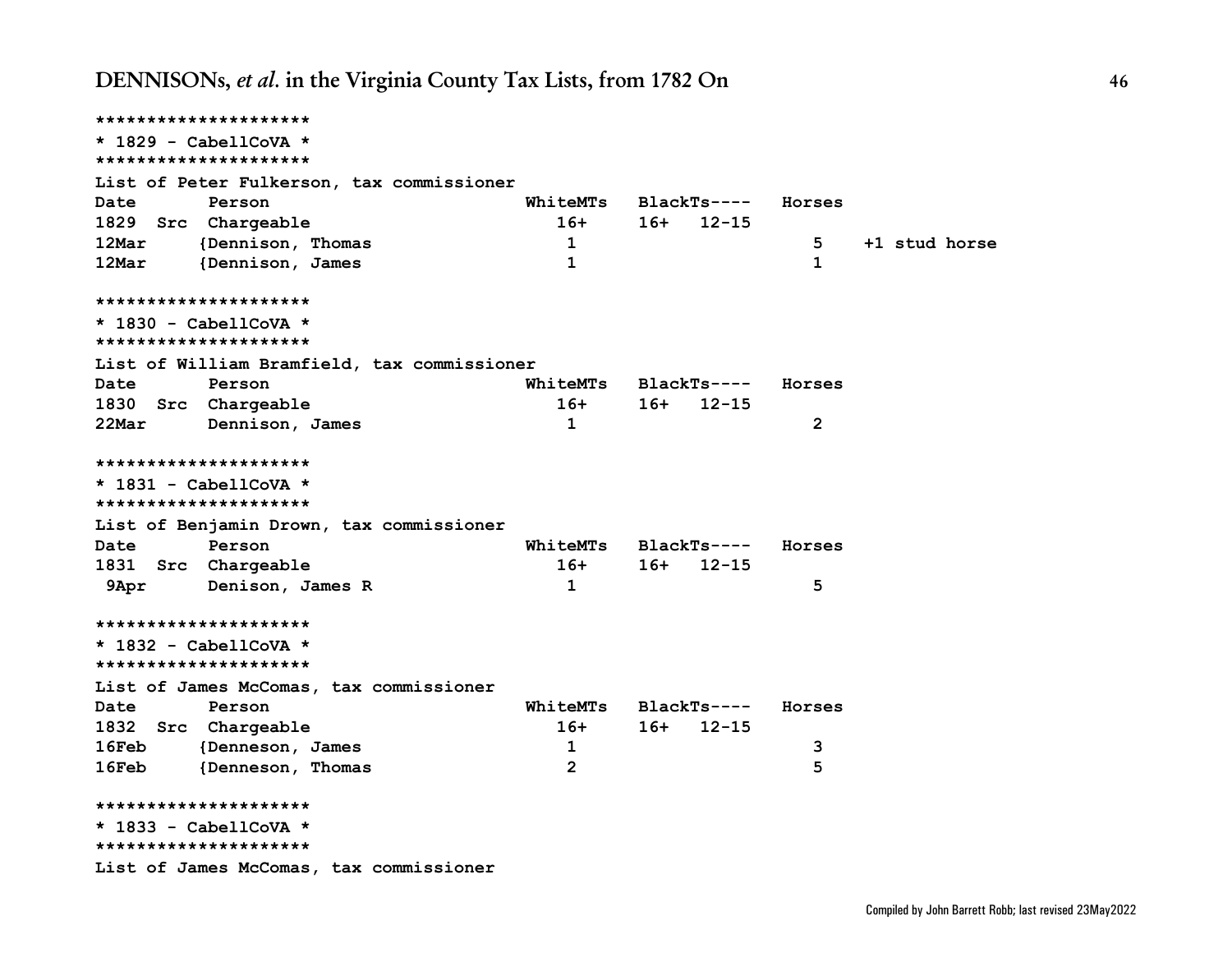| Date  | Person                                    | WhiteMTs | BlackTs----  |           | Horses |
|-------|-------------------------------------------|----------|--------------|-----------|--------|
|       | 1833 Src Chargeable                       | $16+$    | $16+$        | $12 - 15$ |        |
| 6Apr  | Denison, Thomas                           | 2        |              |           | 6      |
|       | *********************                     |          |              |           |        |
|       | $\star$ 1834 - CabellCoVA $\star$         |          |              |           |        |
|       | *********************                     |          |              |           |        |
|       | List of William R Heath, tax commissioner |          |              |           |        |
| Date  | Person                                    | WhiteMTs | $BlackTs---$ |           | Horses |
|       | 1834 Src Chargeable                       | $16+$    | $16+$        | $12 - 15$ |        |
| 21Feb | Dinnison, Thomas                          | 2        |              |           | 4      |

No DENNISONS from 1835-1838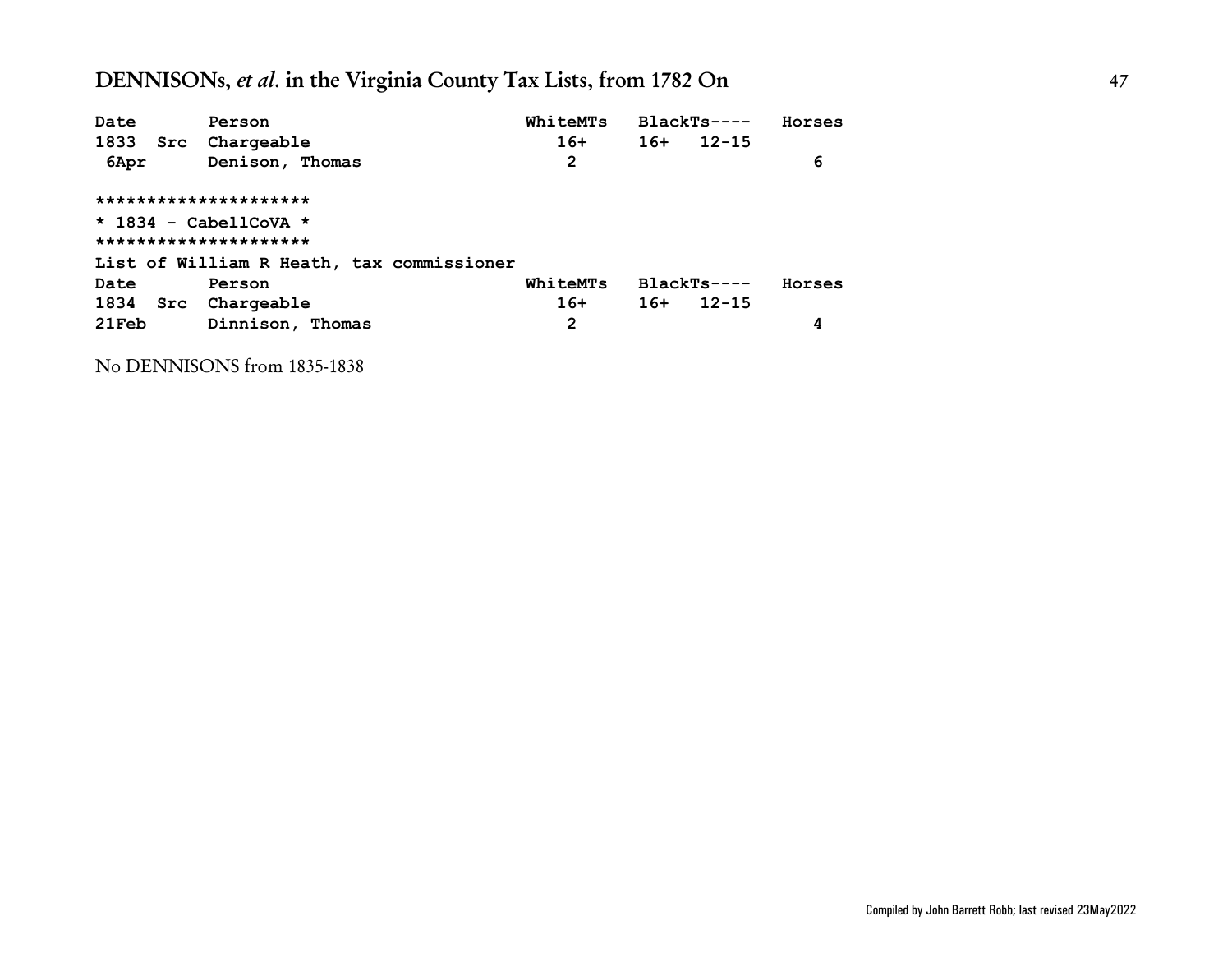## **Fauquier County, Virginia, Personal Property Tax Lists, 1782-1796, and 1799** (Src: Binns Genealogy online images)

The James Dennerson on the lists for 1782-1783 is missing from those of 1784-1786, and there are no other DENNISONs on these lists. From 1787 on, there are three lists per year, but DENNISONs appear on only one of them, the list of B. Edward Hunston, except for the years 1794 and 1795, when there's a John Dennison on the list of John Fishback. Very usefully for genealogists, and exceeding the mandate of the legislation of 1786 and 1787, the FauquierCo lists from 1788 on continue to list the names of other tithables in the household besides the person chargeable for the tax, even though after 1787, only the number of WMTs age 16+ was required to be tallied. Although Hunston headed this column just "Names of free male tithables", one of his two fellow tax commissioners made this unusual county practice more explicit with "Names of free males above the age of 16".

In this collection of abstracts I've included the entries for a couple of other FauquierCo names linked with DENNISONs—Andersons, and John Morehead, with whom James1 DENNISON of FauquierCo had extensive dealings, and who was adversary in [2 suits in chancery](http://www.johnbrobb.com/Content/DENNISON/VA-FauquierCo-ChanceryRecs.pdf).

In addition to the comments interspersed with the following abstracts, see my a detailed analysis and summary of these lists and their implications at ["The DENNISONs of Fauquier County, Virginia, 1782-1796](#page-47-0)".

| *********************                                                    |                  |       |                        |    |                |
|--------------------------------------------------------------------------|------------------|-------|------------------------|----|----------------|
| * 1782 FauquierCoVA *                                                    |                  |       |                        |    |                |
| *********************                                                    |                  |       |                        |    |                |
| "A list of taxable property in the county of Fauquier for the year 1782" |                  |       |                        |    |                |
| Date<br>Person                                                           |                  |       | WhiteMTs Slaves Horses |    | Cattle         |
| 1782 Src Chargeable                                                      |                  | $21+$ |                        |    |                |
| 03 {Anderson, Andrew                                                     |                  |       |                        |    | 4              |
| 03 {Anderson, John                                                       |                  |       |                        |    | 3              |
| 03 Anderson, Cornelius                                                   |                  |       |                        |    | $\overline{2}$ |
| 03                                                                       | Anderson, David  |       | -                      |    | 5              |
| 09 -                                                                     | Dennerson, James |       | -                      | 3  | 3              |
| 16 Morehead, John                                                        |                  |       | 18                     | 12 | 12             |

ANDERSONs have been abstracted because James may have married an Anderson daughter; he worked for MOREHEAD in 1773—see also 1787.

```
*********************
* 1783 FauquierCoVA *
*********************
"1783 Fauquire"
Date Person WhiteMTs Slaves Horses Cattle
1783 Src Chargeable 21+
      07 Dennerson, James..... 1 - 3 6
```
## **\*\*\*\*\*\*\*\*\*\*\*\*\*\*\*\*\*\*\*\*\*\*\*\*\*\***

#### **\* 1784-1786 FauquierCoVA \* \*\*\*\*\*\*\*\*\*\*\*\*\*\*\*\*\*\*\*\*\*\*\*\*\*\***

<span id="page-47-0"></span>No DENNISONs, though James's neighbor, boss, and nemesis, John Morehead is present on all.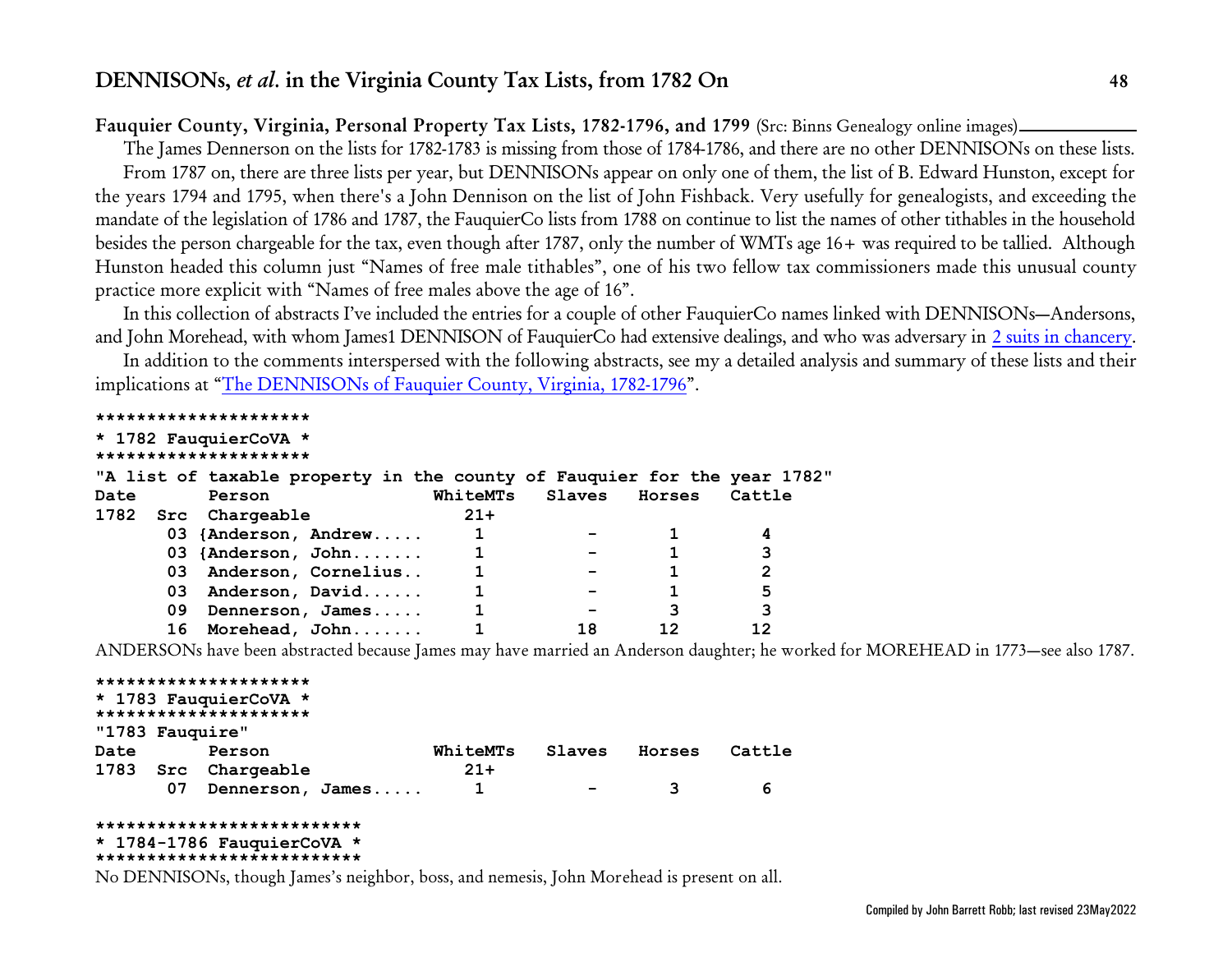|       | *********************                          |                                      |       |                          |       |                          |                |                |
|-------|------------------------------------------------|--------------------------------------|-------|--------------------------|-------|--------------------------|----------------|----------------|
|       | * 1787 FauquierCoVA *<br>********************* |                                      |       |                          |       |                          |                |                |
|       | List A, of B. Edward Hunston                   |                                      |       |                          |       |                          |                |                |
| Date  | Person                                         | Name(s) of                           |       | $WhiteMTs---$            |       | $BlackTs---$             | Horses         | Cattle         |
| 1787  | Chargeable<br>Src                              | $WMT$ 's aged $16-20$                | $21+$ | $16 - 20$                | $16+$ | $12 - 15$                |                |                |
| 28Mar | A04<br>Anderson, John                          |                                      |       | $\overline{\phantom{0}}$ |       |                          | $\overline{2}$ | 5              |
| 30Mar | A09 {Denison, James                            |                                      |       |                          |       |                          |                | 4              |
| 30Mar | A09 {Denison, Henry                            |                                      |       |                          |       | $\overline{\phantom{a}}$ | $\overline{2}$ |                |
| 2Apr  | Morehead, John<br><b>A18</b>                   | George Morehad,<br>John Morehead Jr, |       |                          |       |                          |                |                |
|       |                                                | Morgan, Lofling                      | 3     |                          | 13    | 17                       | 16             | 34             |
|       | 5Apr A09 Denison, John                         |                                      |       |                          |       |                          |                |                |
| 4May  | A04 {Anderson, Cornelius Jr                    |                                      |       |                          | -     | $\overline{\phantom{m}}$ |                | $\overline{2}$ |
| 4May  | A04 {Anderson, Cornelius Sr                    |                                      |       |                          |       |                          |                |                |
| 15May | A04 {Anderson, George                          |                                      |       |                          | -     | $\overline{\phantom{a}}$ |                |                |
| 15May | A04 {Anderson, Andrew                          |                                      |       |                          |       |                          |                |                |

The fact that James and Henry Denison are listed adjacent and had their tax information gathered on the same date means that they were in all probability close neighbors, and given that one owned horses, and the other cattle, I suspect that they resided on the same property and shared its fruits and responsibilities. It is therefore overwhelmingly probable that they were either father and son, or brothers—most likely the latter.

John Denison, whose tax gathering date is just 6 days later, probably lived in the same neighborhood, and is almost certainly a close relative as well. In fact, because this John isn't tallied here as a white male tithable either in the 21+ or the 16-20 age category, he was probably an old man, exempted on application due to his age, or possibly to other disability, though not on the grounds of poverty since he was still taxable for a horse. This is probably the same John who is found on the remaining tax lists here abstracted (thru 1796), and in most cases he is tallied as a WMT 16+ (the single consolidated tithables age category from 1788 on), though once more, in 1789, it appears that he was not considered a tithable himself. Given the very specific mandates governing the lists for 1787, which included a steep 10s poll tax on each WMT21+, I think that John came into court as required and successfully gained exemption on account of his age (probably at least over 60), but didn't bother to renew or insist on this status subsequently, once he learned that it bore no tax consequences.

All the Andersons on Hunston's list have been abstracted here because James Denison may have married an Anderson: John Anderson is the most likely candidate to be James's brother-in-law, or father-in-law, by reason of geographical propinquity.

John Morehead, evidently a close neighbor to James, was James's boss from 1773-1774, and that the two had extensive dealings otherwise is shown by the suits in chancery between James Dennison and John Morehead of1791, and 1793, abstracted [here](http://www.johnbrobb.com/Content/DENNISON/VA-FauquierCo-ChanceryRecs.pdf).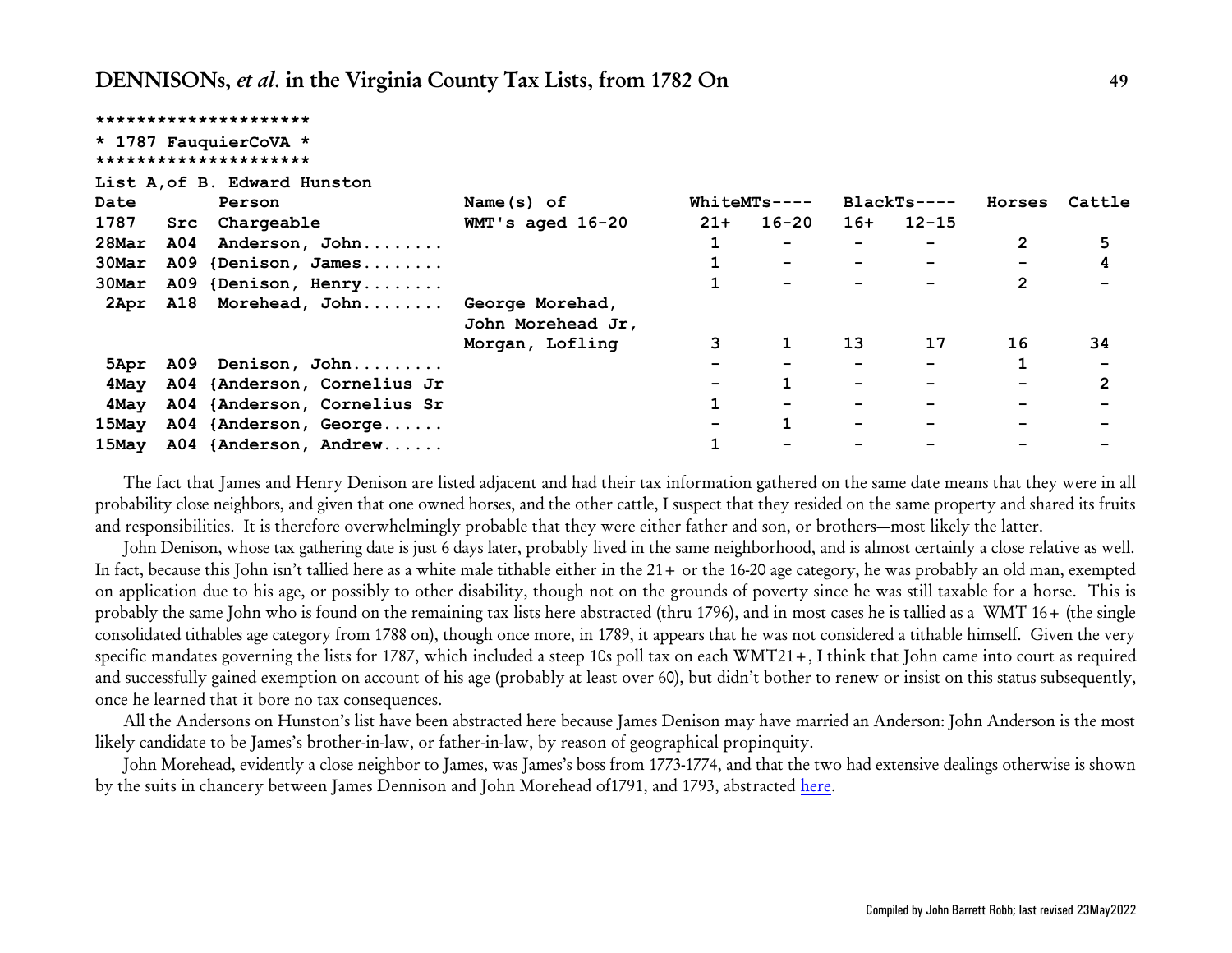**The column I've headed "Name(s) of WMTs age 16+" for Hunston's lists of 1788-96 general read just "Names of Free White Tithables"**

**but this column on at least on of the three county lists for this period reads "Names of free males above the age of 16" which makes the county practice explicit; the existence of this column also implies the same household dependency relationship as for 1787**

| Name(s) of    | WhiteMTs                                                                   | $BlackTs---$     | Horses       |
|---------------|----------------------------------------------------------------------------|------------------|--------------|
| WMTs aged 16+ | $16+$                                                                      | $12 - 15$<br>16+ |              |
|               |                                                                            |                  |              |
|               | 1                                                                          |                  | $\mathbf{2}$ |
|               | 2                                                                          |                  |              |
|               |                                                                            |                  |              |
|               |                                                                            |                  |              |
|               |                                                                            |                  |              |
|               |                                                                            |                  |              |
| Name $(s)$ of | WhiteMTs                                                                   | $BlackTs---$     | Horses       |
| WMTs aged 16+ | $16+$                                                                      | 12-15<br>16+     |              |
|               | 1                                                                          | -                | $\mathbf{2}$ |
|               |                                                                            |                  | 3            |
|               | 19Jun A09 Denison, John Denison, Isaac<br>A10 Denison, John Denison, Isaac |                  |              |

The number of WMTs for John was initially written "2", then rubbed out partially and apparently overwritten by "1"; if that's the case it would be consistent with the non-tithable status of this John in 1787, though not in 1788 and other years. See my notes under 1787 above concerning the implications of John's non-tithable status, and in explanation of it's anomalous fluctuations.

|      | *********************        |               |          |                          |                          |                          |
|------|------------------------------|---------------|----------|--------------------------|--------------------------|--------------------------|
|      | * 1790 FauquierCoVA *        |               |          |                          |                          |                          |
|      | *********************        |               |          |                          |                          |                          |
|      | List B, of B. Edward Hunston |               |          |                          |                          |                          |
| Date | Person                       | Name $(s)$ of | WhiteMTs |                          | BlackTs----              | Horses                   |
|      | 1790 Src Chargeable          | WMTs aged 16+ | $16+$    | $16+$                    | 12-15                    |                          |
|      | 25Mar B08 Denison, James     | Denison, John | 2        | $\overline{\phantom{0}}$ | $\overline{\phantom{a}}$ | 2                        |
|      | 19Jun B09 Denison, Isaac     |               |          |                          |                          | $\overline{\phantom{a}}$ |
|      | 21Jun B10 Dennis, John       |               |          |                          |                          |                          |

This is the first unequivocal appearance of James's son John; most likely he has just reached the tithables age of 16 within the last year, so was born about 1773. The senior John from the previous lists, Isaac's putative father, is probably this John Dennis, as there are none such on this list in 1789.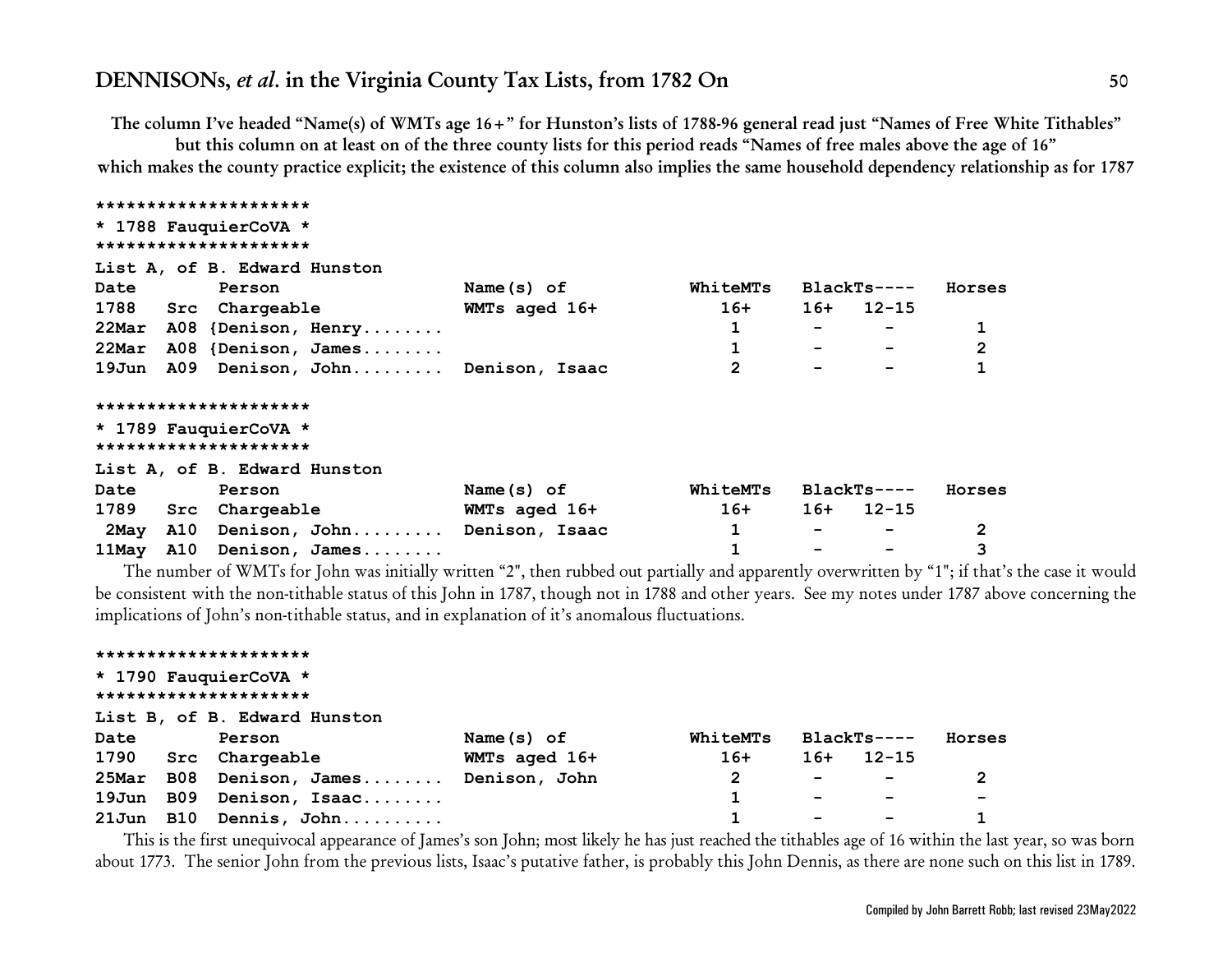|                  | *********************            |               |          |                          |                          |        |
|------------------|----------------------------------|---------------|----------|--------------------------|--------------------------|--------|
|                  | * 1791 FauquierCoVA *            |               |          |                          |                          |        |
|                  | *********************            |               |          |                          |                          |        |
|                  | List B, of B. Edward Hunston     |               |          |                          |                          |        |
| Date             | Person                           | Name $(s)$ of | WhiteMTs |                          | $BlackTs---$             | Horses |
| 1791             | Src Chargeable                   | WMTs aged 16+ | $16+$    | $16+$                    | 12–15                    |        |
| 6May             | B09 Denison, James Denison, John |               | 2        | $\overline{\phantom{0}}$ | $\overline{\phantom{a}}$ | 3      |
| 6May             | B09 Haley, Anthony               |               |          | $\overline{\phantom{0}}$ |                          |        |
| $21$ Jun $\{B10$ | Denison, John Denison, Jonathan  |               | 2        | -                        |                          |        |
| $21$ Jun $\{B10$ | Denison, Isaac                   |               |          |                          |                          |        |

Here it seems that the senior John resurfaces, [bracketed](#page-91-0) with his putative son Isaac, while next son Jonathan is just reaching the age of 16. However, from this point forward, this John is counted as a tithable, and the only way that that could make sense is if this John, like Jonathan & Isaac, is a son of the former John Sr, who most likely died abt 1790.

James's daughter Mary is said to have married Anthony Haley. The Haleys of FauquierCo were also close neighbors of James form 1788-1790, and in the same general area for 1787. The tax lists indicate that the father of this family, John Haley, had an oldest son named John who was of age by 1787; that John Sr died about 1788 leaving widow Mary; and that the Haleys who begin to appear in the subsequent years (William, Richard, then Anthony in 1791, were her sons just reaching the age of 16. Although 1785 has been suggested as a marriage date for Anthony and James's daughter Mary, 1798 is more like it, and Mary was probably born abt 1774, like her future husband. Both were aged 45+ in the 1820 USC for HarrisonCoVA.

#### **\*\*\*\*\*\*\*\*\*\*\*\*\*\*\*\*\*\*\*\*\***

### **\* 1792 FauquierCoVA \* \*\*\*\*\*\*\*\*\*\*\*\*\*\*\*\*\*\*\*\*\***

**List B, of B. Edward Hunston**

| Date | Person                                 | Name $(s)$ of | WhiteMTs BlackTs---- |                                     |                                                                                                                                                                                                                               | Horses       |
|------|----------------------------------------|---------------|----------------------|-------------------------------------|-------------------------------------------------------------------------------------------------------------------------------------------------------------------------------------------------------------------------------|--------------|
|      | 1792 Src Chargeable                    | WMTs aged 16+ | $16+$                |                                     | $16+ 12-15$                                                                                                                                                                                                                   |              |
|      | 25Apr B09 Denison, James Denison, John |               |                      |                                     | the company of the company of the company of the company of the company of the company of the company of the company of the company of the company of the company of the company of the company of the company of the company | $\mathbf{1}$ |
|      | 30Apr B09 Denison, John Denison, Isaac |               |                      | the contract of the contract of the | <b>Contract Contract Contract</b>                                                                                                                                                                                             | $\mathbf{1}$ |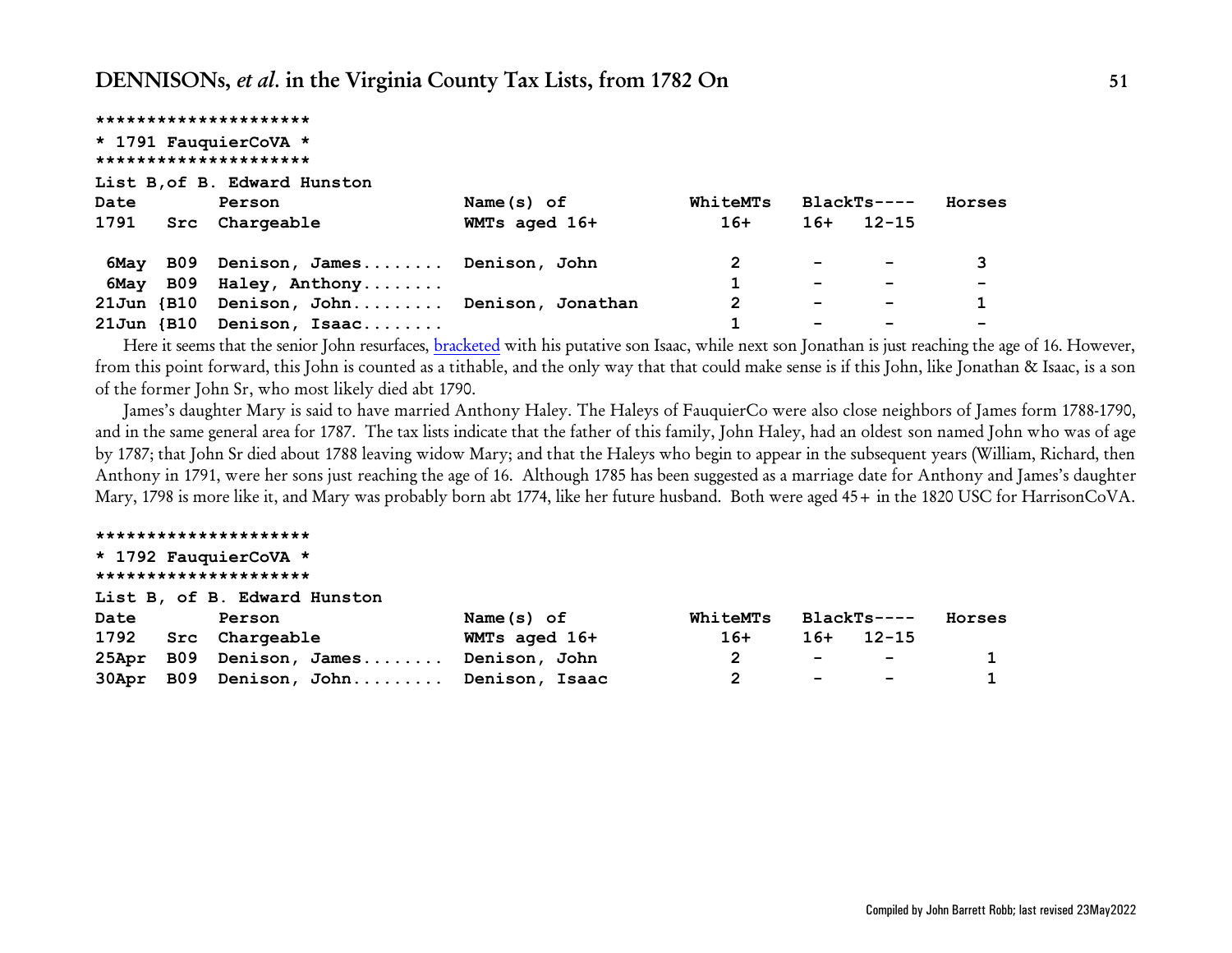| *********************                                                   |                                                                                         |                   |                |                   |                          |        |
|-------------------------------------------------------------------------|-----------------------------------------------------------------------------------------|-------------------|----------------|-------------------|--------------------------|--------|
| * 1793 FauquierCoVA *<br>*********************                          |                                                                                         |                   |                |                   |                          |        |
|                                                                         | List B, of B. Edward Hunston                                                            |                   |                |                   |                          |        |
| Date                                                                    | Person                                                                                  | Name(s) of        | WhiteMTs       |                   | $BlackTs---$             | Horses |
| 1793 Src                                                                | Chargeable                                                                              | WMTs aged 16+     | $16+$          | $16+$             | $12 - 15$                |        |
|                                                                         | 3Apr B09 {Denison, James                                                                | Denison, Tho[ma]s | $\overline{2}$ |                   |                          | 3      |
| 3Apr                                                                    | B09 {Denison, John                                                                      |                   | 1              |                   |                          | 1      |
|                                                                         |                                                                                         |                   |                |                   |                          |        |
| 16Jul                                                                   | B10 {Denison, John                                                                      |                   | 1              |                   |                          | 2      |
| $16$ Jul                                                                | B10 {Denison, Isaac                                                                     |                   | 1              |                   |                          |        |
| 16Jul                                                                   | B10 {Denison, Jonathan                                                                  |                   | 1              |                   |                          |        |
| *********************<br>* 1794 FauquierCoVA *<br>********************* |                                                                                         |                   |                |                   |                          |        |
|                                                                         | List A, of John Fishback                                                                |                   |                |                   |                          |        |
| Date                                                                    | Person                                                                                  | Name(s) of        | WhiteMTs       |                   | $BlackTs---$             | Horses |
| 1794                                                                    | Src Chargeable                                                                          | WMTs aged 16+     | $16+$          | $16+$             | $12 - 15$                |        |
| 8Apr                                                                    | A08 Dennison, John                                                                      |                   | 1              |                   |                          | 2      |
|                                                                         | A third John pops up on Fishback's list. See my notes on him and on List A, under 1795. |                   |                |                   |                          |        |
| ListB,                                                                  | of B. Edward Hunston                                                                    |                   |                |                   |                          |        |
| Date                                                                    | Person                                                                                  | Name $(s)$ of     | WhiteMTs       |                   | $BlackTs---$             | Horses |
| 1794<br>Src                                                             | Chargeable                                                                              | WMTs aged 16+     | $16+$          | 16+               | $12 - 15$                |        |
| 20Apr<br><b>B08</b>                                                     | ${Denison, John \dots$                                                                  |                   | $\mathbf{1}$   | $\qquad \qquad -$ | $\overline{\phantom{a}}$ | 1      |
| 20Apr<br><b>B08</b>                                                     | {Denison, Isaac                                                                         |                   | 1              |                   |                          | 1      |
| 20Apr                                                                   | B08 {Deneson, Jonathan                                                                  |                   | 1              |                   |                          |        |
| <b>B09</b><br>13May                                                     | Denison, Henry                                                                          |                   | 1              |                   |                          | 1      |
| 4Jun                                                                    | B09 {Denison, James                                                                     |                   | 1              |                   |                          | 3      |

This John, [bracketed](#page-91-0) with James, is explicitly identified as his son, to differentiate him from the other Johns.

 **4Jun B09 {Denison, John (son of Ja[me]s) 1 - - 1**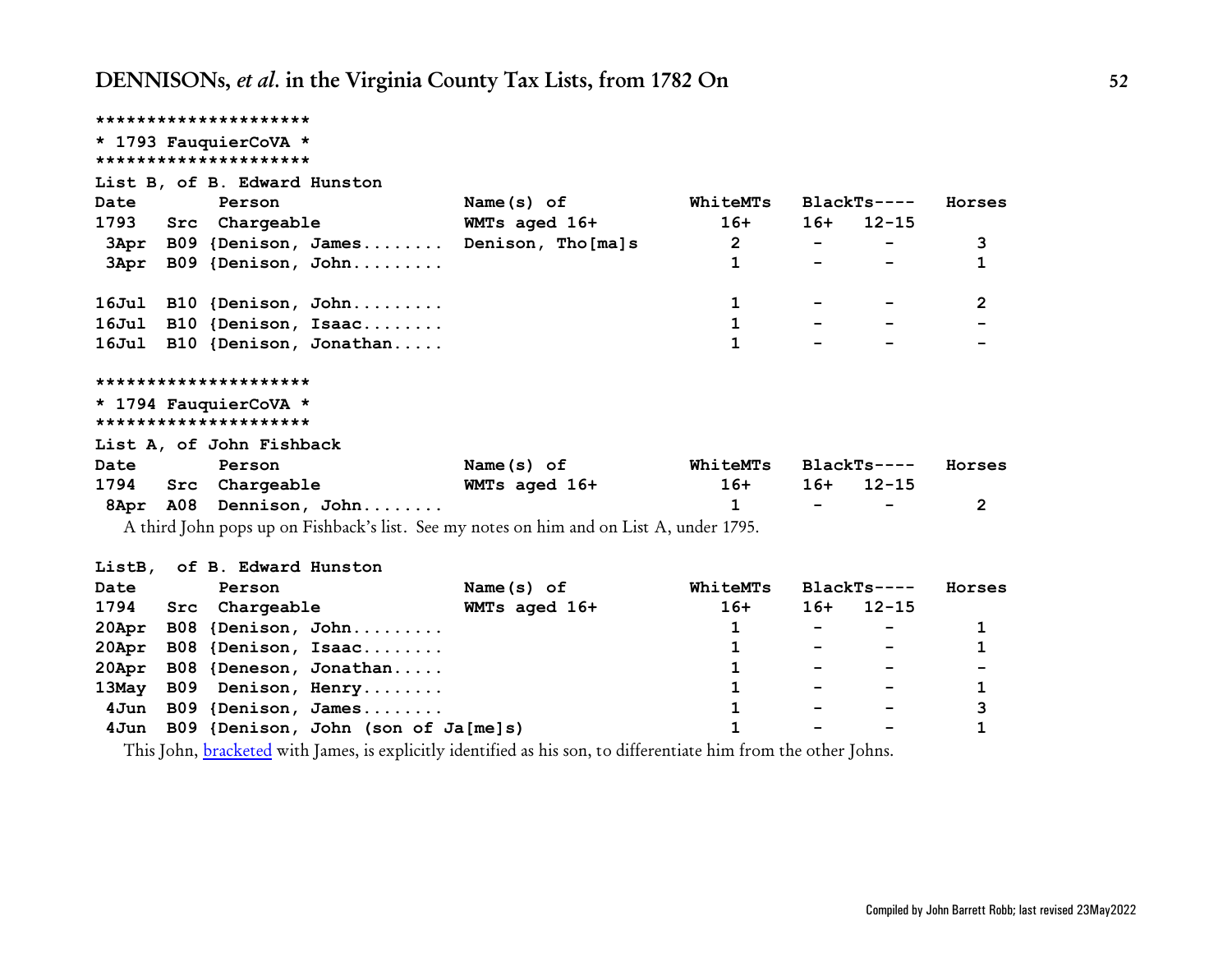|          | *********************               |               |                 |                          |              |                |
|----------|-------------------------------------|---------------|-----------------|--------------------------|--------------|----------------|
|          | * 1795 FauquierCoVA *               |               |                 |                          |              |                |
|          | *********************               |               |                 |                          |              |                |
|          | List A, of John Fishback            |               |                 |                          |              |                |
| Date     | Person                              | Name $(s)$ of | <b>WhiteMTs</b> |                          | $BlackTs---$ | Horses         |
| 1795 Src | Chargeable                          | WMTs aged 16+ | $16+$           |                          | $16+ 12-15$  |                |
| 6Apr     | A08 Dennison, John                  |               |                 |                          |              | 2              |
|          | List of B. Edward Hunston           |               |                 |                          |              |                |
| Date     | Person                              | Name $(s)$ of | WhiteMTs        |                          | $BlackTs---$ | Horses         |
| 1795     | Src Chargeable                      | WMTs aged 16+ | $16+$           | 16+                      | $12 - 15$    |                |
| 6Apr     | B07 {Denison, James                 |               |                 | $\overline{\phantom{0}}$ |              | $\overline{2}$ |
| 6Apr     | B07 {Denison, John                  |               | 1               |                          |              | 1              |
| 22Jun    | B08 {Denison, Isaac                 |               | 1               |                          |              |                |
| 22Jun    | B08 {Denison, John (C[arters?] Run) |               |                 |                          |              |                |

Carters Run is one of the most prominent streams in mid-FauquierCo. It runs roughly N to S and empties into the Rappahannock at Waterloo in FauquierCo, on the border with CulpeperCo to the south. I haven't been able to find a map that shows the outline of the Manor of Leeds, where James lived, but today's Manor of Leeds Road roughly parallels Carters Run in the shadow of the Bue Ridge Mountains, and a Manor of Leeds Creek ventures further east, towards Carter's Run. It's possible that Carters runs through the eastern part of the Manor, but in any case it's not far east of its eastern border. Presumably List A of John Fishback also covers the eastern portion of FauquierCo, so the third John who appears on the county lists for 1794 and 1795 may have lived not far from John of Carters Run, and may, in fact, have been his son.

|                       |  | *********************        |                                          |               |  |          |                          |              |        |
|-----------------------|--|------------------------------|------------------------------------------|---------------|--|----------|--------------------------|--------------|--------|
|                       |  | * 1796 FauquierCoVA *        |                                          |               |  |          |                          |              |        |
| ********************* |  |                              |                                          |               |  |          |                          |              |        |
|                       |  | List B, of B. Edward Hunston |                                          |               |  |          |                          |              |        |
| Date                  |  | Person                       |                                          | Name $(s)$ of |  | WhiteMTs |                          | $BlackTs---$ | Horses |
| 1796                  |  | Src Chargeable               |                                          | WMTs aged 16+ |  | $16+$    | $16+$                    | $12 - 15$    |        |
| 8Apr                  |  |                              | B09 {Denison, James                      |               |  |          | $\overline{\phantom{0}}$ |              | 2      |
|                       |  |                              | 8Apr B09 {Denison, John                  |               |  |          | $\overline{\phantom{0}}$ |              |        |
|                       |  |                              | 8Apr B20 Normann, Baley                  |               |  |          | -                        |              |        |
|                       |  |                              | 23May B08 Denison, John (C[arters?] Run) |               |  |          | $\overline{\phantom{0}}$ |              |        |
|                       |  |                              |                                          |               |  |          |                          |              |        |

Ba[i]ley Norman, here a close neighbor to James and family, would marry James's daughter Nancy in 1800.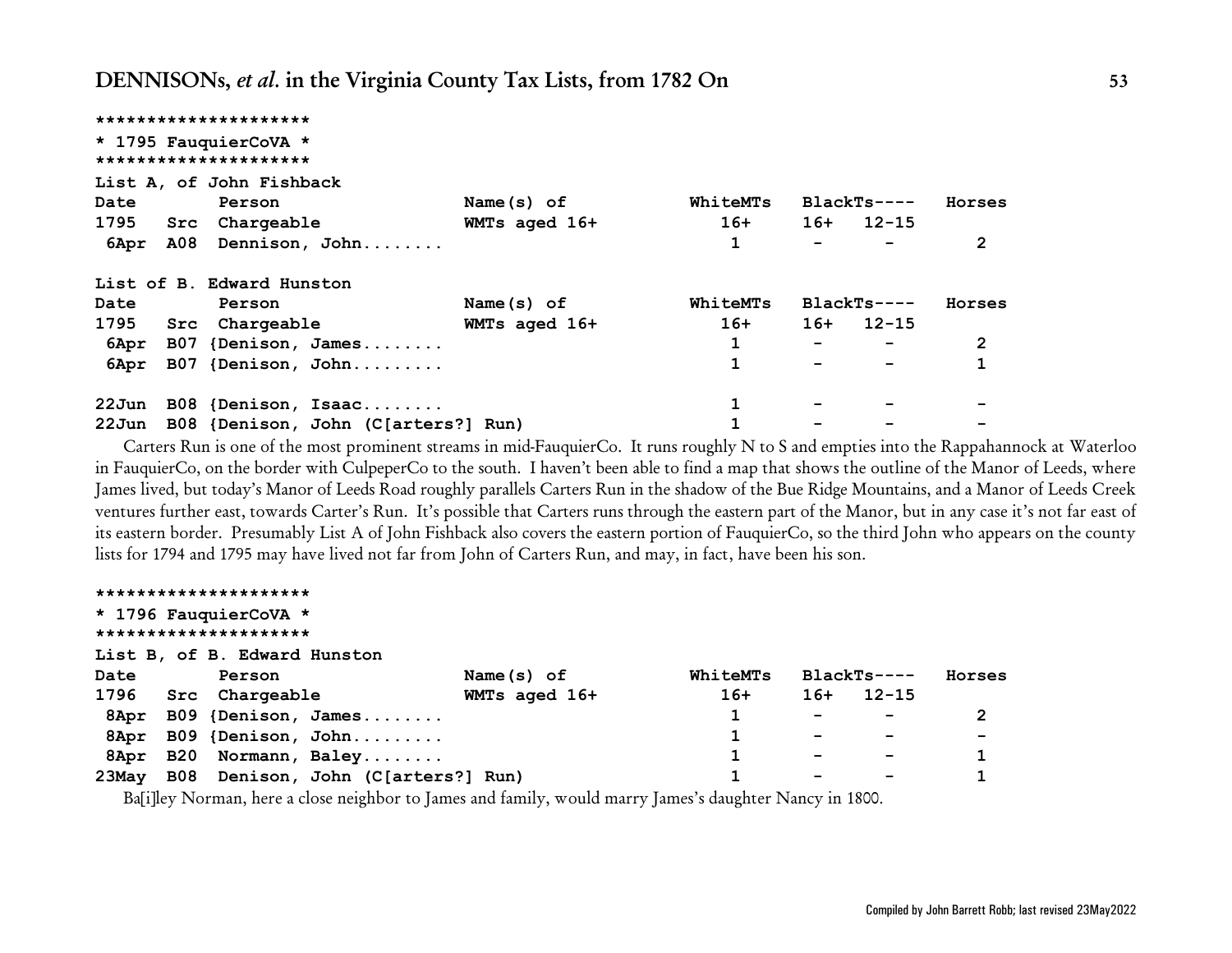```
**************************
* 1797-1798 FauquierCoVA *
**************************
The lists for these years haven't been examined yet, nor any others after 1799.
*********************
* 1799 FauquierCoVA *
*********************
List B (at Binns)
Date Person Name(s) of WhiteMTs BlackTs---- Horses
1799 Src Chargeable WMTs aged 16+ 16+ 16+ 12-15
---- B12 {Dennison, Thomas...... 1 - - 1
---- B12 {Dennison, John........ 1 - - 3
        ...
---- B12 {Dennison, James Jr.... 1 - - 1
---- B12 {Dennison, James Sr.... 1 - - 1
---- B12 {Dennison, Henry....... 1 - - 1
```
 John of C[arters?] Run, Isaac, and Jonathan have apparently all departed, and the only DENNISONs who remain in FauquierCo are James Sr and his sons Henry, John, Thomas, and James Jr.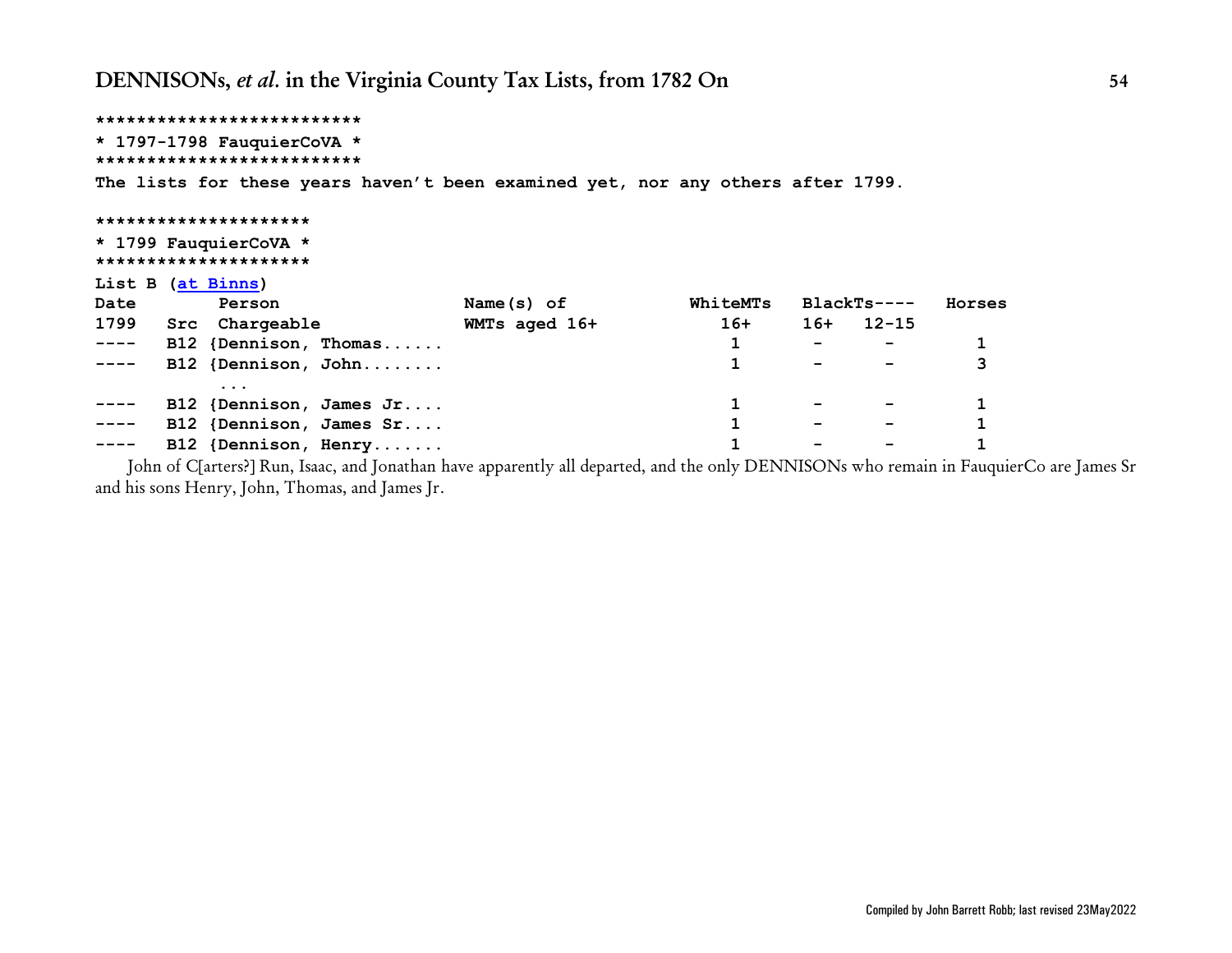**Greenbrier County, Virginia, Personal Property Tax Lists, 1782-1809** (Src: Binns Genealogy online images)

|      | *************************            |          |              |                 |        |          |
|------|--------------------------------------|----------|--------------|-----------------|--------|----------|
|      | * 1796-GreenbrierCoVA *              |          |              |                 |        |          |
|      | *************************            |          |              |                 |        |          |
| Date | Person                               | WhiteMTs |              | BlackTs----     | Horses |          |
|      | 1796 Src Chargeable                  |          |              | $16+ 16+ 12-15$ |        |          |
|      | 15Jun A05 Dinson, Joseph             | 1        | $\mathbf{2}$ |                 | 7      |          |
|      | *************************            |          |              |                 |        |          |
|      | * 1805-GreenbrierCoVA *              |          |              |                 |        |          |
|      | *************************            |          |              |                 |        |          |
| Date | Person                               | WhiteMTs |              | BlackTs----     | Horses |          |
|      | 1805 Src Chargeable                  | $16+$    |              | $16+ 12-15$     |        |          |
|      | 13Mar B05 Demson [Denison?], William |          |              | 3               | 7      | "Levels" |

**Harrison County, Virginia, Personal Property Tax Lists, 1785-1807** (Src: Binns Genealogy online images)

**\*\*\*\*\*\*\*\*\*\*\*\*\*\*\*\*\*\*\*\*\*\*\* \* 1798—HarrisonCoVA \* \*\*\*\*\*\*\*\*\*\*\*\*\*\*\*\*\*\*\*\*\*\*\* List of Benjamin Bartlett Date Person WhiteMTs BlackTs Horses 1798 Src Chargeable 16+ 12+ ---- A05R Dinson, John.......... 2**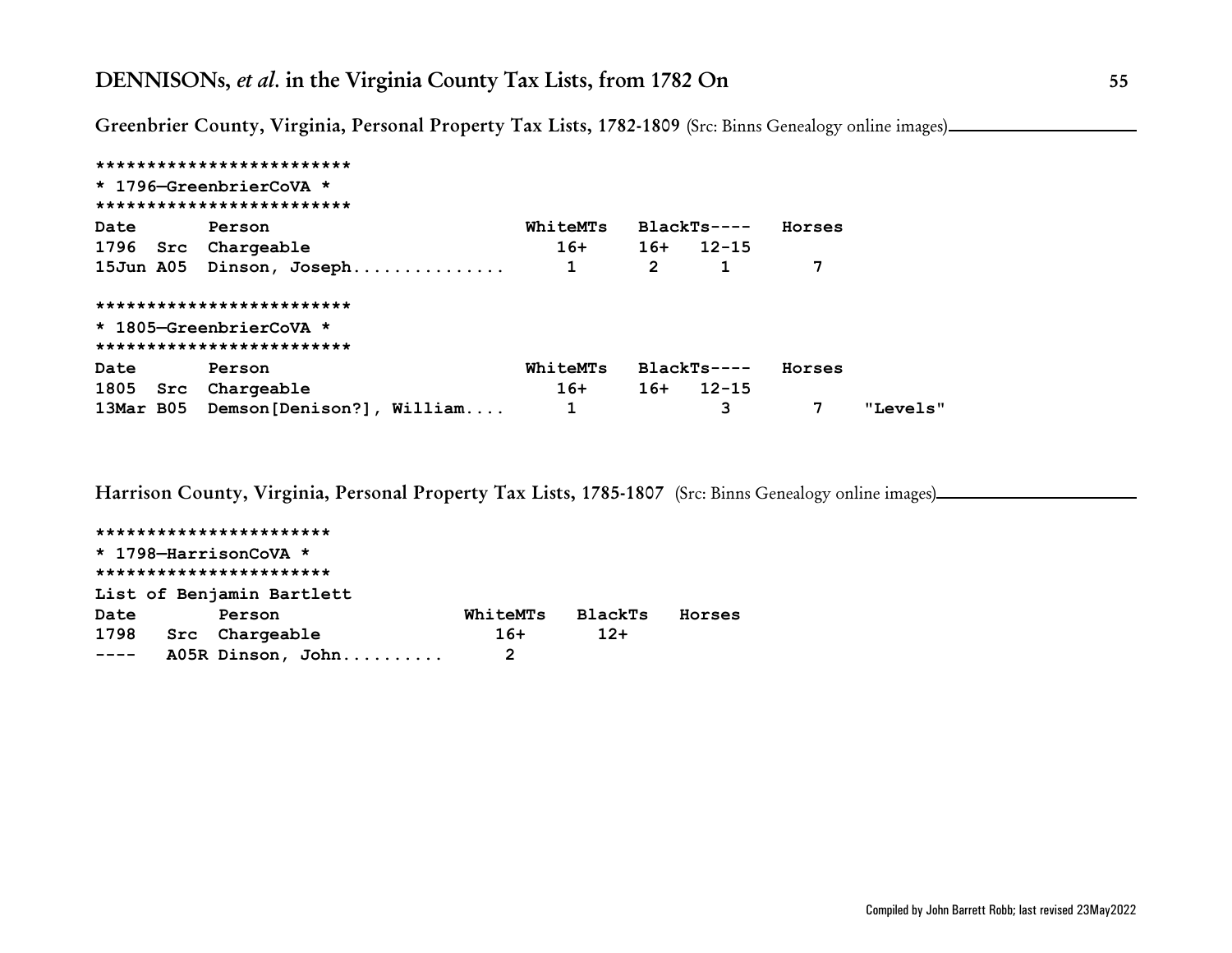**Kanawha County, Virginia, Personal Property Tax Lists, 1792-1822** (Src: Binns Genealogy online images)

The lists for this county are missing for 1794-1795, 1797-1800, and 1903-1805.

### **\*\*\*\*\*\*\*\*\*\*\*\*\*\*\*\*\*\*\*\*\*\***

### **\* 1815 - KanawhaCoVA \***

### **\*\*\*\*\*\*\*\*\*\*\*\*\*\*\*\*\*\*\*\*\*\***

### **List of Will C Wilson**

The taxable population in this, the upper district of KanawahCo for this year was 580 White Male Tithables, 335 Black Tithables, and 923 horses.

| <b>Date</b> | Person                                      |                |                   |                | WhiteMTs BlackTs---- Horses | Cattle |
|-------------|---------------------------------------------|----------------|-------------------|----------------|-----------------------------|--------|
|             | 1815 Src Chargeable                         |                | $16+ 9-12$ $12+5$ |                |                             |        |
|             | 2Mar B04 "Jona[than] & Tho[ma]s Dennison"   | $\overline{2}$ |                   |                | 1                           |        |
|             | 26Apr B04 Dinison, John                     | 1              |                   | $\overline{2}$ | 1                           | 1      |
|             | **********************                      |                |                   |                |                             |        |
|             | $\star$ 1816 - KanawhaCoVA $\star$          |                |                   |                |                             |        |
|             | **********************                      |                |                   |                |                             |        |
|             | List of William C Wilson                    |                |                   |                |                             |        |
| Date Person |                                             | WhiteMTs       | BlackTs           |                | Horses                      |        |
|             | 1816 Src Chargeable                         | $16+$          | $12+$             |                |                             |        |
|             | 29Apr B04 Dennison, John                    | $\mathbf{1}$   | $\mathbf{1}$      |                | 4                           |        |
|             | 29Apr B04 Dennison, Thomas                  |                |                   |                | 1                           |        |
|             | **********************                      |                |                   |                |                             |        |
|             | $*$ 1817 - KanawhaCoVA $*$                  |                |                   |                |                             |        |
|             | **********************                      |                |                   |                |                             |        |
|             | List of William C Wilson's list-no DENNISON |                |                   |                |                             |        |
|             | List of Matthew McCown                      |                |                   |                |                             |        |
| <b>Date</b> | Person                                      | WhiteMTs       | BlackTs           |                | Horses                      |        |
|             | 1817 Src Chargeable                         | $16+$          | $12+$             |                |                             |        |
|             | 7Apr A05 Dennison, John                     |                |                   |                |                             |        |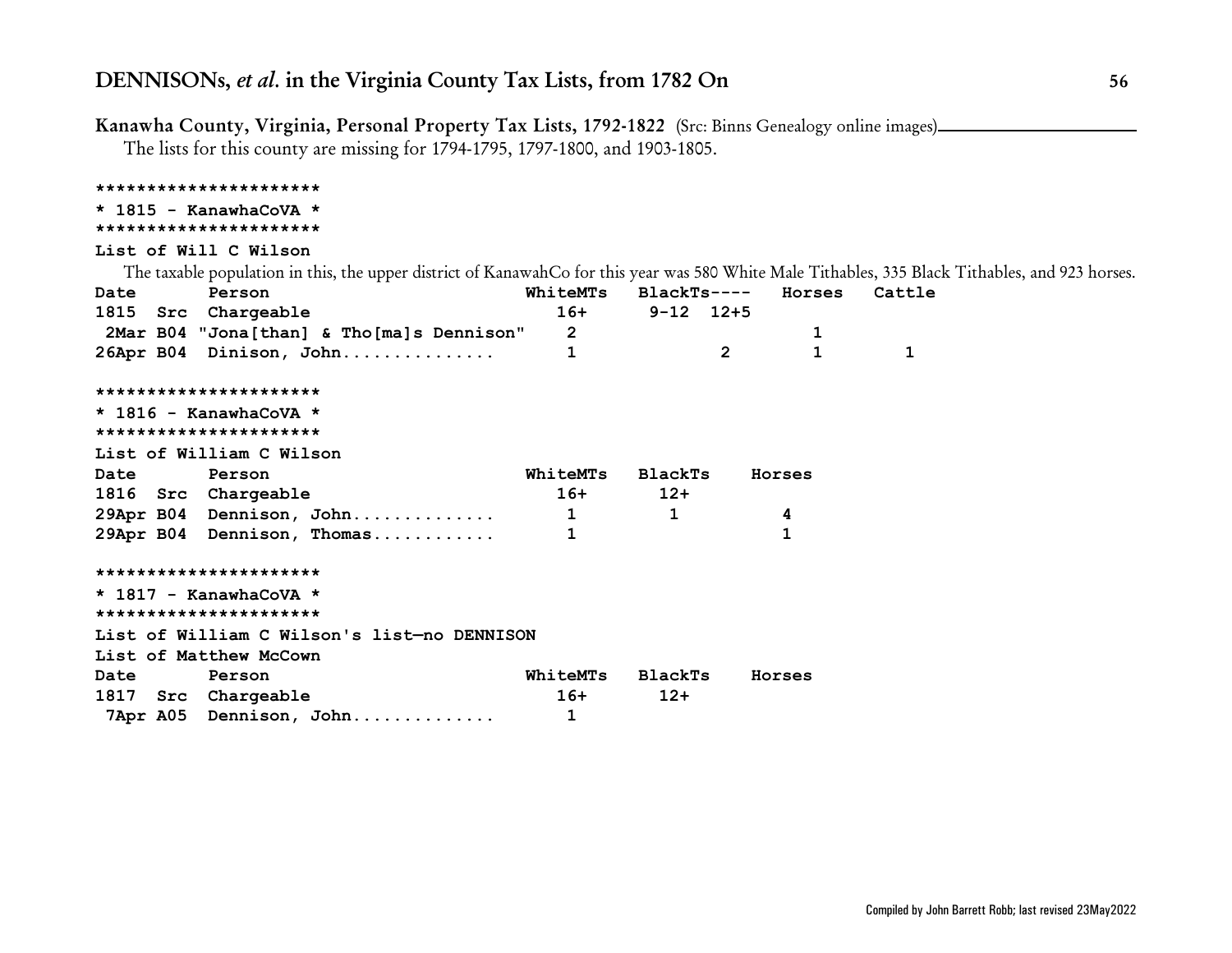|          |     | Middlesex County, Virginia, Personal Property Tax Lists, 1782-1800<br>My source for the lists for 1787-1812 was FamilySearch Film# 7856288<br>The Jonathan who is the only DENNISON in this county is supposed to have married Jane Morgan there 13Dec1781, and died 1808. |                 |              |             |                     |        |
|----------|-----|----------------------------------------------------------------------------------------------------------------------------------------------------------------------------------------------------------------------------------------------------------------------------|-----------------|--------------|-------------|---------------------|--------|
|          |     | ***********************                                                                                                                                                                                                                                                    |                 |              |             |                     |        |
|          |     | * 1782 MiddlesexCoVA *                                                                                                                                                                                                                                                     |                 |              |             |                     |        |
|          |     | ***********************                                                                                                                                                                                                                                                    |                 |              |             |                     |        |
|          |     | List of Maurie Smith, Middle Pct                                                                                                                                                                                                                                           |                 |              |             |                     |        |
| Date     |     | Person                                                                                                                                                                                                                                                                     | <b>WhiteMTs</b> |              |             | $SlaveTs---$ Horses | Cattle |
| 1782     | Src | Chargeable                                                                                                                                                                                                                                                                 | $21+$           |              | $16+ 12-15$ |                     |        |
|          |     | 21L Denison, Jonathan<br>Edy, Matthew, Fanny, Tom                                                                                                                                                                                                                          | $\mathbf{1}$    | $\mathbf{1}$ | 3           |                     |        |
|          |     | ***********************                                                                                                                                                                                                                                                    |                 |              |             |                     |        |
|          |     | * 1783 MiddlesexCoVA *<br>***********************                                                                                                                                                                                                                          |                 |              |             |                     |        |
|          |     | List of Overton Cosby, Middle Pct                                                                                                                                                                                                                                          |                 |              |             |                     |        |
| Date     |     | Person                                                                                                                                                                                                                                                                     | <b>WhiteMTs</b> |              |             | SlaveTs--- Horses   | Cattle |
| 1783     | Src | Chargeable                                                                                                                                                                                                                                                                 | $21+$           |              | $16+ 12-15$ |                     |        |
|          |     | 31L Denneson, Jona[tha]n<br>Godfrey, Ede, Neptune, Martha,<br>Fanny, Tom, Frankey                                                                                                                                                                                          | $\mathbf{1}$    | 3            | 4           | $\mathbf{2}$        |        |
|          |     | ***********************                                                                                                                                                                                                                                                    |                 |              |             |                     |        |
|          |     | * 1784 MiddlesexCoVA *<br>***********************                                                                                                                                                                                                                          |                 |              |             |                     |        |
|          |     | List of Thomas Roane, Middle Pct                                                                                                                                                                                                                                           |                 |              |             |                     |        |
| Date     |     | Person                                                                                                                                                                                                                                                                     | <b>WhiteMTs</b> |              |             | $SlaveTs---$ Horses | Cattle |
| 1784 Src |     | Chargeable                                                                                                                                                                                                                                                                 | $21 +$          |              | $16+ 12-15$ |                     |        |
|          |     | 42L Deneson, Jonathan<br>Eada, Marthew, Fanny, Tom, Polly                                                                                                                                                                                                                  | $\mathbf{1}$    | $\mathbf{1}$ | 4           | $\overline{2}$      | 2      |
|          |     | ***********************                                                                                                                                                                                                                                                    |                 |              |             |                     |        |
|          |     | * 1785 MiddlesexCoVA *<br>***********************                                                                                                                                                                                                                          |                 |              |             |                     |        |
|          |     | List of Maurie Smith, Middle Pct                                                                                                                                                                                                                                           |                 |              |             |                     |        |
| Date     |     | Person                                                                                                                                                                                                                                                                     | <b>WhiteMTs</b> |              |             | $SlaveTs---$ Horses | Cattle |
| 1785     | Src | Chargeable                                                                                                                                                                                                                                                                 | $21+$           | 16+          | 12-15       |                     |        |
|          |     | 53L Denison, Jonathan<br>Edy, Martha, Neptune, Fanny, Tom, Polly, Sam                                                                                                                                                                                                      | $\mathbf 1$     | 3            | 4           | 1                   | 1      |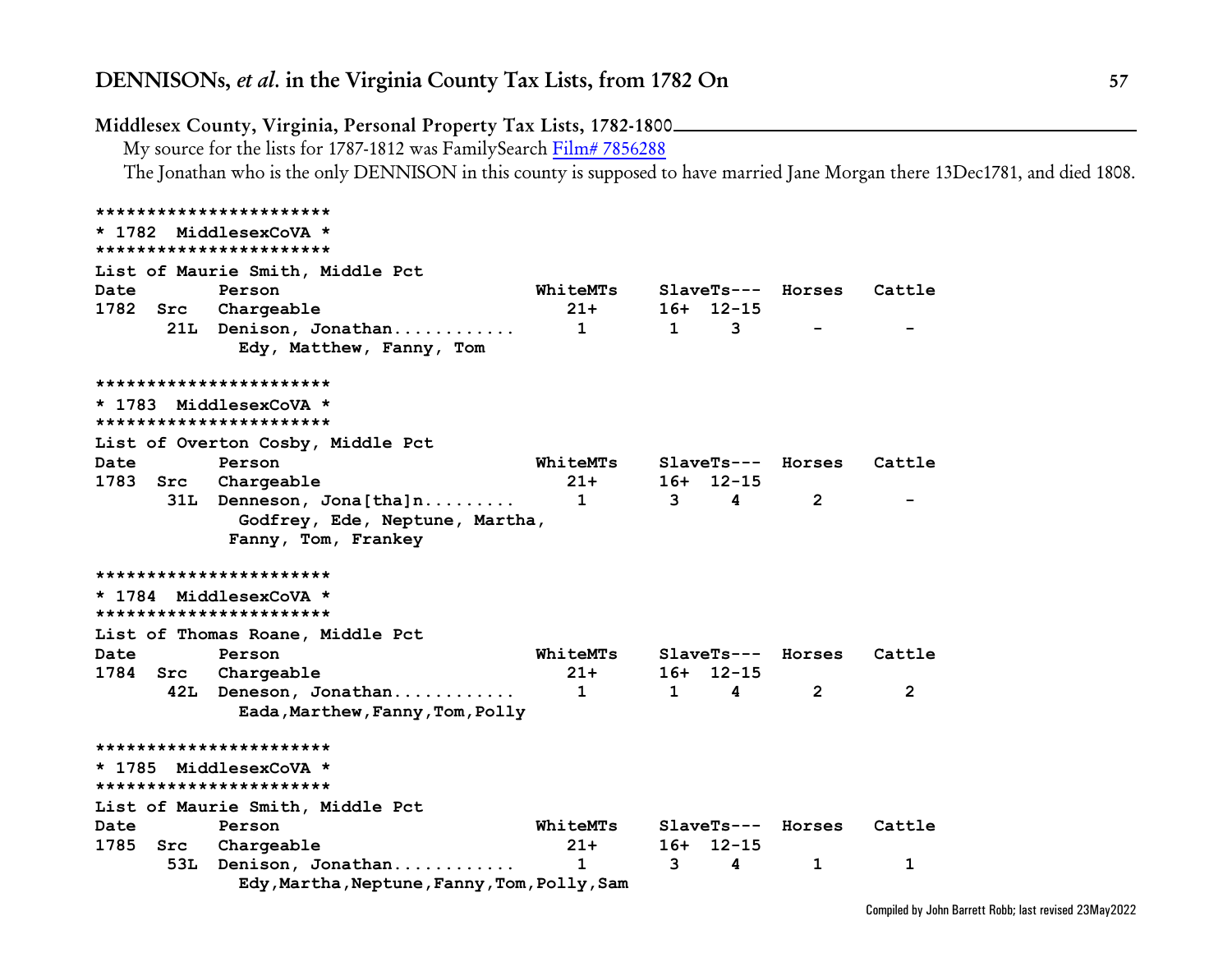|                      | ***********************                           |                  |                |                          |                          |                     |                |               |
|----------------------|---------------------------------------------------|------------------|----------------|--------------------------|--------------------------|---------------------|----------------|---------------|
|                      | * 1786 MiddlesexCoVA *                            |                  |                |                          |                          |                     |                |               |
|                      | ***********************                           |                  |                |                          |                          |                     |                |               |
|                      | List of Maurie Smith, Middle Pct                  |                  |                |                          |                          |                     |                |               |
| Date                 | Person                                            | WhiteMTs         |                |                          | SlaveTs--- Horses        | Cattle              |                |               |
| 1786 Src             | Chargeable                                        |                  | $21+$          | $16+ 12-15$              |                          |                     |                |               |
|                      | 53L Denison, Jonathan                             |                  | $\mathbf{1}$   | 3<br>4                   | $\mathbf{1}$             | 1                   |                |               |
|                      | ***********************                           |                  |                |                          |                          |                     |                |               |
|                      | * 1787 MiddlesexCoVA *<br>*********************** |                  |                |                          |                          |                     |                |               |
| List of Peter Kemp   |                                                   |                  |                |                          |                          |                     |                |               |
| Date                 | Person                                            | Name $(s)$ of    |                |                          | <b>WhiteMTs----</b>      | $BlackTs---$        |                | Horses Cattle |
| 1787                 | Src Chargeable                                    | WMT's aged 16-20 |                | $21+$                    | 16-20                    | $16+$<br>$12 - 15$  |                |               |
| 27Mar                | 61 Denison, Jonathan <same></same>                |                  |                | $\mathbf{1}$             | $\overline{\phantom{m}}$ | 3 <sub>1</sub><br>3 | $\overline{2}$ | 4             |
|                      | ***********************                           |                  |                |                          |                          |                     |                |               |
|                      | * 1788 MiddlesexCoVA *                            |                  |                |                          |                          |                     |                |               |
|                      | ***********************                           |                  |                |                          |                          |                     |                |               |
| List of Peter Kemp   |                                                   |                  |                |                          |                          |                     |                |               |
| Date                 | Person                                            | WhiteMTs         |                | $BlackTs---$             | Horses                   |                     |                |               |
|                      | 1788 Src Chargeable                               | $16+$            | 16+            | $12 - 15$                |                          |                     |                |               |
|                      | 30May 72L Deniston, Jonathan                      | $\mathbf{1}$     | $\mathbf{3}$   | $\overline{\phantom{0}}$ | $\overline{2}$           |                     |                |               |
|                      | ***********************                           |                  |                |                          |                          |                     |                |               |
|                      | * 1789 MiddlesexCoVA *                            |                  |                |                          |                          |                     |                |               |
|                      | ***********************                           |                  |                |                          |                          |                     |                |               |
| List of Peter Kemp   |                                                   |                  |                |                          |                          |                     |                |               |
| Date                 | Person                                            | WhiteMTs         |                | $BlackTs---$             | Horses                   |                     |                |               |
| 1789 Src             | Chargeable                                        | $16+$            | 16+            | $12 - 15$                |                          |                     |                |               |
|                      | 12Jun 78L Deniston, Jonathan                      | $\mathbf{1}$     | $\overline{2}$ | $\overline{\phantom{0}}$ | 1                        |                     |                |               |
|                      | ***********************                           |                  |                |                          |                          |                     |                |               |
|                      | * 1790 MiddlesexCoVA *<br>*********************** |                  |                |                          |                          |                     |                |               |
| List of Staige Davis |                                                   |                  |                |                          |                          |                     |                |               |
| Date                 | Person                                            | <b>WhiteMTs</b>  |                | $BlackTs---$             | Horses                   |                     |                |               |
| 1790 Src             | Chargeable                                        | $16+$            | $16+$          | $12 - 15$                |                          |                     |                |               |
|                      | 9Jun 85L Denison, Jonathan                        | $\mathbf{1}$     | 3              | $\overline{\phantom{a}}$ | 1                        |                     |                |               |
|                      |                                                   |                  |                |                          |                          |                     |                |               |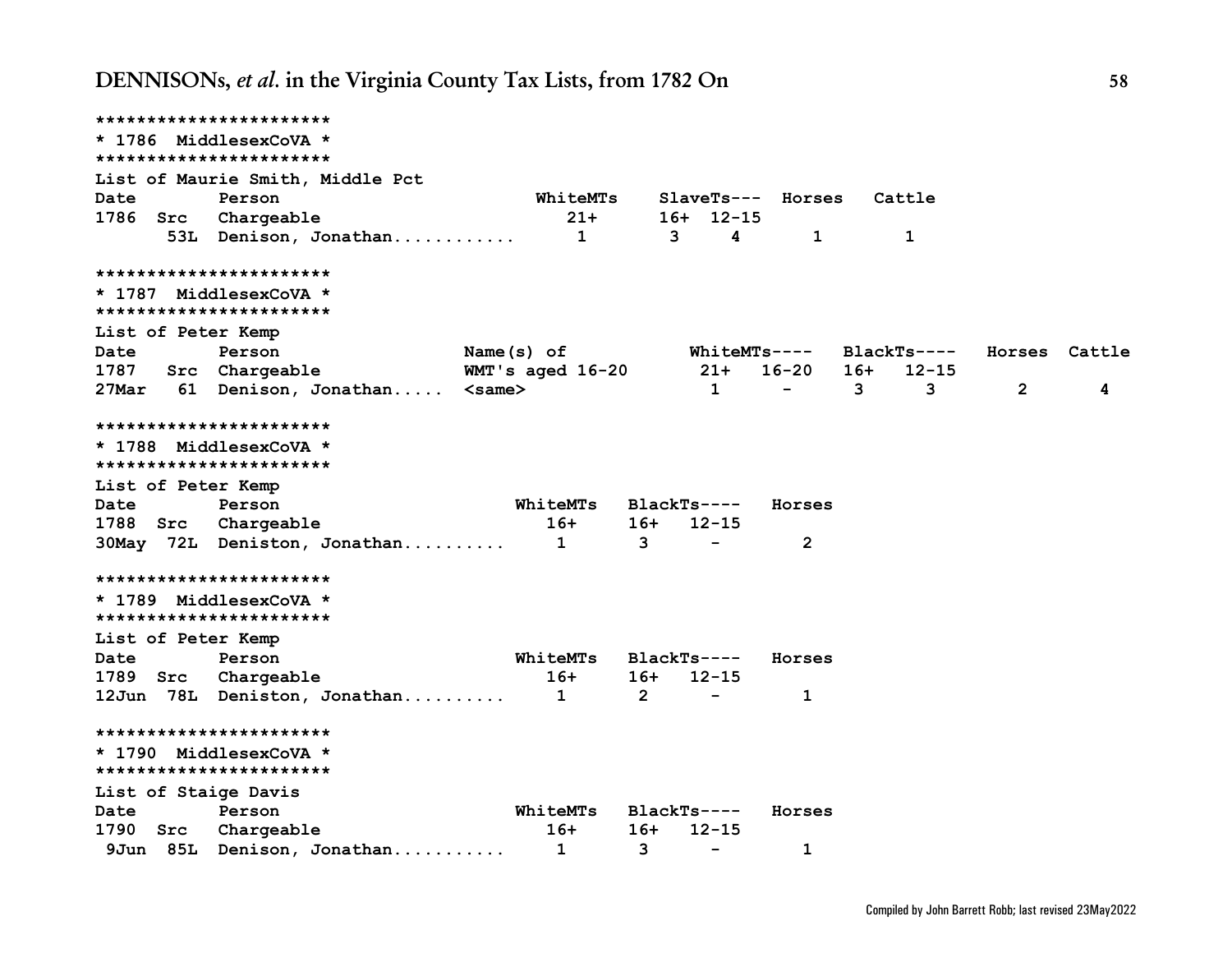| ***********************                           |                                |                 |       |                |             |
|---------------------------------------------------|--------------------------------|-----------------|-------|----------------|-------------|
| * 1791 MiddlesexCoVA *                            |                                |                 |       |                |             |
| ***********************                           |                                |                 |       |                |             |
| List of Staige Davis                              |                                |                 |       |                |             |
| Date                                              | Person                         | <b>WhiteMTs</b> |       | BlackTs----    | Horses      |
| 1791 Src Chargeable                               |                                | 16+             | 16+   | $12 - 15$      |             |
|                                                   | 2Jun 93L Denison, Jona[than]   | $\mathbf{1}$    | 6     |                | 1           |
| ***********************                           |                                |                 |       |                |             |
| * 1792 MiddlesexCoVA *<br>*********************** |                                |                 |       |                |             |
| List of John Seagar                               |                                |                 |       |                |             |
| Date                                              | Person                         | <b>WhiteMTs</b> |       | BlackTs----    | Horses      |
| 1792 Src Chargeable                               |                                | 16+             | 16+   | $12 - 15$      |             |
|                                                   | --Jun 100R Denison, Jonathan   | $\mathbf{1}$    | 5     |                | $\mathbf 1$ |
| ***********************                           |                                |                 |       |                |             |
| * 1793 MiddlesexCoVA *                            |                                |                 |       |                |             |
| ***********************                           |                                |                 |       |                |             |
| List of Peter Kemp Jr                             |                                |                 |       |                |             |
| Date                                              | Person                         | WhiteMTs        |       | BlackTs----    | Horses      |
| 1793 Src Chargeable                               |                                | $16+$           | 16+   | $12 - 15$      |             |
|                                                   | --Jun 108R Denison, Jonathan 1 |                 | 3     | 2              | 1           |
| ***********************                           |                                |                 |       |                |             |
| * 1794 MiddlesexCoVA *<br>*********************** |                                |                 |       |                |             |
| List of Peter Kemp Jr                             |                                |                 |       |                |             |
| Date                                              | Person                         | <b>WhiteMTs</b> |       | BlackTs----    | Horses      |
| 1794 Src Chargeable                               |                                | $16+$           | 16+   | $12 - 15$      |             |
|                                                   | --Jun 117L Denison, Jonathan   | $\mathbf{1}$    | $5 -$ | $\overline{2}$ | 1           |
| ***********************                           |                                |                 |       |                |             |
| * 1795 MiddlesexCoVA *                            |                                |                 |       |                |             |
| ***********************                           |                                |                 |       |                |             |
| List of Peter Kemp Jr                             |                                |                 |       |                |             |
| Date                                              | Person                         | <b>WhiteMTs</b> |       | BlackTs----    | Horses      |
| 1795                                              | Src Chargeable                 | 16+             | 16+   | $12 - 15$      |             |
|                                                   | --May 124R Denison, Jonathan   | $\mathbf{1}$    | $5 -$ | $\overline{2}$ | 1           |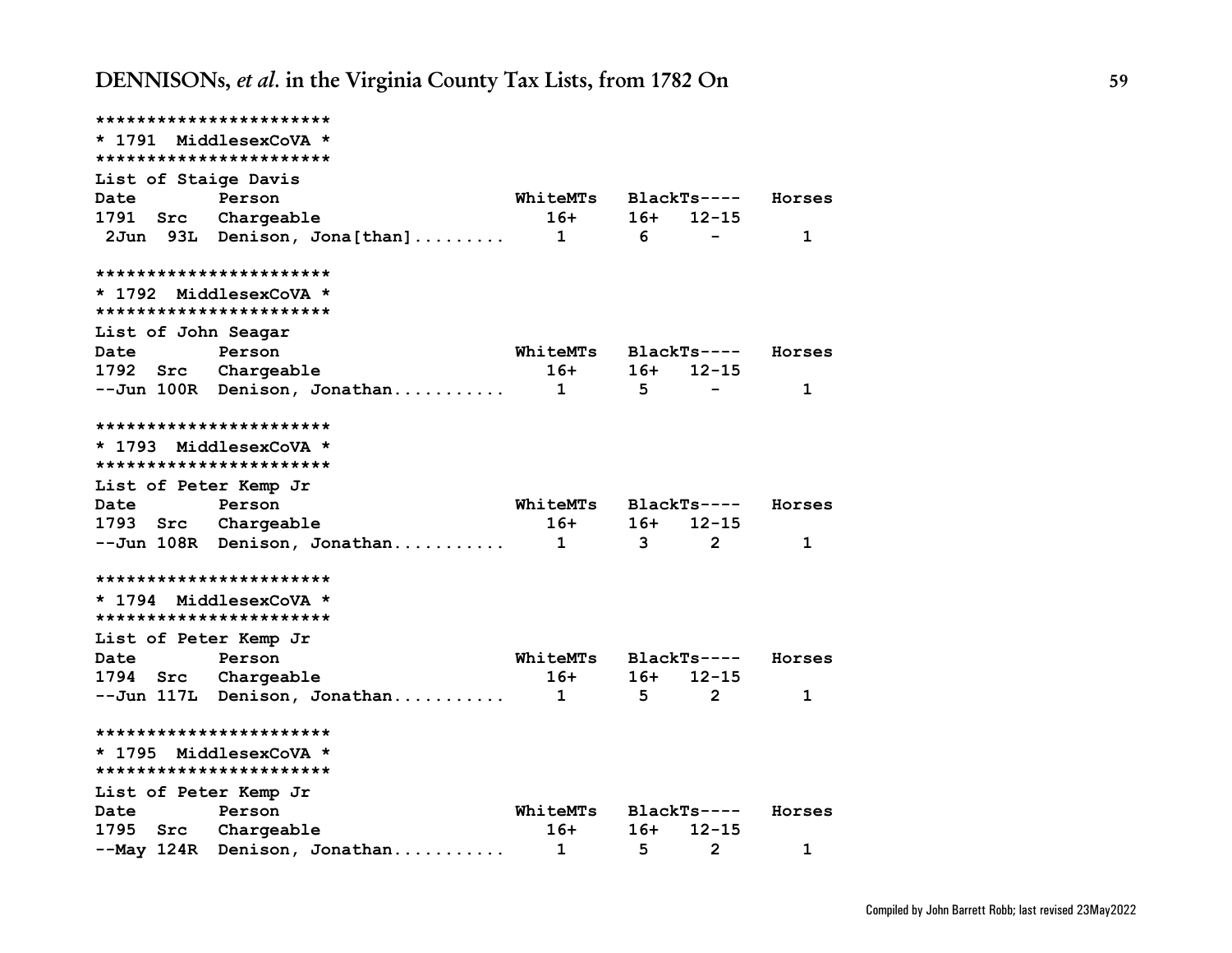| ***********************                           |                      |                |                    |             |
|---------------------------------------------------|----------------------|----------------|--------------------|-------------|
| * 1796 MiddlesexCoVA *                            |                      |                |                    |             |
| ***********************                           |                      |                |                    |             |
| List of Thomas Kemp                               |                      |                |                    |             |
| <b>Date</b><br>Person                             | WhiteMTs             |                | BlackTs---- Horses |             |
| 1797 Src Chargeable                               | $16+$                | 16+            | $12 - 15$          |             |
| --May 132R Denison, Jonathan 1                    |                      | $\overline{4}$ | 4                  | $\mathbf 1$ |
| ***********************                           |                      |                |                    |             |
| * 1797 MiddlesexCoVA *<br>*********************** |                      |                |                    |             |
| List of Thomas Kemp                               |                      |                |                    |             |
| Person<br>Date                                    | WhiteMTs             |                | BlackTs----        | Horses      |
| 1797 Src Chargeable                               | 16+                  | 16+            | $12 - 15$          |             |
| ---- 141R Dennerson, Jonathan                     |                      | $\overline{4}$ | 3                  | 1           |
| ***********************                           |                      |                |                    |             |
| * 1798 MiddlesexCoVA *                            |                      |                |                    |             |
| ***********************                           |                      |                |                    |             |
| List of Thomas Kemp                               |                      |                |                    |             |
| Date<br>Person                                    | WhiteMTs BlackTs---- |                |                    | Horses      |
| 1798 Src Chargeable                               | $16+$                |                | $16+ 12-15$        |             |
| ---- 149L Denison, Jonathan 1 8                   |                      |                |                    |             |
| ***********************                           |                      |                |                    |             |
| * 1799 MiddlesexCoVA *                            |                      |                |                    |             |
| ***********************                           |                      |                |                    |             |
| List of Thomas Kemp                               |                      |                |                    |             |
| Date<br>Person                                    | <b>WhiteMTs</b>      |                | BlackTs----        | Horses      |
| 1799 Src Chargeable                               | $16+$                | 16+            | $12 - 15$          |             |
| ---- 159L Dennerson, Jonathan 1                   |                      | 6              |                    |             |
| ************************                          |                      |                |                    |             |
| * 1800 MiddlesexCoVA *<br>*********************** |                      |                |                    |             |
| List of Thomas Healy Jr                           |                      |                |                    |             |
| Date<br>Person                                    | <b>WhiteMTs</b>      |                | BlackTs----        | Horses      |
| 1799 Src Chargeable                               | 16+                  | $16+$          | $12 - 15$          |             |
| 170R Denison, Jonathan<br>----                    | 1                    | 8              | $\overline{2}$     |             |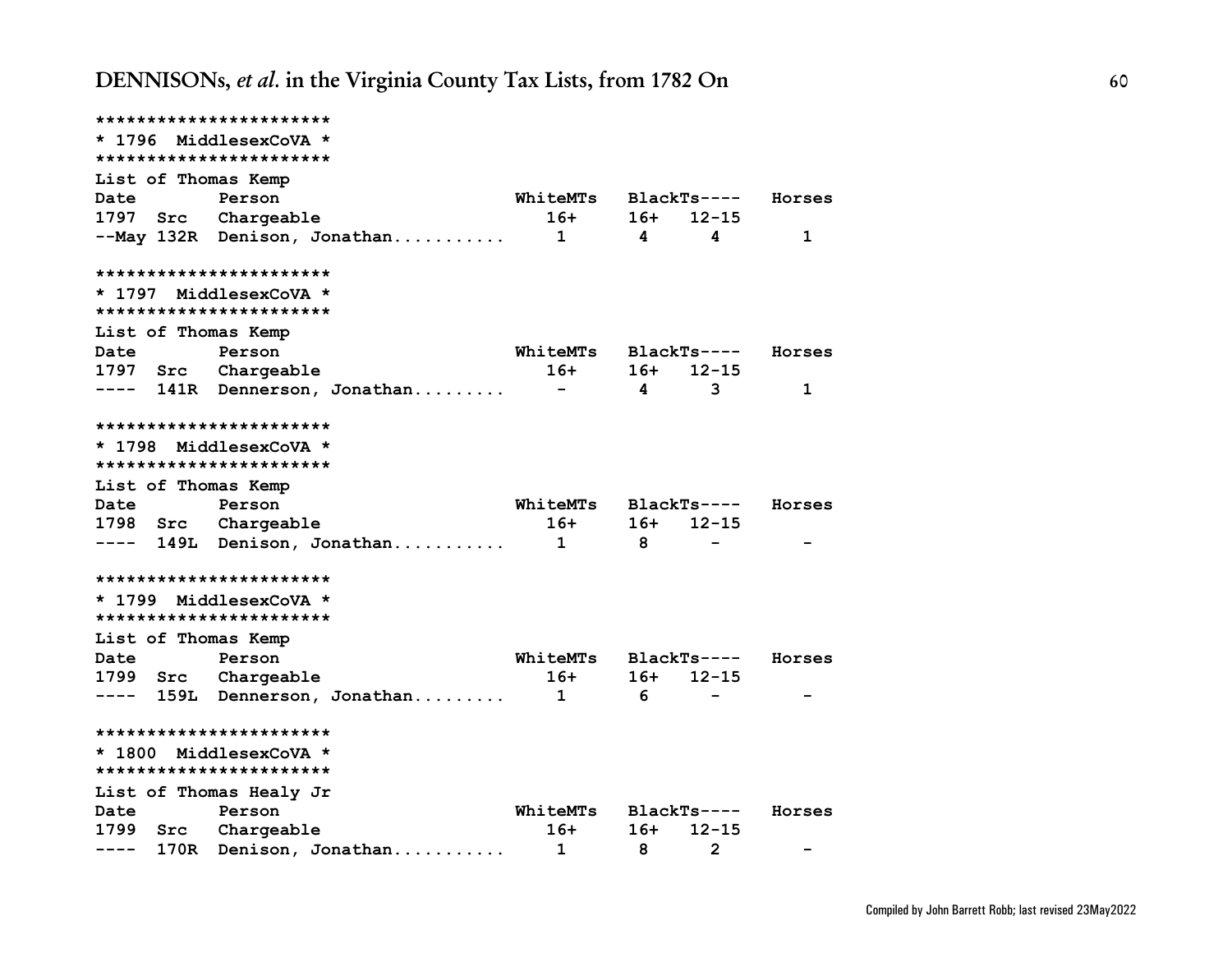## **Montgomery County, Virginia, Personal Property Tax Lists, 1787-1831** (Src: Binns Genealogy online images)

My source for the lists for 1787-1812 was Binns online; for 1813-1831 it was LVA film 242a for MontgomeryCo. These lists for Montgomery don't count the chargeable as a while male tithable 16 or over, so I've interpolated a "[1]" in that column.

|       |     | *************************                              |               |                           |              |        |
|-------|-----|--------------------------------------------------------|---------------|---------------------------|--------------|--------|
|       |     | * 1788 - MontgomeryCoVA *<br>************************* |               |                           |              |        |
|       |     | List of James Newell                                   |               |                           |              |        |
| Date  |     | Person                                                 | WhiteMale     | $WhiteMTs---$             | $BlackTs---$ | Horses |
| 1788  |     | Src Chargeable                                         | Tithables 21+ | 16-20<br>$21+$            | $16+ 12-15$  |        |
|       |     | 240ct B06 Dennison, David                              | D. Dennison   | $[1]$                     |              | 1      |
|       |     | *************************                              |               |                           |              |        |
|       |     | * 1789 - MontgomeryCoVA *                              |               |                           |              |        |
|       |     | *************************                              |               |                           |              |        |
|       |     | List of James Newell                                   |               |                           |              |        |
| Date  |     | Person                                                 | WhiteMale     | $WhiteMTs---$ BlackTs---- |              | Horses |
| 1789  |     | Src Chargeable                                         | Tithables 21+ | $21+ 16-20$               | $16+ 12-15$  |        |
| 25Feb |     | B06 Deniston, David                                    | D. Deniston   | $[1]$                     |              | 1      |
|       |     | List of David McGavock                                 |               |                           |              |        |
| Date  |     | Person                                                 | WhiteMale     | <b>WhiteMTs-----</b>      | BlackTs----  | Horses |
| 1789  | Src | Chargeable                                             | Tithables 21+ | 16-20<br>$21+$            | $16+ 12-15$  |        |
| 25Feb | C06 | Deniston, John                                         | John Deniston | $[1]$                     |              | 4      |
|       |     |                                                        |               |                           |              |        |

There are lists from 1790-1797, but no DENNISONS on any of them.

## **\*\*\*\*\*\*\*\*\*\*\*\*\*\*\*\*\*\*\*\*\*\*\*\*\* \* 1798 - MontgomeryCoVA \* \*\*\*\*\*\*\*\*\*\*\*\*\*\*\*\*\*\*\*\*\*\*\*\*\* List of Thomas Goodson Date Person WhiteMTs BlackTs---- Horses 1798 Src Chargeable 16+ 16+ 12-15 17May B05r Darniston, David............ [1] 1**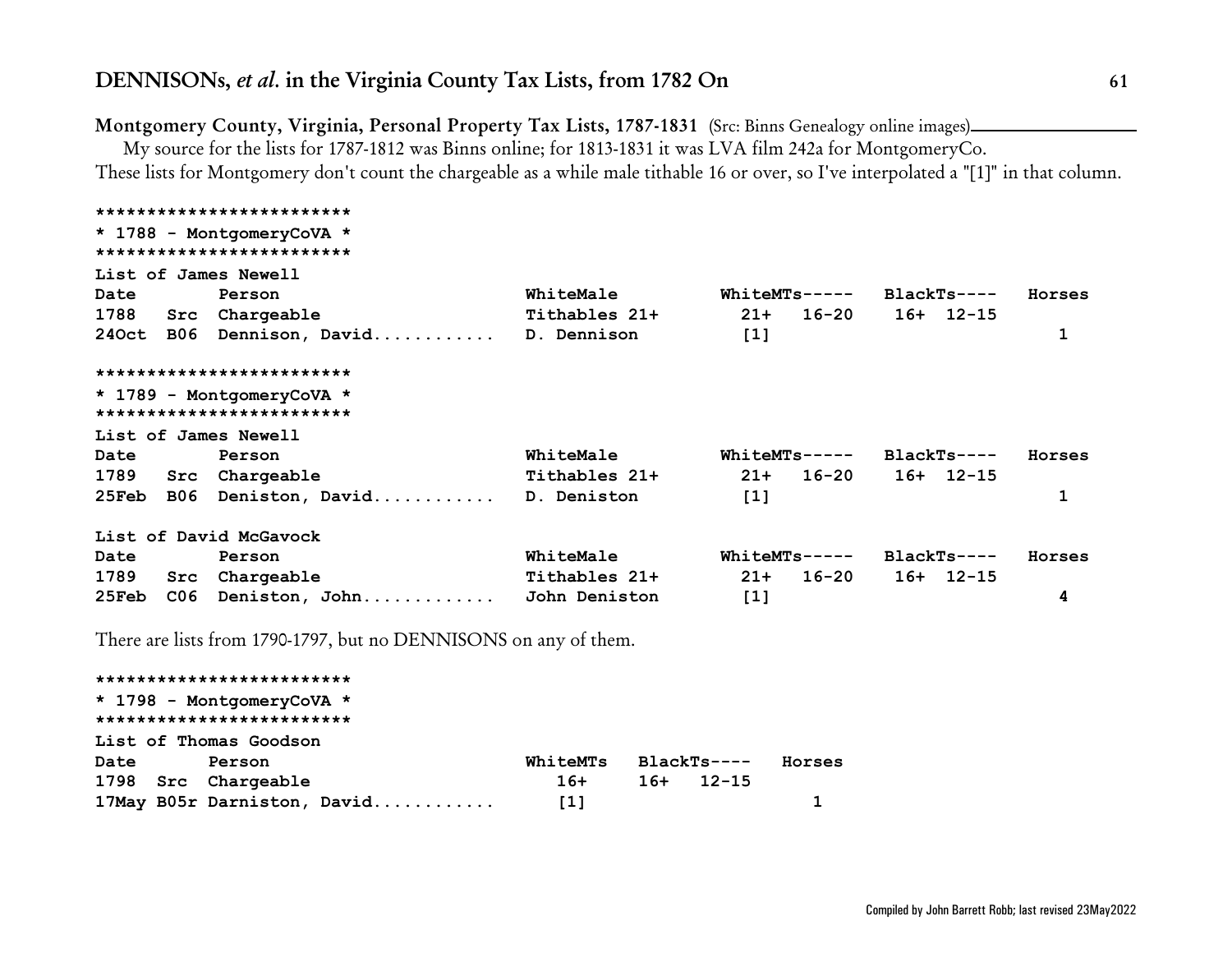```
*************************
* 1799 - MontgomeryCoVA *
*************************
No DENNISONs
*************************
* 1800 - MontgomeryCoVA *
*************************
List of Thomas Goodson
Date Person WhiteMTs BlackTs---- Horses
1800 Src Chargeable 16+ 16+ 12-15
 6May B04r Dennison, David............. [1] 3
*************************
* 1801 - MontgomeryCoVA *
*************************
No DENNISONs
*************************
* 1802 - MontgomeryCoVA *
*************************
List of James Barnett
Date Person WhiteMTs BlackTs Horses
1802 Src Chargeable 16+ 12+
 3Apr A05 Dennison, David............. [1] 2
*************************
* 1803 - MontgomeryCoVA *
*************************
List of James Barnett
Date Person WhiteMTs BlackTs Horses
1803 Src Chargeable 16+ 12+
18Apr B05L Dennison, David............. [1] 1
*************************
* 1804 - MontgomeryCoVA *
*************************
No DENNISONs
```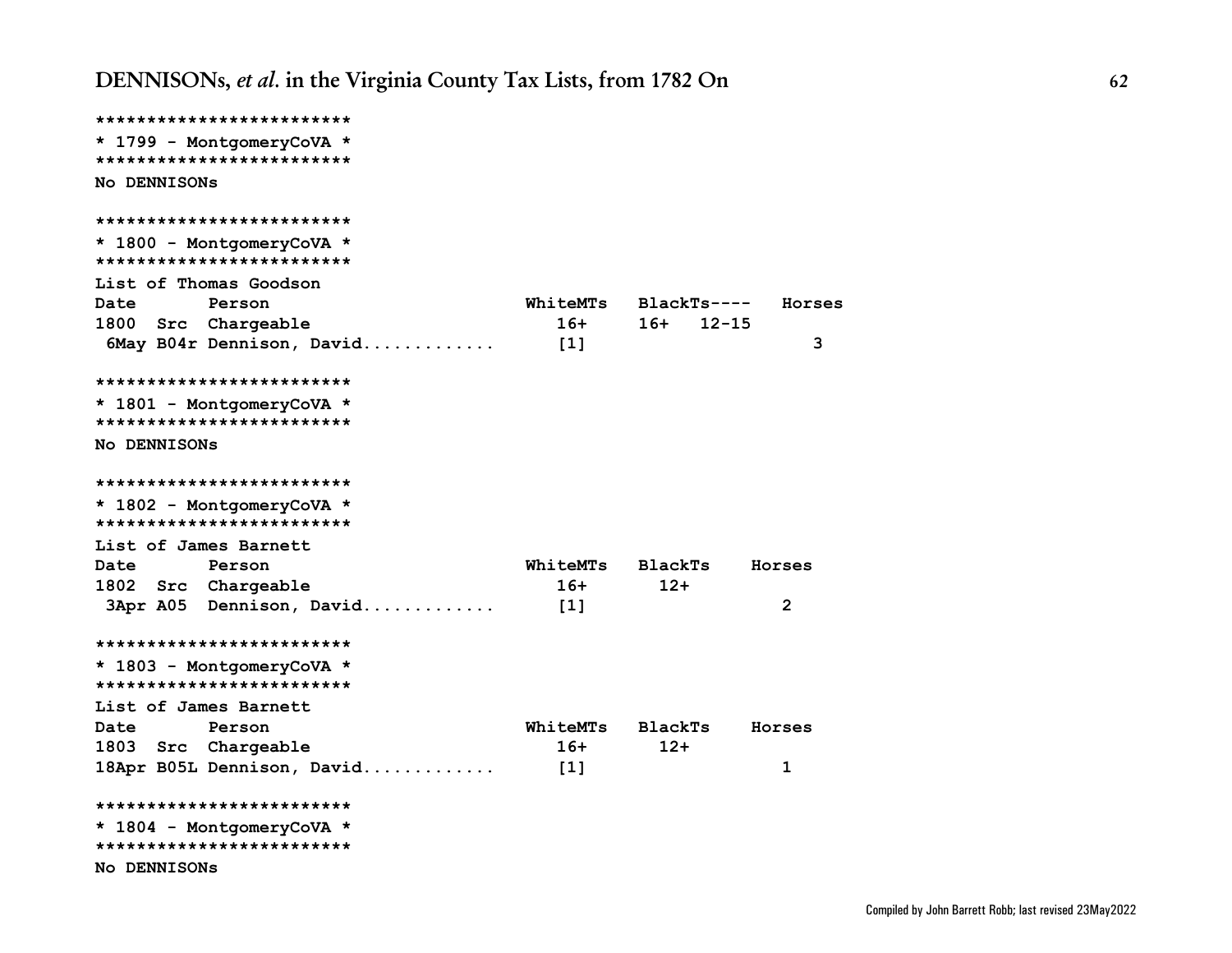```
*************************
* 1805 - MontgomeryCoVA *
*************************
List of James Barnett
Date Person WhiteMTs BlackTs Horses
1805 Src Chargeable 16+ 12+
28Mar A05L Denneston, David............ [1] 1
*************************
* 1806 - MontgomeryCoVA *
*************************
No DENNISONs
```
The 1807 lists were missing, and no taxes were collected for 1808.

```
*************************
* 1809 - MontgomeryCoVA *
*************************
"List of taxable property within the district of James Barnett Commissioner for Montgomery County A.D.
1805"
Date Person WhiteMTs BlackTs Horses
1809 Src Chargeable 16+ 12+
---- A04r Dennison, David............. [1] 1
```
There were no DENNISONs on the lists for 1810-1831.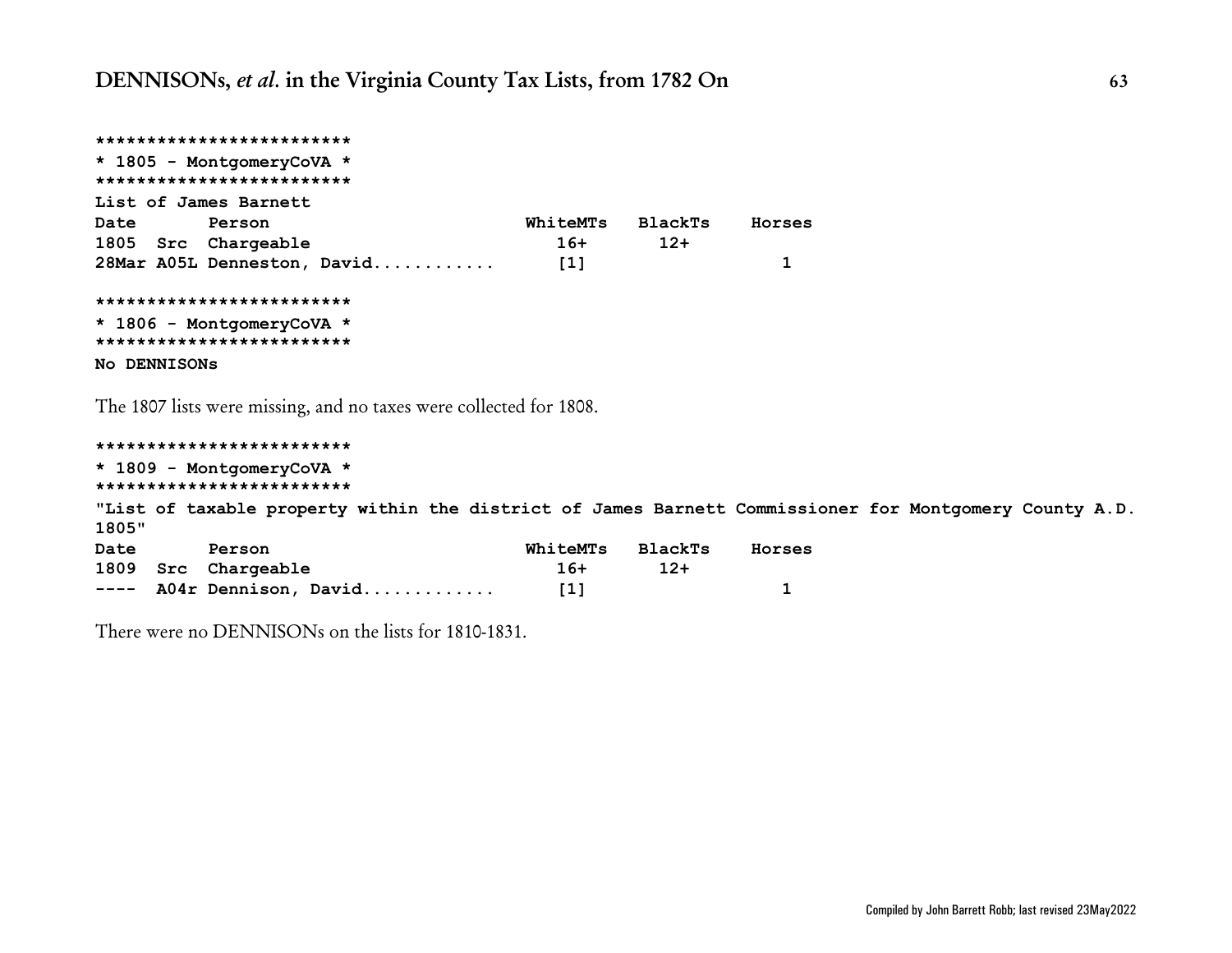## **Nicholas County, Virginia, Personal Property Tax Lists, 1818-1860** (Src: the LVA films listed below)

Mindful of the GIVEN, HANNA, and HENDERSON connections to James DENNISON, in the years abstracted below, I've abstracted certain people of those names in some years, and made photocopies of all the surnames beginning with "G" and "H" in others. There were GIVENs in NicholasCo as early as 1818, in particular William Given, but no DENNISONs there until James first appears in 1850—the year he is found, age 21 (when he should first have appeared on the county tax lists by name) living in the household of Joseph Hanna. SOURCES:

NicholasCoVA Personal Property Tax lists

Library of Virginia

 Reel 253/2 1818-1850 Reel 659/2 1851-1858 Reel 660

### **\*\*\*\*\*\*\*\*\*\*\*\*\*\*\*\*\*\*\*\*\***

#### **\* 1850 NicholasCoVA \* \*\*\*\*\*\*\*\*\*\*\*\*\*\*\*\*\*\*\*\*\***

I've photocopied all the "G"s and "H"s this year, but I've abstracted only the lone DENNISON—James .

| Date |  | Person                      |                 | WhiteMTs Blacks----- Horses |                                                                                       |              |
|------|--|-----------------------------|-----------------|-----------------------------|---------------------------------------------------------------------------------------|--------------|
|      |  | 1850 Src Chargeable         | $16+$ 16+ 12-15 |                             |                                                                                       |              |
|      |  | $--- 0002$ Denison, James 1 |                 |                             | and the state of the state of the state of the state of the state of the state of the | $\mathbf{3}$ |

### **\*\*\*\*\*\*\*\*\*\*\*\*\*\*\*\*\*\*\*\*\***

```
* 1851 NicholasCoVA *
```
### **\*\*\*\*\*\*\*\*\*\*\*\*\*\*\*\*\*\*\*\*\***

I've photocopied all the "G"s and "Hs" this year but abstracted only the GIVENs, HANNAs, and HENDERSONs close to James Denison in tax gathering date, plus Joseph Hanna, who was not. There were no LANDESes in NicholasCo this year, but there were McCLUNGs.

| Date       |      | Person                | WhiteMTs     |                          | $Blacks---$ | Horses |
|------------|------|-----------------------|--------------|--------------------------|-------------|--------|
| 1851       | Src  | Chargeable            | $16+$        | $16+$                    | $12 - 15$   |        |
| $10$ Mar   | 0003 | Henderson, Joseph     | $\mathbf{2}$ | $\overline{\phantom{a}}$ |             |        |
| 10Mar      | 0003 | Hanna, David $(N)$    | 1            | $\overline{\phantom{a}}$ |             | 4      |
| 12Mar      | 0003 | Denison, James        |              | $\overline{\phantom{m}}$ |             |        |
| 13Mar 0003 |      | Henderson, Nicholas K |              |                          |             |        |
| 13Mar 0003 |      | Hanna, Nathan Sr      |              |                          |             |        |
| 14Mar      | 0003 | Hanna, Nathan Jr      |              |                          |             |        |
| 14Mar      | 0003 | Hanna, Moses          |              |                          |             | 2      |
| 2May       |      | 0003 Hanna, Joseph    | 2            |                          |             | 3      |

The fact that James Denison's tax information wasn't gathered on the same date as Joseph Hanna's suggests that James lived with different NicholasCo families during before his 1854 marriage to Jane Given.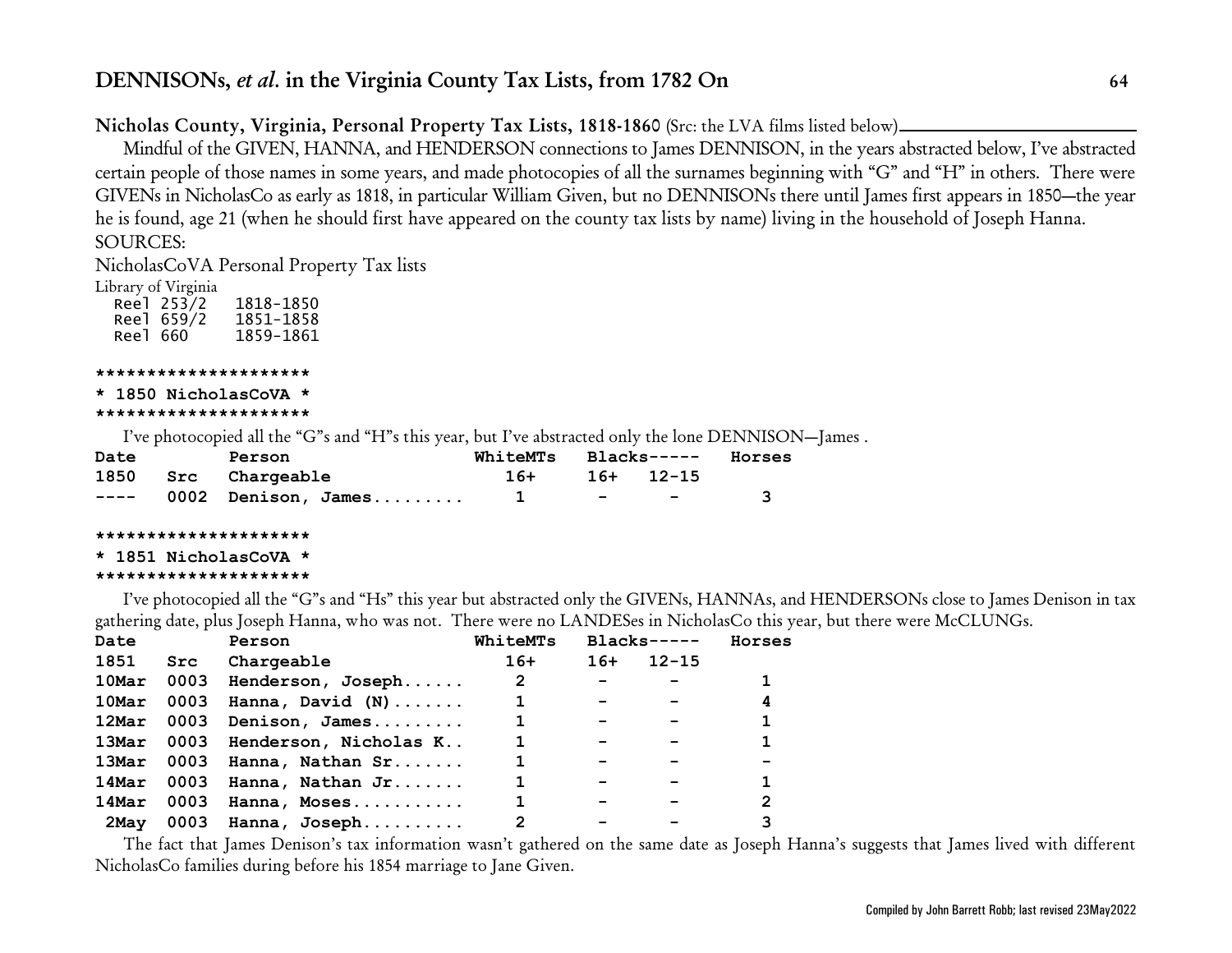### **\*\*\*\*\*\*\*\*\*\*\*\*\*\*\*\*\*\*\*\*\***

### **\* 1852 NicholasCoVA \***

#### **\*\*\*\*\*\*\*\*\*\*\*\*\*\*\*\*\*\*\*\*\***

The county personal property tax list format was expanded as of 1852 across Virginia to include cattle, and to tabulate not only the total number of white male tithables aged 16 or over in the househole, but also the number aged 21 or over.

Again, I've abstracted only the GIVENs, HANNAs, and HENDERSONs close to James Denison in tax gathering date; I have not images here.

| Date              | Person                                                                    | WhiteMTs |                |     | $SlaveTs---$ | Horses | Cattle |
|-------------------|---------------------------------------------------------------------------|----------|----------------|-----|--------------|--------|--------|
| 1852<br>Src       | Chargeable                                                                | $16+$    | $21+$          | 16+ | $12 - 15$    |        |        |
| 17Jul             | Hannah, Joseph 1                                                          |          | $\overline{2}$ |     |              | 3      | 62     |
| 28Ju1             | $\{ \texttt{Hannah}, \ \texttt{James} \dots \dots \quad 1 \}$             |          |                |     |              |        | 36     |
| 28Jul             | $\{$ Hannah, Renick 1                                                     |          |                |     |              |        |        |
| 29Ju1             | Dennison, James 1                                                         |          |                |     |              |        |        |
|                   | The fact that James owned no cattle is indicative of his unmarried state. |          |                |     |              |        |        |
| 29Ju1             | Given, $Sam[ue]1 1$                                                       |          | $\overline{2}$ |     |              |        | 88     |
| 29Ju1             | Given, William $1$                                                        |          |                |     |              |        |        |
| 29Ju1             | Hannah, Moses 1                                                           |          |                |     |              |        | 69     |
| 29J <sub>u1</sub> | Henderson, Nick N 1                                                       |          |                |     |              |        | 4      |
| 30J <sub>u1</sub> | Given, John G 1                                                           |          | 2              |     |              |        | 21     |

*From here on out I've abstracted only DENNISONs.*

#### **\*\*\*\*\*\*\*\*\*\*\*\*\*\*\*\*\*\*\*\*\***

**\* 1853 NicholasCoVA \***

#### **\*\*\*\*\*\*\*\*\*\*\*\*\*\*\*\*\*\*\*\*\***

Since for the years 1853-1856 (inclusive) the WMT16+ column seems to have been interpreted exclusive of med aged 21+, I've reformulated the headings to reflect this.

| Date | Person                         |       | $WhiteMTs--$             |                          | $SlaveTs---$ | Horses | Cattle |
|------|--------------------------------|-------|--------------------------|--------------------------|--------------|--------|--------|
|      | 1853 Src Chargeable            | $21+$ | 16-20                    |                          | $16+ 12-15$  |        |        |
|      | $23$ Jul 0004 Denison, James 1 |       | $\overline{\phantom{a}}$ | $\overline{\phantom{a}}$ |              |        |        |
|      | *********************          |       |                          |                          |              |        |        |
|      | * 1854 NicholasCoVA *          |       |                          |                          |              |        |        |
|      | *********************          |       |                          |                          |              |        |        |
| Date | Person                         |       | WhiteMTs--               |                          | $SlaveTs---$ | Horses | Cattle |
| 1854 | Src Chargeable                 | $21+$ | $16 - 20$                |                          | $16+ 12-15$  |        |        |
|      | 19Jul 0005 Denison, James 1    |       | $\overline{\phantom{m}}$ | $\sim$ 10 $\,$           |              |        |        |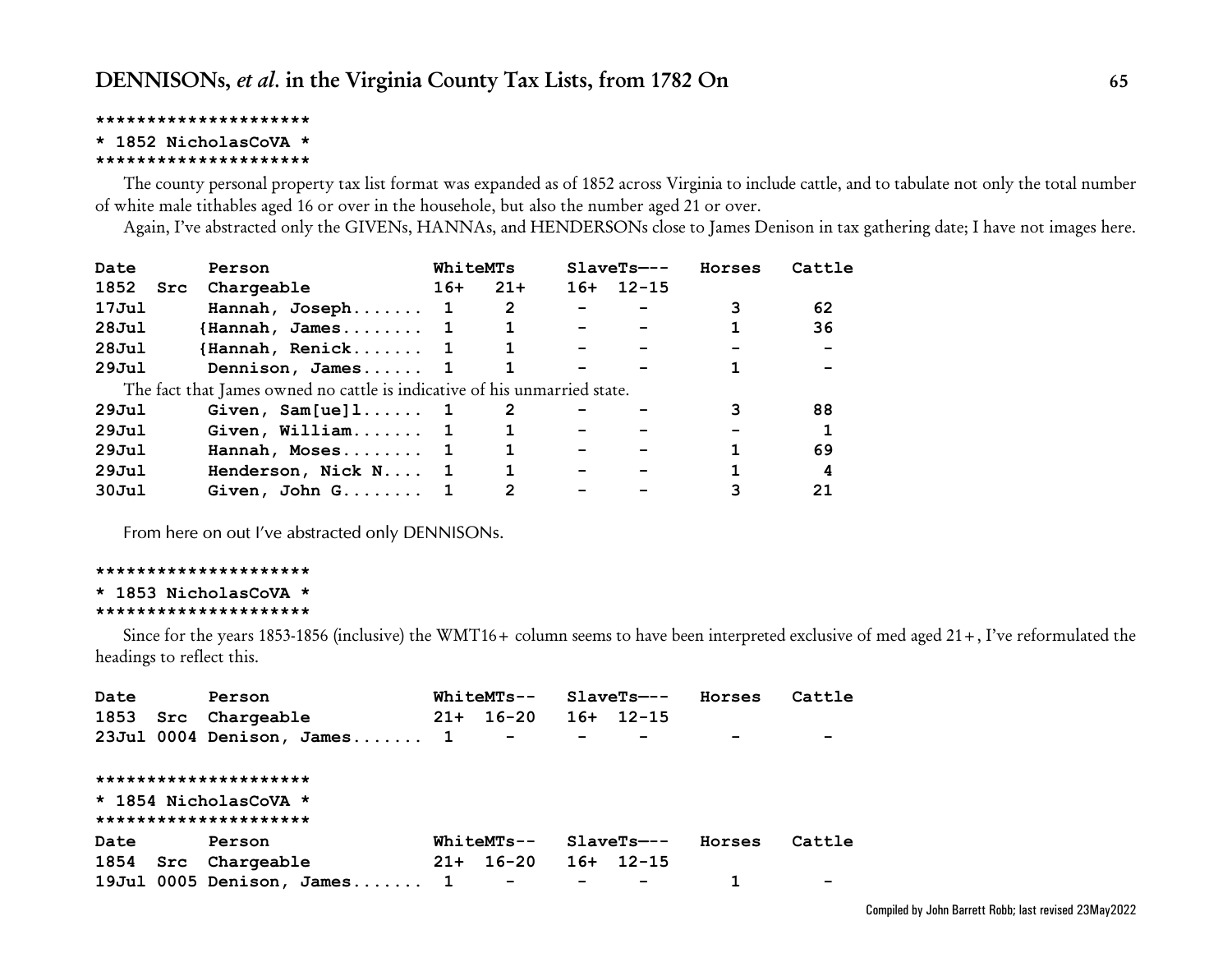|             | *********************                                                                                          |       |                     |                          |                          |                                     |        |
|-------------|----------------------------------------------------------------------------------------------------------------|-------|---------------------|--------------------------|--------------------------|-------------------------------------|--------|
|             | * 1855 NicholasCoVA *<br>*********************                                                                 |       |                     |                          |                          |                                     |        |
| Date        | Person                                                                                                         |       |                     |                          |                          | WhiteMTs-- SlaveTs--- Horses Cattle |        |
|             | 1855 Src Chargeable                                                                                            |       | 21+ 16-20 16+ 12-15 |                          |                          |                                     |        |
|             | 26May 0006 Denison, James 1 -                                                                                  |       |                     | <b>Contract Contract</b> |                          | 1                                   |        |
|             | James was married in 12Oct1854, but he still owns no cattle; probably because his first child wasn't yet born. |       |                     |                          |                          |                                     |        |
|             | *********************                                                                                          |       |                     |                          |                          |                                     |        |
|             | * 1856 NicholasCoVA *<br>*********************                                                                 |       |                     |                          |                          |                                     |        |
| <b>Date</b> | Person                                                                                                         |       |                     |                          |                          | WhiteMTs-- SlaveTs--- Horses        | Cattle |
|             | 1856 Src Chargeable 21+ 16-20 16+ 12-15                                                                        |       |                     |                          |                          |                                     |        |
|             | $--$ May 0007 Denison, James 1 - - -                                                                           |       |                     |                          |                          | $\mathbf 1$                         | 4      |
|             | *********************                                                                                          |       |                     |                          |                          |                                     |        |
|             | * 1857 NicholasCoVA *<br>*********************                                                                 |       |                     |                          |                          |                                     |        |
|             | From this point on the WMT16+ tally is again treated as inclusive of those also $21 +$ .                       |       |                     |                          |                          |                                     |        |
| <b>Date</b> | Person                                                                                                         |       | WhiteMTs            |                          |                          | SlaveTs--- Horses Cattle            |        |
|             | 1857 Src Chargeable                                                                                            |       | $16+ 21+$           |                          | $16+ 12-15$              |                                     |        |
|             | 4Apr 0008 Denison, James A 1 1                                                                                 |       |                     | $\sim$ $-$               |                          | $\mathbf{1}$                        | 15     |
|             | *********************                                                                                          |       |                     |                          |                          |                                     |        |
|             | * 1858 NicholasCoVA *<br>*********************                                                                 |       |                     |                          |                          |                                     |        |
| Date        | Person                                                                                                         |       | WhiteMTs            |                          |                          | SlaveTs--- Horses Cattle            |        |
|             | 1858 Src Chargeable 16+ 21+                                                                                    |       |                     |                          | $16+ 12-15$              |                                     |        |
|             | $30$ Mar 0009 Denison, James $1 \qquad 1 \qquad -$                                                             |       |                     |                          |                          | $\mathbf{1}$                        | 29     |
|             | *********************                                                                                          |       |                     |                          |                          |                                     |        |
|             | * 1859 NicholasCoVA *<br>*********************                                                                 |       |                     |                          |                          |                                     |        |
| Date        | Person                                                                                                         |       | <b>WhiteMTs</b>     |                          |                          | SlaveTs--- Horses                   | Cattle |
|             | 1859 Src Chargeable                                                                                            | $16+$ | $21+$               |                          | $16+ 12-15$              |                                     |        |
|             | 24Mar 0010 Denison, Ja[me]s A 1 1                                                                              |       |                     | $\sim$ 100 $\mu$         | $\overline{\phantom{a}}$ | $\mathbf{1}$                        | 30     |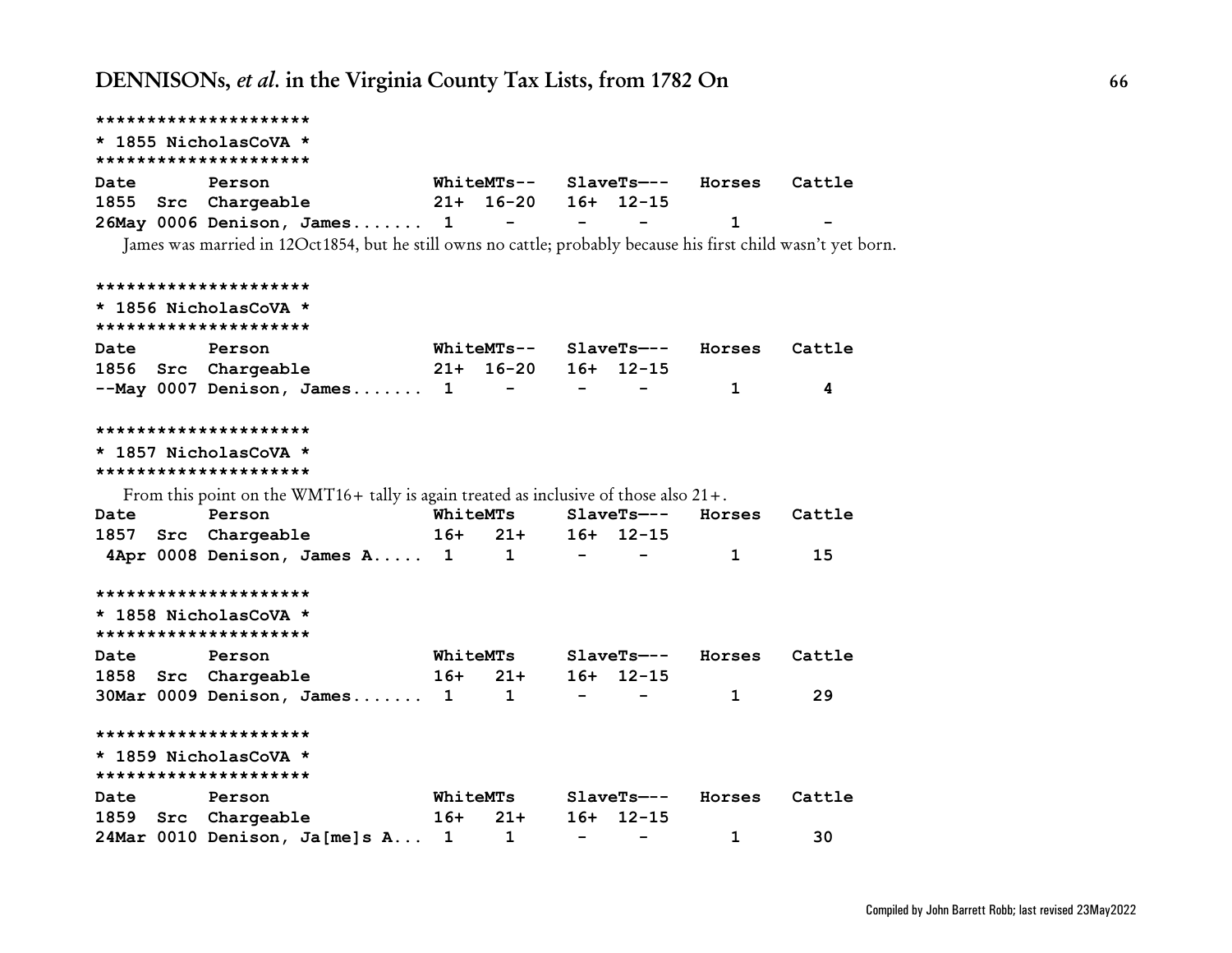|      | *********************                |          |          |           |                   |        |
|------|--------------------------------------|----------|----------|-----------|-------------------|--------|
|      | * 1860 NicholasCoVA *                |          |          |           |                   |        |
|      | *********************                |          |          |           |                   |        |
| Date | Person                               | WhiteMTs |          |           | SlaveTs--- Horses | Cattle |
|      | 1860 Src Chargeable                  |          | $16+21+$ | 16+ 12-15 |                   |        |
|      | 29Feb 0011 Denison, Jane - - - - - - |          |          |           |                   | $\sim$ |

Sarah is James's widow. If the 186 compiler of the USCensus Mortality Schedule was on the ball, we may infer that James died about May1859. All who died between 1Jun1859 and 31May1860 were supposed to be included, while the tax gathering dates in this list range through April.

**\*\*\*\*\*\*\*\*\*\*\*\*\*\*\*\*\*\*\*\*\* \* 1861 NicholasCoVA \* \*\*\*\*\*\*\*\*\*\*\*\*\*\*\*\*\*\*\*\*\*** No DENNISONs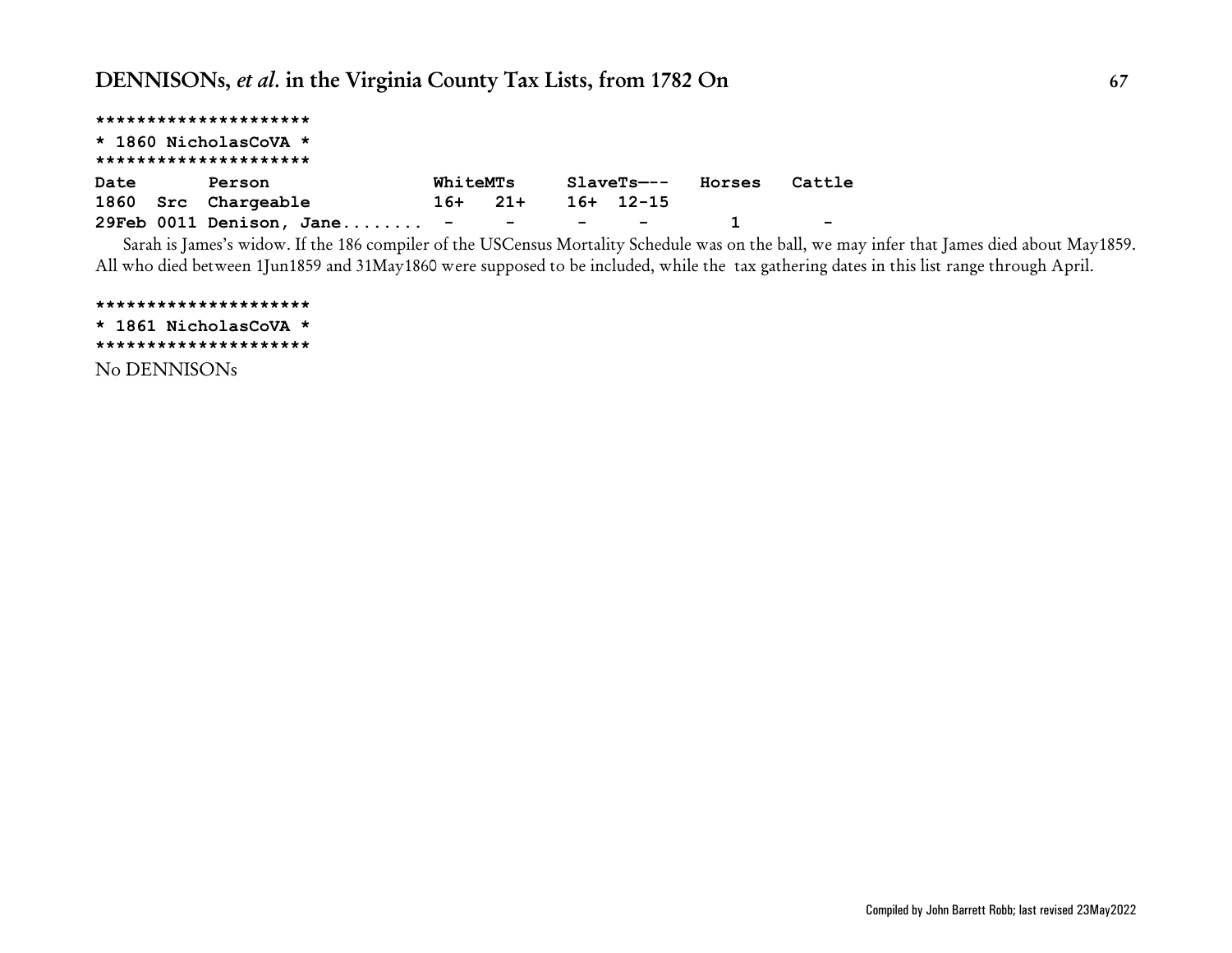## **Ohio County, Virginia, Personal Property and Land Tax Lists, 1785-1813**

Although OhioCoVA was created in 1776, the county tax lists are extant only from 1785 on, and a number of them are missing. The tax commissioners of this county evidently failed to follow the Commonwealth mandate to canvass their districts systematically, and note the date on which each household's tax information was gathered. Nonetheless, it's overwhelmingly probable that there was just one DENNISON family head, James, with later sons (in order): William, Jessey, Robert, Mathew, and Andrew. James first appears in the county lists for 1791, and in 1797 he acquired 24a of land which he held until his death about 1811, when the land passed to "James Dennison heirs". I've noted these land holdings below only for the years of acquisition, the years it was recorded as belonging to his heirs, and a few other years where James doesn't appear in the PPTs (or there is no list), but does still appear in the land tax list.

### SOURCE:

My source for the abstracts through 1814 was the Binns online database, which consists of photocopies of the original fair copy lists filed by the county sheriffs with the Commonwealth authorities in Richmond, and microfilmed and archived by the Library of Virginia.

**\*\*\*\*\*\*\*\*\*\*\*\*\*\*\*\*\* \* 1791 OhioCoVA \* \*\*\*\*\*\*\*\*\*\*\*\*\*\*\*\*\* List B of John Caldwell** This list has columns for WMTs21+, WMT16-20, and Slaves, but they are blank for all. **Date Person 1792 Src Chargeable Horses ---- 04L Dennison, James.......... 1 \*\*\*\*\*\*\*\*\*\*\*\*\*\*\*\*\* \* 1792 OhioCoVA \* \*\*\*\*\*\*\*\*\*\*\*\*\*\*\*\*\* List B of John Caldwell** This list has columns for WMTs21+, WMT16-20, and Slaves, but they are blank for all. **Date Person 1792 Src Chargeable Horses ---- 04L Dennison, James.......... 1 \*\*\*\*\*\*\*\*\*\*\*\*\*\*\*\*\* \* 1793 OhioCoVA \* \*\*\*\*\*\*\*\*\*\*\*\*\*\*\*\*\* No DENNISONs, but just one list**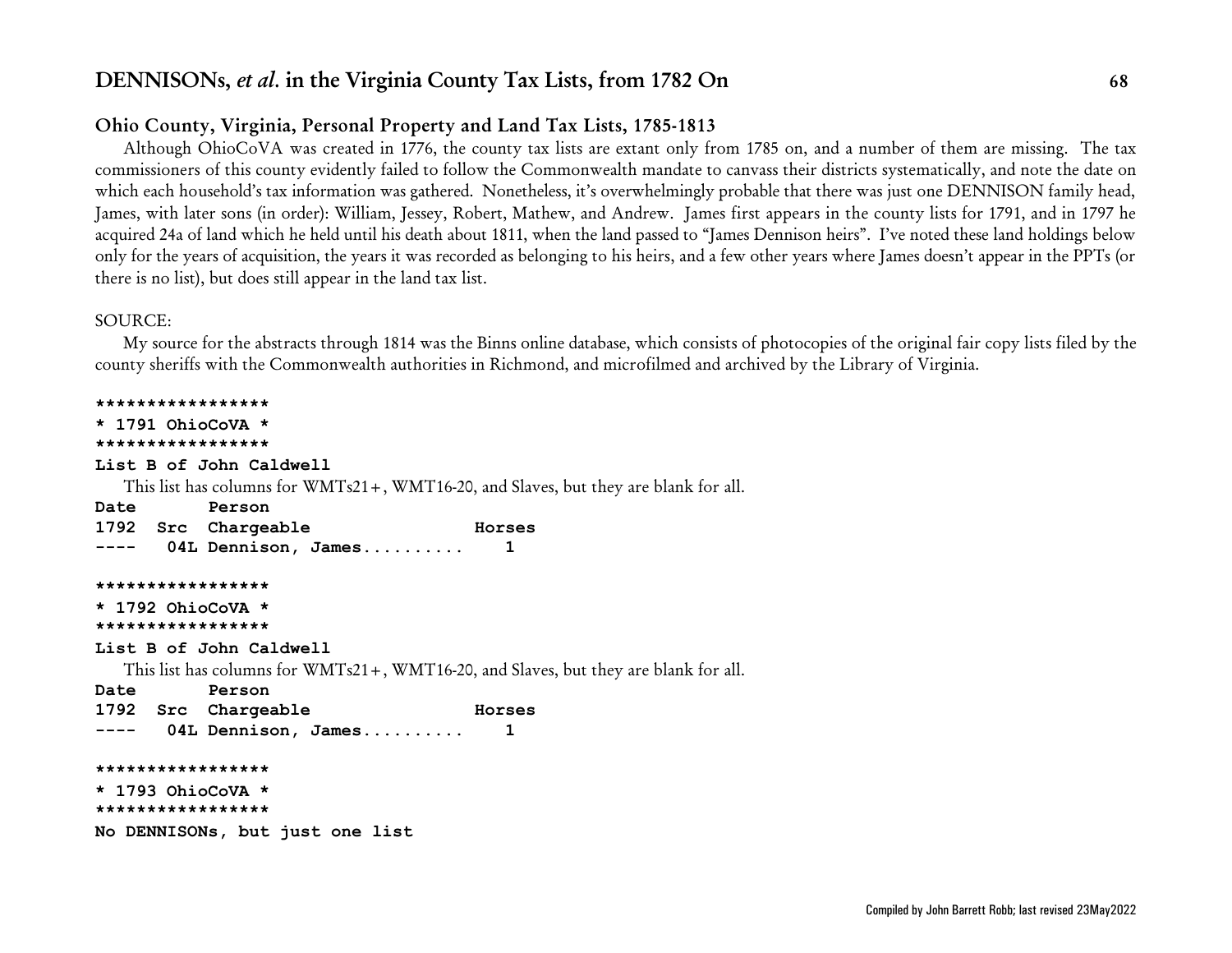**\*\*\*\*\*\*\*\*\*\*\*\*\*\*\*\*\* \* 1794 OhioCoVA \* \*\*\*\*\*\*\*\*\*\*\*\*\*\*\*\*\* No county lists for 1794 \*\*\*\*\*\*\*\*\*\*\*\*\*\*\*\*\* \* 1795 OhioCoVA \* \*\*\*\*\*\*\*\*\*\*\*\*\*\*\*\*\*** List A of Andrew Woods **Additional Date Person WhiteMTs BlackTs---- Horses 1795 Src Chargeable 16+ 16+ 12-15 ---- 04R Denniston, James......... - - - 1 \*\*\*\*\*\*\*\*\*\*\*\*\*\*\*\*\* \* 1796 OhioCoVA \* \*\*\*\*\*\*\*\*\*\*\*\*\*\*\*\*\* List B of Andrew Woods Additional Date Person WhiteMTs BlackTs---- Horses 1796 Src Chargeable 16+ 16+ 12-15 ---- 04R Deniston, James.......... - - - 1 \*\*\*\*\*\*\*\*\*\*\*\*\*\*\*\*\* \* 1797 OhioCoVA \* \*\*\*\*\*\*\*\*\*\*\*\*\*\*\*\*\* List of George Dement (one list) Additional Date Person WhiteMTs BlackTs---- Horses 1797 Src Chargeable 16+ 16+ 12-15 ---- 05R Dennison, James.......... - - - 1 Land Tax{Images 5,11): James Denniston acquires 24a of land from And[re]w & Archibald Woods \*\*\*\*\*\*\*\*\*\*\*\*\*\*\*\*\* \* 1798 OhioCoVA \* \*\*\*\*\*\*\*\*\*\*\*\*\*\*\*\*\***

**No DENNISONs**

**Land Tax{Image 10}: James Denniston 24a**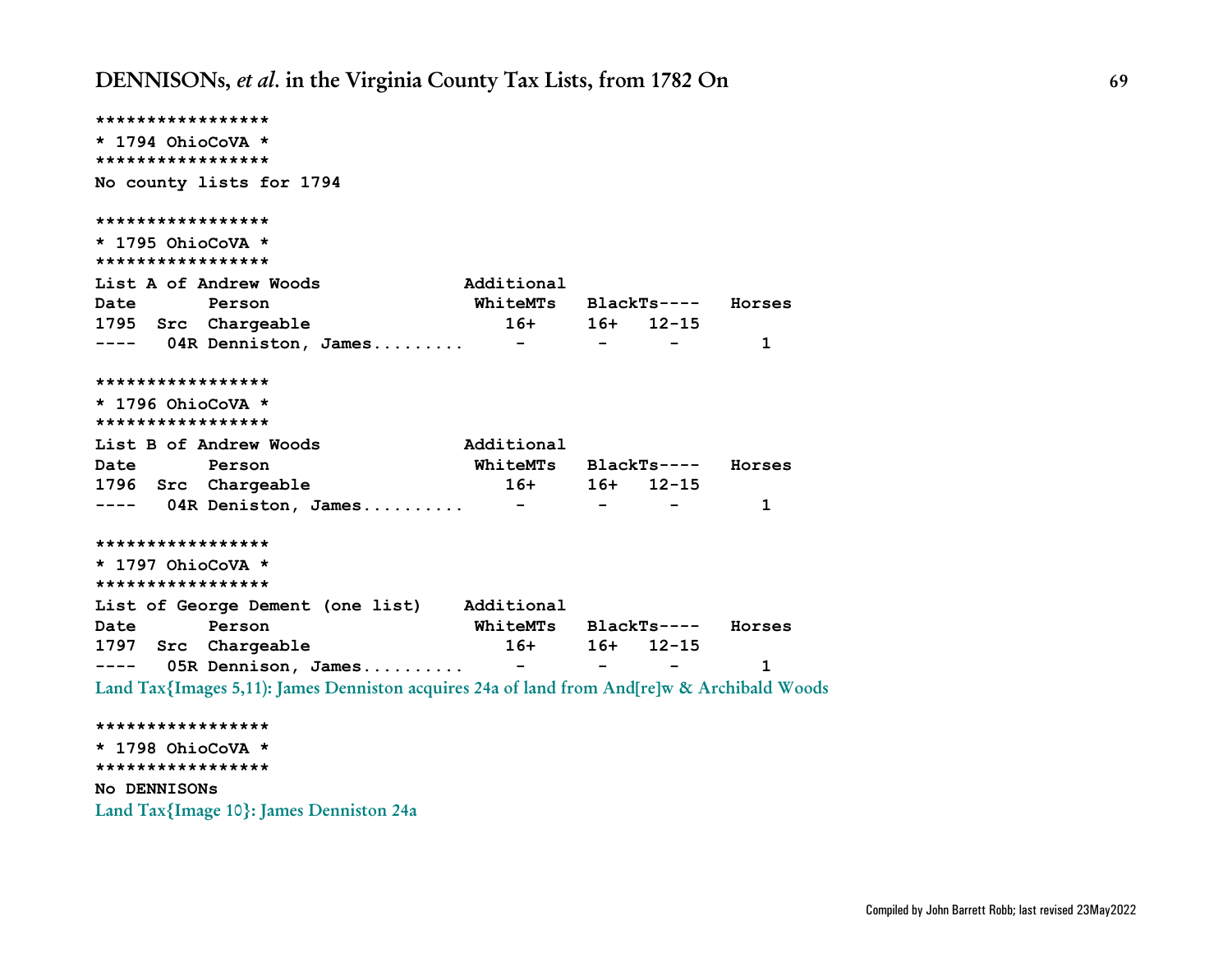```
*****************
* 1799 OhioCoVA *
*****************
List of William Dement (just one list)
Date Person WhiteMTs BlackTs---- Horses
1799 Src Chargeable 16+ 16+ 12-15
---- 05R Denison, Andrew.......... 1 - - -
*****************
* 1800 OhioCoVA *
*****************
No DENNISONs
Land Tax{List B of James Snodgrass of the Upper Division}: James Davison 24a—at least that's my reading; evidently James Denison was meant
*****************
* 1801 OhioCoVA *
*****************
List B of James Snodgrass, Upper Division
Date Person WhiteMTs BlackTs---- Horses
1801 Src Chargeable 16+ 16+ 12-15
---- B05 Dennison, James.......... 1 - - 1
*****************
* 1802 OhioCoVA *
*****************
No DENNISONs
Land Tax: James Dennison 24a
*****************
* 1803 OhioCoVA *
*****************
No DENNISONs
```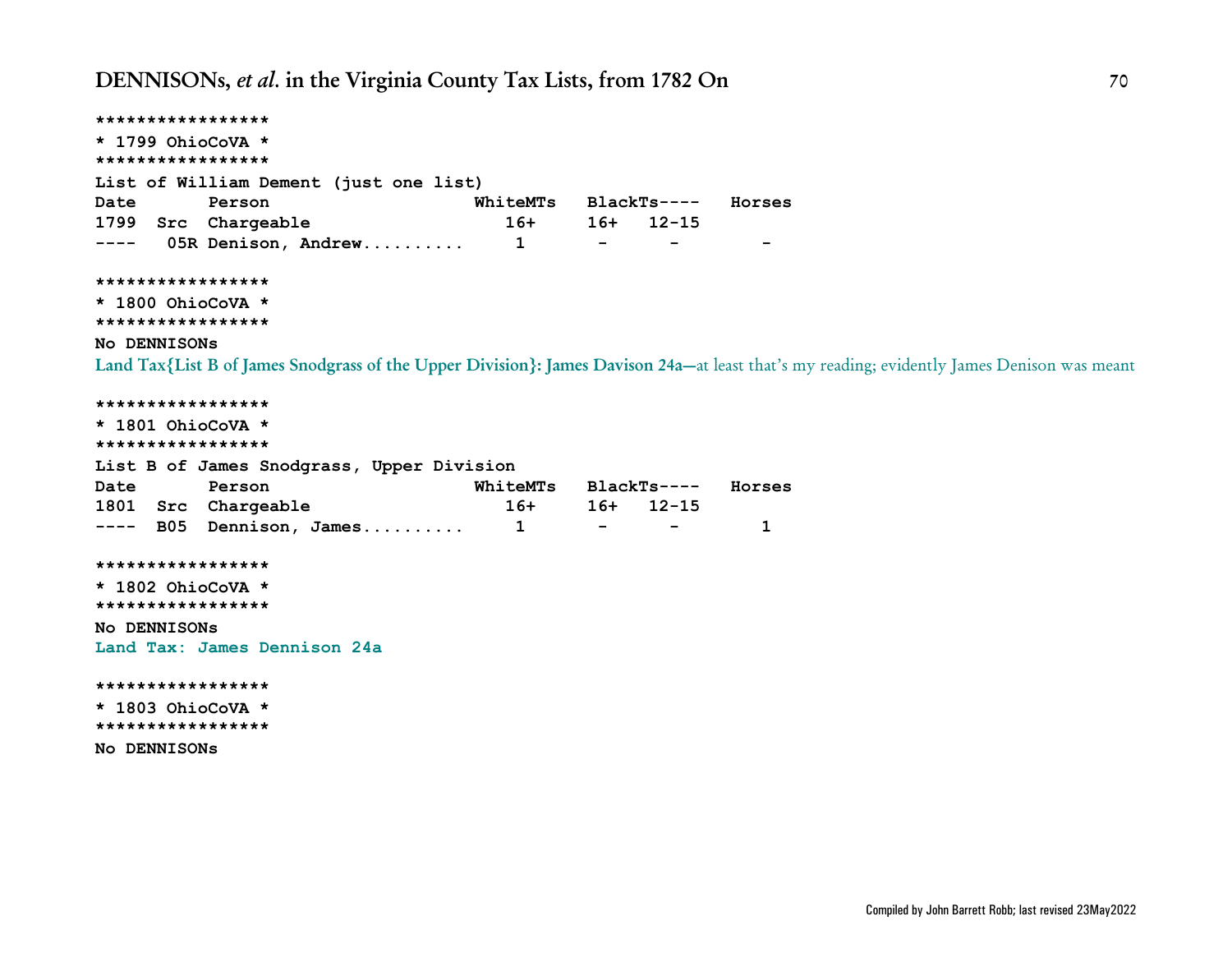|  | *****************                 |                             |                                   |                 |        |
|--|-----------------------------------|-----------------------------|-----------------------------------|-----------------|--------|
|  | * 1804 OhioCoVA *                 |                             |                                   |                 |        |
|  | *****************                 |                             |                                   |                 |        |
|  | List A of Jeremiah Williams       |                             |                                   |                 |        |
|  | Date Person                       | WhiteMTs BlackTs---- Horses |                                   |                 |        |
|  | 1804 Src Chargeable               |                             |                                   | $16+ 16+ 12-15$ |        |
|  | ---- A02 Dinson, William 1 - - -  |                             |                                   |                 | 1      |
|  | *****************                 |                             |                                   |                 |        |
|  | $\star$ 1805 OhioCoVA $\star$     |                             |                                   |                 |        |
|  | *****************                 |                             |                                   |                 |        |
|  | List B of John Bukey              |                             |                                   |                 |        |
|  | Date Person                       | WhiteMTs BlackTs---- Horses |                                   |                 |        |
|  | 1805 Src Chargeable               |                             |                                   | $16+ 16+ 12-15$ |        |
|  | ---- B08 Denason, William 1 - - - |                             |                                   |                 |        |
|  | $---$ B08 Denason, James 1        |                             |                                   |                 |        |
|  | *****************                 |                             |                                   |                 |        |
|  | $\star$ 1806 OhioCoVA $\star$     |                             |                                   |                 |        |
|  | *****************                 |                             |                                   |                 |        |
|  | List A of John Bukey              |                             |                                   |                 |        |
|  | Date Person                       | WhiteMTs BlackTs----        |                                   |                 | Horses |
|  | 1806 Src Chargeable               |                             |                                   | $16+ 16+ 12-15$ |        |
|  | ---- A08 Denason, James one sun 1 |                             |                                   |                 |        |
|  | ---- A08 Denison, Jessey          | $\mathbf{1}$                | and the company of the company of |                 |        |

I expect that "James one sun" is supposed to mean "James and one son", and the single WMT16+ of his household implies that James himself was exempted as a tithable on application to the county court, probably on account of his age—most likely he was 60+ as of this year.

```
*****************
* 1807 OhioCoVA *
*****************
List B of John Bukey, for the Upper District
Date Person WhiteMTs BlackTs---- Horses
1807 Src Chargeable 16+ 16+ 12-15
---- B09 Denason, James his sun 1 - - -
  See my note about "James his sun" for 1806.
```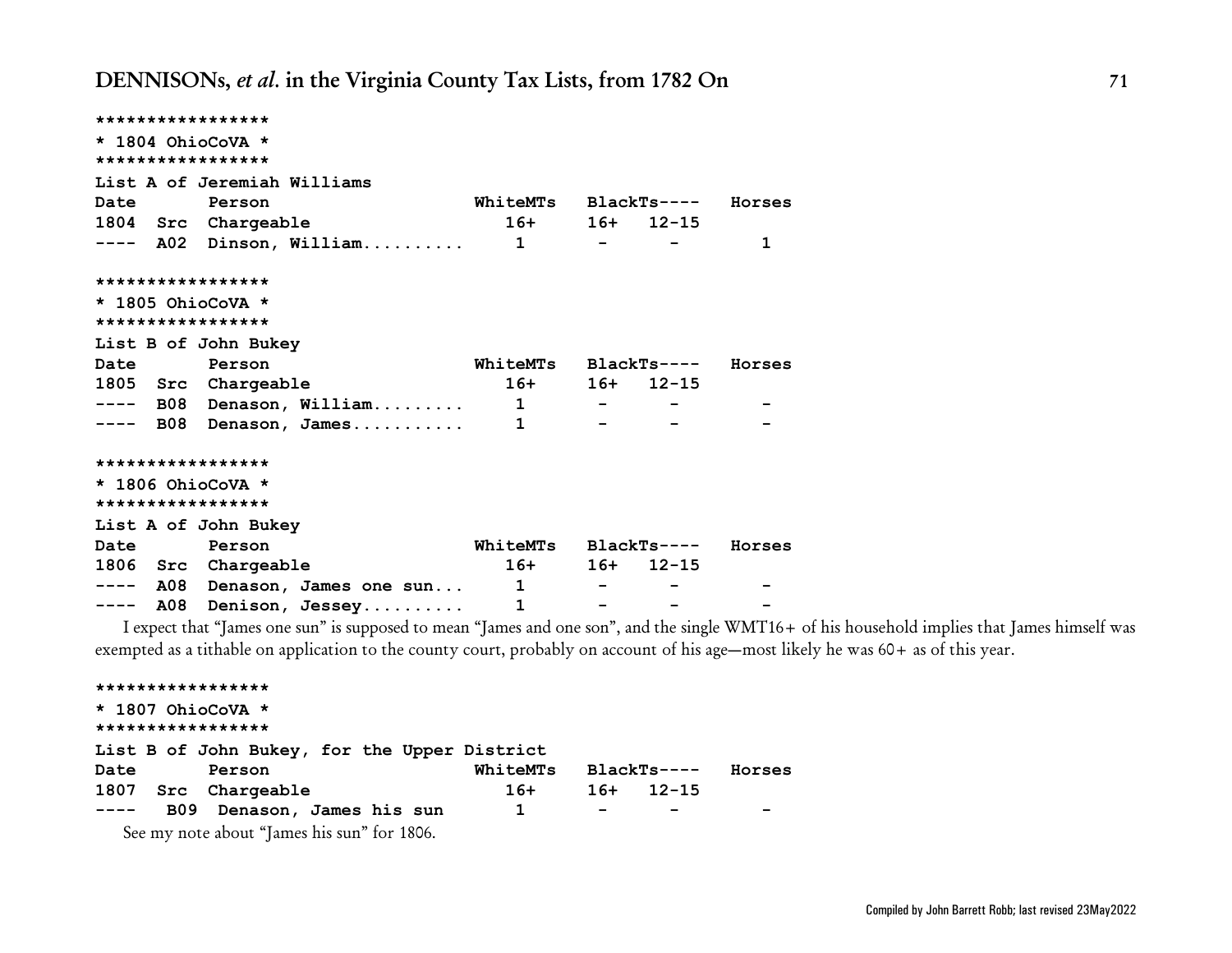```
*****************
* 1808 OhioCoVA *
*****************
No VA tax lists for 1808
*****************
* 1809 OhioCoVA *
*****************
No county lists for 1809
*******************
* 1810 - OhioCoVA *
*******************
List B of John Bukey
Date Person WhiteMTs BlackTs---- Horses
1810 Src Chargeable 16+ 16+ 12-15
---- B09 D[en?]isson, Robert Mr... 1 - - 1
```
This scribbled name might be Davisson, as there are DAVISONs on Bukey's lists—but there are no *Robert* DAVISONs.

```
*****************
```

```
* 1811 OhioCoVA *
*****************
No DENNISONs, but the list of John Bukey missing
Land Tax{List A-Image 8L} James Dennison 24a
```

```
*******************
* 1812 - OhioCoVA *
*******************
List B of John Bukey
Date Person WhiteMTs BlackTs---- Horses
1812 Src Chargeable 16+ 16+ 12-15
---- B08 {Denason, Robert [F?] run] 1 - - 2
---- B08 {Denason, Mathew [F? run] 1 - - -
Land Tax{List B, Image 9}: James Denason heirs 24a
```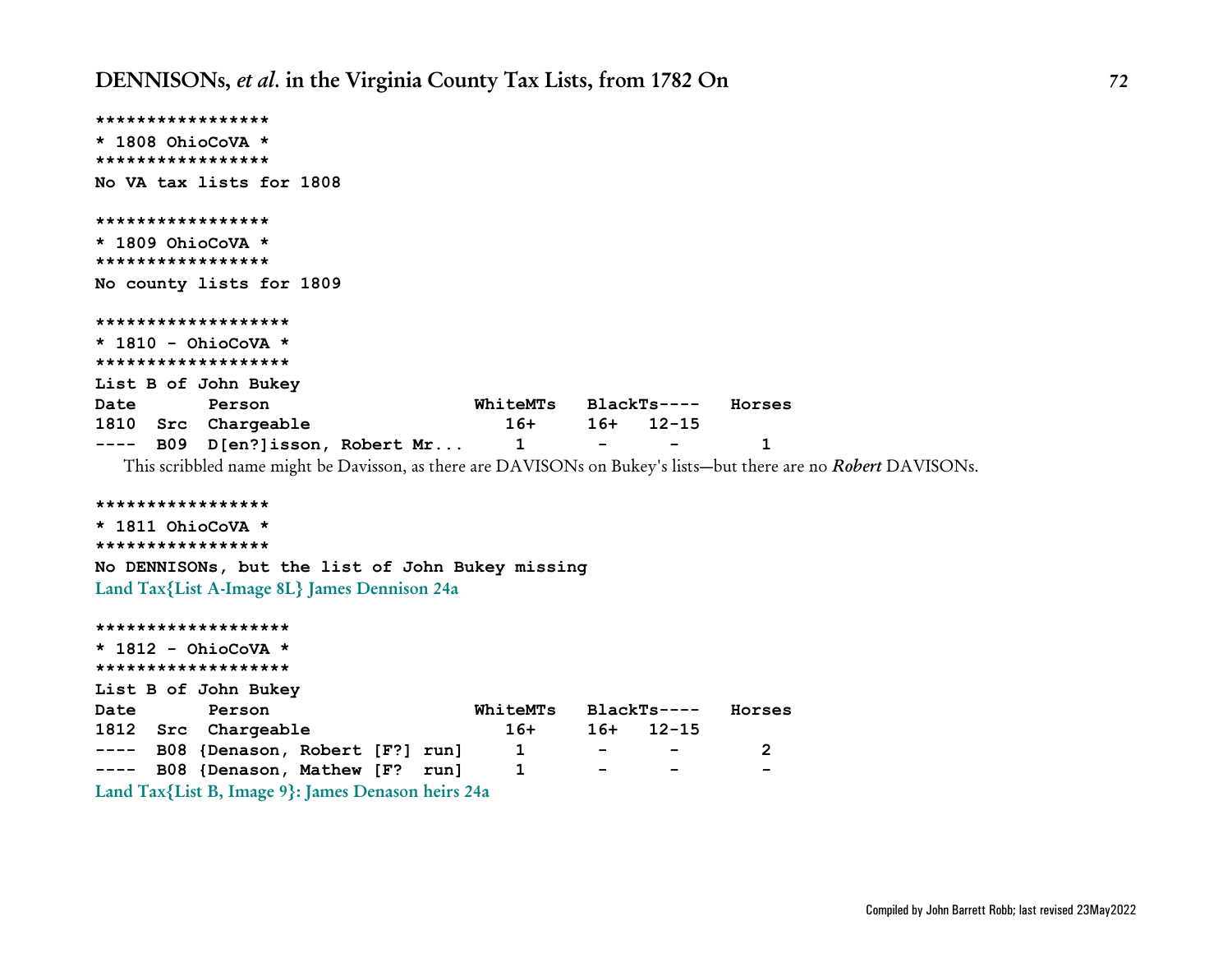| *******************                                 |              |                          |              |              |
|-----------------------------------------------------|--------------|--------------------------|--------------|--------------|
| $*$ 1813 - OhioCoVA $*$                             |              |                          |              |              |
| *******************                                 |              |                          |              |              |
| List A of John Bukey                                |              |                          |              |              |
| Date<br>Person                                      | WhiteMTs     |                          | $BlackTs---$ | Horses       |
| 1813 Src Chargeable                                 | $16+$        | $16+$                    | $12 - 15$    |              |
| $---$ A09 {Denason, Robert F R                      | 1            | $\overline{\phantom{a}}$ |              | 1            |
| $--- A09$ {Deneson, Andrew                          | $\mathbf{1}$ | $\overline{\phantom{0}}$ |              | $\mathbf{1}$ |
| Land Tax{List B, Image 10}: James Denason heirs 24a |              |                          |              |              |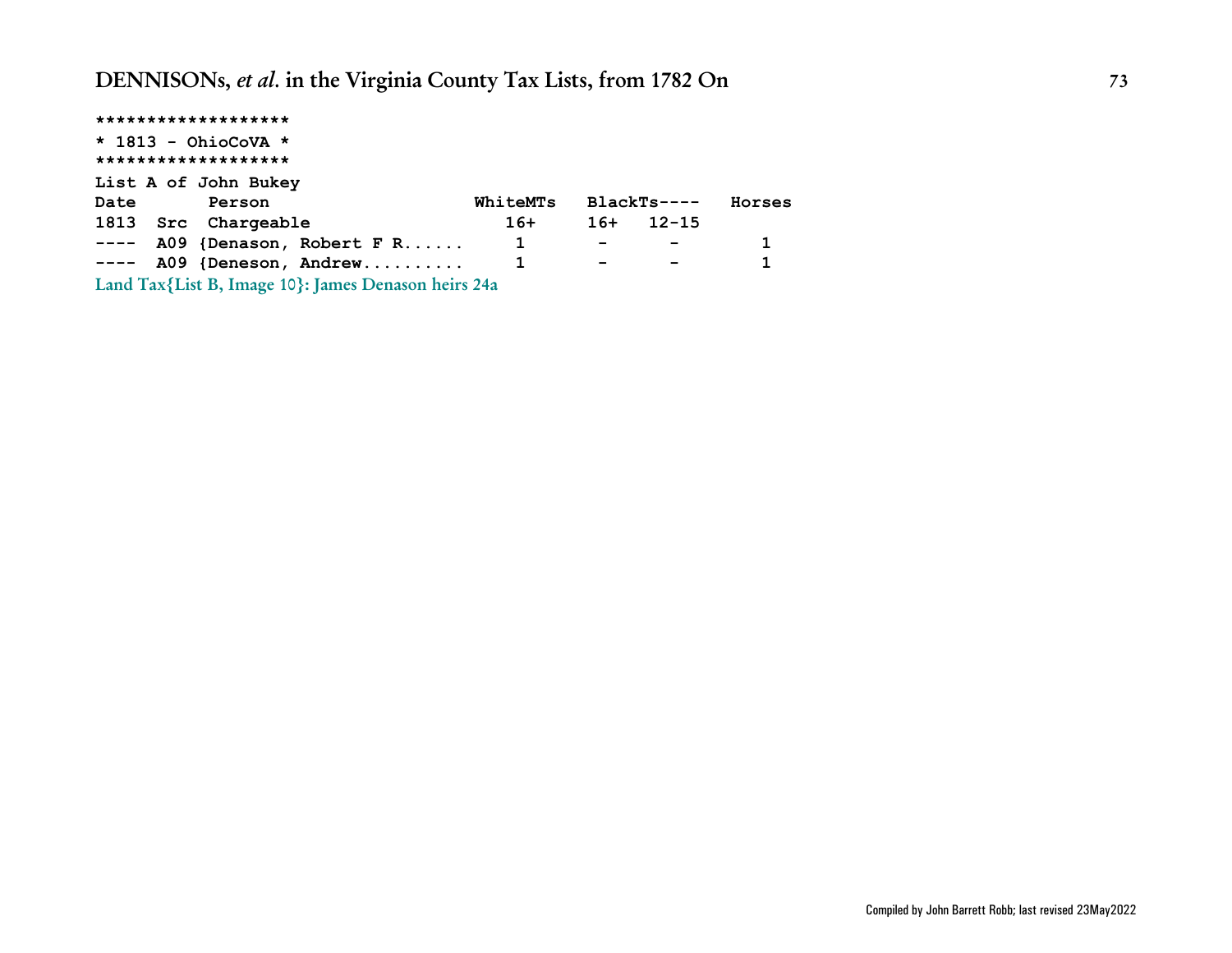**Pendleton County, Virginia, Personal Property Tax Lists, 1789-1816** (Src: Binns Genealogy online images)

**\*\*\*\*\*\*\*\*\*\*\*\*\*\*\*\*\*\*\*\* \* 1799—Pendleton \* \*\*\*\*\*\*\*\*\*\*\*\*\*\*\*\*\*\*\*\* List of Valentine White Date Person WhiteMTs BlackTs---- Horses 1799 Src Chargeable 16+ 16+ 12-15 10Apr A04R Dunnason, Florance 1**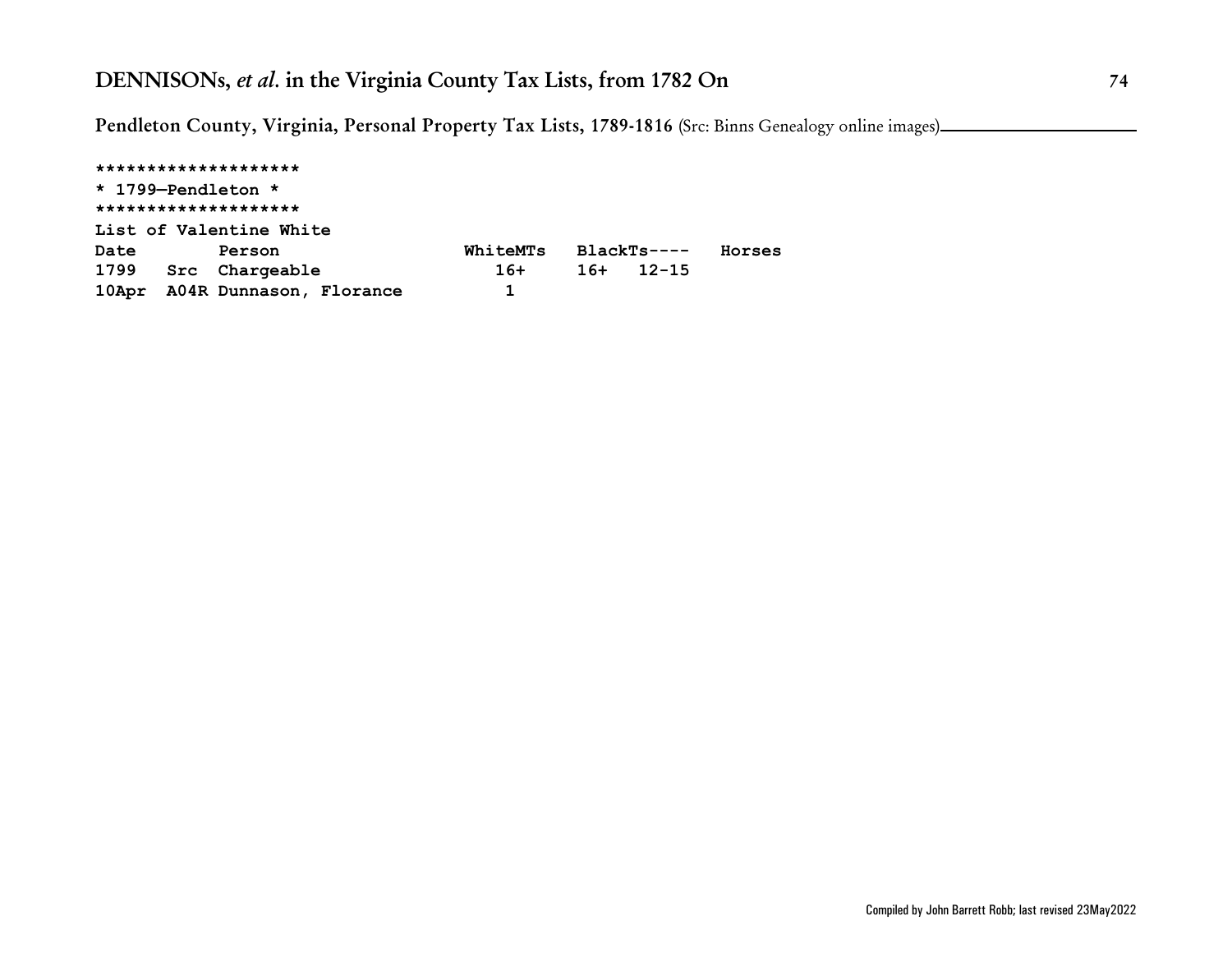## **Pittsylvania County, Virginia, Personal Property Tax Lists, 1782-1812**

The surname spellings of all three of the senior DENNISONs of PittsylvaniaCo (James, Benjamin, and Richard) at times wander into the phonetic territories of DONALDSON and DANIELSON, and my searches have been broadened accordingly for DENNISON+s. See my analysis below for a considered [interpretation of these PPTs for the DENNISON+s of PittsylvaniaCo](#page-89-0).

**Sources**: for 1782-1812 [the Binns online database](http://www.binnsgenealogy.com/MembersOnlyArea/index.htm); for 1813-1823 [FamilySearch DGS 8151589](https://www.familysearch.org/ark:/61903/3:1:3Q9M-CSKJ-S3Z7-D?mode=g&cat=637452), and for 1824- [FS DGS 8151590](https://www.familysearch.org/ark:/61903/3:1:3Q9M-CSKJ-938Q-Q?mode=g&cat=637452). Both sources digitize the same films of the original fair copy lists filed by the county sheriffs with the Commonwealth authorities in Richmond, copies of which are lodged both with the LDS Church and LVA..

#### **\*\*\*\*\*\*\*\*\*\*\*\*\*\*\*\*\*\*\*\*\*\*\*\*\***

|  |  | * 1782 PittsylvaniaCoVA * |  |
|--|--|---------------------------|--|
|--|--|---------------------------|--|

|          |     | ************************** |          |                          |        |        |
|----------|-----|----------------------------|----------|--------------------------|--------|--------|
| Date     |     | Person                     | WhiteMTs | Slaves                   | Horses | Cattle |
| 1782 Src |     | Chargeable                 | $21+$    |                          |        |        |
|          | 12R | Danerson, James            |          | $\overline{\phantom{0}}$ |        | -5     |
|          | 14L | Daverson, Abraham          |          | $\overline{\phantom{0}}$ |        |        |

These two names are written in garlanded script, which blurs the letters n, s, m, u, and v, and in this era of phonetic spelling, either might be a variant of DENNISON. Later lists, though, show that Abraham's surname was probably DAVIDSON, so I haven't followed him further.

This James Danerson, however, is a much more complicated case, as his name seems to float between DENNISON and DONALDSON.

#### **\*\*\*\*\*\*\*\*\*\*\*\*\*\*\*\*\*\*\*\*\*\*\*\*\* \* 1783 PittsylvaniaCoVA \***

#### **\*\*\*\*\*\*\*\*\*\*\*\*\*\*\*\*\*\*\*\*\*\*\*\*\***

#### **No DENNISON+s**

The lists this year are manifestly incomplete—the total white tithables is some 65 short of both 1782 and 1784, which are virtually identical.

|      |      | *************************<br>* 1784 PittsylvaniaCoVA *<br>************************** |          |                          |                          |                    |        |
|------|------|--------------------------------------------------------------------------------------|----------|--------------------------|--------------------------|--------------------|--------|
| Date |      | Person                                                                               | WhiteMTs |                          |                          | BlackTs---- Horses | Cattle |
| 1784 | Src  | Chargeable                                                                           | $16+$    | 16+                      | $12 - 15$                |                    |        |
|      | 5L . | {Donnalson, James                                                                    |          | $\overline{\phantom{0}}$ | $\overline{\phantom{0}}$ |                    | 5      |
|      |      | 5L {Ragling, Gideon 1                                                                |          |                          |                          |                    | 9      |
|      |      |                                                                                      |          |                          |                          |                    |        |

Dobsons and other known neighbors appear in the same pages, but aren't as locally grouped as in later lists.

| BlackTs---- Horses Cattle |
|---------------------------|
|                           |
|                           |
|                           |

James's Dodson neighbors are again clumped together but on a different sublist.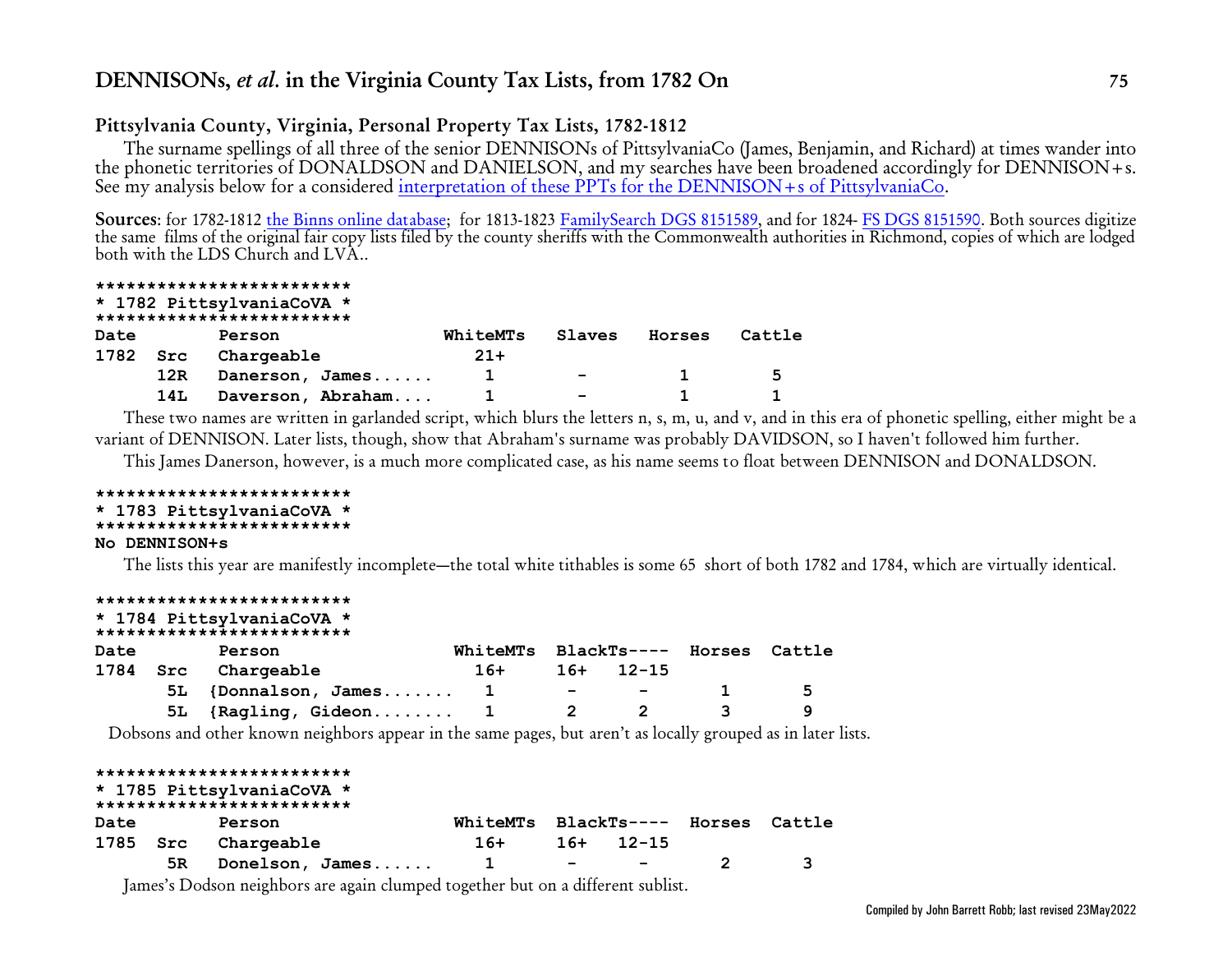|      |     | ************************                               |          |                          |                          |                    |        |
|------|-----|--------------------------------------------------------|----------|--------------------------|--------------------------|--------------------|--------|
|      |     | * 1786 PittsylvaniaCoVA *<br>************************* |          |                          |                          |                    |        |
|      |     |                                                        |          |                          |                          |                    |        |
| Date |     | Person                                                 | WhiteMTs |                          |                          | BlackTs---- Horses | Cattle |
| 1786 | Src | Chargeable                                             | $16+$    | $16+$                    | $12 - 15$                |                    |        |
|      | 16R | ${Dodson, David$                                       |          | $\overline{\phantom{a}}$ |                          |                    |        |
|      |     | 16R {Morris, Samuel                                    |          | $\overline{\phantom{0}}$ |                          |                    |        |
|      | 16R | {Dodson, Joshua                                        |          | $\overline{\phantom{0}}$ | $\overline{\phantom{0}}$ | 2                  | 5      |
|      | 16R | $\{D$ eneson, James                                    |          |                          |                          | 2                  | 5      |

Many other local names, like Gideon Ragland and most of the other Dodsons are found on this same list, that seems to center on image 16.

#### **\*\*\*\*\*\*\*\*\*\*\*\*\*\*\*\*\*\*\*\*\*\*\*\* \* 1787 PittsylvaniaCoVA \***

| " I'S' FICCSYLVANIACOVA"  |  |  |  |  |  |  |  |  |  |  |  |
|---------------------------|--|--|--|--|--|--|--|--|--|--|--|
| ************************* |  |  |  |  |  |  |  |  |  |  |  |

**List A, of William Short**

| Date  | Src        | Person                               | WhiteMale     | WhiteMTs |   | $BlackTs---$ | Horses         | Cattle         |
|-------|------------|--------------------------------------|---------------|----------|---|--------------|----------------|----------------|
| 1787  |            | Chargeable                           | Tithables 21+ | 16-20    |   | $16+ 12-15$  |                |                |
| 11Apr | <b>A06</b> | Denison, Benja[min]                  | self          |          |   |              |                |                |
| 25Apr |            | A06 Dotson, Daniel self+Eli Dotson 1 |               |          |   |              |                | 32             |
| 5Mav  |            | A15 Stamps, John self                |               |          |   | 3            | 5              | 16             |
| 9May  |            | A07 {Dotson, Thomas self             |               |          |   |              |                | $\overline{2}$ |
| 9May  |            | A07 {Dotson, Elisha self+Elisha Jr   |               |          | 3 |              |                | 14             |
| 16May |            | A07 {Donalson, James                 | self          |          |   |              | $\mathfrak{D}$ | 6              |
| 16May |            | A07 {Dotson, Joshua                  | self          |          |   |              |                | 6              |
| 16May |            | A07 {Dotson, David                   | self          |          |   |              |                |                |
| 18May |            | A07 {Dotson, Rolley self+David D.    |               |          |   |              |                | 7              |
| 18May |            | A07 {Dotson, Lazarus self            |               |          |   | 4            | 5.             | 12             |
| 18May |            | A07 {Dotson, William                 | self          |          |   |              | $\overline{2}$ | 4              |

Close neighbors John Stamps, James Donalson[Dennison], and most of these Dotsons were undoubtedly the men of the same names dismissed between 1762-1773 by BroadRun Church in FauquierCoVA to a sister congregation in HalifaxCoVA, the parent, in 1767, of PittsylvaniaCo..

#### **\*\*\*\*\*\*\*\*\*\*\*\*\*\*\*\*\*\*\*\*\*\*\*\*\***

#### **\* 1788 PittsylvaniaCoVA \* \*\*\*\*\*\*\*\*\*\*\*\*\*\*\*\*\*\*\*\*\*\*\*\*\***

|          | List A, of Robert Devin      |                      |        |                                                                                                                 |        |
|----------|------------------------------|----------------------|--------|-----------------------------------------------------------------------------------------------------------------|--------|
| Date     | Person                       | WhiteMTs BlackTs---- |        |                                                                                                                 | Horses |
| 1788 Src | Chargeable                   | 16+                  |        | $16+$ 12-15                                                                                                     |        |
|          | 29Mar A08 Dannason, Benjamin | $\mathbf{1}$         |        | the contract of the contract of the contract of the contract of the contract of the contract of the contract of |        |
|          | 8May A08 Donnelson, James    |                      | $\sim$ | <b>Contract Contract State</b>                                                                                  |        |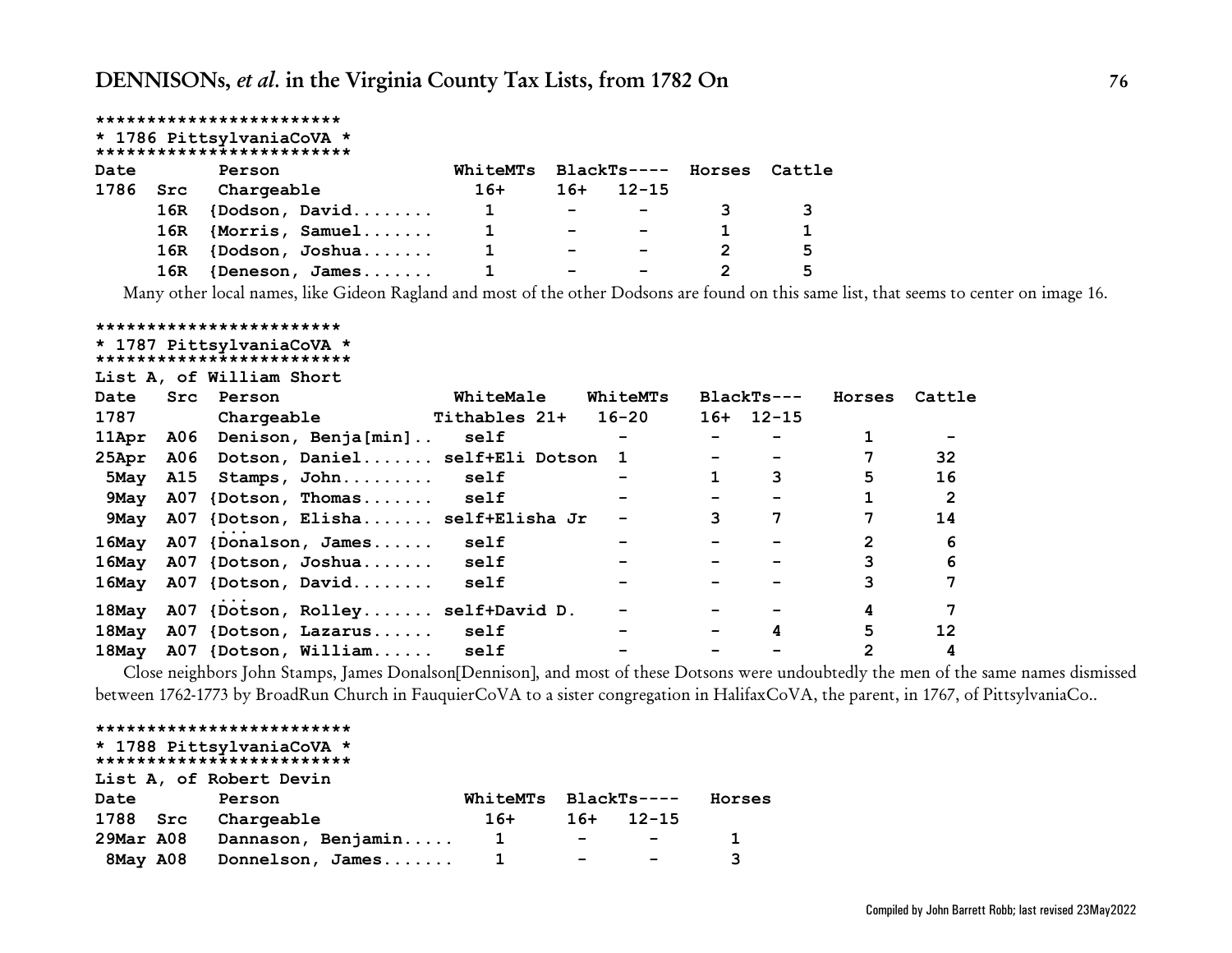|                                                        | *************************                               |                            |                          |             |                |  |  |  |  |  |
|--------------------------------------------------------|---------------------------------------------------------|----------------------------|--------------------------|-------------|----------------|--|--|--|--|--|
|                                                        | * 1789 PittsylvaniaCoVA *                               |                            |                          |             |                |  |  |  |  |  |
|                                                        | **************************                              |                            |                          |             |                |  |  |  |  |  |
| List B, of Robert Devin                                |                                                         |                            |                          |             |                |  |  |  |  |  |
| Date                                                   | Person                                                  | WhiteMTs BlackTs----       |                          |             | Horses         |  |  |  |  |  |
| 1789 Src Chargeable                                    |                                                         | $16+$                      |                          | $16+ 12-15$ |                |  |  |  |  |  |
|                                                        | 4Apr B08 Denason, Ben                                   | $\mathbf{1}$               |                          |             | 1              |  |  |  |  |  |
|                                                        | 18Apr B08 Donellson, James                              | $\mathbf{1}$               |                          |             | 3              |  |  |  |  |  |
| *************************                              |                                                         |                            |                          |             |                |  |  |  |  |  |
| * 1790 PittsylvaniaCoVA *<br>************************* |                                                         |                            |                          |             |                |  |  |  |  |  |
| List B, of Robert Devin                                |                                                         |                            |                          |             |                |  |  |  |  |  |
| Date                                                   | Person                                                  | WhiteMTs BlackTs----       |                          |             | Horses         |  |  |  |  |  |
| 1790 Src                                               | Chargeable                                              | $16+$                      |                          | $16+ 12-15$ |                |  |  |  |  |  |
| 24Mar B07                                              | Denneson, Benjamin                                      | $\overline{\phantom{0}}$ 1 |                          |             | 1              |  |  |  |  |  |
|                                                        | 30Apr B08 Donellson, James                              | 1                          |                          |             | 3              |  |  |  |  |  |
|                                                        | *************************                               |                            |                          |             |                |  |  |  |  |  |
|                                                        | * 1791 PittsylvaniaCoVA *                               |                            |                          |             |                |  |  |  |  |  |
|                                                        | **************************                              |                            |                          |             |                |  |  |  |  |  |
| List A, of Robert Devin                                |                                                         |                            |                          |             |                |  |  |  |  |  |
| Date                                                   | Person                                                  | WhiteMTs BlackTs----       |                          |             | Horses         |  |  |  |  |  |
| 1791 Src                                               | Chargeable                                              | $16+$                      | $16+$                    | $12 - 15$   |                |  |  |  |  |  |
| <b>21Mar A08</b>                                       | Dennenson, Benjamin                                     | $\overline{\mathbf{1}}$    |                          |             | 1              |  |  |  |  |  |
| 18Jun A09                                              | Donellson, James                                        | $\mathbf 1$                |                          |             | $\overline{2}$ |  |  |  |  |  |
|                                                        | *************************                               |                            |                          |             |                |  |  |  |  |  |
|                                                        | * 1792 PittsylvaniaCoVA *<br>************************** |                            |                          |             |                |  |  |  |  |  |
| List A, of Robert Devin                                |                                                         |                            |                          |             |                |  |  |  |  |  |
| Date                                                   | Person                                                  | WhiteMTs BlackTs----       |                          |             | Horses         |  |  |  |  |  |
| 1792 Src                                               |                                                         | $16+$                      | $16+$                    | $12 - 15$   |                |  |  |  |  |  |
|                                                        | Chargeable                                              |                            |                          |             |                |  |  |  |  |  |
| <b>17Jul A06L</b>                                      | Donelson, James                                         | $\mathbf{1}$               | $\overline{\phantom{m}}$ |             | $\mathbf{2}$   |  |  |  |  |  |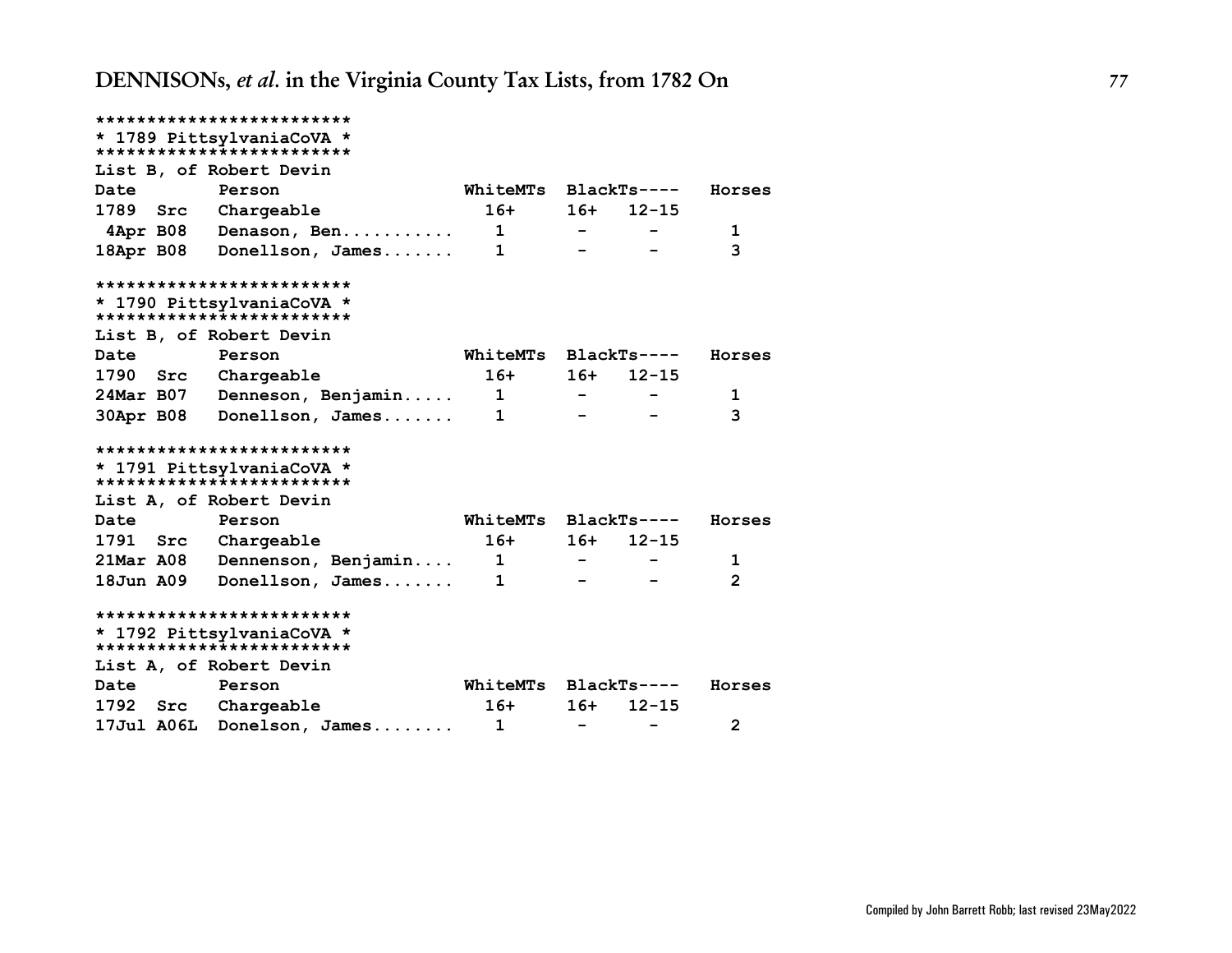**\*\*\*\*\*\*\*\*\*\*\*\*\*\*\*\*\*\*\*\*\*\*\*\*\* \* 1793 PittsylvaniaCoVA \* \*\*\*\*\*\*\*\*\*\*\*\*\*\*\*\*\*\*\*\*\*\*\*\*\* List A, of Robert Devin Date Person WhiteMTs BlackTs---- Horses 1793 Src Chargeable 16+ 16+ 12-15 20Jun A08L {Denneson, Benjamin..... 1 - - 1 20Jun A08L {Denneson, Rich[ar]d.... 1 - - 1 19Jul A08R Donnelson, James....... 1 - - 2 \*\*\*\*\*\*\*\*\*\*\*\*\*\*\*\*\*\*\*\*\*\*\*\*\* \* 1794 PittsylvaniaCoVA \* \*\*\*\*\*\*\*\*\*\*\*\*\*\*\*\*\*\*\*\*\*\*\*\*\* List A of John White No DENNISON+s List B, of Robert Devin Date Person WhiteMTs BlackTs---- Horses 1794 Src Chargeable 16+ 16+ 12-15 29Mar B07R Dennerson, Benjamin.... 1 - - 2 22Aug A08L Donnelson, James....... 1 - - 2 \*\*\*\*\*\*\*\*\*\*\*\*\*\*\*\*\*\*\*\*\*\*\*\*\* \* 1795 PittsylvaniaCoVA \* \*\*\*\*\*\*\*\*\*\*\*\*\*\*\*\*\*\*\*\*\*\*\*\*\* List A of John White No DENNISONs or DONALDSONs List B, of Robert Devin Date Person WhiteMTs BlackTs---- Horses 1795 Src Chargeable 16+ 16+ 12-15 19Mar B07 {Denneson, Benjamin..... 1 - - 2 19Mar B07 {Denneson, Rich[ar]d.... 1 - - 2 23Apr B07 Donnelson, James....... 1 - - 2**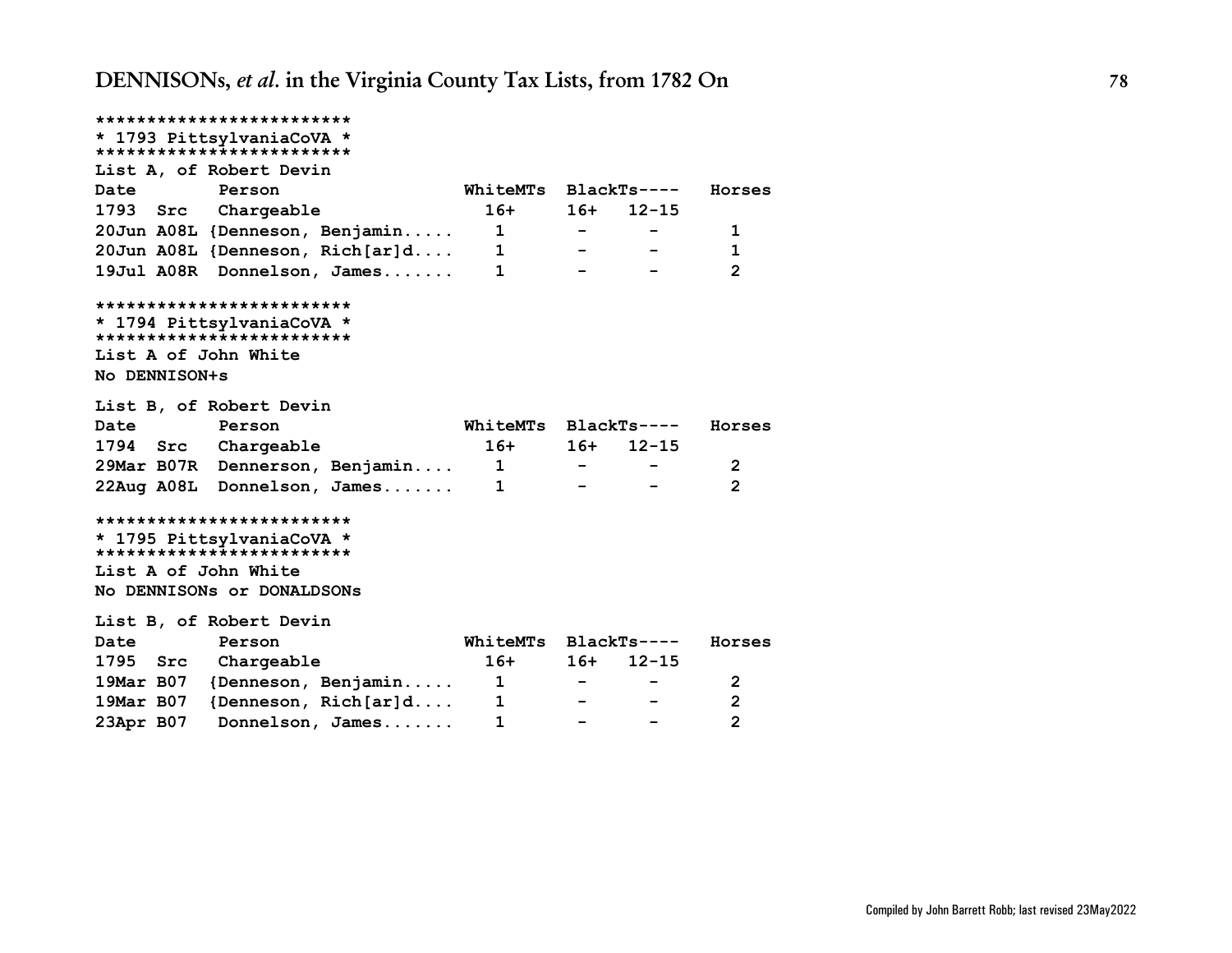```
*************************
* 1796 PittsylvaniaCoVA *
*************************
List A, of John White
No DENNISON+s
List B, of Robert Devin
Date Person WhiteMTs BlackTs---- Horses
1796 Src Chargeable 16+ 16+ 12-15
14Apr B08L {Dennerson, Rich[ar]d... 1 - - 2
14Apr B08L {Dennerson, Benjamin.... 1 - - 1
 9Sep B09L Donnelson, James....... 1 - - 3
*************************
* 1797 PittsylvaniaCoVA *
*************************
List A, of John White
No DENNISON+s
List B, of Robert Devin
Date Person WhiteMTs BlackTs---- Horses
1797 Src Chargeable 16+ 16+ 12-15
13May B08L {Dennerson, Benja[min].. 2 - - 2
13May B08L {Dennerson, Richard..... 1 - - 3
*************************
* 1798 PittsylvaniaCoVA *
*************************
List A, of John White
Date Person WhiteMTs BlackTs---- Horses
1798 Src Chargeable 16+ 16+ 12-15
11Jul A11 Dennison, James........ 2 - - 2
List B, of Jere White
Date Person WhiteMTs BlackTs---- Horses
1798 Src Chargeable 16+ 16+ 12-15
26May B11 Dennerson, Richard..... 1 - - 3
```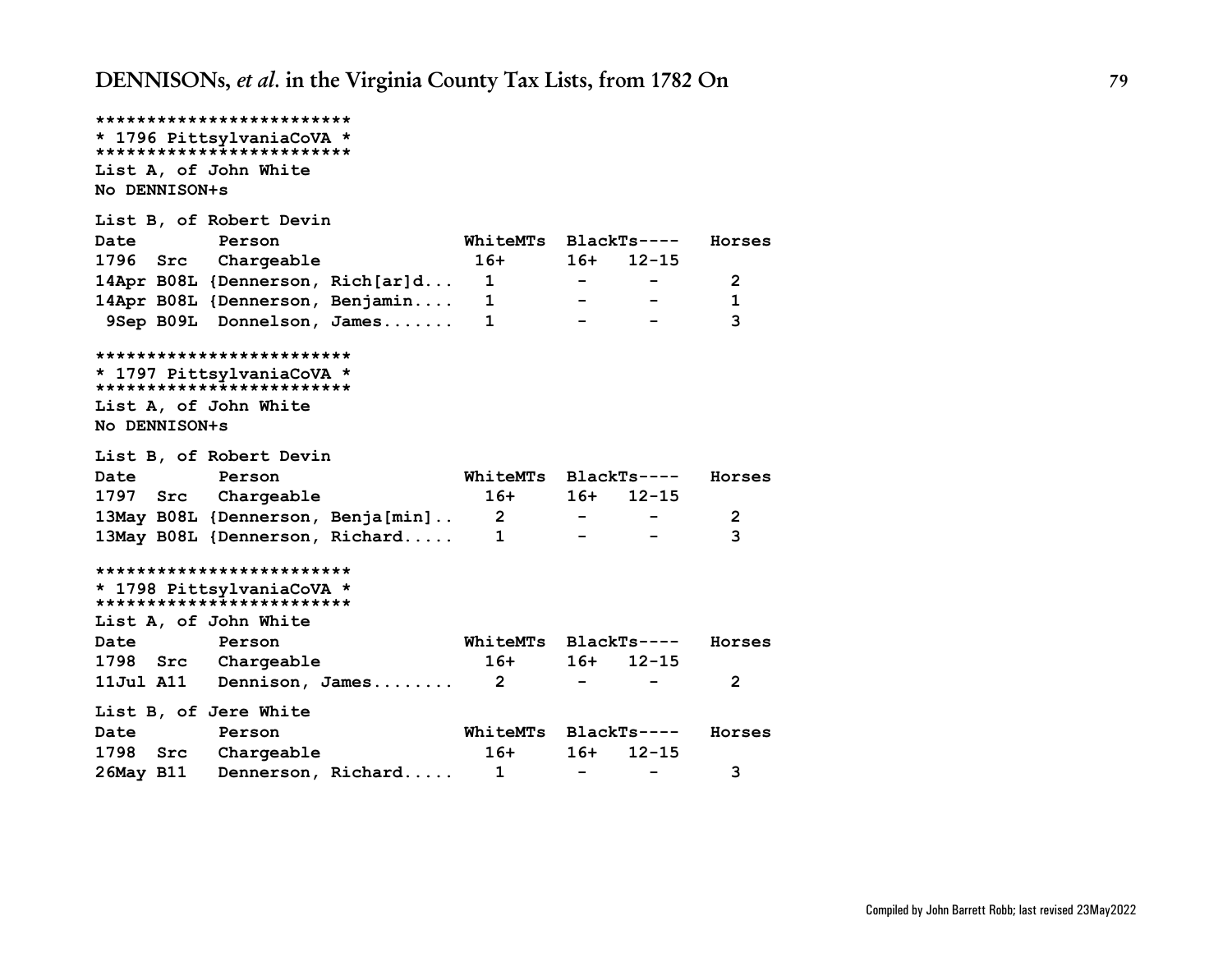|                       | *************************                               |                 |        |                          |        |
|-----------------------|---------------------------------------------------------|-----------------|--------|--------------------------|--------|
|                       | * 1799 PittsylvaniaCoVA *                               |                 |        |                          |        |
|                       | *************************                               |                 |        |                          |        |
| List A, of John White |                                                         |                 |        |                          |        |
| Date                  | Person                                                  | WhiteMTs        |        | BlackTs----              | Horses |
| 1799<br>Src           | Chargeable                                              | $16+$           | 16+    | $12 - 15$                |        |
| 3May A10              | Dennison, James                                         | $\overline{2}$  | -      |                          | 4      |
|                       | List B, of Jeremiah White                               |                 |        |                          |        |
| Date                  | Person                                                  | <b>WhiteMTs</b> |        | $BlackTs---$             | Horses |
| 1799<br>Src           | Chargeable                                              | $16+$           | 16+    | $12 - 15$                |        |
| 10May B09             | Dennerson, Richard                                      | $\mathbf{1}$    | $\sim$ |                          | 2      |
| 20May B10             | Dennerson, Benjamin                                     | $\overline{2}$  |        |                          | 3      |
|                       | **************************                              |                 |        |                          |        |
|                       | * 1800 PittsylvaniaCoVA *<br>************************** |                 |        |                          |        |
| List A, of John White |                                                         |                 |        |                          |        |
| Date                  | Person                                                  | WhiteMTs        |        | BlackTs----              | Horses |
| 1600<br>Src           | Chargeable                                              | $16+$           | 16+    | $12 - 15$                |        |
| 28Jun A08R            | Dennison, $James$                                       | 1               |        |                          | 3      |
|                       | List B, of Jeremiah White                               |                 |        |                          |        |
| Date                  | Person                                                  | WhiteMTs        |        | $BlackTs---$             | Horses |
| 1800<br>Src           | Chargeable                                              | $16+$           | 16+    | $12 - 15$                |        |
| 23Apr B09             | Dennerson, Benjamin                                     | $\mathbf{2}$    |        |                          | 3      |
| $22$ Jun B09          | Dennerson, Richard                                      | 1               |        |                          | 1      |
|                       | *************************                               |                 |        |                          |        |
|                       | * 1801 PittsylvaniaCoVA *                               |                 |        |                          |        |
|                       | **************************                              |                 |        |                          |        |
| List A, of John White |                                                         |                 |        |                          |        |
| Date                  | Person                                                  | <b>WhiteMTs</b> |        | $BlackTs---$             | Horses |
| 1801<br>Src           | Chargeable                                              | $16+$           | 16+    | $12 - 15$                |        |
| A12<br>$---$          | Dennison, James                                         | $\mathbf{1}$    |        |                          | 3      |
|                       | List B, of Jeremiah White                               |                 |        |                          |        |
| Date                  | Person                                                  | <b>WhiteMTs</b> |        | $BlackTs---$             | Horses |
| 1801<br>Src           | Chargeable                                              | $16+$           | 16+    | $12 - 15$                |        |
| 9May B12              | Dennerson, Benja[min]                                   | 4               |        |                          | 3      |
| 19Jul B12             | Dennerson, Richard                                      | 1               |        | $\overline{\phantom{m}}$ | 1      |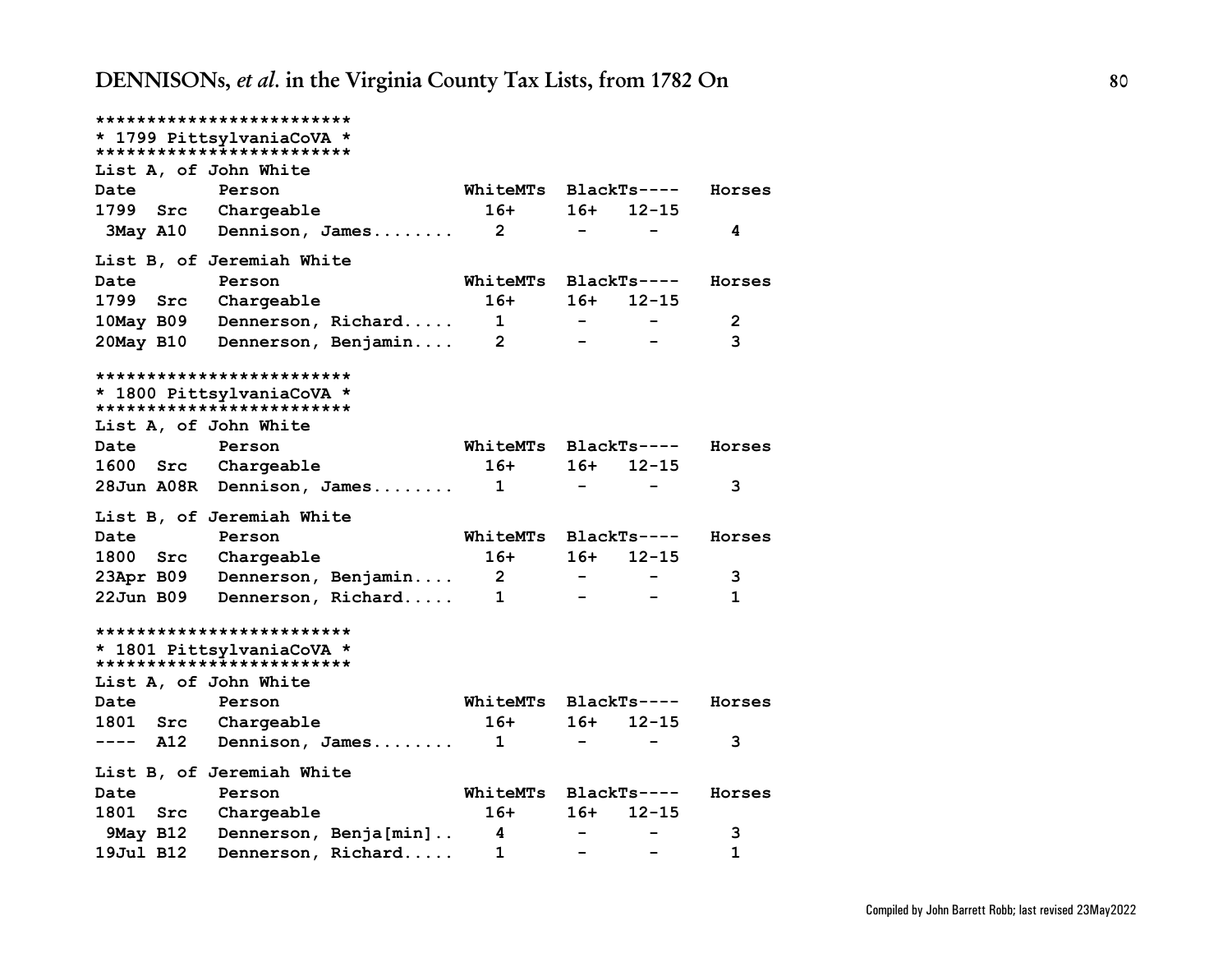|                       | *************************                               |                |                   |              |                |
|-----------------------|---------------------------------------------------------|----------------|-------------------|--------------|----------------|
|                       | * 1802 PittsylvaniaCoVA *<br>*************************  |                |                   |              |                |
| List A, of John White |                                                         |                |                   |              |                |
| Date                  | Person                                                  | WhiteMTs       |                   | $BlackTs---$ | Horses         |
| 1802<br>Src           | Chargeable                                              | $16+$          | $16+$             | $12 - 15$    |                |
| 1May A07R             | Donalson, James                                         | 3              | $\qquad \qquad -$ |              | 3              |
|                       | List B, of Jeremiah White                               |                |                   |              |                |
| Date                  | Person                                                  | WhiteMTs       |                   | $BlackTs---$ | Horses         |
| 1802<br>Src           | Chargeable                                              | $16+$          | 16+               | $12 - 15$    |                |
| 15Mar B11             | {Dennerson, Richard                                     | 2 <sub>2</sub> |                   |              | $\mathbf{2}$   |
| 15Mar B11             | {Dennerson, Benja[min]                                  | 3              |                   |              | 3              |
|                       | *************************                               |                |                   |              |                |
|                       | * 1803 PittsylvaniaCoVA *<br>************************** |                |                   |              |                |
| Date                  | Person                                                  | WhiteMTs       |                   | $BlackTs---$ | Horses         |
| 1803<br>Src           | Chargeable                                              | $16+$          | 16+               | $12 - 15$    |                |
| 1May A07              | Donaldson, James                                        | $\mathbf{2}$   |                   |              | 3              |
|                       | List B, of Jeremiah White                               |                |                   |              |                |
| Date                  | Person                                                  | WhiteMTs       |                   | $BlackTs---$ | Horses         |
| 1803<br>Src           | Chargeable                                              | $16+$          | 16+               | $12 - 15$    |                |
|                       | 26Aug B07R {Dennerson, Richard                          | $2^{\circ}$    |                   |              | 1              |
|                       | 26Aug B07R {Dennerson, Benja[min]                       | 3              |                   |              | $\overline{2}$ |
|                       | *************************                               |                |                   |              |                |
|                       | * 1804 PittsylvaniaCoVA *<br>************************** |                |                   |              |                |
| List A, of John White |                                                         |                |                   |              |                |
| Date                  | Person                                                  | WhiteMTs       |                   | $BlackTs---$ | Horses         |
| 1804<br>Src           | Chargeable                                              | $16+$          | 16+               | $12 - 15$    |                |
| 13Mar A06R            | Donaldson, James                                        | 3              |                   |              | 3              |
|                       | List B, of Jeremiah White                               |                |                   |              |                |
| Date                  | Person                                                  | WhiteMTs       |                   | $BlackTs---$ | Horses         |
| 1804<br>Src           | Chargeable                                              | $16+$          | 16+               | $12 - 15$    |                |
| 16Apr B07             | {Dennerson, Rich[ar]d                                   | $\mathbf 1$    |                   |              | $\overline{2}$ |
| 16Apr B07             | {Dennerson, Benja[min]                                  | $\mathbf{2}$   |                   |              | 4              |
| 16Apr B07             | {Dennerson, John                                        | 1              |                   |              |                |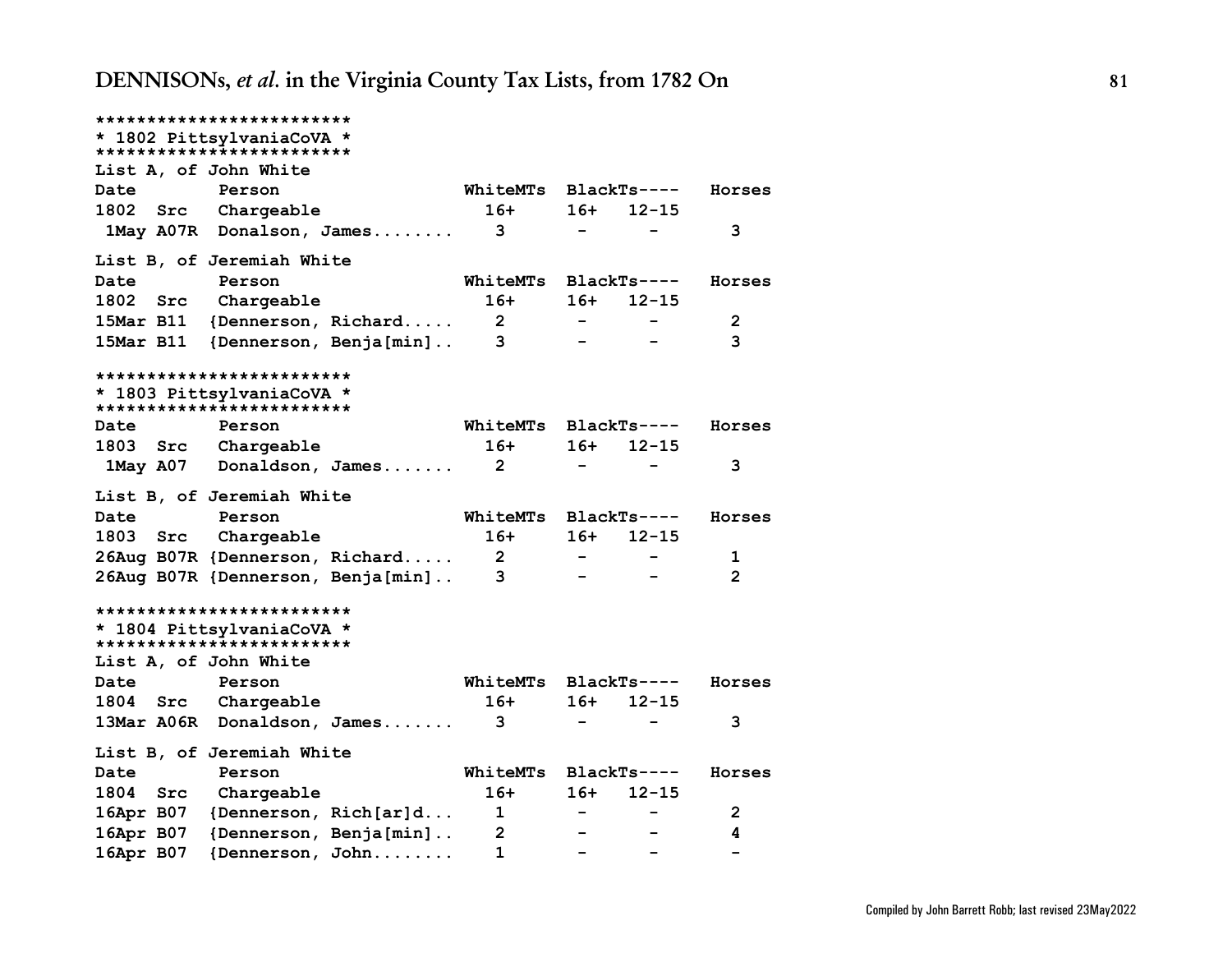## **\*\*\*\*\*\*\*\*\*\*\*\*\*\*\*\*\*\*\*\*\*\*\*\*\***

#### **\* 1805 PittsylvaniaCoVA \* \*\*\*\*\*\*\*\*\*\*\*\*\*\*\*\*\*\*\*\*\*\*\*\*\***

## **List A, of John White**

| Date     | Person                       | WhiteMTs BlackTs---- |                          |                          | Horses |
|----------|------------------------------|----------------------|--------------------------|--------------------------|--------|
| 1805 Src | Chargeable                   | $16+$                | $16+$                    | $12 - 15$                |        |
|          | 18Mar B04L Barron, Josiah    | 1                    | $\sim$                   | $\overline{\phantom{a}}$ | 5      |
|          | 4May A07L {Donalson, James   | 3                    | $\sim$ $\sim$            | $\sim$                   | 3      |
|          | 4May A07L {Donalson, William |                      | $\overline{\phantom{0}}$ | $\overline{\phantom{0}}$ |        |
|          | 4May A07L {Donalson, John    |                      | -                        | -                        | -      |

On 4Oct1803, William Dennerson obtained a bond for his marriage to Jenny Barron; William endorsed his written out signature by mark.

### **List B, of Jeremiah White**

| Date | Person              |                                  | WhiteMTs BlackTs---- |        |                                | Horses |
|------|---------------------|----------------------------------|----------------------|--------|--------------------------------|--------|
|      | 1805 Src Chargeable |                                  | 16+                  |        | 16+ 12-15                      |        |
|      |                     | 12May B07L Dennerson, Rich[ar]d  | $\mathbf{1}$         | $\sim$ | <b>Contract Contract State</b> |        |
|      |                     | 15Apr B06R Dennerson, Benja[min] |                      | $\sim$ | $\sim$                         |        |

#### **\*\*\*\*\*\*\*\*\*\*\*\*\*\*\*\*\*\*\*\*\*\*\*\*\***

**\* 1806 PittsylvaniaCoVA \***

**\*\*\*\*\*\*\*\*\*\*\*\*\*\*\*\*\*\*\*\*\*\*\*\*\* List A, of John White**

|      | ———————————————————— |                              |                      |               |                          |        |
|------|----------------------|------------------------------|----------------------|---------------|--------------------------|--------|
| Date | Person               |                              | WhiteMTs BlackTs---- |               |                          | Horses |
|      | 1806 Src Chargeable  |                              | 16+                  |               | $16+ 12-15$              |        |
|      |                      | 3May A07R {Donalson, James   | 3                    | $\sim$ $\sim$ | $\overline{\phantom{0}}$ |        |
|      |                      | 3May A07R {Donalson, William |                      | $\sim$ $\sim$ | $\overline{\phantom{0}}$ |        |
|      |                      | 3May A07R {Donalson, John    |                      | -             | $\sim$                   |        |

## **List B, of Jeremiah White**

**No DENNISON+s**

#### **\*\*\*\*\*\*\*\*\*\*\*\*\*\*\*\*\*\*\*\*\*\*\*\*\***

#### **\* 1807 PittsylvaniaCoVA \* \*\*\*\*\*\*\*\*\*\*\*\*\*\*\*\*\*\*\*\*\*\*\*\*\***

|      | List A, of John White |                               |                      |                          |                                  |                |
|------|-----------------------|-------------------------------|----------------------|--------------------------|----------------------------------|----------------|
| Date | Person                |                               | WhiteMTs BlackTs---- |                          |                                  | Horses         |
|      | 1807 Src Chargeable   |                               | 16+                  | 16+                      | $12 - 15$                        |                |
|      |                       | 24Apr A07R Dennison, Richard  | -2                   |                          | <b><i><u>Participate</u></i></b> | 3              |
|      |                       | 16May A07R {Donalson, James   |                      |                          |                                  | $\mathcal{P}$  |
|      |                       | 16May A07R {Donalson, William |                      | $\overline{\phantom{0}}$ |                                  | $\overline{2}$ |
|      |                       | 31Jul A07R Dennison, John     |                      |                          |                                  |                |
|      |                       |                               |                      |                          |                                  |                |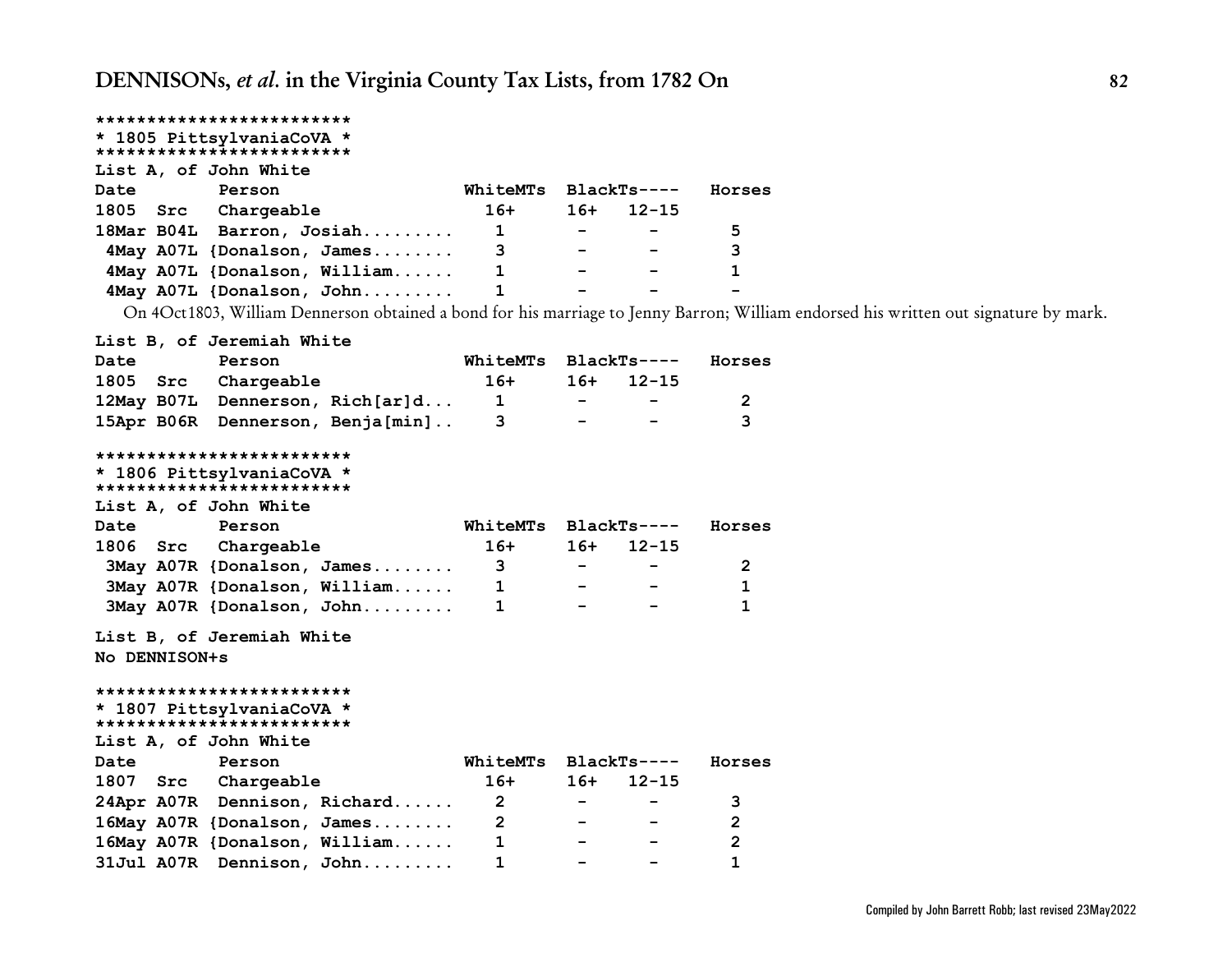```
*************************
* 1808 PittsylvaniaCoVA *
*************************
No taxes this year
*************************
* 1809 PittsylvaniaCoVA *
*************************
List A, of Jeremiah White
No DENNISONs
List B, of John White
Date Person WhiteMTs BlackTs---- Horses
1809 Src Chargeable 16+ 16+ 12-15
 8Apr A07R Dennison, James Jr..... 1 - - -
 8Apr A07R Dennison, William...... 1 - - 1
 6May A08L Dennison, James Sr..... 2 - - 2
17May A08L Dennison, John......... 1 - - 1
25May A08L Dennison, Richard...... 2 - - 3
*************************
* 1810 PittsylvaniaCoVA *
*************************
List A, of James Hart
No DENNISON+s
List B, of James M. Williams (South District)
Date Person WhiteMTs BlackTs---- Horses
1810 Src Chargeable 16+ 16+ 12-15
14Apr B07R Dennison, Richard...... 1 - - 2
20Apr B07R Dennison, William...... 1 - - 1
 4May B08L Dennison, John......... 1 - - 2
 5May B08L Dennison, James & son.. 2 - - 3
```
*Although I've checked both lists for all years, I here discontinue noting the second list where it contains no DENNISONs*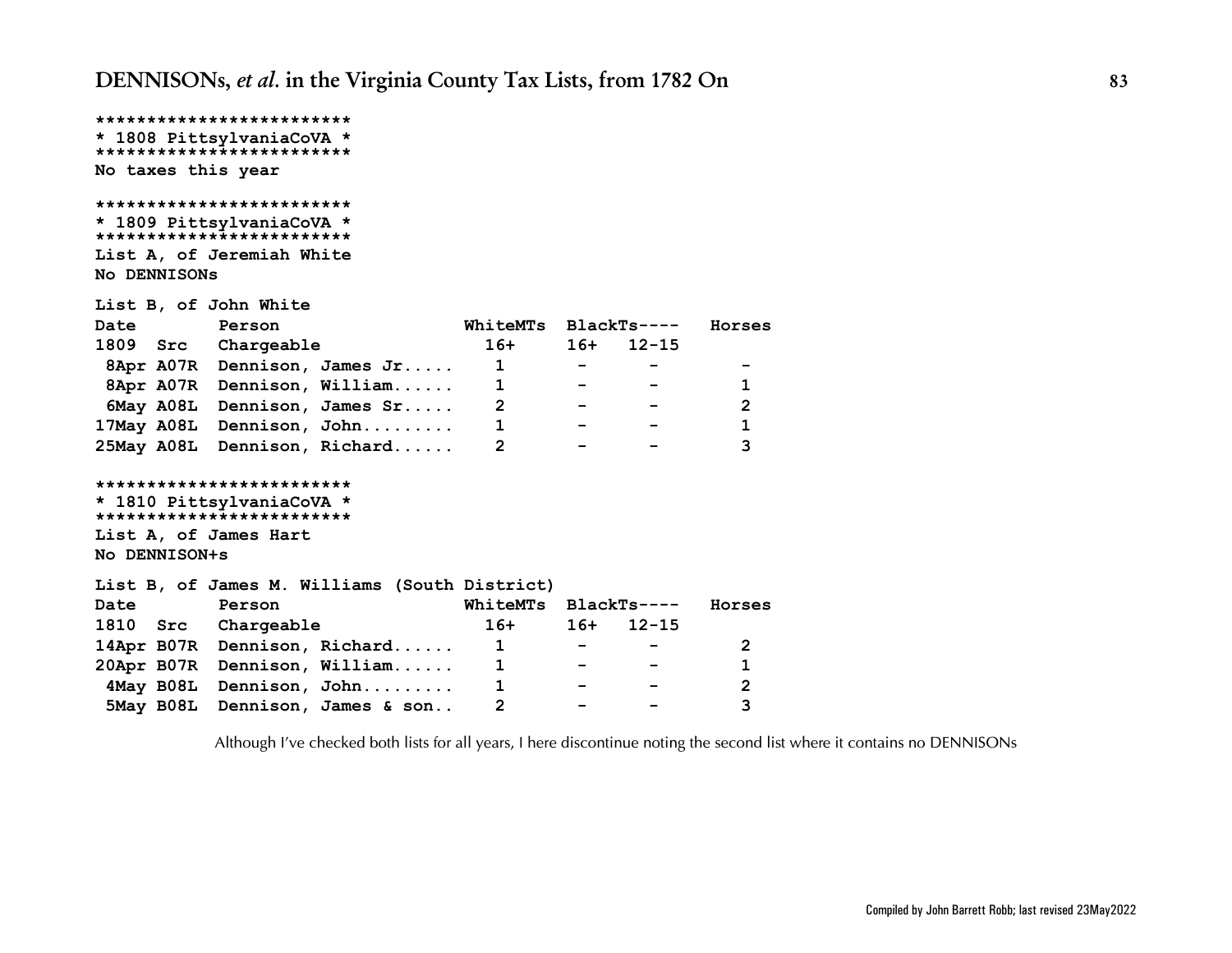**\*\*\*\*\*\*\*\*\*\*\*\*\*\*\*\*\*\*\*\*\*\*\*\*\* \* 1811 PittsylvaniaCoVA \* \*\*\*\*\*\*\*\*\*\*\*\*\*\*\*\*\*\*\*\*\*\*\*\*\* List B, of James M. Williams (South District) Date Person WhiteMTs BlackTs---- Horses 1811 Src Chargeable 16+ 16+ 12-15 23Mar B07R Dennison, William...... 1 - - 1 4May B08L Dennison, James & 2 sons 3 - - 3 11May B08L Dennison, Richard & son 2 - - 4 \*\*\*\*\*\*\*\*\*\*\*\*\*\*\*\*\*\*\*\*\*\*\*\*\* \* 1812 PittsylvaniaCoVA \* \*\*\*\*\*\*\*\*\*\*\*\*\*\*\*\*\*\*\*\*\*\*\*\*\* List B, of James M. Williams (South District) Date Person WhiteMTs BlackTs---- Horses 1812 Src Chargeable 16+ 16+ 12-15 14Apr B06R Dennison, James........ 2 - - 3 30Apr B07L Dennison, Richard...... 1 - - 3 2May B07R Dennison, William...... 1 - - 1 19May B07R Dennison, John......... 1 - - 2 \*\*\*\*\*\*\*\*\*\*\*\*\*\*\*\*\*\*\*\*\*\*\*\*\* \* 1813 PittsylvaniaCoVA \* \*\*\*\*\*\*\*\*\*\*\*\*\*\*\*\*\*\*\*\*\*\*\*\*\* List B, of James M. Williams (South District) Date Person WhiteMTs BlackTs---- Horses 1813 Src Chargeable 16+ 16+ 12-15 26Mar 11R Dennison, William...... 1 - - 1 19Apr 11R Dennison, Richard...... 1 - - 3 28Apr 12L Dennison, James........ 3 - - 3**

Most DODSONs are clustered tightly around Richard Dennison on the 19th.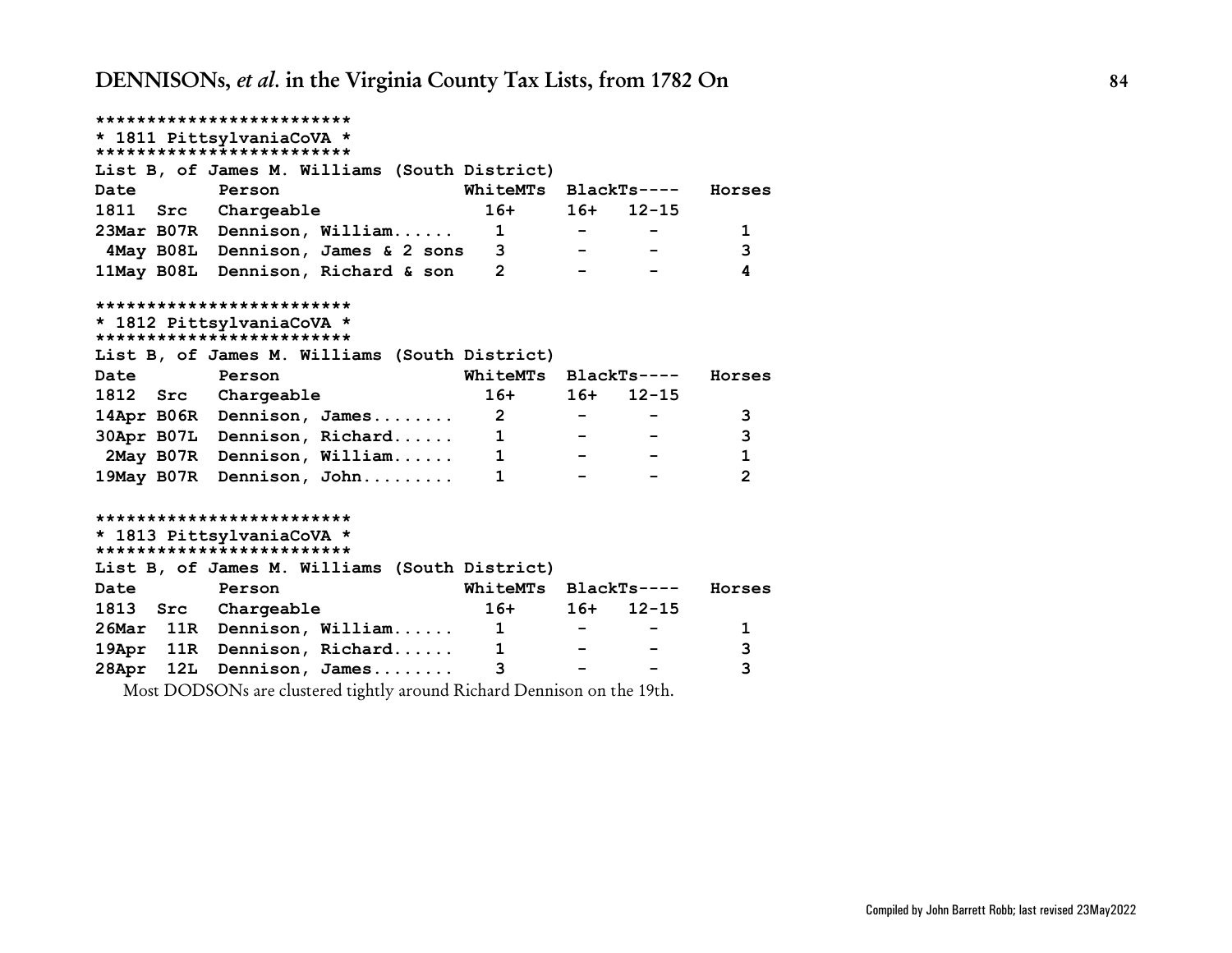|             | ************************* |                                               |  |  |          |       |             |        |
|-------------|---------------------------|-----------------------------------------------|--|--|----------|-------|-------------|--------|
|             |                           | * 1814 PittsylvaniaCoVA *                     |  |  |          |       |             |        |
|             |                           | *************************                     |  |  |          |       |             |        |
|             |                           | List B, of James M. Williams (South District) |  |  |          |       |             |        |
| Date        |                           | Person                                        |  |  | WhiteMTs |       | BlackTs---- | Horses |
|             |                           | 1814 Src Chargeable                           |  |  | 16+      | $16+$ | $12 - 15$   |        |
|             |                           | 29Apr 91L Dennison, Richard LH                |  |  | 2        |       |             | 3      |
|             |                           | 3May 91L {Dennison, James                     |  |  | 1        |       |             | 2      |
|             |                           | 3May 91L {Dennison, Stephen                   |  |  |          |       |             | 1      |
| <b>3May</b> |                           | 91L {Dennison, William                        |  |  |          |       |             |        |
|             |                           | 5May 91L Dennison, John                       |  |  |          |       |             |        |

This is the first appearance of Stephen, who's almost certainly a son of James. The only Stephen DENNISON I find in the 1850 USCensus b. in VA between 1785-1805, was [Stephen Denison aged 61](https://www.ancestry.com/imageviewer/collections/8054/images/4205422_00098?backlabel=ReturnSearchResults&queryId=423ae001e782699bdb4b635860ea92a0&pId=6067646) (b.abt 1789) and resided in DecaturTN

```
*************************
* 1815 PittsylvaniaCoVA *
*************************
List B, of James M. Williams (South District)
Date Person WhiteMTs BlackTs---- Horses Cattle
1815 Src Chargeable 16+ 9-12 12+
25Mar 120 Dennison, William...... 1 - - 2 1
 8Apr 120 {Dennison, James........ 1 - - 2 4
 8Apr 120 {Dennison, Stephen...... 1 - - 1 3
         ...
11May 120 {Dennison, Richard...... 1 - - 3 5
11May 120 {Dennison, John......... 1 - - - 5
*************************
* 1816 PittsylvaniaCoVA *
*************************
List B, of James M. Williams (South District)
Date Person WhiteMTs BlackTs Horses
1816 Src Chargeable 16+ 12+
 5Mar 207L Dennison, Richard...... 1 - 3
13Apr 207R {Dennison, Stephen...... 1 - 1
13Apr 207R {Dennison, James........ 1 - 2
10May 207L Dennison, John......... 1 - -
```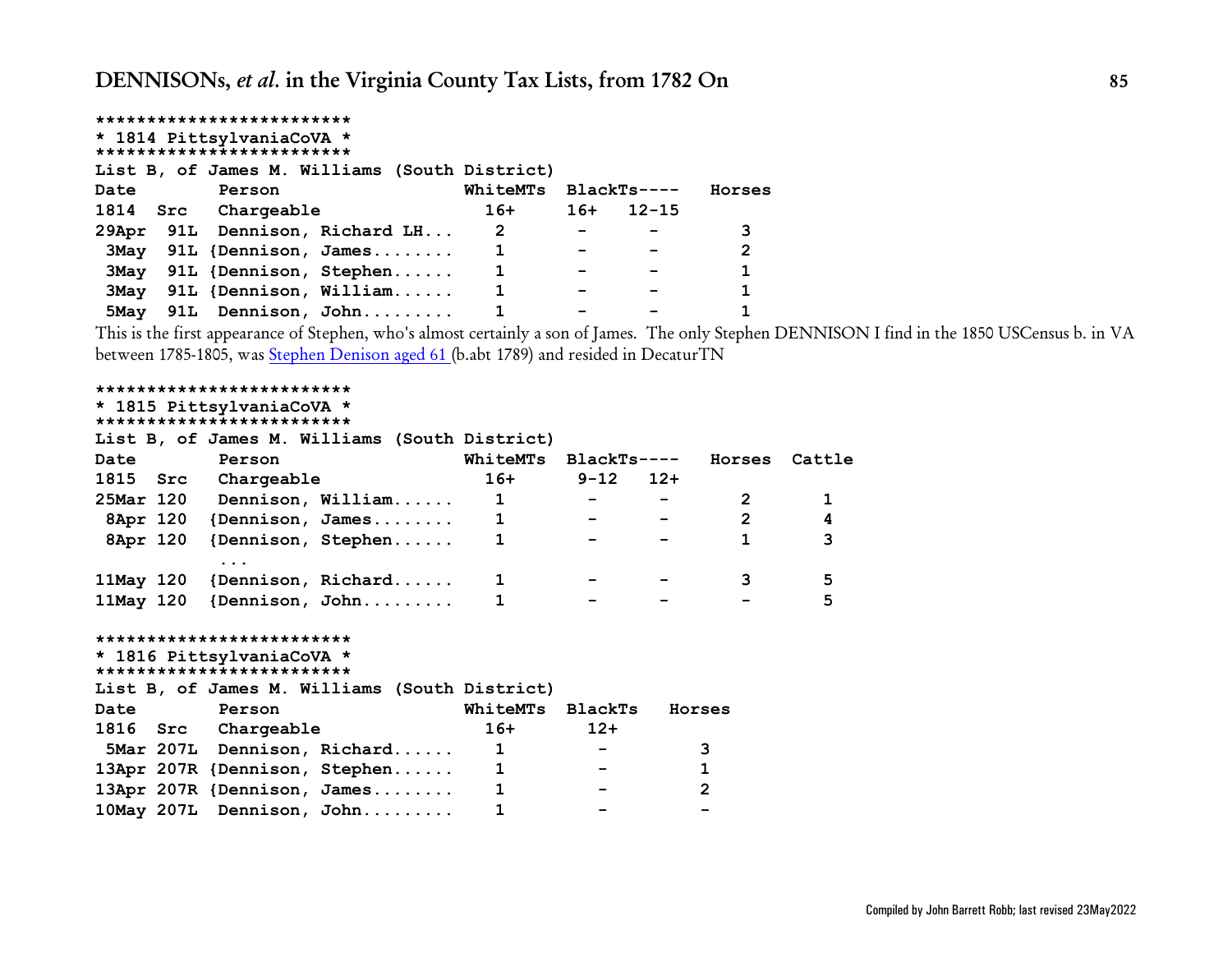| *************************                              |                      |             |                |
|--------------------------------------------------------|----------------------|-------------|----------------|
| * 1817 PittsylvaniaCoVA *                              |                      |             |                |
| *************************                              |                      |             |                |
| List B, of James M. Williams (South District)          |                      |             |                |
| Date<br>Person                                         | WhiteMTs             | BlackTs     | Horses         |
| 1817 Src<br>Chargeable                                 | $16+$                | $12+$       |                |
| $-\text{Apr}$ 263<br>Dennison, Stephen                 | 1                    |             |                |
| --Apr 263<br>Dennison, James                           | 1                    |             | 2              |
| --May 263<br>Dennison, Richard                         | 1                    |             | 4              |
| $-May$ 263<br>Dennison, John                           | 1                    |             |                |
| *************************                              |                      |             |                |
| * 1818 PittsylvaniaCoVA *<br>************************* |                      |             |                |
| List B, of James M. Williams (South District)          |                      |             |                |
| Date<br>Person                                         | WhiteMTs             | Slaves      | Horses         |
| <b>1818 Src</b><br>Chargeable                          | $16+$                |             |                |
| 30Apr 333<br>Dennison, John                            | 1                    |             |                |
| 1May 333 {Dennison, James                              | $\mathbf{1}$         |             | $\overline{2}$ |
| 1May 333 {Dennison, Stephen                            | 1                    |             | $\mathbf{1}$   |
| 16May 333<br>Dennison, Richard                         | $\overline{2}$       |             | 3              |
|                                                        |                      |             |                |
| *************************                              |                      |             |                |
| * 1819 PittsylvaniaCoVA *<br>************************* |                      |             |                |
| List A, of James M. Williams (South District)          |                      |             |                |
| <b>Date</b><br>Person                                  | WhiteMTs Slaves      |             | Horses         |
| 1819 Src<br>Chargeable                                 | $16+$                |             |                |
| 31Mar 368<br>${Dennison, James$                        | 1                    |             | 1              |
| 31Mar 368<br>{Dennison, Stephen                        | 1                    |             | 1              |
| 10Apr 369<br>Dennison, Richard                         | 3                    |             | 3              |
| *************************                              |                      |             |                |
| * 1820 PittsylvaniaCoVA *                              |                      |             |                |
| *************************                              |                      |             |                |
| List B, of James M. Williams (South District)          |                      |             |                |
| Date<br>Person                                         | WhiteMTs BlackTs---- |             | Horses         |
| 1820 Src<br>Chargeable                                 | $16+$                | $16+ 12-15$ |                |
| 31Mar 461R<br>Dennison, Richard                        |                      |             |                |
| & J Prewitt                                            | 2                    |             | 1              |
| Dennison, James<br>2May 461R                           | 1                    |             | 1              |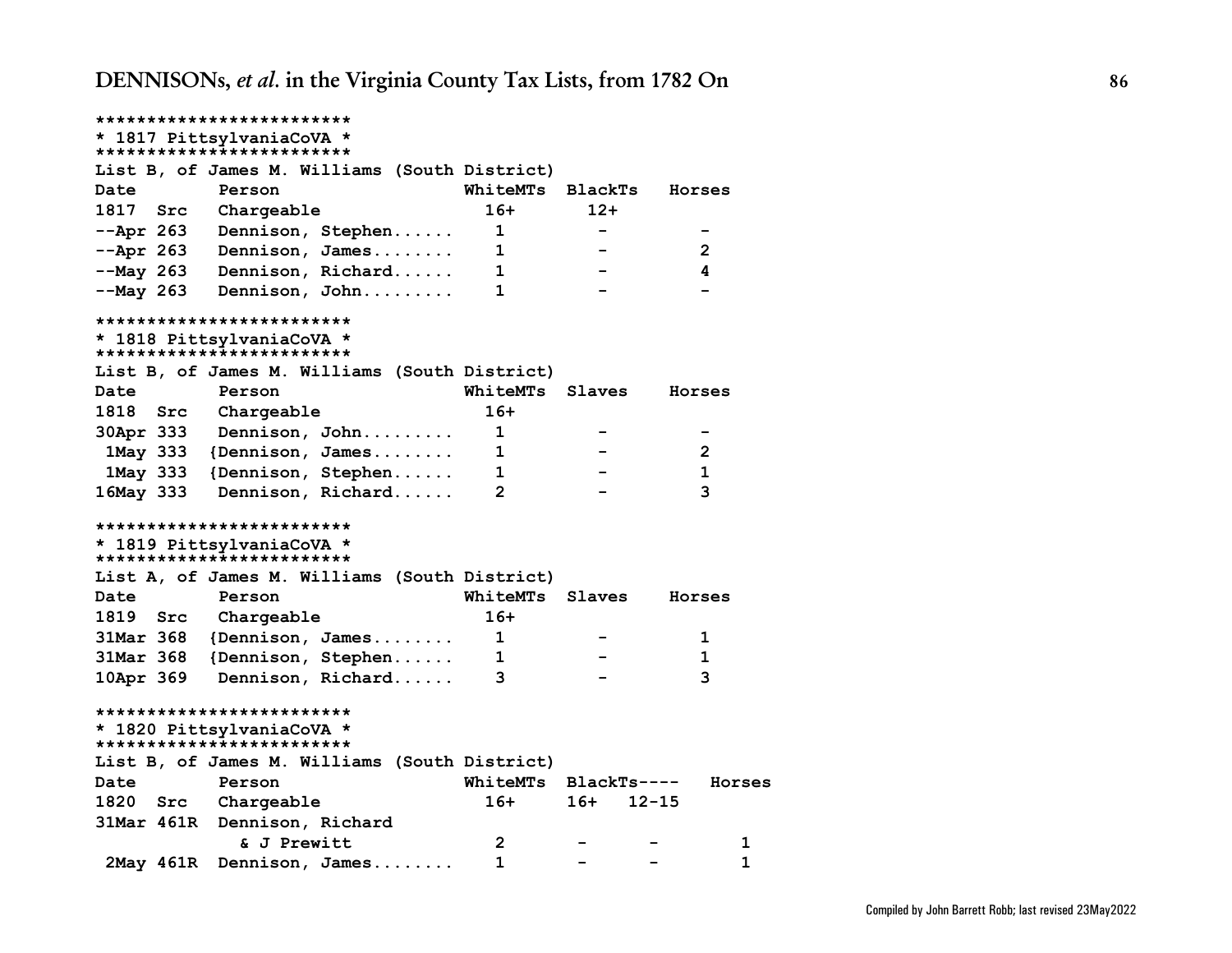**\*\*\*\*\*\*\*\*\*\*\*\*\*\*\*\*\*\*\*\*\*\*\*\*\* \* 1821 PittsylvaniaCoVA \* \*\*\*\*\*\*\*\*\*\*\*\*\*\*\*\*\*\*\*\*\*\*\*\*\* List A, of Thomas Williams (South District) Date Person BlackTs Horses 1821 Src Chargeable 12+ 16Apr 487 {Dennison, Richard...... - 2 16Apr 487 {Dennison, Elizabeth.... - 1 \*\*\*\*\*\*\*\*\*\*\*\*\*\*\*\*\*\*\*\*\*\*\*\*\* \* 1822 PittsylvaniaCoVA \* \*\*\*\*\*\*\*\*\*\*\*\*\*\*\*\*\*\*\*\*\*\*\*\*\* List B, of Thomas G. Tunstall (South District) Date Person BlackTs Horses 1822 Src Chargeable 12+ 20Mar 594 Dennison, Richard...... - 3 \*\*\*\*\*\*\*\*\*\*\*\*\*\*\*\*\*\*\*\*\*\*\*\*\* \* 1823 PittsylvaniaCoVA \* \*\*\*\*\*\*\*\*\*\*\*\*\*\*\*\*\*\*\*\*\*\*\*\*\* List A, of Thomas G. Tunstall (South District) Date Person BlackTs Horses 1823 Src Chargeable 12+ 29Apr 633 Denison, Richard....... - 3 \*\*\*\*\*\*\*\*\*\*\*\*\*\*\*\*\*\*\*\*\*\*\*\*\* \* 1824 PittsylvaniaCoVA \* \*\*\*\*\*\*\*\*\*\*\*\*\*\*\*\*\*\*\*\*\*\*\*\*\* List B, of Thomas G. Tunstall (South District) Date Person BlackTs Horses 1824 Src Chargeable 12+ 25Mar 50 Denison, Richard....... 1 3 \*\*\*\*\*\*\*\*\*\*\*\*\*\*\*\*\*\*\*\*\*\*\*\*\* \* 1825 PittsylvaniaCoVA \* \*\*\*\*\*\*\*\*\*\*\*\*\*\*\*\*\*\*\*\*\*\*\*\*\* List A, of Thomas G. Tunstall (South District) Date Person BlackTs Horses 1825 Src Chargeable 12+ 13May 92 Denison, Richard....... - 3**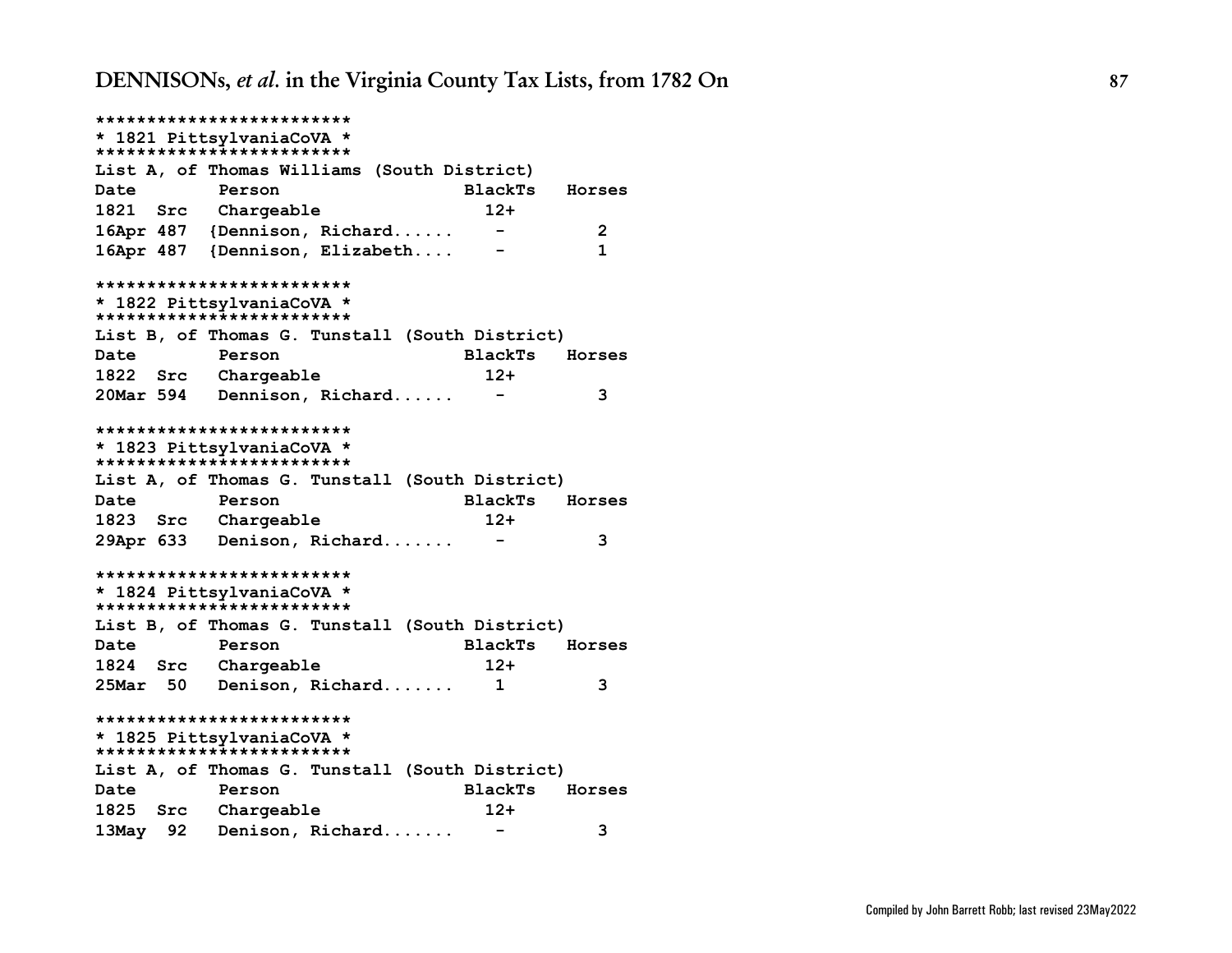**\*\*\*\*\*\*\*\*\*\*\*\*\*\*\*\*\*\*\*\*\*\*\*\*\* \* 1826 PittsylvaniaCoVA \* \*\*\*\*\*\*\*\*\*\*\*\*\*\*\*\*\*\*\*\*\*\*\*\*\* List A, of Thomas G. Tunstall (South District) Date Person BlackTs Horses 1826 Src Chargeable 12+ --May 193 Denison, Richard....... - 4 \*\*\*\*\*\*\*\*\*\*\*\*\*\*\*\*\*\*\*\*\*\*\*\*\* \* 1827 PittsylvaniaCoVA \* \*\*\*\*\*\*\*\*\*\*\*\*\*\*\*\*\*\*\*\*\*\*\*\*\* List A, of Thomas G. Tunstall (South District) Date Person BlackTs Horses 1827 Src Chargeable 12+ 11May 235 Denison, Richard....... - 2 \*\*\*\*\*\*\*\*\*\*\*\*\*\*\*\*\*\*\*\*\*\*\*\*\* \* 1828 PittsylvaniaCoVA \* \*\*\*\*\*\*\*\*\*\*\*\*\*\*\*\*\*\*\*\*\*\*\*\*\* List B, of Thomas G. Tunstall (South District) Date Person BlackTs Horses 1828 Src Chargeable 12+ 9Mar 307 Dennison, Richard...... - 2 \*\*\*\*\*\*\*\*\*\*\*\*\*\*\*\*\*\*\*\*\*\*\*\*\* \* 1829 PittsylvaniaCoVA \* \*\*\*\*\*\*\*\*\*\*\*\*\*\*\*\*\*\*\*\*\*\*\*\*\* List B, of Thomas G. Tunstall (South District) Date Person BlackTs Horses 1829 Src Chargeable 12+ 18May 386 Dennison, Richard...... - 2 \*\*\*\*\*\*\*\*\*\*\*\*\*\*\*\*\*\*\*\*\*\*\*\*\* \* 1830 PittsylvaniaCoVA \* \*\*\*\*\*\*\*\*\*\*\*\*\*\*\*\*\*\*\*\*\*\*\*\*\* List B, of Thomas G. Tunstall (South District) Date Person BlackTs Horses 1830 Src Chargeable 12+ ---- 503 Dennison, Richard...... - 2**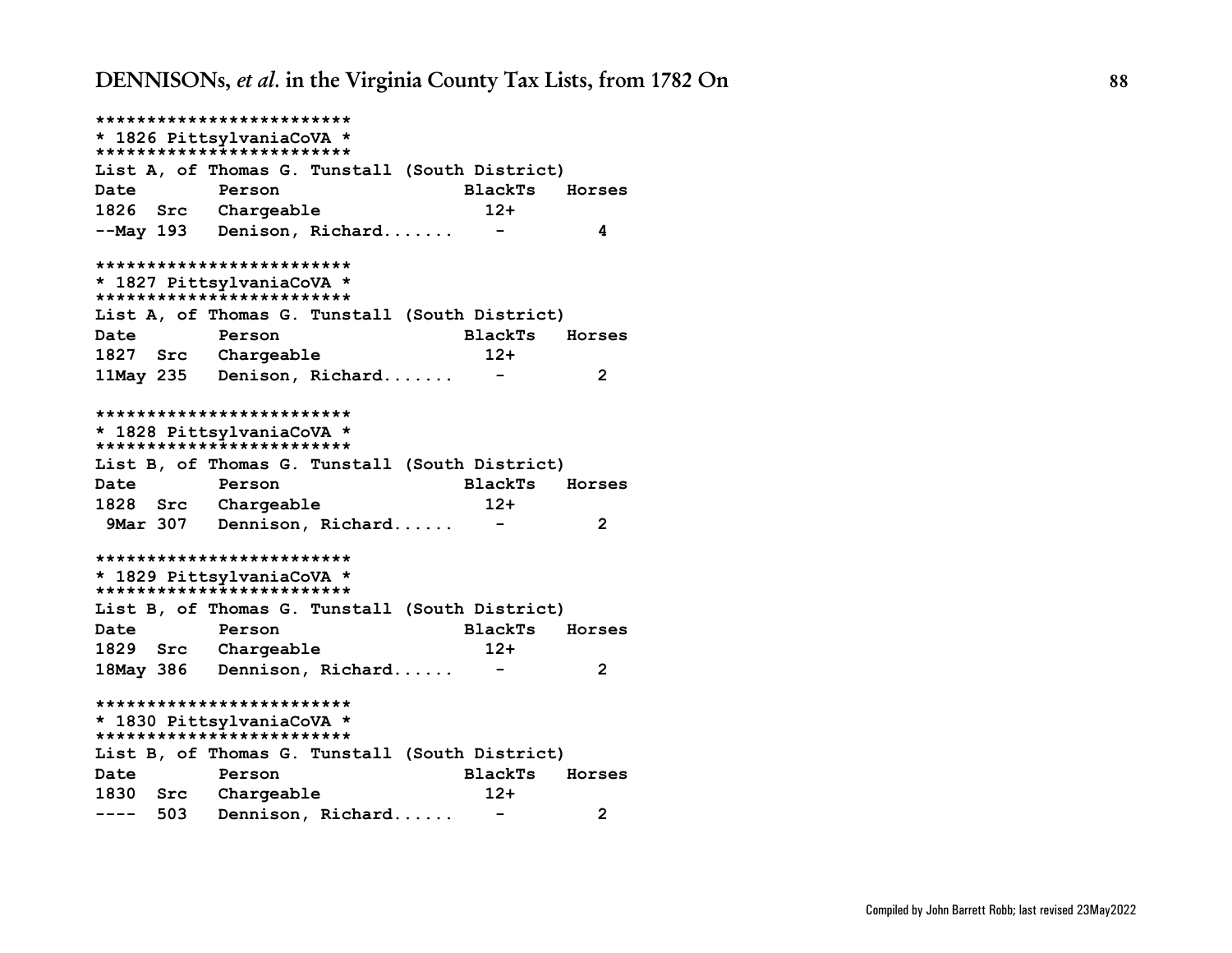**\*\*\*\*\*\*\*\*\*\*\*\*\*\*\*\*\*\*\*\*\*\*\*\*\* \* 1831 PittsylvaniaCoVA \* \*\*\*\*\*\*\*\*\*\*\*\*\*\*\*\*\*\*\*\*\*\*\*\*\* List A, of Thomas G. Tunstall (South District) Date Person BlackTs Horses 1831 Src Chargeable 12+ 27Apr 550 Dennison, Richard...... - 2 \*\*\*\*\*\*\*\*\*\*\*\*\*\*\*\*\*\*\*\*\*\*\*\*\* \* 1832 PittsylvaniaCoVA \* \*\*\*\*\*\*\*\*\*\*\*\*\*\*\*\*\*\*\*\*\*\*\*\*\***

**No DENNISON+s**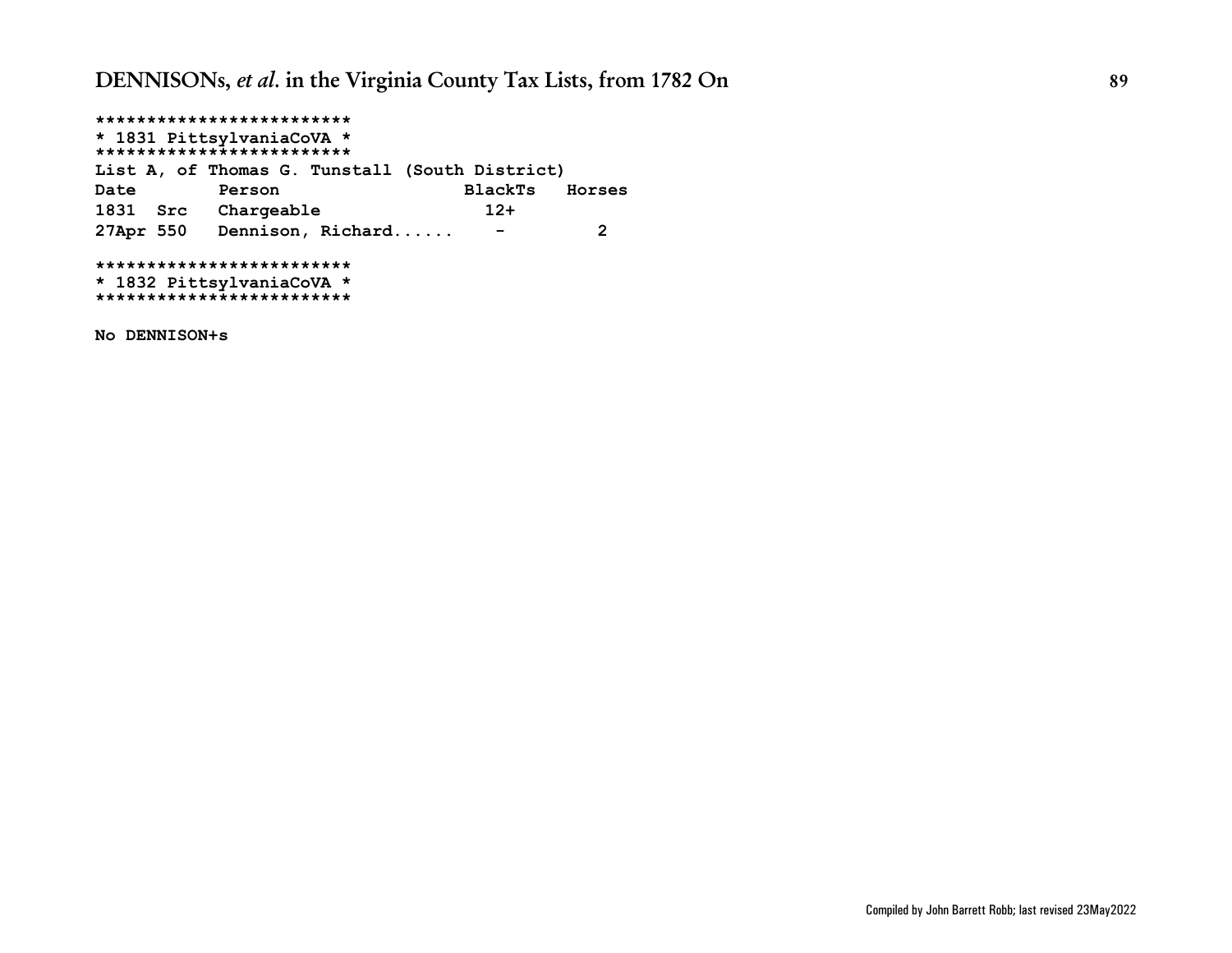## <span id="page-89-0"></span>**Analysis: DENNISON+s in the Personal Property Tax lists of PittsylvaniaCo, 1782-1832 The Surname Spelling Issue**

I've adopted the token "DENNISON+" to represent the unusually wide variation in surname spelling for the DENNISONs of this county. It's meant to extend the phonetic umbrella to include soundalikes for DONALDSON and DANIELSON, as well as DENNISON.

First, it needs to be understood that until the 1800s were well advanced even quite literate people spelled all but the most familiar words the way they sounded to them when they were pronounced by their bearers according to many different accents. When Noah Webster's first *Dictionary* was published in 1806 it introduced to America the novel idea that there was one "correct" spelling of every word. For most people, most of the time, their language was an oral affair, and it took at least a generation for this idea of correct spelling to take root.

Thus, there's nothing particularly problematic in presuming that the James Danerson who appears on the Pittsylvania lists in 1782 and in most of the years thereafter through 1812 is one and the same man regardless of the morphology of his surname, and in spite of the fact that this one and only James occasionally switched lists. This conclusion is also endorsed by the consistency of his household composition from year to year.

James is also quite consistently separated in his tax gathering dates (indicators of neighborhood proximity) from the other two seniot DENNISON+s on the list, Benjamin and Richard, though other evidence indicates that all three of these patriarchs lived in the same general SE area of the county. The spelling of Benjamin and Richard's surnames were more also likely in PittsylvaniaCo to fall under the DENNISON phonetic umbrella, but in Benjamin's two Maryland marriage records, his surname is spelled "Danielson" and "Donaldson". For these and other reasons (descendants of both families migrated to the same south central KY counties) these two sets of DENNISON+s are likely to have been related, even though Y-Chromosome DNA testing shows that they had different patrilineal ancestry.

It sometimes helps, in resolving these dilemmas of surname spellings to consider who the recording clerks were at various times, and it's particularly helpful when they change, because the phonetic spelling of the surnames more often than not changes with them, and provides one with an increasingly accurate picture of how the bearer pronounced his own surname. Only the most literate and educated people during this period had any definite idea of how their name was "supposed" to be spelled, even though the majority could manage an occasional crude signature to an important document.

Benjamin and Richard DENNISON appear on the list of Robert Devin from 1788-1797, who is succeeded in 1798 by Jeremiah White. This list covers the southern portion of the county and it also includes James through 1796. Then, from 1798-1801 James appears on the other list (the list kept by John White starting in 1794) as "James Dennison".

Annotations I came across indicate that John and Jeremiah White were merchant partners of the firm White & White. It's likely, therefore, that they were both fairly literate, and more important familiar both with the pronunciations of most of the names in their districts, and of the relationships, if any, between people with similar sounding names. this in turn makes it somewhat likely that they would have both heard and spelled the names of men known to be related approximately the same.

Nonetheless, after spelling James's name DENNISON from 1798-1801, John White then spelled it like DONALDSON from 1802-1806. during which period James was joined by other DONALDSONs—presumably his sons just reaching either the age of 16 or of 21.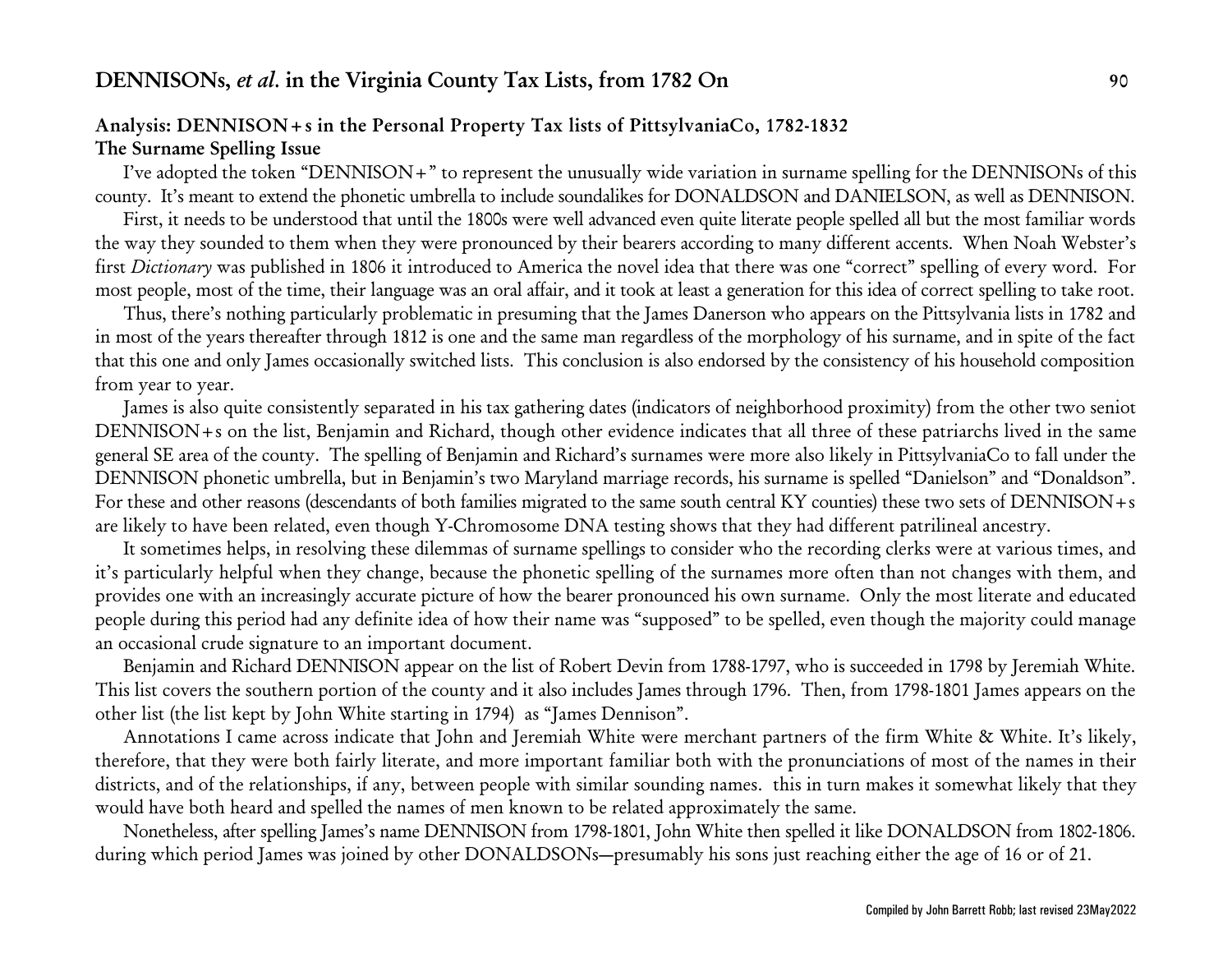## **What the PittsylvaniaCo PPTs tell us about the likely sons of the patriarchs James and Benjamin DENNISON+**

In 1804, James's household includes two additional WMT16+, and in 1805, James, William, and John Donalson are [bracketed](#page-91-0) together (listed adjacent with the same tax gathering date). The PittsylvaniaCo marriage records show that William Dennerson married in Oct1803, and John Dennison in Oct1804, and though James wasn't a surety for either marriage, their first appearance on the tax lists in 1805 bracketed with James almost certainly means that he was their father. One anomaly: in 1805 James still has two extra WMT16+, but later bracketed records show that he probably had two more sons, James Jr, and Stephen, and the tax commissioner may have decided to tally them in 1805, both having reached the minimum tithable age of 16.

After 1805, Benjamin and all of his sons (none of whom ever appear on the PittsylvaniaCo PPTs by name<sup>[3]</sup>) removed to Kentucky, and he is next found, at aged 45+, heading a household in BarrenCoKY adjacent to households headed by Zachariah and Samuel Dennison. There are two late 1805 PittsylvaniaCo marriage records indicating that these two were both Benjamin's sons: Benjamin is a surety on the marriage bond of Zachariah, and gives his consent for the marriage of his underage son Samuel.

In 1806, the only DENNISONs remaining on the lists are James, William, and John, again [bracketed](#page-91-0) together. One would expect to find Richard on this list too but he doesn't reappear until 1807, when Richard Dennison and John Dennison (widely separated in date) join James and William Donalson (petogether). There were no taxes in 1808.

From 1809 all DENNISON+s are on the same tax list, and their surnames always receive the phonetic spelling DENNISON. These include, besides Richard and John, James Dennison Sr, and (with their tax information gathered on the same date) James Dennison Jr and William Dennison.

Both James and Richard appear to have remained in PittsylvaniaCo for the rest of their lives. Both head households in the county in 1820, and though James drops off the PPTs after 1820, a county order book entry shows that this was because he was exempted at that time from all future taxes, on account of age or disability.

## **What the PittsyvaniaCo PPTs tell us about the likely sons of the patriarch Richard DENNISON+**

Richard first appears on the PittsylvaniaCo lists in 1793 and continues thereon through 1831. On 23Jun18311831 Richard made his will (probated 18Jul1831) naming a wife Elizabeth, and sons Thomas and James D. Like the grown sons of Benjamin, neither of these sons ever appeared by name on the PittsylvaniaCo PPTs, but for several years Richard's household includes an extra WMT16+ or two, and interestingly, for the year 1821, there is a separate listing for Elizabeth Dennison, bracketed with Richard.

The first time that Richard has extra WMT16+ was in 1802 and 1803, and then not again until 1807. In 1804 a new DENNISON+ appears in the PittsylvaniaCo PPTs—John, who is bracketed that year with Benjamin and Richard. I think that this was a son of Richard not Benjamin because the WMT16+ tally of Richard was decremented from 2 to 1 in that year, and because Benjamin's conjugal family has been extensively researched downstream in KY, where he and several of his known sons headed 1810 households clustered together

 $^3$ It appears that the tax commissioners of PittsylvaniaCo only listed young men by name after they had set up households of their own, regardless of their age. This policy was by no means the usual practice.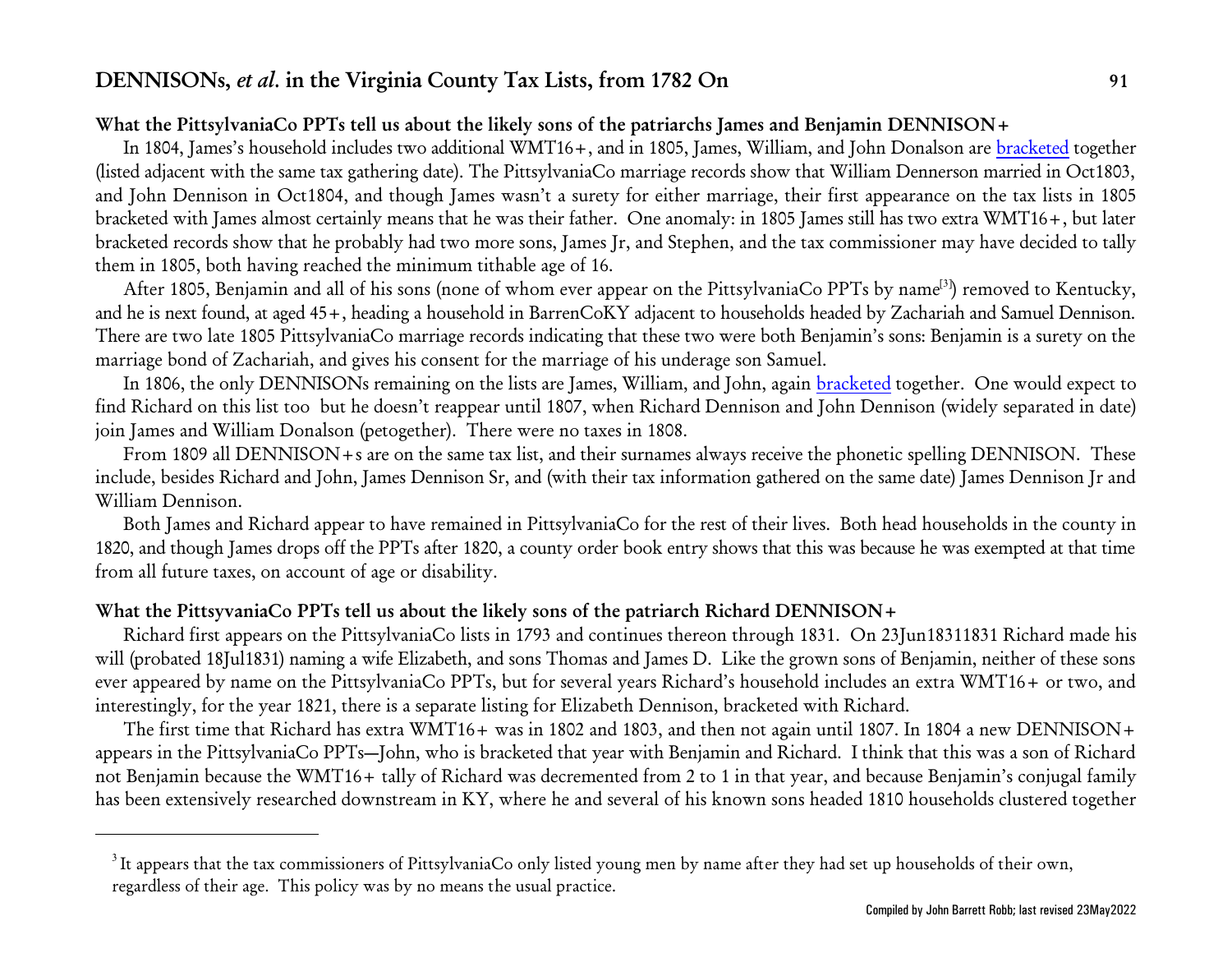first in BarrenCo iin 1810 and then in HartCo in 1820 (which was created from Barren in 1819), but none of these clustered households is ever headed by a John. On the other hand, there is one in 1820 headed by John Dennison (aged 26-44) of CumberlandCoKY (adjacent to Barren), and my guess is that the putative 1804 son of Richard may actually have been the first of these PittsylvaniaCo DENNISON+s to head to KY, as early as 1805 when he disappears for good from the PittsylvaniaCo PPTs. As noted above, the John who appears in the PittsylvaniaCo lists starting the next year (in 1805) is often bracketed with James for the remained of this John's tenure in PittsylvaniaCo, which ends for good in 1812. Of course it's also possible that the 1820 John of CumberlandCoKY was the son of James.

Since Richard's 1831 will names only sons Thomas and James D, if John of 1804 was the son of Richard, he presumably died before 1831. And by the same token, we can reasonably presume that the extra WMT16+ in Richard's household from 1807-1809 (though the year 1808 is missing) was second son Thomas (listed first in the will), and the third son James D came along later. Richard again has an extra WMT16+ in 1811 (when his household consists of "Richard and son"), and in 1814. It would appear that these sons left, perhaps also for KY about the time they came of age, since they never appear by name in the PittsylvaniaCo PPTs.

## **What the PittsylvaniaCo PPTs suggest about family relationships between the patriarchs James, Benjamin, and Richard**

Y-Chromosome DNA (yDNA) testing of patrilineal descendants of the PittsylvaniaCo DENNISONs shows that patrilineal descendants of James belong to DENNISON Patrilineage 2, while Benjamin's descendants are of DENNISON Patrilinage 6—thus these two PittsylvaniaCo patriarchs are mutually unrelated, at least through the paternal line. And this raises the question of which patrilineage Richard of Pittsylvania falls into.

The tax list evidence associates Richard much more closely with Benjamin than with James. Richard is actually [bracketed](#page-91-0) with Benjamin the first time he appears in the PPTs, in 1793, and in a number of lists thereafter; while Benjamin and Richard rarely have tax gathering dates close to those of James—though they are almost always on the same tax list for the southern half of the county, and their dates often place them in the same general region of this half. This tax list proximity evidence is fully consistent with the other location evidence of their land records $[4]$ 

<span id="page-91-0"></span><sup>&</sup>lt;sup>4</sup>I examine this issue in more depth in my report "<u>The Pittsylvania County, Virginia, DENNISONs of Patrilineages 2 and 6</u>".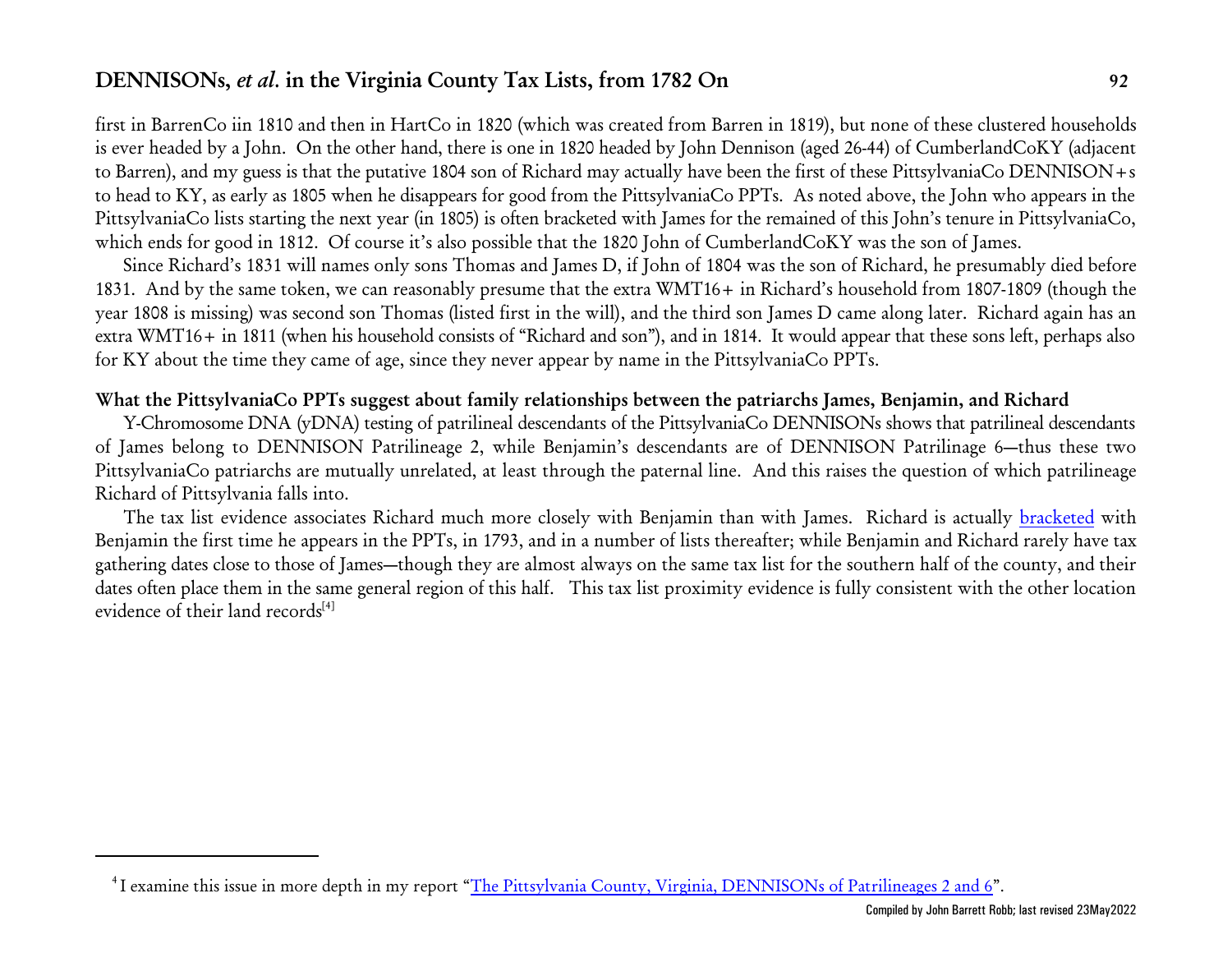# **Rockingham County, Virginia, Personal Property Tax Lists, 1814-1847** (Src: the LVA films listed below)

Daniel<sup>2</sup> DENNISON and family, including son John<sup>3</sup>, settled early in RockinghamCo in the Dry River area to the west of "North River" (the northern fork of the Shenandoah) near the northern border of AugustaCo to the south. In the 1780s, Daniel<sup>2</sup> removed to Kentucky with all but one of his sons, John2, who in 1790 moved south just across the border to AugustaCo, where he settled in the Naked Creek area, where his descendants continue to be found until the 1730s and beyond. Two descendant DENNISONs appear in the much later records of Rockingham as well—Samuel<sup>4</sup> (John<sup>3</sup>, Daniel<sup>2</sup>) from 1830-1835, and John for just the year 1843. This is probably the same John who appears in earlier and later years on the AugustaCo lists, and he is most likely John<sup>5</sup> (Samuel<sup>4</sup>). Because this John is known to have married Sarah Landes in AugustaCo in 1840, I have abstracted (and photocopied) certain LANDES records as well, mostly in AugustaCo, but also those for 1843 in RockinghamCo, since that was the year that the putative John<sup>5</sup> appeared there.

## SOURCES:

My source for the abstracts through 1814 was the Binns online database, which consists of photocopies of the original faircopy lists filed by the county sheriffs with the Commonwealth authorities in Richmond, and microfilmed and archived by the Library of Virginia. After 1813 my source was this same series of microfilms borrowed from the Library of Virginia on interlibrary loan, viz.

## RockinghamCoVA Personal Property Tax lists

|          | Library of Virginia |           |
|----------|---------------------|-----------|
| Reel 306 |                     | 1814-1827 |
| Reel 307 |                     | 1828-1838 |
| Reel 308 |                     | 1839-1847 |
|          |                     |           |

**\*\*\*\*\*\*\*\*\*\*\*\*\*\*\*\*\*\*\*\*\*\*\***

```
* 1782 RockinghamCoVA *
***********************
List of John Davis
Date Person WhiteMTs Slaves Horses Cattle
1782 Src Chargeable 21+
     16 Deniston, James...... 1 - 1 -
     16 Deniston, Daniel..... 1 - 7 22
     16 Deniston, John....... 1 2 5 11
         slaves: Jame, Dils
```
Daniel $^2$  and sons owned land around Dry River in SW RockinghamCo not far from the northern AugustaCo border.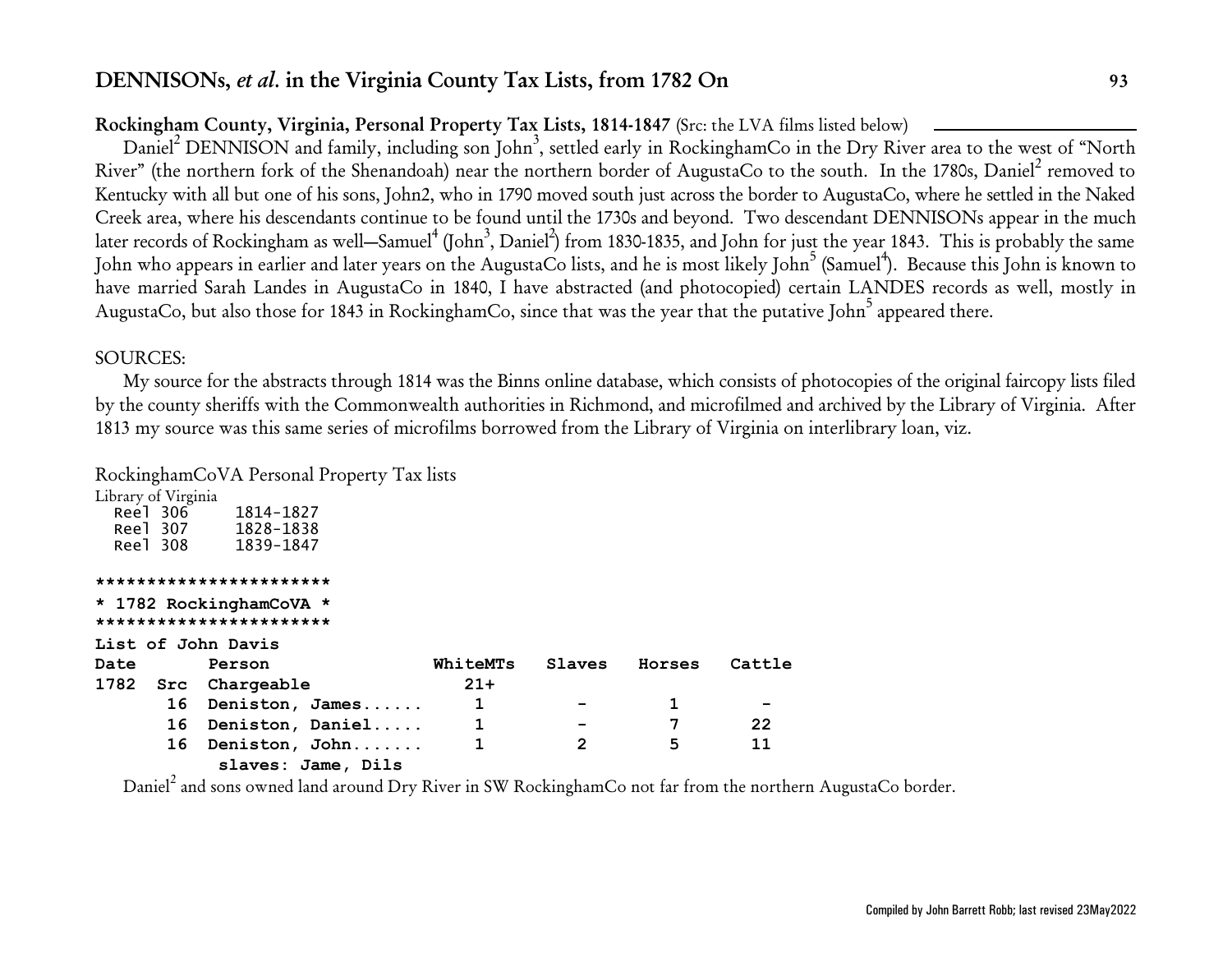|      | ***********************       |                    |          |                |           |        |        |
|------|-------------------------------|--------------------|----------|----------------|-----------|--------|--------|
|      | * 1783 RockinghamCoVA *       |                    |          |                |           |        |        |
|      | ***********************       |                    |          |                |           |        |        |
|      | List of Capt. Will[ia]m Smith |                    |          |                |           |        |        |
| Date | Person                        |                    | WhiteMTs |                | SlaveTs-- | Horses | Cattle |
|      | 1783 Src Chargeable           |                    | $21+$    | $16+ < 16$     |           |        |        |
|      | 03L Denniston, John           |                    | 1        |                |           | 5      | 10     |
|      | slaves: Tom, Bett             |                    |          | $\overline{2}$ |           |        |        |
|      |                               | Dick               |          |                | 1         |        |        |
|      | 03R {Denniston, Daniel        |                    | 1        |                |           | 7      | 20     |
|      | 03R {Denniston, James         |                    | 1        |                |           | 1      |        |
|      | ***********************       |                    |          |                |           |        |        |
|      | * 1784 RockinghamCoVA *       |                    |          |                |           |        |        |
|      | ***********************       |                    |          |                |           |        |        |
|      | List of Capt. Smith           |                    |          |                |           |        |        |
| Date | Person                        |                    | WhiteMTs |                | SlaveTs-- | Horses | Cattle |
|      | 1784 Src Chargeable           |                    | $21+$    | $16+ < 16$     |           |        |        |
|      | 06L {Deniston, John           |                    | 1        | $\mathbf{1}$   |           | 8      | 12     |
|      |                               | slaves: Tom, Dolly |          |                |           |        |        |
|      | 06L {Deniston, Daniel         |                    | 1        |                |           | 6      | 19     |

*I find no DENNISONs in RockinghamCo from 1785-1789, though the lists for 1785 look incomplete. Daniel 2 and James 3 left for KY sometime during this period, while John relocated to Naked Creek about ten miles south in AugustaCo and begins to appear on that county's tax lists in 1786. Likewise, there were no DENNISONs in RockinghamCo from 1814 through 1829, inclusive. It's only for the years 1830-1835 that we find Samuel M. DENNISON in Rockingham, and thereafter just one sighting of Samuel's possible son John, in 1843, on the same list as his future LANDES in-laws: I suspect that this list erroneously brought in residents on the opposite bank of North River, on the AugustaCo side.*

*These additional DENNISONs from 1830 are abstracted on the subsequent pages.*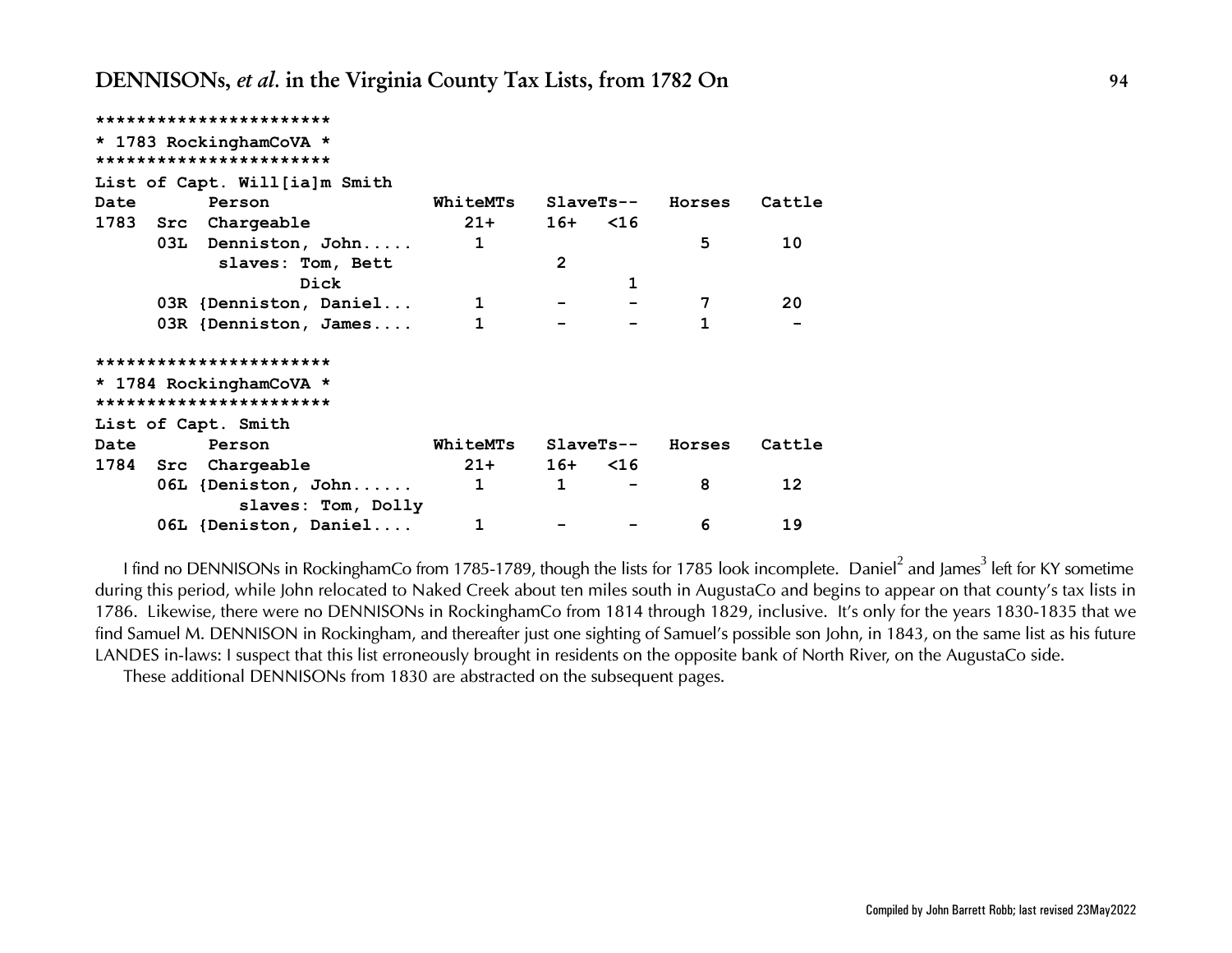**\*\*\*\*\*\*\*\*\*\*\*\*\*\*\*\*\*\*\*\*\*\*\* \* 1830 RockinghamCoVA \* \*\*\*\*\*\*\*\*\*\*\*\*\*\*\*\*\*\*\*\*\*\*\* Date Person WhiteMTs Blacks----- Horses 1830 Src Chargeable 16+ 16+ 12-15 31Mar 06L {Deniston, Samuel....... 1 1 - 3 \*\*\*\*\*\*\*\*\*\*\*\*\*\*\*\*\*\*\*\*\*\*\* \* 1831 RockinghamCoVA \* \*\*\*\*\*\*\*\*\*\*\*\*\*\*\*\*\*\*\*\*\*\*\* Date Person WhiteMTs Blacks----- Horses 1831 Src Chargeable 16+ 16+ 12-15 10Mar Denison, Samuel........ 1 1 - 3 \*\*\*\*\*\*\*\*\*\*\*\*\*\*\*\*\*\*\*\*\*\*\* \* 1832 RockinghamCoVA \* \*\*\*\*\*\*\*\*\*\*\*\*\*\*\*\*\*\*\*\*\*\*\* Date Person WhiteMTs Blacks----- Horses 1832 Src Chargeable 16+ 16+ 12-15 18Feb Denison, Samuel........ 1 1 - 2 \*\*\*\*\*\*\*\*\*\*\*\*\*\*\*\*\*\*\*\*\*\*\* \* 1833 RockinghamCoVA \* \*\*\*\*\*\*\*\*\*\*\*\*\*\*\*\*\*\*\*\*\*\*\* Date Person WhiteMTs Blacks----- Horses 1833 Src Chargeable 16+ 16+ 12-15 7Mar Denison, Samuel M...... 1 1 - 1 \*\*\*\*\*\*\*\*\*\*\*\*\*\*\*\*\*\*\*\*\*\*\* \* 1834 RockinghamCoVA \* \*\*\*\*\*\*\*\*\*\*\*\*\*\*\*\*\*\*\*\*\*\*\* Date Person WhiteMTs Blacks----- Horses 1834 Src Chargeable 16+ 16+ 12-15 14Feb Denison, Samuel........ 1 1 - 2**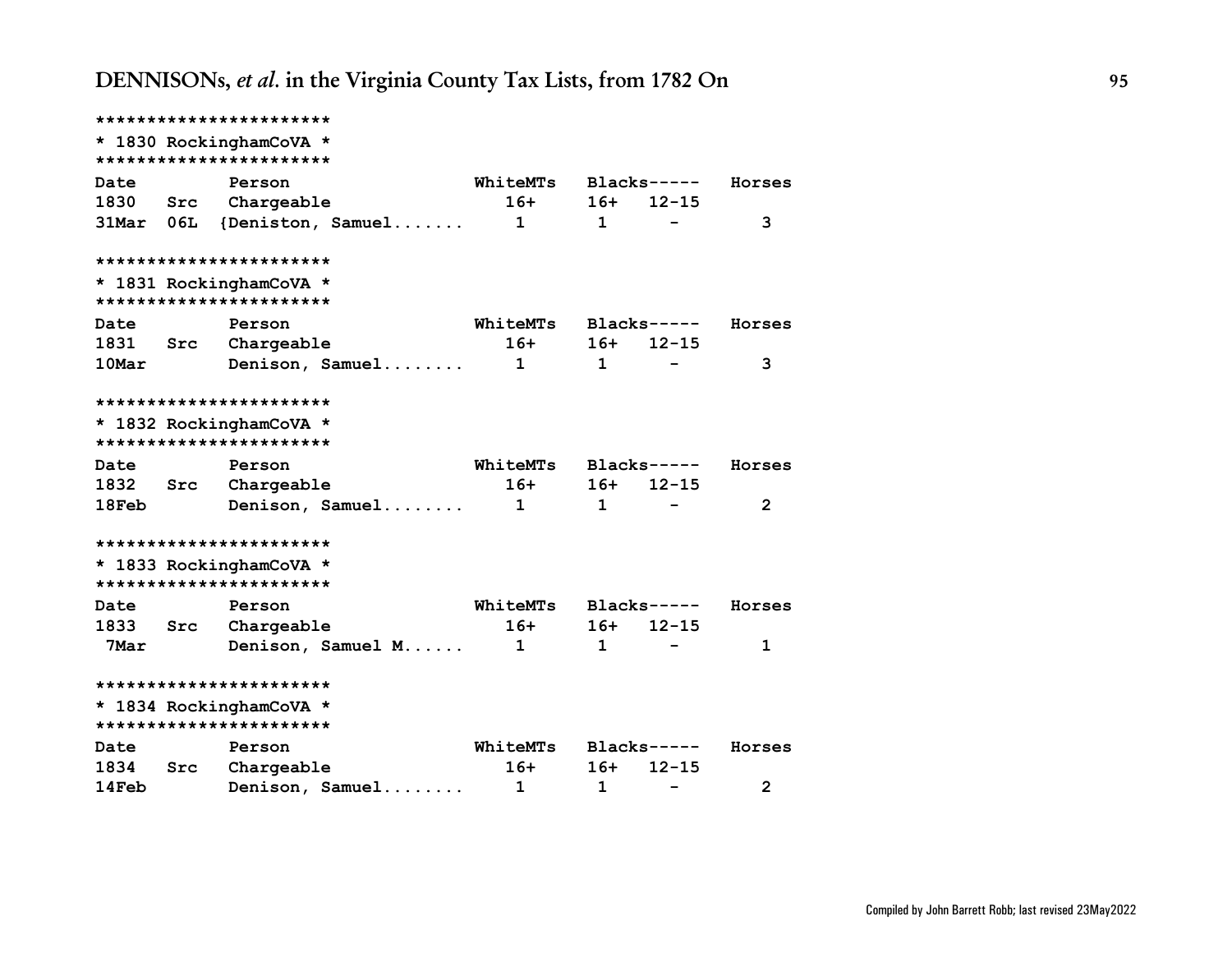## **\*\*\*\*\*\*\*\*\*\*\*\*\*\*\*\*\*\*\*\*\*\*\* \* 1835 RockinghamCoVA \* \*\*\*\*\*\*\*\*\*\*\*\*\*\*\*\*\*\*\*\*\*\*\* Date Person WhiteMTs Blacks----- Horses 1835 Src Chargeable 16+ 16+ 12-15 28Feb Denison, Samuel M...... 1 1 - 4**

*No DENNISONS in RockinghamCo from 1836-1842*

## **\*\*\*\*\*\*\*\*\*\*\*\*\*\*\*\*\*\*\*\*\*\*\* \* 1843 RockinghamCoVA \* \*\*\*\*\*\*\*\*\*\*\*\*\*\*\*\*\*\*\*\*\*\*\* Date Person WhiteMTs Blacks----- Horses 1843 Src Chargeable 16+ 16+ 12-15 21Apr Denison, John.......... 1 - - 2 + 1 wood clock 9May {Landis, David.......... 1 - - - 9May {Landis, William........ 1 - - 1 9May Landes, John........... 1 - - 8 + 1 metal clock, 1 wood clock**

*No DENNISONS in RockinghamCo from 1844-1847*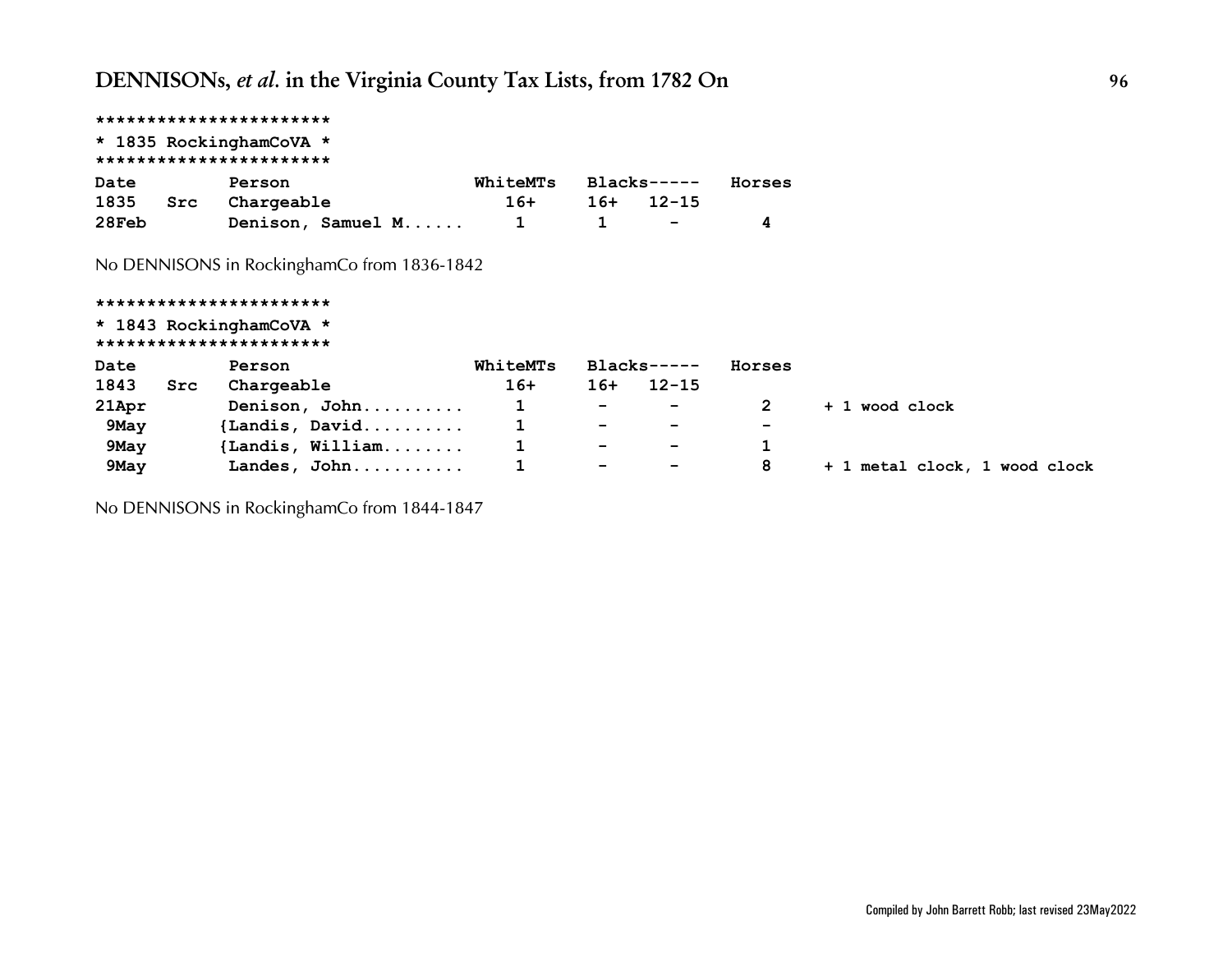## **Washington County, Virginia, Personal Property Tax Lists, 1782-1820**

For WashingtonCo I've abstracted not only all instances of DENNISONs for this period, but for the years 1782-1787 for those lists that contained DENNISONs, all the in-laws surnames BUCHANAN, DOUGHERTY, and SCOTT (there were many more SCOTTs that I didn't abstract, on other lists).

Although for the generally unalphabetized lists for 1782-1786 I've scanned all the pages of all the lists and noted the names and exact list titles, in the abstracts following I've omitted lists with no DENNISONs and standardized the titles just to "List of  $\langle$  name $\rangle$ ".

For the first several years, there are two, essentially duplicated, lists—on the second one the given names are generally abbreviated to the first initial, and the data is written out within a single box for each family (or person chargeable); the second lists adopt a more convenient to peruse columnar format. I've inferred the identity of these paired lists both from the total number of whites at the end, and from spot checking. The duplicate list for 1782 is misarchived and misfiled as 1786 List B.

## SOURCES:

My source for the abstracts through 1805 was the Binns online database and also the FamilySearch images, both digital image of films of the original faircopy lists filed by the county sheriffs with the Commonwealth authorities in Richmond, and microfilmed and archived by the Library of Virginia. From 1806-1820 my source was this same series of microfilms borrowed from the Library of Virginia on interlibrary loan, viz. WashingtonCoVA Personal Property Tax lists Reel 341 1806 —1827/1.

**\*\*\*\*\*\*\*\*\*\*\*\*\*\*\*\*\*\*\*\*\*\*\***

### **\* 1782 WashingtonCoVA \***

#### **\*\*\*\*\*\*\*\*\*\*\*\*\*\*\*\*\*\*\*\*\*\*\***

The totals for this year are: 1064 white male tithables, 383 black tithables, 4884 horses, and 8855 cattle.

### **[List of Aaron Lewis \(unalphabetized\)](https://www.familysearch.org/ark:/61903/3:1:3Q9M-CS79-LT8X?i=41&cat=408206)**

| Date | Person                            | WhiteMTs | Slaves | Horses        | Cattle         |
|------|-----------------------------------|----------|--------|---------------|----------------|
| 1782 | Src Chargeable                    | $21+$    |        |               |                |
|      | $i$ #42L{Denneston, James         |          |        |               |                |
|      | I#42L{Denneston, Robert           |          |        | $\mathcal{P}$ | $\overline{2}$ |
|      | $[\ldots 2 \text{ names} \ldots]$ |          |        |               |                |
|      | i#42L Denneston, John             |          |        | 4             |                |
|      | $[\ldots1$ name]                  |          |        |               |                |
|      | i#42L Buchanan, John              |          |        | 11            | 16             |
|      | $[\ldots1 \text{ name} \ldots]$   |          |        |               |                |
|      | i#42L Buchanan, Arch[ibal]d       |          |        | 6             | 10             |
|      |                                   |          |        |               |                |
|      | $I#42R$ Buchanan, $Rob[e]rt$      |          |        | 8             | 9              |
|      | $\cdots$                          |          |        |               |                |
|      | i#42R Buchanan, Joseph            |          |        | 4/5           | 8              |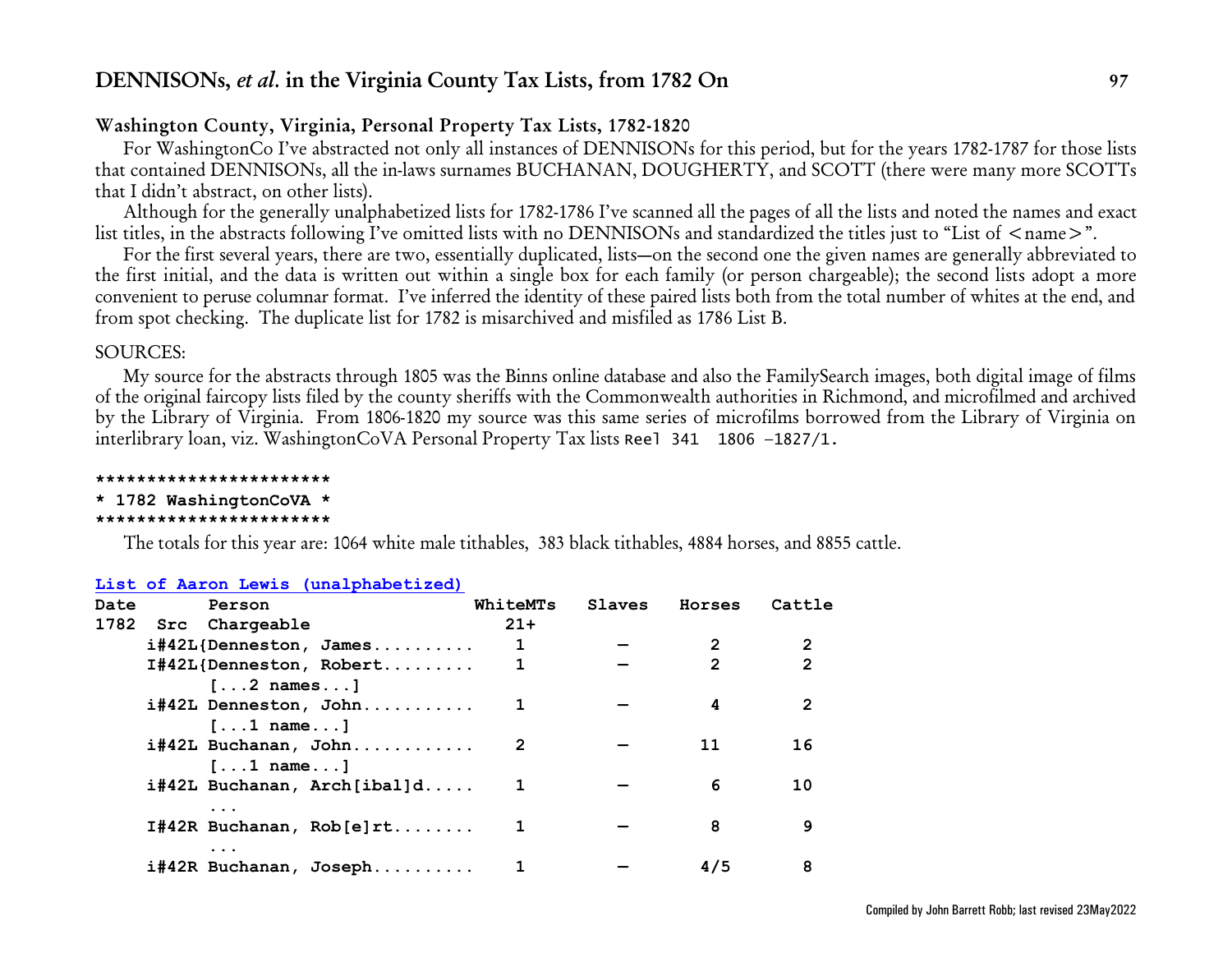### **\*\*\*\*\*\*\*\*\*\*\*\*\*\*\*\*\*\*\*\*\*\*\***

## **\* 1783 WashingtonCoVA \***

### **\*\*\*\*\*\*\*\*\*\*\*\*\*\*\*\*\*\*\*\*\*\*\***

The abbreviated list this year also includes consolidated population totals: 962 white tithables, 261 black tithables, 4187 horses, and 7703 cattle. The total amount of the personal property tax due for the county, including the 10 shillings charged for each tithable, was  $f(1129/9/9, 11129/9)$ or about \$82,000 with respect to today's prices for commodities; with respect to today's purchasing power in labor services the value of that amount would be \$1,780,000, 20 times the commodity price value, or about \$5000 for each householder. Taxes were high at this time because the new republic was trying to cope with the overwhelming costs of the Revolutionary War. Colonial taxes were practically non-existent by comparison, and were assessed largely in labor services—working on road gangs, and serving in the militia when called up.

**List of A. Outlaw (unalphabetized)** This list immediately follows that of Capt. James Fulkerson's, and spans pages 9R-11L, but it has no heading. Fortunately, there's a duplicate (summary) list from which I derived the listholder's name: A. Outlaw.

| Date |      | Person                             | WhiteMTs     | Slaves | Horses         | Cattle |
|------|------|------------------------------------|--------------|--------|----------------|--------|
| 1783 |      | Src Chargeable                     | $21 +$       |        |                |        |
|      | 11R  | Buchanan, $Sam[ue]1$<br>[one name] | $\mathbf{1}$ | 1      | 6              | 13     |
|      |      | 11R Buchnanan, Rob[er]t            | 1            |        | 8              | 13     |
|      |      | $\ddotsc$                          |              |        |                |        |
|      | 11R  | Buchanan, John                     | 1            |        | 12             | 14     |
|      | 10R  | Buchanan, John                     | 1            |        | 7              | 6      |
|      |      | [8 names]                          |              |        |                |        |
|      |      | 10R {Denison, Rob[er]t             | 1            |        | $\overline{2}$ | 4      |
|      |      | 10R {Dennison, James               | 1            |        | $\overline{2}$ | 4      |
|      |      | $\ddotsc$                          |              |        |                |        |
|      |      | 10R Scott, Charles                 | 1            |        | 3              | 4      |
|      |      | 11L {Buchanan, Moses               | 1            |        | 8              | 19     |
|      |      | 11L $\{Buchanan, And[re]w \dots$   | $\mathbf{1}$ |        | 7              | 14     |
|      |      | $\ddotsc$                          |              |        |                |        |
|      | 11L. | $Buchanan, Math[e] w \ldots$       |              |        | 3              | 2      |
|      | 12   | {Scott, Joseph                     | 1            |        |                | 4      |
|      | 12   | $\{Scott, Evan.$                   |              |        |                | 3      |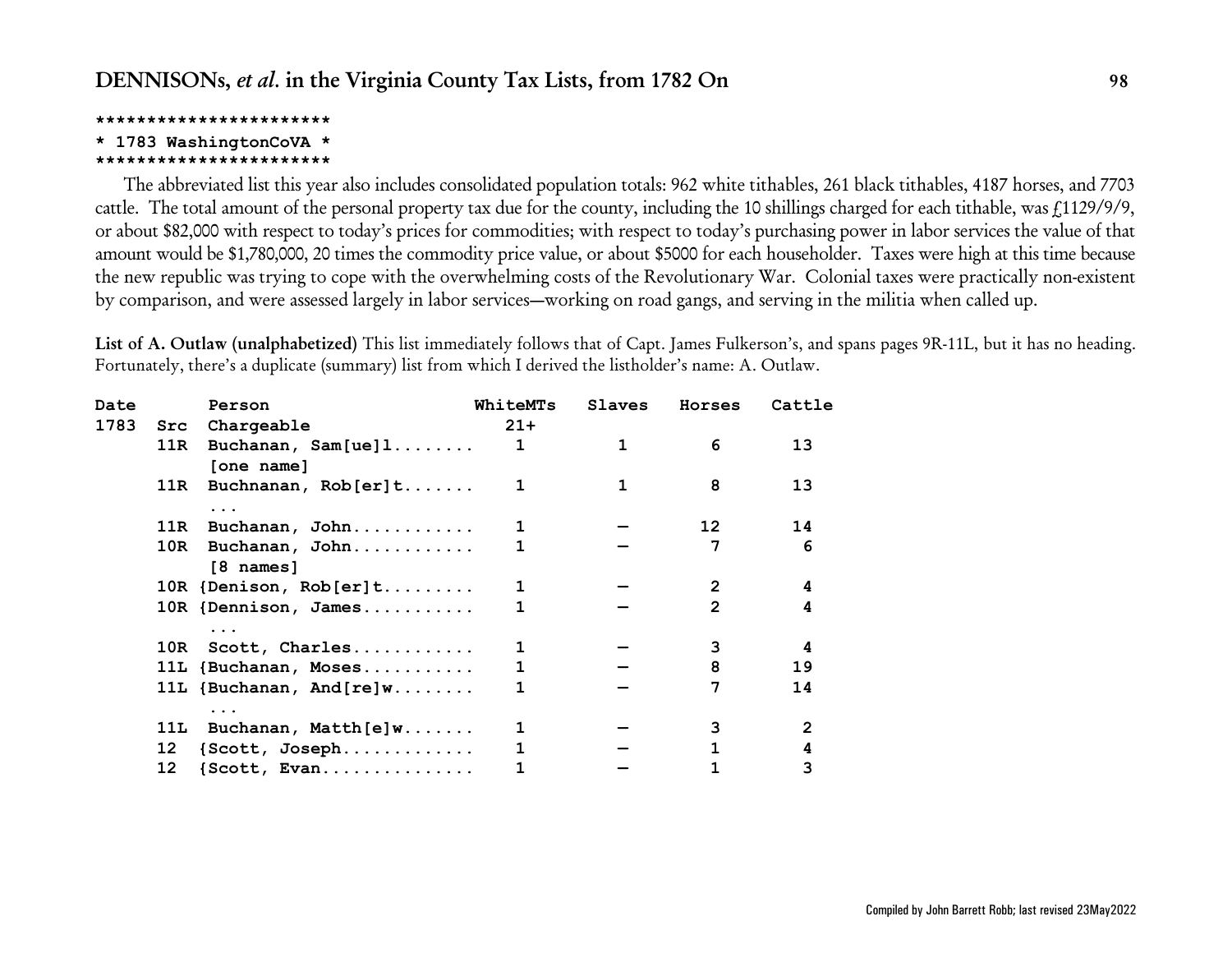### **\*\*\*\*\*\*\*\*\*\*\*\*\*\*\*\*\*\*\*\*\*\*\***

## **\* 1784 WashingtonCoVA \***

### **\*\*\*\*\*\*\*\*\*\*\*\*\*\*\*\*\*\*\*\*\*\*\***

There are evidently both lists and parts of lists missing for this year. Many of the pages for this year are torn more or less in half (perhaps leaving gaps), and have been reassembled in an order that is somewhat scrambled. I found many of the names from Outlaw's 1783 list on one ostensibly headed by Robert Campbell.

## **I found no DENNISONs this year.**

# **\*\*\*\*\*\*\*\*\*\*\*\*\*\*\*\*\*\*\*\*\*\*\***

#### **\* 1785 WashingtonCoVA \* \*\*\*\*\*\*\*\*\*\*\*\*\*\*\*\*\*\*\*\*\*\*\***

There may be missing lists this year, but the last page of the booklet has a total of 859 whites, which is in line with previous years..

## **I found no DENNISONs this year.**

# **\*\*\*\*\*\*\*\*\*\*\*\*\*\*\*\*\*\*\*\*\*\*\***

# **\* 1786 WashingtonCoVA \***

## **\*\*\*\*\*\*\*\*\*\*\*\*\*\*\*\*\*\*\*\*\*\*\***

There are 858 white tithables this year—virtually the same as last year.

## **List of William Edmondson**

**"within the bounds of Captain Kincannon's and Captain Jamison's companies for 1786" (unalphabetized)**

| Date | Person              | WhiteMTs |                                           | SlaveTs----              | Horses | Cattle |
|------|---------------------|----------|-------------------------------------------|--------------------------|--------|--------|
|      | 1786 Src Chargeable | $21+$    |                                           | $16+$ 12-15              |        |        |
|      | $11R$ Scott, John 1 |          |                                           |                          | ્રવ    |        |
|      | 12L Denniston, John |          | $\overline{\phantom{0}}$                  | $\overline{\phantom{0}}$ |        | າ      |
|      | 12R Scott, Samuel 1 |          | $\sim$ $\sim$ $\sim$ $\sim$ $\sim$ $\sim$ | $\overline{\phantom{0}}$ |        |        |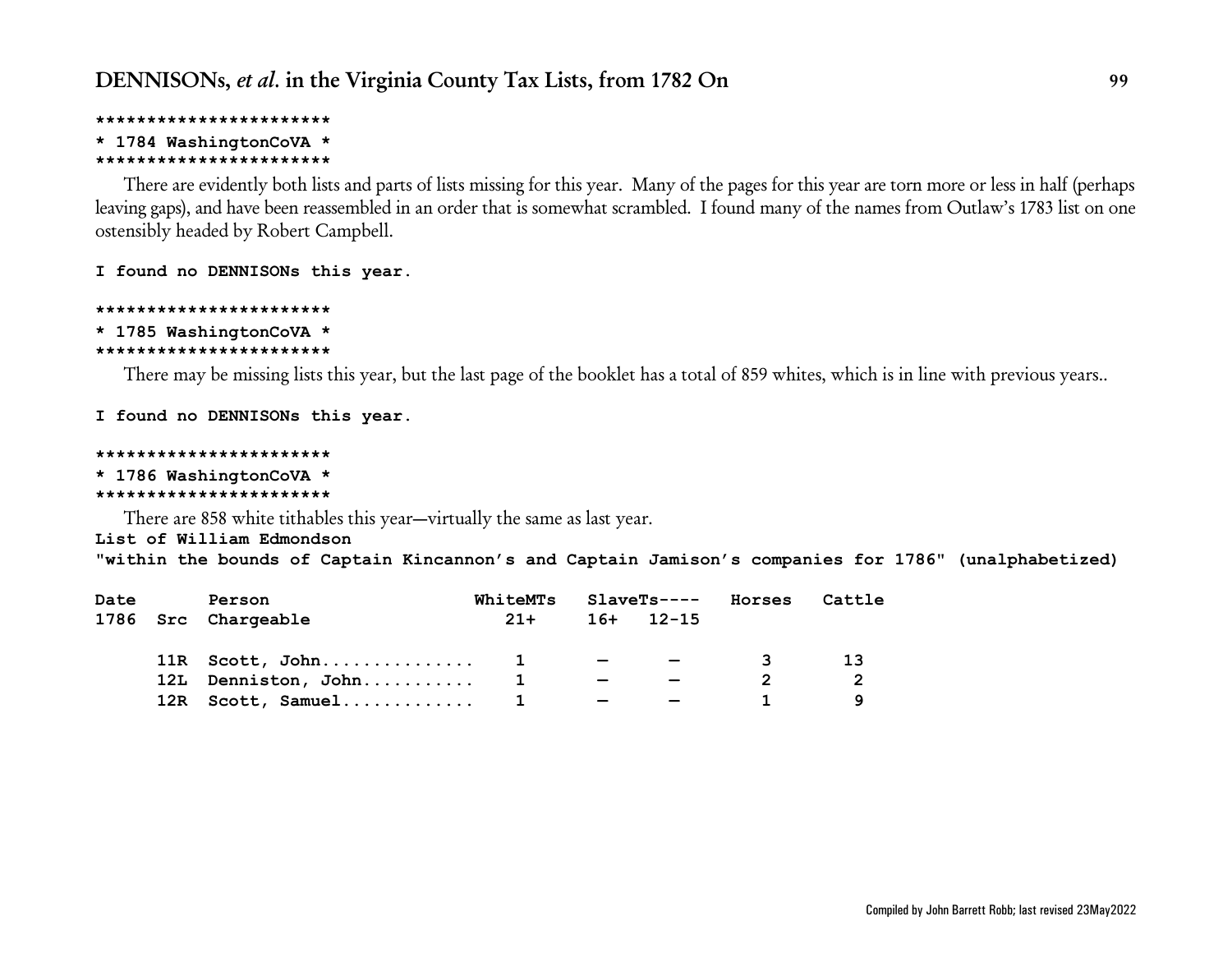*From 1787 on the tax collection of Washington and all other VA counties was standardized, and for WashingtonCo there were always just two lists for the period covered here. Until 1803, DENNISONs appear on only one of these when they appear at all.*

#### **\*\*\*\*\*\*\*\*\*\*\*\*\*\*\*\*\*\*\*\*\*\*\***

## **\* 1787 WashingtonCoVA \***

#### **\*\*\*\*\*\*\*\*\*\*\*\*\*\*\*\*\*\*\*\*\*\*\***

As noted above, the 1787 lists, uniquely, include the names of dependent white males of a household aged 21 and over; In this population there were almost no instances of supernumerary males with surnames different from that of the household head. In the abstracts for this year, where the name in the 4th column is the same as that in the third (indicating that the only WMT21+ in the household was its head, I've replaced the name with the token "self".

### **NO LIST TITLE, List B**

| Date     | Src        | Person                  | WhiteMale     | <b>WhiteMTs</b> |              | $BlackTs---$ | Horses         | Cattle         |
|----------|------------|-------------------------|---------------|-----------------|--------------|--------------|----------------|----------------|
| 1787     |            | Chargeable              | Tithables 21+ | $16 - 20$       |              | $16+ 12-15$  |                |                |
| 12May    | <b>B02</b> | Buchanan, Andrew        | self          | 1               |              |              | 5.             | 15             |
| 12May    | <b>B02</b> | Buchanan, Moses         | self          | 1               | $\mathbf{1}$ |              | 3              | 16             |
| 12May    | <b>B02</b> | Buchanan, Matthus       | self          |                 |              |              | $\overline{2}$ | 9              |
| $22$ May | <b>B02</b> | Buchanan, Robert        | self          | $\mathbf{1}$    | $\mathbf{1}$ | 3            | 5              | 6              |
| 7Jun     | <b>B12</b> | Scott, Samuel, Sr       | self          |                 |              |              | $\overline{2}$ | 8              |
| $12$ Jun | <b>B12</b> | Scott, Samuel, Jr       | self          |                 |              |              | $\overline{2}$ | 3              |
| 12Jun    | <b>B03</b> | Buchanan, $Rob[er]t$    | self          |                 |              |              | 5              | 11             |
| $15$ Jun | <b>B03</b> | Buchanan, Joseph        | self          | $\mathbf{1}$    |              |              | 2              | 9              |
| $29$ Jun | <b>B05</b> | Dinnison, Robert        | self          |                 |              |              | 0              | $\overline{2}$ |
| $30J$ un | <b>B05</b> | Dougherty, Michael      | self          |                 |              |              | 1              |                |
| 3Jul     | <b>B03</b> | Buchanan, John          | self          |                 |              |              | $\overline{2}$ | 10             |
| 4Jul     | <b>B03</b> | Buchanan, David         | self          |                 |              |              | $\overline{2}$ |                |
| 5Sep     | <b>B13</b> | Scott, Charles          | self          |                 |              |              | 3              | $\overline{2}$ |
| 6Sep     | <b>B05</b> | Dinnison, John          | self          |                 |              |              | 5              | 7              |
| 6Sep     | <b>B13</b> | Scott, Joseph           | self          |                 |              |              | $\mathbf{2}$   | 3              |
|          |            | *********************** |               |                 |              |              |                |                |
|          |            | * 1788 WashingtonCoVA * |               |                 |              |              |                |                |
|          |            | *********************** |               |                 |              |              |                |                |
|          |            | List of David Carson    |               |                 |              |              |                |                |
| Date     |            | Person                  | WhiteMTs      | $BlackTs---$    |              | Horses       |                |                |
|          |            |                         |               | $101 - 101$     |              |              |                |                |

|  | 1788 Src Chargeable          | 16+ | 16+ 12-15 |  |
|--|------------------------------|-----|-----------|--|
|  | 26Jul B05 Dinnison, Robert 1 |     |           |  |
|  |                              |     |           |  |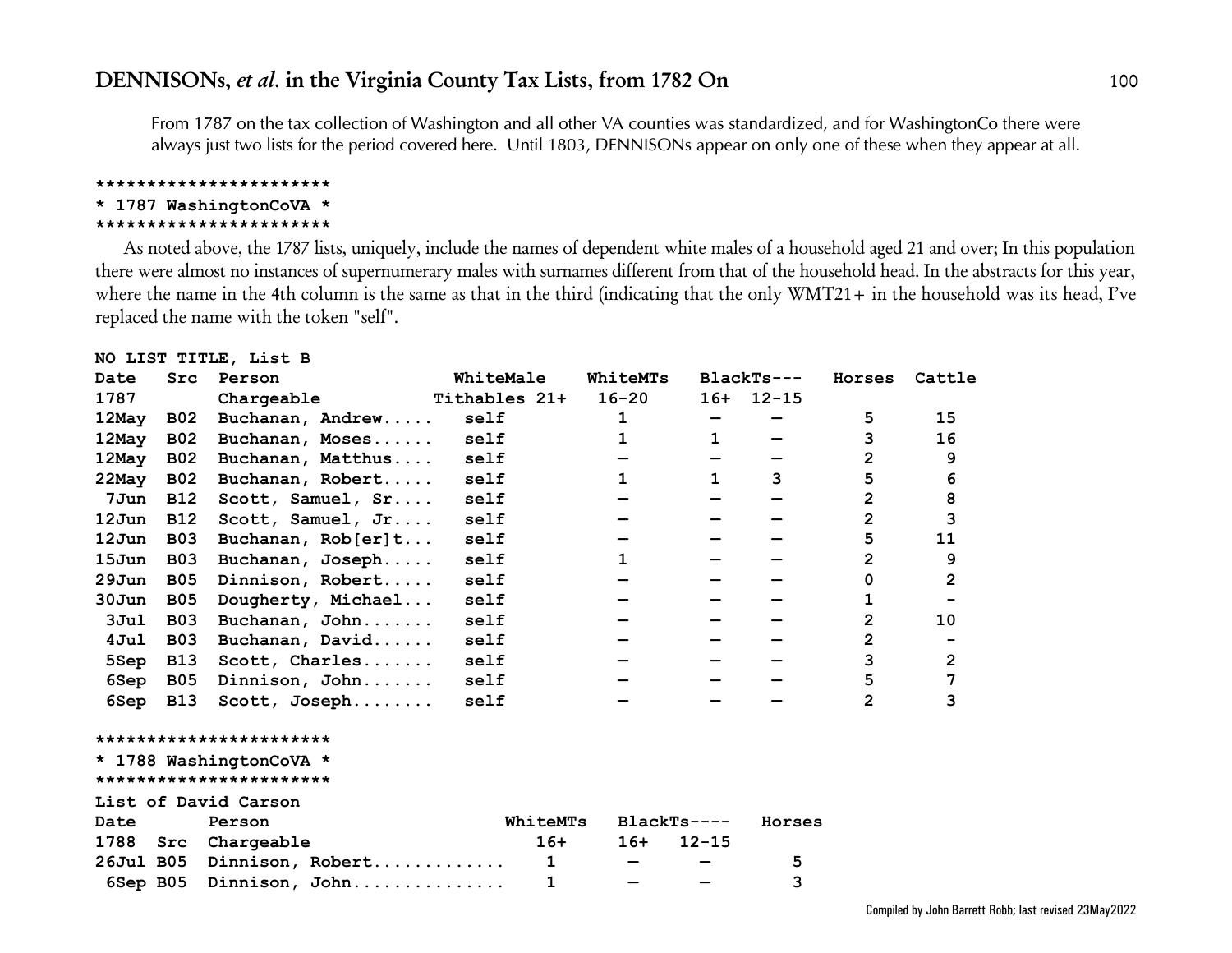|               | ***********************                            |                 |                              |           |
|---------------|----------------------------------------------------|-----------------|------------------------------|-----------|
|               | * 1789 WashingtonCoVA *                            |                 |                              |           |
|               | ***********************                            |                 |                              |           |
| NO LIST TITLE |                                                    |                 |                              |           |
| <b>Date</b>   | Person                                             | WhiteMTs        | <b>BlackTs</b>               | Horses    |
| 1789          | Src Chargeable                                     | 16+             | $12+$                        |           |
|               | 11Jun B06 Denneson, Robert                         | $\mathbf{1}$    |                              | 1         |
|               | ***********************                            |                 |                              |           |
|               | * 1790 WashingtonCoVA *<br>*********************** |                 |                              |           |
|               | List of David Carson                               |                 |                              |           |
| Date          | Person                                             | WhiteMTs        | <b>BlackTs</b>               | Horses    |
|               | 1790 Src Chargeable                                | 16+             | $12+$                        |           |
|               | 4Feb B05 Denneson, Robert                          | 1               |                              |           |
|               | ***********************                            |                 |                              |           |
|               | * 1791 WashingtonCoVA *                            |                 |                              |           |
|               | ***********************                            |                 |                              |           |
|               | List of David Carson                               |                 |                              |           |
| Date          | Person                                             | <b>WhiteMTs</b> | BlackTs----                  | Horses    |
|               | 1791 Src Chargeable                                | $16+$           | $16+$                        | $12 - 15$ |
|               | 15Sep B05 Denneson, Robert                         | $\mathbf{1}$    | $\qquad \qquad \blacksquare$ | ?         |
|               | ***********************                            |                 |                              |           |
|               | * 1792 WashingtonCoVA *<br>*********************** |                 |                              |           |
|               | List of David Carson                               |                 |                              |           |
| Date          | Person                                             | WhiteMTs        | BlackTs----                  | Horses    |
| 1792          | Src Chargeable                                     | 16+             | 16+                          | $12 - 15$ |
|               | 21Apr B06 Denneson, Robert                         | $\mathbf{2}$    |                              | 1         |
|               | ***********************                            |                 |                              |           |
|               | * 1793 WashingtonCoVA *                            |                 |                              |           |
|               | ***********************                            |                 |                              |           |
|               | List of David Carson                               |                 |                              |           |
| Date          | Person                                             | WhiteMTs        | BlackTs----                  | Horses    |
| 1793          | Src Chargeable                                     | $16+$           | 16+                          | $12 - 15$ |
|               | 24May B05 Dinnison, Robert                         | $\overline{2}$  |                              |           |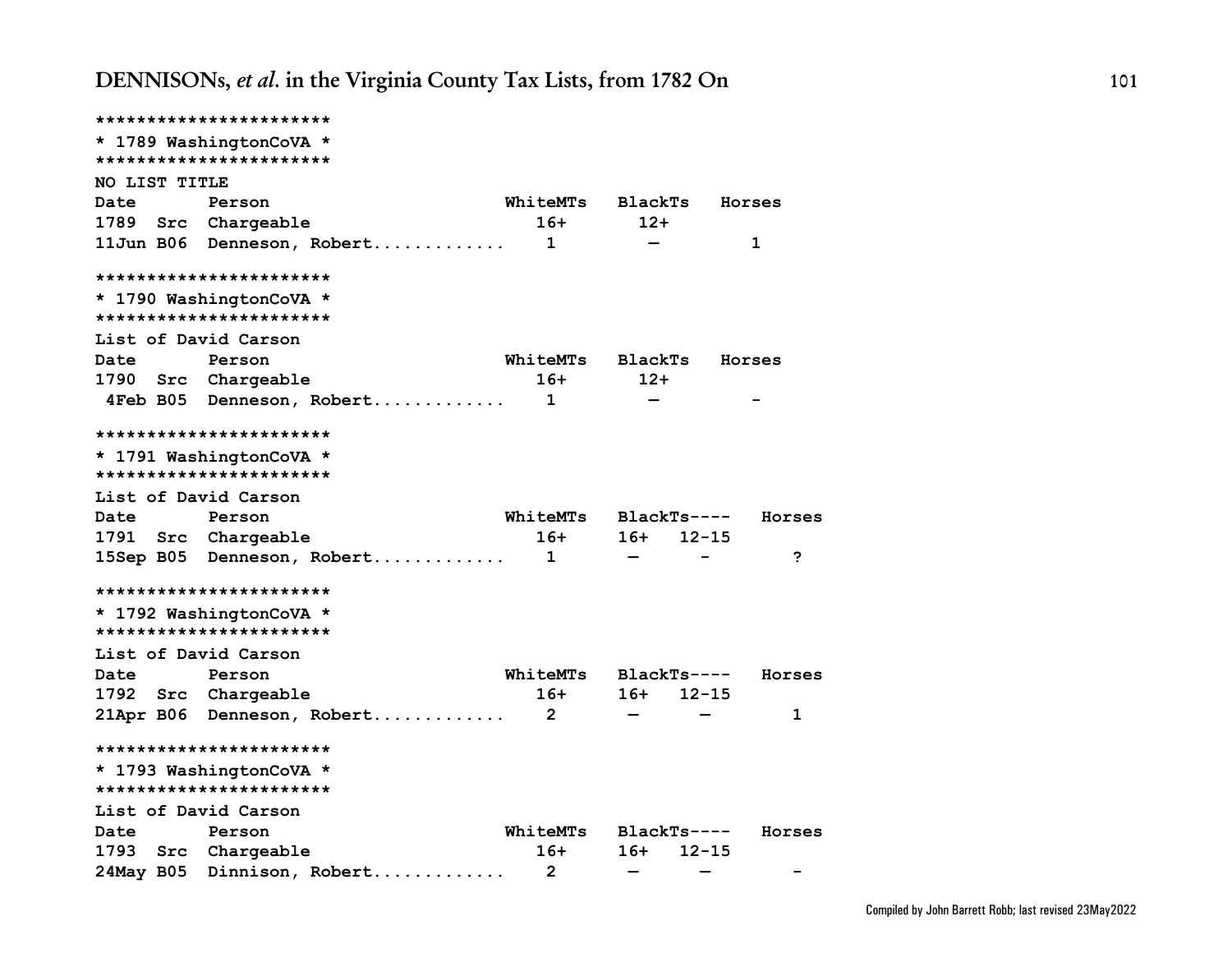```
***********************
* 1794 WashingtonCoVA *
***********************
no DENNISONs on either of the two WashingtonCo lists
***********************
* 1795 WashingtonCoVA *
***********************
List of John Stewart
(this list is virtually illegible)
***********************
* 1796 WashingtonCoVA *
***********************
no DENNISONs on either of the two WashingtonCo lists
***********************
* 1797 WashingtonCoVA *
***********************
no DENNISONs on either of the two WashingtonCo lists
     For the years 1798-1803, landholdings were included in List B.
***********************
* 1798 WashingtonCoVA *
***********************
List of James Duffy, 1798
```

| Date                | Person                   | WhiteMTs |                          | $BlackTs---$ | Horses | Land    |
|---------------------|--------------------------|----------|--------------------------|--------------|--------|---------|
| 1798                | Src Chargeable           | $16+$    | $16+$                    | $12 - 15$    |        | (acres) |
|                     | 8Jun B15 Deniston, John  |          | $\overline{\phantom{0}}$ |              | 2      |         |
|                     | ***********************  |          |                          |              |        |         |
|                     | * 1799 WashingtonCoVA *  |          |                          |              |        |         |
|                     | ***********************  |          |                          |              |        |         |
| List of James Duffy |                          |          |                          |              |        |         |
| Date                | Person                   | WhiteMTs |                          | $BlackTs---$ | Horses | Land    |
| 1799                | Src Chargeable           | $16+$    | $16+$                    | 12-15        |        | (acres) |
|                     | 12Mar B11 Deniston, John |          |                          |              | 3      |         |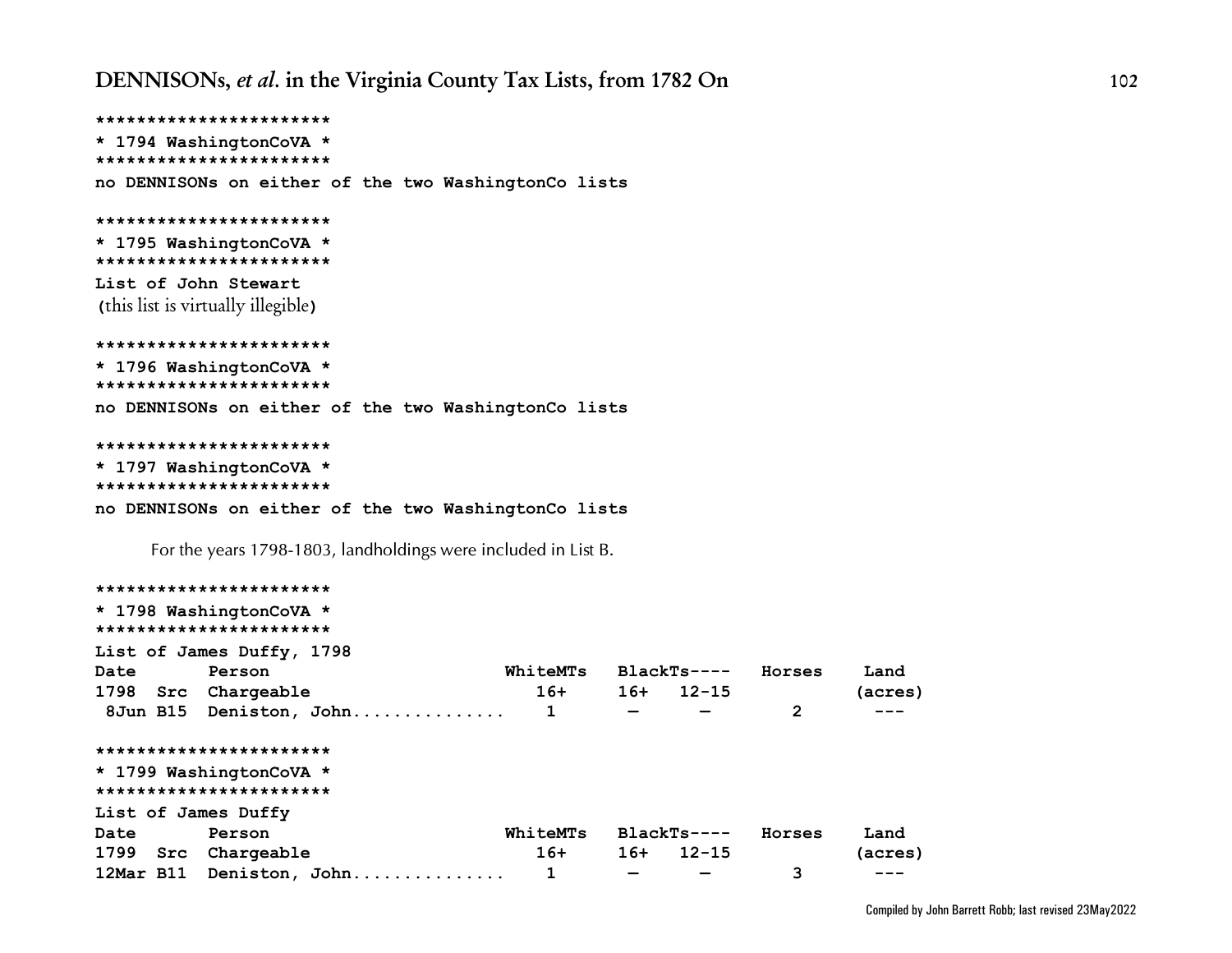|                      | ***********************                            |                      |             |                |         |
|----------------------|----------------------------------------------------|----------------------|-------------|----------------|---------|
|                      | * 1800 WashingtonCoVA *<br>*********************** |                      |             |                |         |
| List of James Duffey |                                                    |                      |             |                |         |
| Date                 | Person                                             | WhiteMTs             | BlackTs---- | Horses         | Land    |
|                      | 1800 Src Chargeable                                | $16+$                | $16+ 12-15$ |                | (acres) |
|                      | $--$ Apr B12 Deniston, John 1                      |                      |             | $\overline{2}$ |         |
|                      | ***********************                            |                      |             |                |         |
|                      | * 1801 WashingtonCoVA *                            |                      |             |                |         |
|                      | ***********************                            |                      |             |                |         |
| List of James Duffey |                                                    |                      |             |                |         |
| Date                 | Person                                             | WhiteMTs BlackTs---- |             | Horses         | Land    |
|                      | 1801 Src Chargeable                                | $16+$                | $16+ 12-15$ |                | (acres) |
|                      |                                                    |                      |             | 3              |         |
|                      | ***********************                            |                      |             |                |         |
|                      | * 1802 WashingtonCoVA *                            |                      |             |                |         |
|                      | ***********************                            |                      |             |                |         |
| List of James Duffey |                                                    |                      |             |                |         |
| Date                 | Person                                             | WhiteMTs             | BlackTs---- | Horses         | Land    |
|                      | 1802 Src Chargeable                                | $16+$                | $16+ 12-15$ |                | (acres) |
| <b>B13</b><br>----   | Deneston, John                                     | 1                    |             | 2              |         |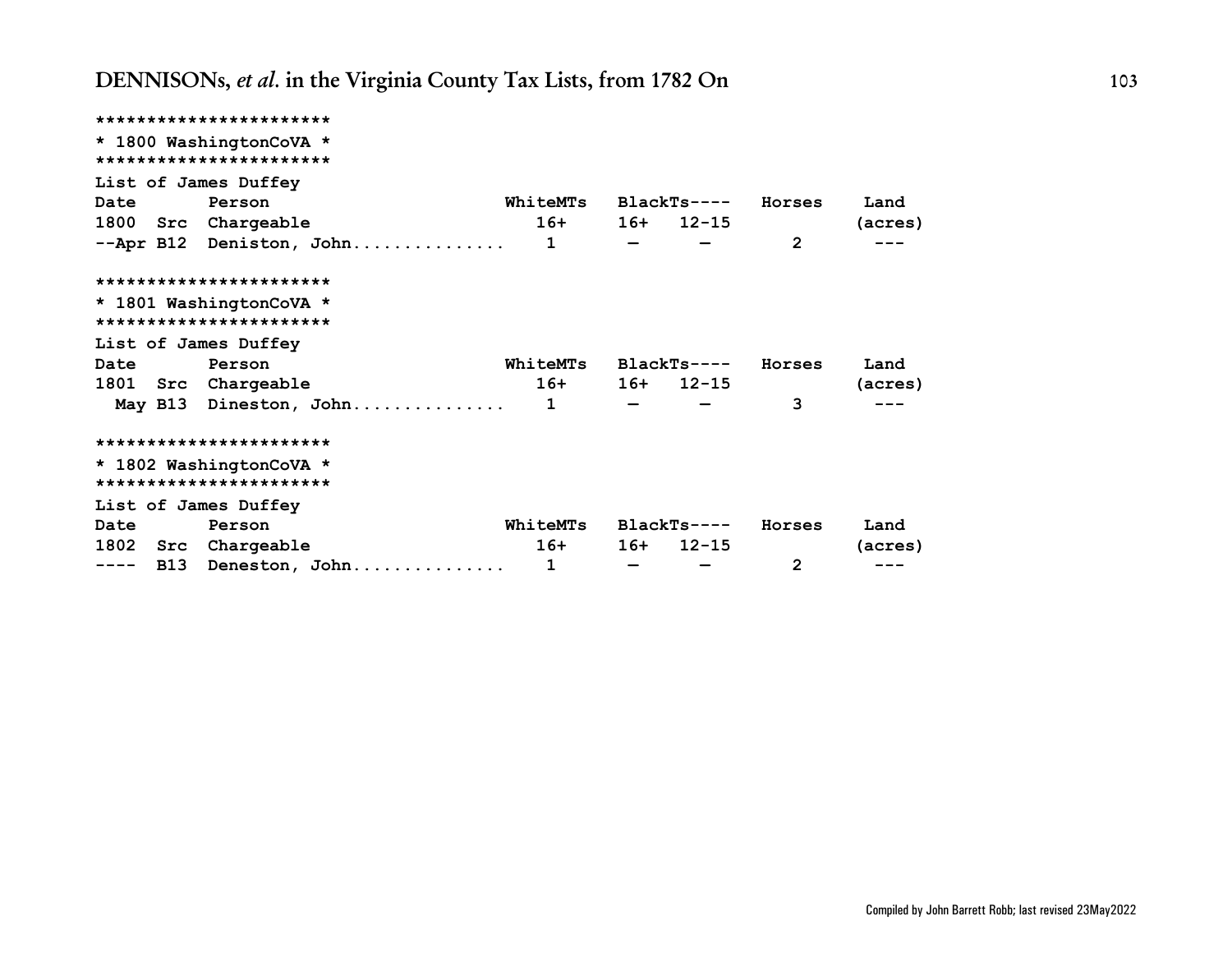|      | ***********************    |          |     |             |        |
|------|----------------------------|----------|-----|-------------|--------|
|      | * 1803 WashingtonCoVA *    |          |     |             |        |
|      | ***********************    |          |     |             |        |
|      | List of Frederick Hamilton |          |     |             |        |
| Date | Person                     | WhiteMTs |     | BlackTs---- | Horses |
|      | 1803 Src Chargeable        | $16+$    | 16+ | $12 - 15$   |        |
|      |                            |          |     |             |        |

In addition to the fact that this Andrew appears on a different list from all the other DENNISONs, given the absence of any circumstantial evidence of association with the Patrilineage 1 DENNISONs, and the unpopularity of this good Scottish given name Andrew among them, there's no reason to suppose that this Andrew was any relation.

#### **List of William Snodgrass**

| Date                                                                                                                                                                                                                                                                                                                                                                                         |     | Person                     |                               | WhiteMTs |                          | $BlackTs---$ | Horses | Land    |
|----------------------------------------------------------------------------------------------------------------------------------------------------------------------------------------------------------------------------------------------------------------------------------------------------------------------------------------------------------------------------------------------|-----|----------------------------|-------------------------------|----------|--------------------------|--------------|--------|---------|
| 1803                                                                                                                                                                                                                                                                                                                                                                                         |     | Src Chargeable             |                               | $16+$    | $16+$                    | $12 - 15$    |        | (acres) |
| $- - - - -$                                                                                                                                                                                                                                                                                                                                                                                  | B16 |                            | Deniston, John                |          | $\qquad \qquad$          |              | 3      | 253     |
| $\frac{1}{2} \frac{1}{2} \frac{1}{2} \frac{1}{2} \frac{1}{2} \frac{1}{2} \frac{1}{2} \frac{1}{2} \frac{1}{2} \frac{1}{2} \frac{1}{2} \frac{1}{2} \frac{1}{2} \frac{1}{2} \frac{1}{2} \frac{1}{2} \frac{1}{2} \frac{1}{2} \frac{1}{2} \frac{1}{2} \frac{1}{2} \frac{1}{2} \frac{1}{2} \frac{1}{2} \frac{1}{2} \frac{1}{2} \frac{1}{2} \frac{1}{2} \frac{1}{2} \frac{1}{2} \frac{1}{2} \frac{$ |     |                            | B18 {Deniston, George         |          |                          |              |        |         |
|                                                                                                                                                                                                                                                                                                                                                                                              |     |                            | $---$ B18 {Deniston, James    |          | $\overline{\phantom{0}}$ |              |        |         |
|                                                                                                                                                                                                                                                                                                                                                                                              |     |                            |                               |          |                          |              |        |         |
|                                                                                                                                                                                                                                                                                                                                                                                              |     | ***********************    |                               |          |                          |              |        |         |
|                                                                                                                                                                                                                                                                                                                                                                                              |     | * 1804 WashingtonCoVA *    |                               |          |                          |              |        |         |
|                                                                                                                                                                                                                                                                                                                                                                                              |     | ***********************    |                               |          |                          |              |        |         |
|                                                                                                                                                                                                                                                                                                                                                                                              |     | List of Frederick Hamilton |                               |          |                          |              |        |         |
| Date                                                                                                                                                                                                                                                                                                                                                                                         |     | Person                     |                               | WhiteMTs |                          | BlackTs----  | Horses |         |
|                                                                                                                                                                                                                                                                                                                                                                                              |     | 1804 Src Chargeable        |                               | $16+$    | $16+$                    | 12-15        |        |         |
|                                                                                                                                                                                                                                                                                                                                                                                              |     |                            | 14Jun A07 Denniston, And[re]w |          |                          |              |        |         |

#### **List of William Snodgrass**

**"A list of taxable property in the upper district of Washington County"** The commissioner here appears to have stopped recording land on these personal property list.

| Date<br>Person |  | WhiteMTs                  | BlackTs----  |                             | Horses                      |   |
|----------------|--|---------------------------|--------------|-----------------------------|-----------------------------|---|
|                |  | 1804 Src Chargeable       | $16+$        |                             | $16+ 12-15$                 |   |
|                |  | $---$ B09 Deniston, John  | $\mathbf{1}$ | $\sim$ $\sim$ $\sim$ $\sim$ | $\sim$ $\sim$ $\sim$ $\sim$ | ર |
|                |  | 4May B10 Diniston, George |              | $\overline{\phantom{0}}$    |                             | - |
|                |  | 6May B10 Diniston, Robert |              | $\overline{\phantom{0}}$    |                             | - |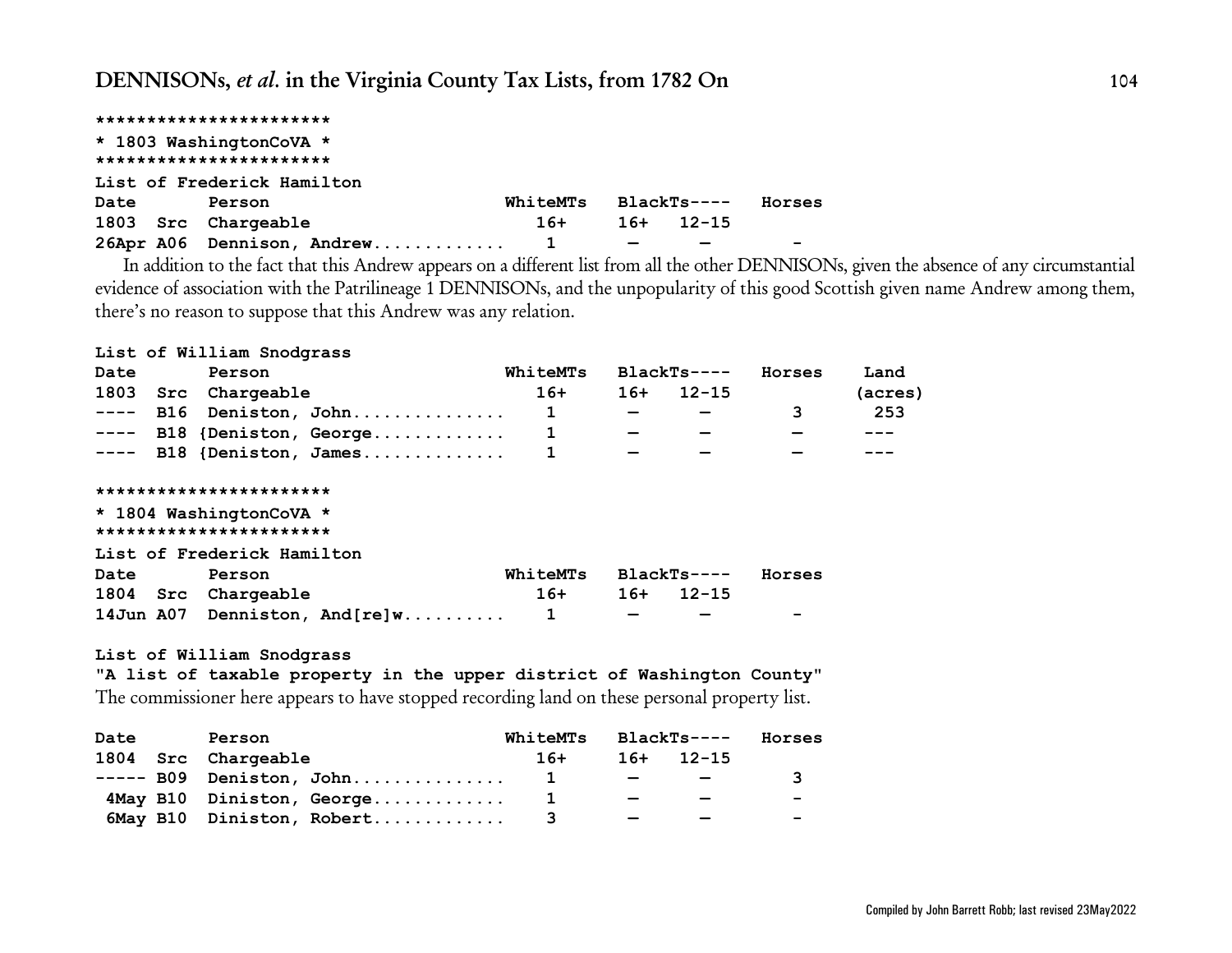|                    | ***********************                               |                              |                              |              |              |
|--------------------|-------------------------------------------------------|------------------------------|------------------------------|--------------|--------------|
|                    | * 1805 WashingtonCoVA *                               |                              |                              |              |              |
|                    | ***********************                               |                              |                              |              |              |
|                    | List of William Snodgrass                             |                              |                              |              |              |
| Date               | Person                                                | WhiteMTs                     |                              | $BlackTs---$ | Horses       |
| 1805<br>Src        | Chargeable                                            | $16+$                        | $16+$                        | $12 - 15$    |              |
| B06<br>----        | Deniston, John                                        | 1                            | $\qquad \qquad \blacksquare$ | -            | 5            |
| B07<br>.           | Deniston, George                                      | 1                            |                              |              |              |
| <b>B07</b><br>---- | Deniston, Rob[er]t                                    | $\overline{2}$               |                              |              | 3            |
|                    | ***********************                               |                              |                              |              |              |
|                    | * 1806 WashingtonCoVA *                               |                              |                              |              |              |
|                    | ***********************                               |                              |                              |              |              |
|                    | List of Matthew Willoughby (for the "lower district") |                              |                              |              |              |
| Date               | Person                                                | WhiteMTs                     |                              | $BlackTs---$ | Horses       |
| 1806<br>Src        | Chargeable                                            | $16+$                        | $16+$                        | $12 - 15$    |              |
| ----               | Deniston, $And[re]w$                                  | 1                            |                              |              | 1            |
|                    | List of William Snodgrass                             |                              |                              |              |              |
| Date               | Person                                                | WhiteMTs                     |                              | $BlackTs---$ | Horses       |
| 1806<br>Src        | Chargeable                                            | $16+$                        | $16+$                        | $12 - 15$    |              |
| 29Apr              | Deniston, George                                      | 1                            |                              | -            | -            |
| 5May               | {Deniston, John                                       | 1                            |                              |              | 6            |
| 5May               | {Dungans, Ellen                                       | 1                            | $\mathbf{1}$                 | 1            | 9            |
| 5May               | {Deniston, $Rob[er]t$                                 | 1.                           |                              |              | 2            |
| 5May               | {Deniston, William                                    | 1                            |                              |              | 1            |
| 5May               | {Deniston, James                                      | 1                            |                              |              |              |
|                    | ***********************                               |                              |                              |              |              |
|                    | * 1807 WashingtonCoVA *                               |                              |                              |              |              |
|                    | ***********************                               |                              |                              |              |              |
|                    | List of William Snodgrass                             |                              |                              |              |              |
| Date               | Person                                                | WhiteMTs                     |                              | $BlackTs---$ | Horses       |
| 1807<br>Src        | Chargeable                                            | $16+$                        | $16+$                        | $12 - 15$    |              |
| 13Apr              | Deniston, George                                      | 1                            |                              |              |              |
| 13Apr              | Dinniston, Margrett                                   | $\qquad \qquad \blacksquare$ |                              |              | 3            |
| 13Apr              | {Dinniston, Robert Sr                                 | 1                            |                              |              | 1            |
| 13Apr              | {Dinniston, James                                     | 1                            |                              |              | 1            |
| 13Apr              | ${Dinniston, Samuel$                                  | 1                            |                              |              | $\mathbf{1}$ |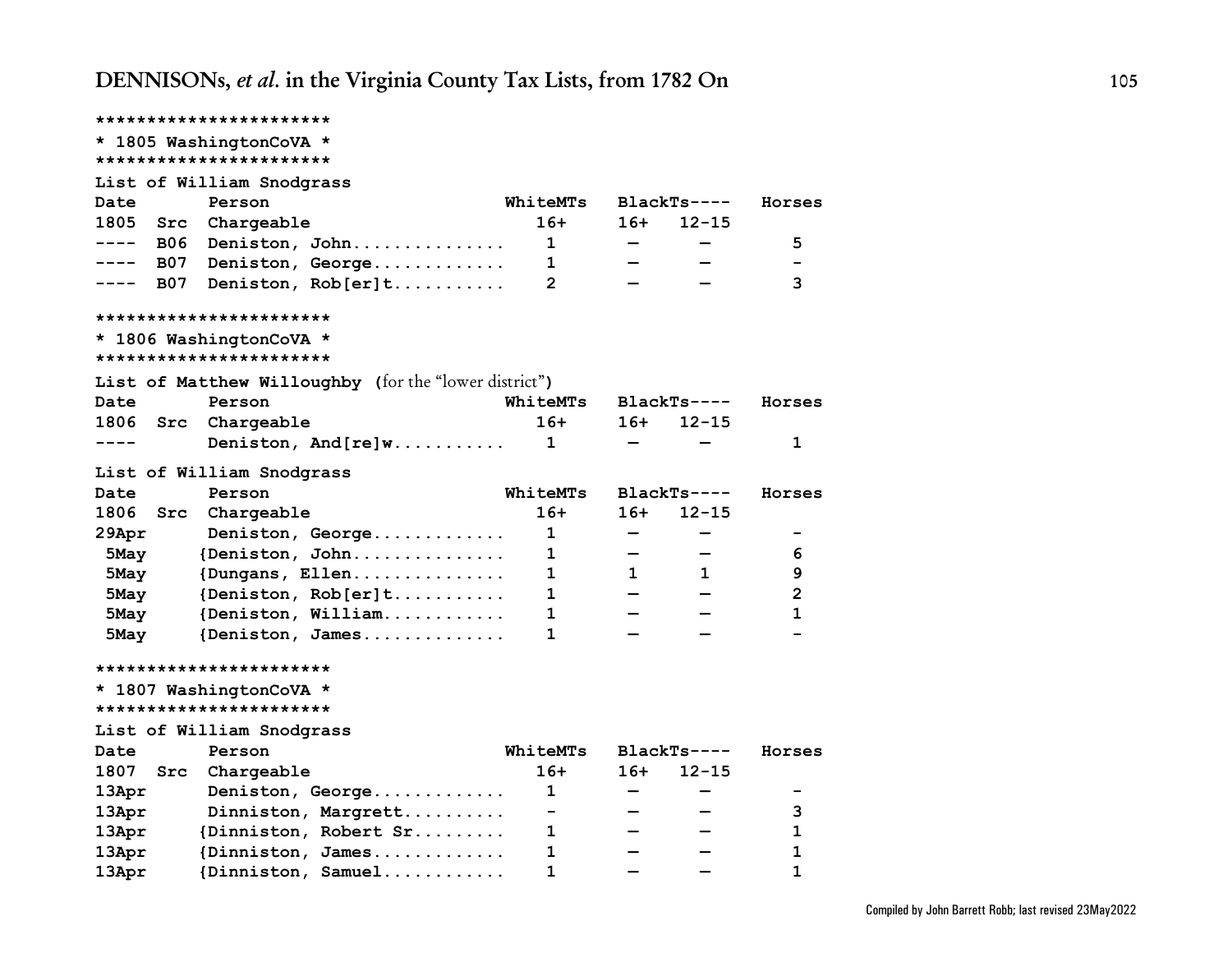|             | ***********************                            |                      |       |                 |                |
|-------------|----------------------------------------------------|----------------------|-------|-----------------|----------------|
|             | * 1808 WashingtonCoVA *                            |                      |       |                 |                |
|             | ***********************                            |                      |       |                 |                |
|             | No VA tax lists for 1808                           |                      |       |                 |                |
|             |                                                    |                      |       |                 |                |
|             | ***********************                            |                      |       |                 |                |
|             | * 1809 WashingtonCoVA *                            |                      |       |                 |                |
|             | ***********************                            |                      |       |                 |                |
|             | List of Matthew Willoughby                         |                      |       |                 |                |
| Date        | Person                                             | WhiteMTs BlackTs---- |       |                 | Horses         |
|             | 1809 Src Chargeable                                | $16+$                |       | $16+ 12-15$     |                |
|             |                                                    |                      |       |                 | $\overline{2}$ |
|             | List of William Snodgrass                          |                      |       |                 |                |
| <b>Date</b> | Person                                             | WhiteMTs BlackTs---- |       |                 | Horses         |
|             | 1809 Src Chargeable                                |                      |       | $16+ 16+ 12-15$ |                |
|             | Denniston, Joseph 1                                |                      |       |                 |                |
|             | ***********************                            |                      |       |                 |                |
|             |                                                    |                      |       |                 |                |
|             | * 1810 WashingtonCoVA *<br>*********************** |                      |       |                 |                |
|             | List of Matthew Willoughby                         |                      |       |                 |                |
| <b>Date</b> | Person                                             | WhiteMTs BlackTs---- |       |                 | Horses         |
|             | 1810 Src Chargeable                                |                      |       | $16+ 16+ 12-15$ |                |
|             |                                                    |                      |       |                 | 2              |
|             |                                                    |                      |       |                 |                |
|             | List of William Snodgrass                          |                      |       |                 |                |
| <b>Date</b> | Person                                             | WhiteMTs BlackTs---- |       |                 | Horses         |
|             | 1810 Src Chargeable                                | $16+$                | $16+$ | $12 - 15$       |                |
|             | Dinniston, James $1$                               |                      |       |                 | 1              |
| ----        | Dinniston, Margrett                                |                      |       |                 | $\mathbf 1$    |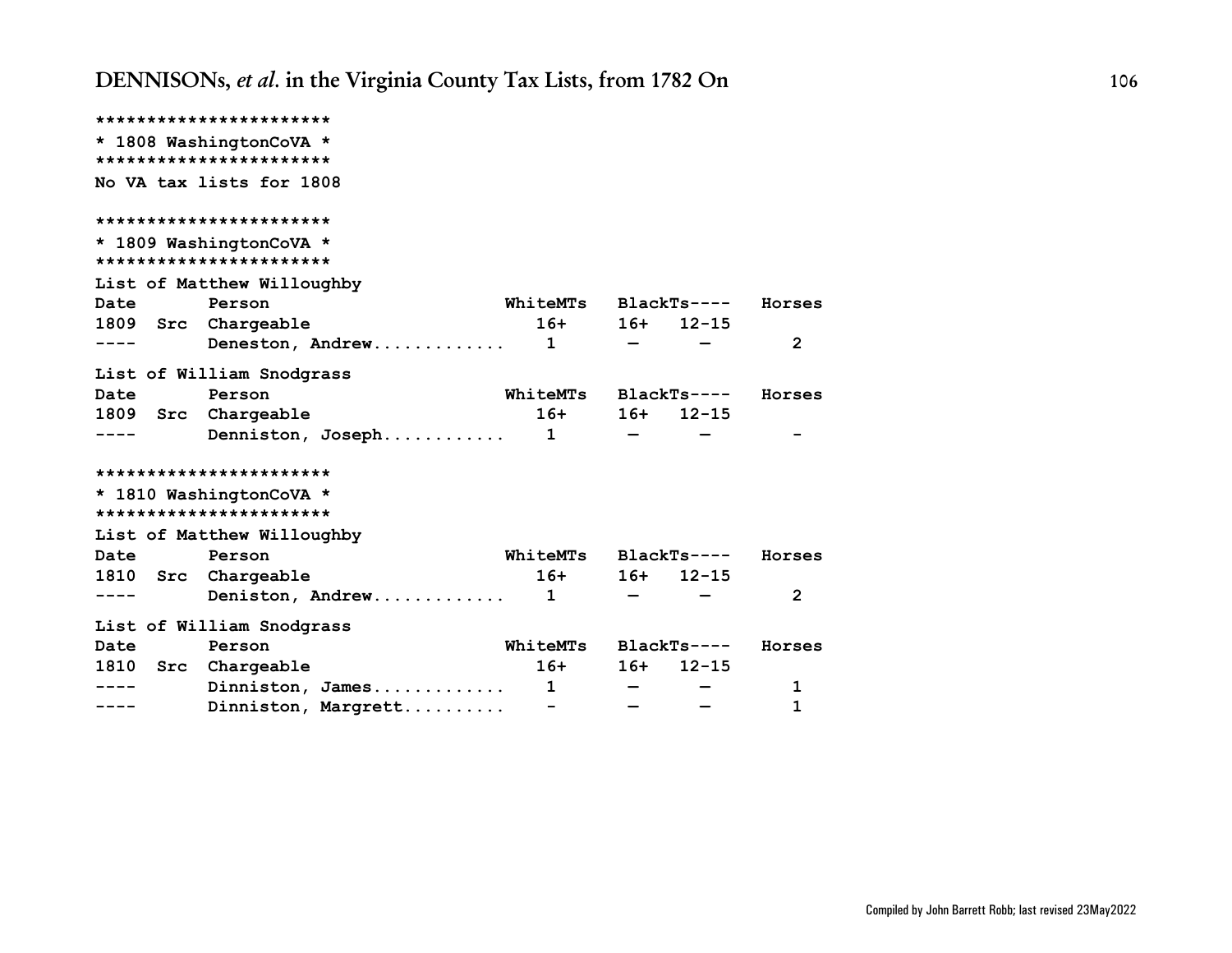|                 | **********************          |              |       |              |                |
|-----------------|---------------------------------|--------------|-------|--------------|----------------|
|                 | * 1811 WashingtonCoVA *         |              |       |              |                |
|                 | ***********************         |              |       |              |                |
|                 | List of Robert Edmondson        |              |       |              |                |
| Date            | Person                          | WhiteMTs     |       | BlackTs----  | Horses         |
| <b>1811 Src</b> | Chargeable                      | $16+$        | $16+$ | $12 - 15$    |                |
|                 | Dinnison, Andrew                | 1            |       |              | 2              |
|                 | List of William Snodgrass       |              |       |              |                |
| Date            | Person                          | WhiteMTs     |       | $BlackTs---$ | Horses         |
|                 | 1811 Src Chargeable             | $16+$        | $16+$ | $12 - 15$    |                |
|                 | $\{Dinniston, George \ldots  1$ |              |       |              |                |
|                 | {Dinniston, James $1$           |              |       |              |                |
|                 |                                 |              |       |              | $\overline{2}$ |
|                 | ***********************         |              |       |              |                |
|                 | * 1812 WashingtonCoVA *         |              |       |              |                |
|                 | ***********************         |              |       |              |                |
|                 | List of Robert Edmondson        |              |       |              |                |
| Date            | Person                          | WhiteMTs     |       | BlackTs----  | Horses         |
|                 | 1812 Src Chargeable             | $16+$        |       | $16+ 12-15$  |                |
| ----            | Dinison, Edward 1               |              |       |              | $\overline{2}$ |
|                 | List of William Snodgrass       |              |       |              |                |
| Date            | Person                          | WhiteMTs     |       | $BlackTs---$ | Horses         |
| 1812 Src        | Chargeable                      | $16+$        |       | $16+ 12-15$  |                |
| $- - - -$       | {Denniston, George              | $\mathbf{1}$ |       |              |                |
| ----            | {Denniston, Robert              | $\mathbf{1}$ |       |              | 4              |
|                 | {Denniston, Joseph              | 1            |       |              | $\mathbf 1$    |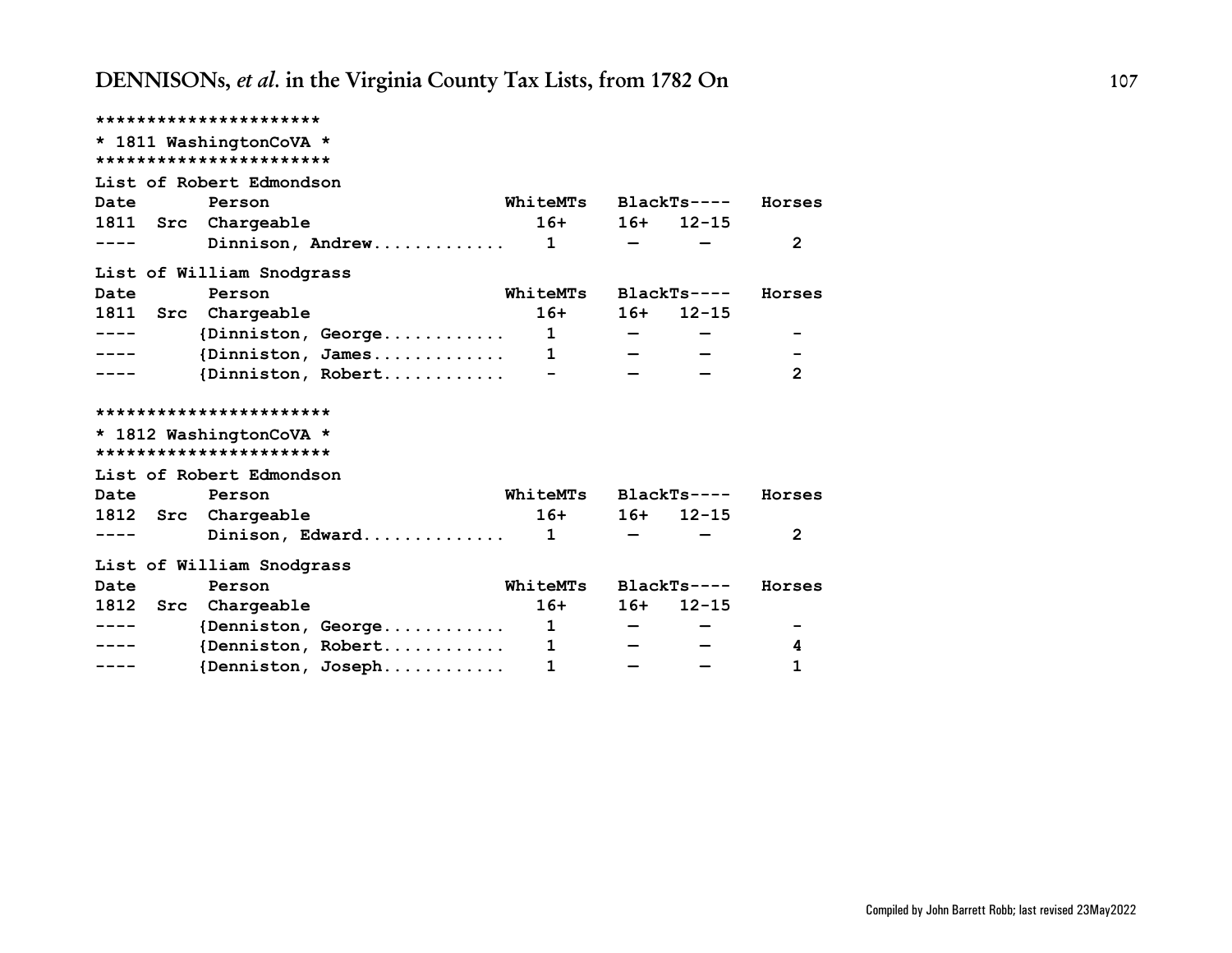|          | ***********************             |                      |       |              |                |
|----------|-------------------------------------|----------------------|-------|--------------|----------------|
|          | * 1813 WashingtonCoVA *             |                      |       |              |                |
|          | ***********************             |                      |       |              |                |
|          | List of Robert Edmondson            |                      |       |              |                |
| Date     | Person                              | WhiteMTs             |       | $BlackTs---$ | Horses         |
|          | 1813 Src Chargeable                 | $16+$                |       | $16+ 12-15$  |                |
| ----     | Denison, Andrew                     | $\mathbf{1}$         |       |              | $\overline{2}$ |
|          | List of William Snodgrass           |                      |       |              |                |
| Date     | Person                              | WhiteMTs BlackTs---- |       |              | Horses         |
| 1813 Src | Chargeable                          | $16+$                | $16+$ | $12 - 15$    |                |
|          | {Diniston, Robert Sr                | $\mathbf{1}$         |       |              | 4              |
|          | $\{Dinniston, George \ldots \ldots$ | $\mathbf{1}$         |       |              |                |
|          |                                     |                      |       |              |                |
|          | ***********************             |                      |       |              |                |
|          | * 1814 WashingtonCoVA *             |                      |       |              |                |
|          | ***********************             |                      |       |              |                |
|          | List of William Snodgrass           |                      |       |              |                |
| Date     | Person                              | WhiteMTs             |       | $BlackTs---$ | Horses         |
|          | 1814 Src Chargeable                 | $16+$                | $16+$ | $12 - 15$    |                |
|          | $\{Dinniston, James \ldots \ldots$  | $\mathbf{1}$         |       |              | 1              |
|          | ***********************             |                      |       |              |                |
|          | * 1815 WashingtonCoVA *             |                      |       |              |                |
|          | ***********************             |                      |       |              |                |
|          | List of William Snodgrass           |                      |       |              |                |
| Date     | Person                              | WhiteMTs BlackTs---- |       |              | Horses         |
| 1815 Src | Chargeable                          | $16+$                | $16+$ | $12 - 15$    |                |
|          | $\{Dinniston, Robert$               | $\mathbf{1}$         |       |              | 2              |
|          | $\{Dinniston, Scott$                | 1                    |       |              | $\overline{2}$ |
|          | {Dinniston, Joseph                  | $\mathbf{1}$         |       |              | 1              |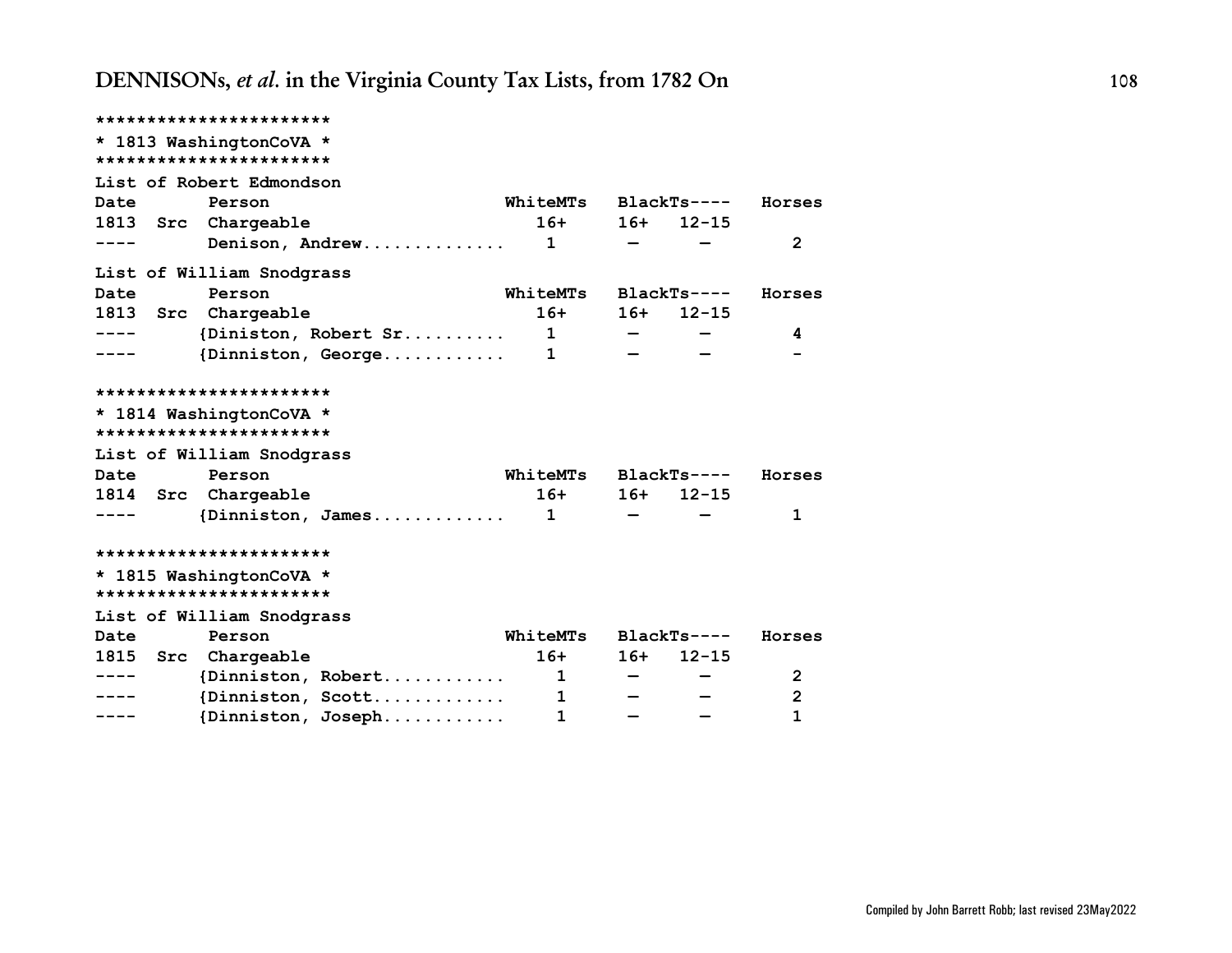|           | ***********************   |                                             |              |       |              |                |
|-----------|---------------------------|---------------------------------------------|--------------|-------|--------------|----------------|
|           | * 1816 WashingtonCoVA *   |                                             |              |       |              |                |
|           | ***********************   |                                             |              |       |              |                |
|           | List of Robert Edmondson  |                                             |              |       |              |                |
| Date      | Person                    |                                             | WhiteMTs     |       | BlackTs----  | Horses         |
|           | 1816 Src Chargeable       |                                             | $16+$        | $16+$ | $12 - 15$    |                |
| $- - - -$ |                           |                                             |              |       |              | $\overline{2}$ |
|           | List of William Snodgrass |                                             |              |       |              |                |
| Date      | Person                    |                                             | WhiteMTs     |       | BlackTs----  | Horses         |
|           | 1816 Src Chargeable       |                                             | $16+$        |       | $16+ 12-15$  |                |
| ——————    |                           | ${Deniston, Joseph.}\dots\dots\dots\dots 1$ |              |       |              | 4              |
| .         |                           | {Dinniston, $[And[re]w?] \ldots \ldots$     | $\mathbf{1}$ |       |              |                |
|           |                           |                                             |              |       |              |                |
|           | ***********************   |                                             |              |       |              |                |
|           | * 1817 WashingtonCoVA *   |                                             |              |       |              |                |
|           | ***********************   |                                             |              |       |              |                |
|           | List of William Snodgrass |                                             |              |       |              |                |
| Date      | Person                    |                                             | WhiteMTs     |       | $BlackTs---$ | Horses         |
|           | 1817 Src Chargeable       |                                             | $16+$        | $16+$ | $12 - 15$    |                |
| -----     |                           | Dinniston, James $1$                        |              |       |              | 1              |
|           |                           | Dinniston, Joseph                           | 1            |       |              |                |
|           |                           |                                             |              |       |              |                |
|           | ***********************   |                                             |              |       |              |                |
|           | * 1818 WashingtonCoVA *   |                                             |              |       |              |                |
|           | ***********************   |                                             |              |       |              |                |
|           | List of William Snodgrass |                                             |              |       |              |                |
| Date      | Person                    |                                             | WhiteMTs     |       | $BlackTs---$ | Horses         |
|           | 1818 Src Chargeable       |                                             | $16+$        | $16+$ | $12 - 15$    |                |
| -----     |                           | $\{Dinniston, James \ldots \ldots \ldots$   | $\mathbf{1}$ |       |              | 2              |
|           |                           | {Dougherty, David                           | $\mathbf{1}$ |       |              | 3              |
| ----      |                           | {Dinniston, Joseph                          | $\mathbf{1}$ |       |              | $\mathbf{1}$   |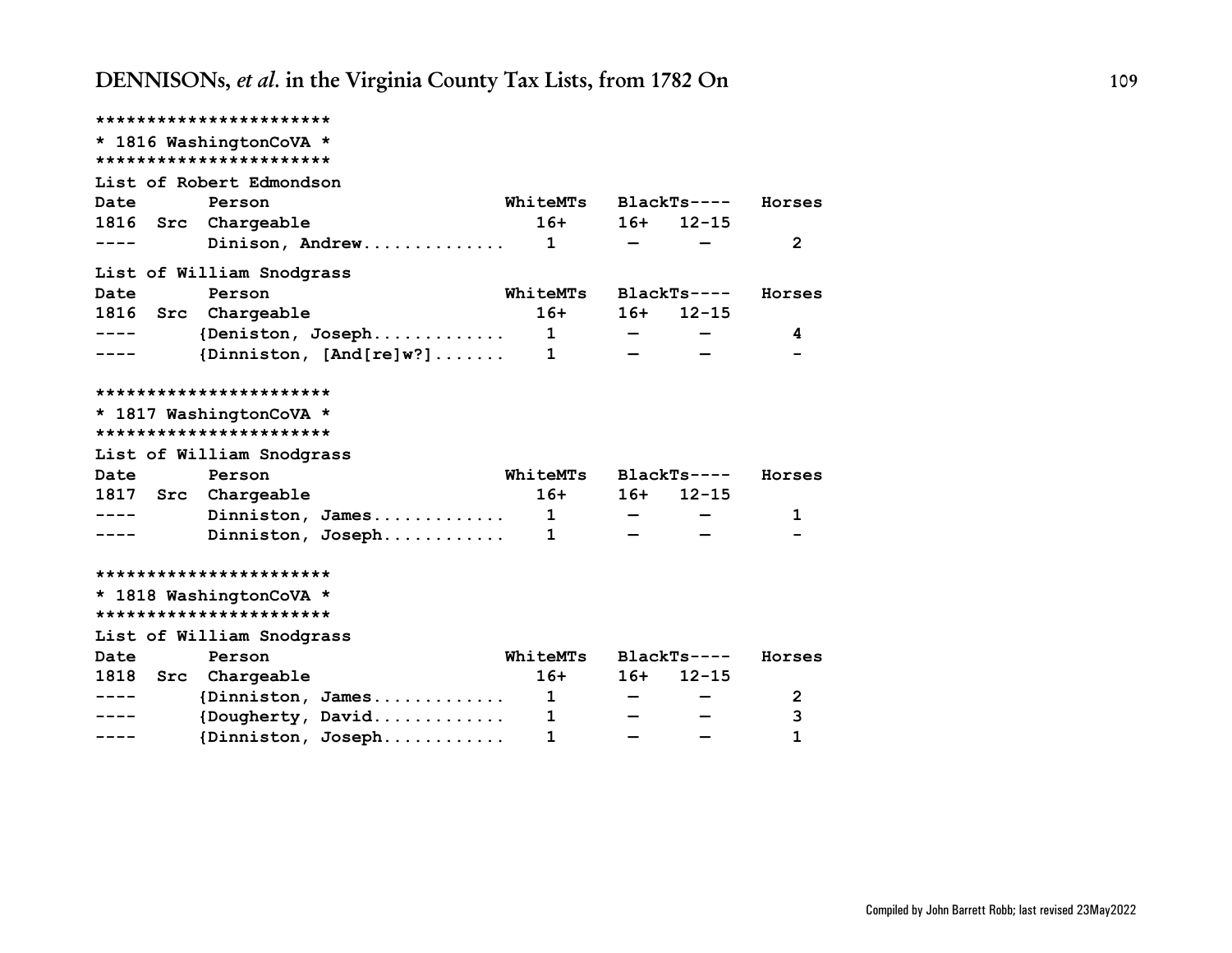|                            |             | Horses                                                                                                       |
|----------------------------|-------------|--------------------------------------------------------------------------------------------------------------|
|                            |             |                                                                                                              |
|                            |             | 3                                                                                                            |
|                            |             |                                                                                                              |
|                            |             | Horses                                                                                                       |
|                            |             |                                                                                                              |
| $16+$                      |             |                                                                                                              |
| Dinniston, James $1 - - -$ |             |                                                                                                              |
| Dinniston, Joseph 1        |             | $1 -$                                                                                                        |
|                            |             |                                                                                                              |
|                            |             |                                                                                                              |
|                            |             |                                                                                                              |
|                            |             |                                                                                                              |
| WhiteMTs BlackTs----       |             | Horses                                                                                                       |
| $16+$                      | $16+ 12-15$ |                                                                                                              |
| Denniston, Leander 1       |             |                                                                                                              |
|                            |             | WhiteMTs BlackTs----<br>$16+ 16+ 12-15$<br>15Feb Dennison, Andrew 1 -<br>WhiteMTs BlackTs----<br>$16+ 12-15$ |

The only DENNISON households in the 1820 USCensus for WashingtonCoVA are headed by And[re]w (aged 26-44), James (26-44), Peggy[Margaret] (45+), and Leander (16-25), and in 1830 we find the the same crew, absent Margaret, who died in the early 1820s.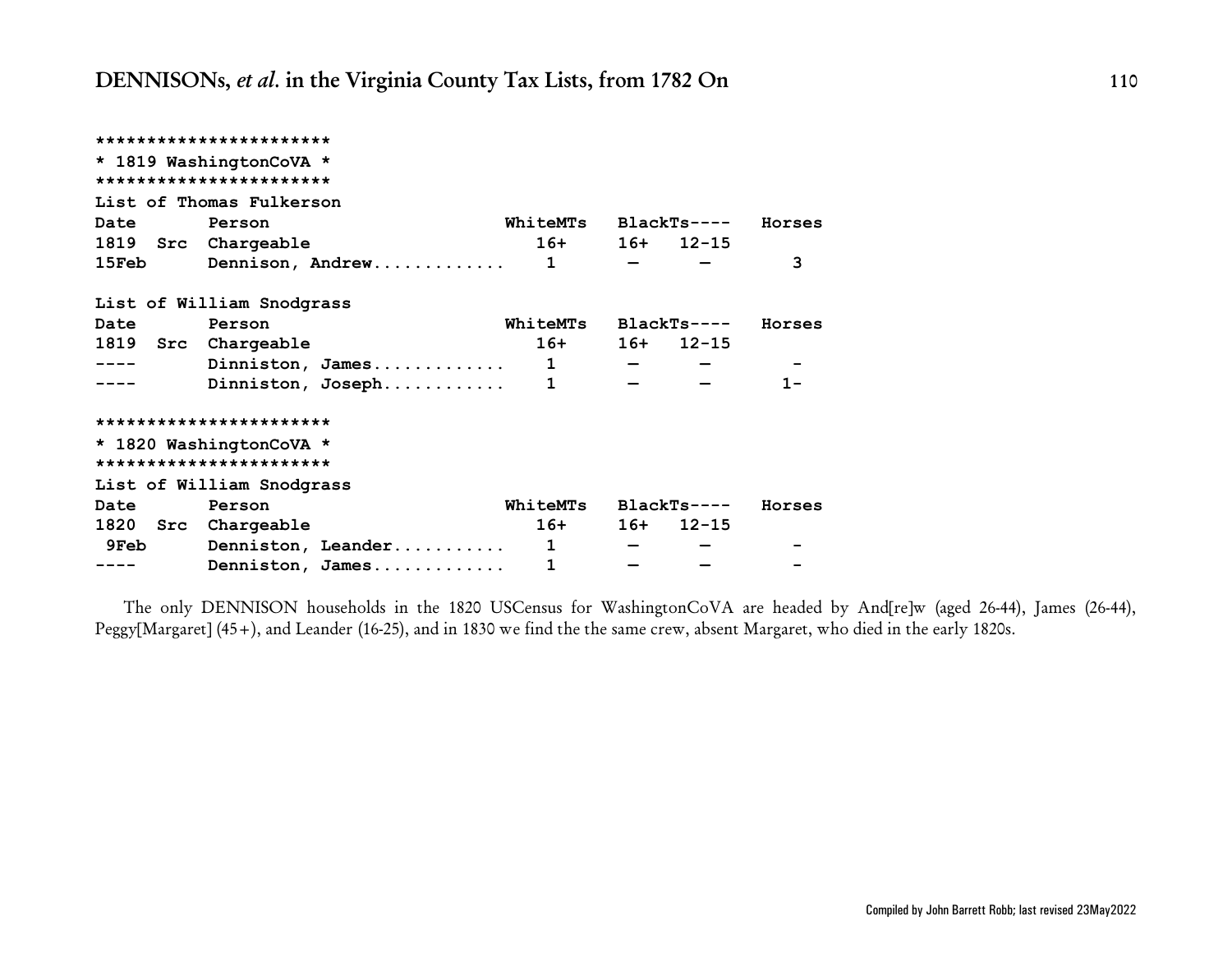## **Wythe County, Virginia, Personal Property Tax Lists, 1793-1830**

Although WytheCo was created as of May1790 (from the southwestern half of MontgomeryCo, thus bordering WashingtonCo to the NE), the first extant personal property tax lists for Wythe are for 1793, when there were three lists. From 1794 on the tax lists were continuous (except for 1808 when no VA taxes were collected), but there were just two county lists for each year.

The intrinsic titles for the A lists of 1796 and 1797 below show that this list covered the northern portion of WytheCo—the area north of Walker's Mountain most of which was hived off to create TazewellCo as of 1Jan1800. The DENNISONs seem to float somewhat between these lists, one was counted twice (John in 1795), and sometimes they were missed altogether (1798-1799). I think that this can be explained by the hypothesis that though they all lived on the same or nearby land (mostly that of John2 or Robert2), that this land lay astride the somewhat amorphous boundary between the tax district covered (usually) by List A, north of Walker's Mountain (as indicated by the intrinsic list titles of 1796 and beyond). And since WytheCo was split along approximately the same boundary, creating TazewellCo to the north as of 1800, some of these DENNISONs may have been thrown into TazewellCo, without necessarily having changed their places of residence. Robert, reappears after the county split in WytheCo, and, according to the tax gathering dates, his household was typically one of the first or the last to be visited by the tax commissioner canvassing his district; this too is consistent with Robert's land lying at one of the district (or after 1799 county) geographic extremities. I've tentatively located at least some of these DENNISON lands from their deeds, but more work needs to be done in this area.

*Many of these lists have switched the standard order for the two slave columns;*

*wherever I've encountered this I've switched them back to the standard order shown in the headings below.*

| ******************     |                                      |                             |              |  |        |  |  |  |
|------------------------|--------------------------------------|-----------------------------|--------------|--|--------|--|--|--|
| * 1793 WytheCoVA *     |                                      |                             |              |  |        |  |  |  |
| ******************     |                                      |                             |              |  |        |  |  |  |
| List of James Davis    |                                      |                             |              |  |        |  |  |  |
| Date                   | <b>Person</b>                        | WhiteMTs BlackTs---- Horses |              |  |        |  |  |  |
| 1793 Src Chargeable    |                                      | $16+ 16+ 12-15$             |              |  |        |  |  |  |
|                        | 29Apr A07R Denniston, David 1        |                             | $\sim$ $  -$ |  | 5      |  |  |  |
| List of James Davies   |                                      |                             |              |  |        |  |  |  |
| <b>Date</b>            | Person                               | WhiteMTs BlackTs----        |              |  | Horses |  |  |  |
| 1793 Src Chargeable    |                                      | $16+ 16+ 12-15$             |              |  |        |  |  |  |
|                        | $26$ Mar C04L Deniston, John 1 - - - |                             |              |  | 5      |  |  |  |
| ******************     |                                      |                             |              |  |        |  |  |  |
| * 1794 WytheCoVA *     |                                      |                             |              |  |        |  |  |  |
| ******************     |                                      |                             |              |  |        |  |  |  |
| List of James Davis Sr |                                      |                             |              |  |        |  |  |  |
| Date Person            |                                      | WhiteMTs BlackTs----        |              |  | Horses |  |  |  |
| 1794 Src Chargeable    |                                      | $16+ 16+ 12-15$             |              |  |        |  |  |  |
|                        | 27Mar B05L Deniston, John 1          |                             |              |  | 6      |  |  |  |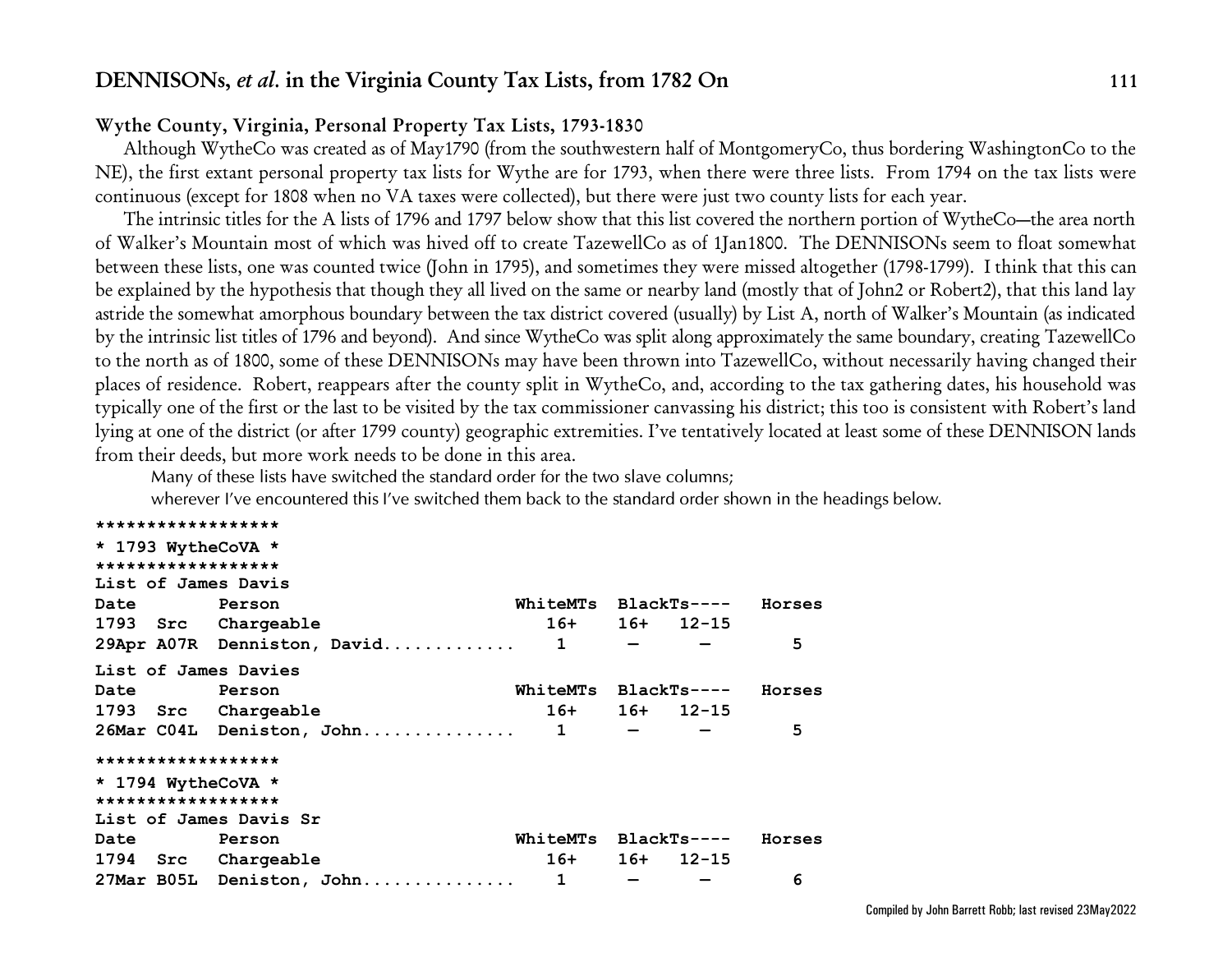|      | ******************  |                             |                      |               |           |              |
|------|---------------------|-----------------------------|----------------------|---------------|-----------|--------------|
|      | * 1795 WytheCoVA *  |                             |                      |               |           |              |
|      | ******************  |                             |                      |               |           |              |
|      | List of James Davis |                             |                      |               |           |              |
| Date | Person              |                             | WhiteMTs BlackTs---- |               |           | Horses       |
|      | 1795 Src Chargeable |                             | $16+$                | $16+$         | $12 - 15$ |              |
|      |                     | 27Mar A05L Deniston, John 1 |                      | $\sim$ $\sim$ |           | 6            |
|      |                     | 8Jun A05R Deniston, David 1 |                      |               |           | $\mathbf{2}$ |

The fact that two John DENNISONs, both the owners of 6 horses, appear on both the A and the B lists this year, suggest that they were one and the same John, and that his land lay near, or possibly astride the boundary between the northern and southern WytheCo tax districts.

It's no accident that David's information was gathered at a widely divergent date since he apparently lived some 40 miles away, near New River.

**"List of taxable property within the district of Hezekiah Harman, commissioner north of Walkers Mountain, and Captain Davis and Captain Dokes company south side, in the county of Wythe for the year 1795"**

| Date<br>Person |  | WhiteMTs BlackTs---- |  | Horses                                                  |  |
|----------------|--|----------------------|--|---------------------------------------------------------|--|
|                |  | 1795 Src Chargeable  |  | $16+$ 16+ 12-15                                         |  |
|                |  |                      |  | $\sim$ $\sim$ $\sim$ $\sim$ $\sim$ $\sim$ $\sim$ $\sim$ |  |

See my notes under 1797 below for the resolution of this first of three ambiguous list titles.

#### **\*\*\*\*\*\*\*\*\*\*\*\*\*\*\*\*\*\***

### **\* 1796 WytheCoVA \***

#### **\*\*\*\*\*\*\*\*\*\*\*\*\*\*\*\*\*\***

**"List of taxable property within the district of Hezekiah Harman, commissioner north of Walkers Mountain, and Captain Doakes and Captain Davises company south side for the county of Wythe for the year 1796"**

| Date<br>Person |  |                     |                                 |               | WhiteMTs BlackTs----               |                 | Horses |
|----------------|--|---------------------|---------------------------------|---------------|------------------------------------|-----------------|--------|
|                |  | 1796 Src Chargeable |                                 |               |                                    | $16+ 16+ 12-15$ |        |
|                |  |                     | 13May A04R {Denniston, John 1   |               |                                    |                 |        |
|                |  |                     | 13May A04R {Denniston, Margaret | $\sim$ $\sim$ | $\sim$ $\sim$ $\sim$ $\sim$ $\sim$ |                 |        |

**List of Samuel Crockett**

| Date | Person |                     | WhiteMTs BlackTs---- Horses       |  |                                                  |                          |
|------|--------|---------------------|-----------------------------------|--|--------------------------------------------------|--------------------------|
|      |        | 1796 Src Chargeable |                                   |  | $16+$ 16+ 12-15                                  |                          |
|      |        |                     | 12Mar B05L {Dinnison, Robert 1    |  | $\sim$ $\sim$ $\sim$ $\sim$ $\sim$ $\sim$ $\sim$ | $\sim$                   |
|      |        |                     | 12Mar B05L {Dinnison, David 1 - - |  |                                                  | $\overline{\phantom{0}}$ |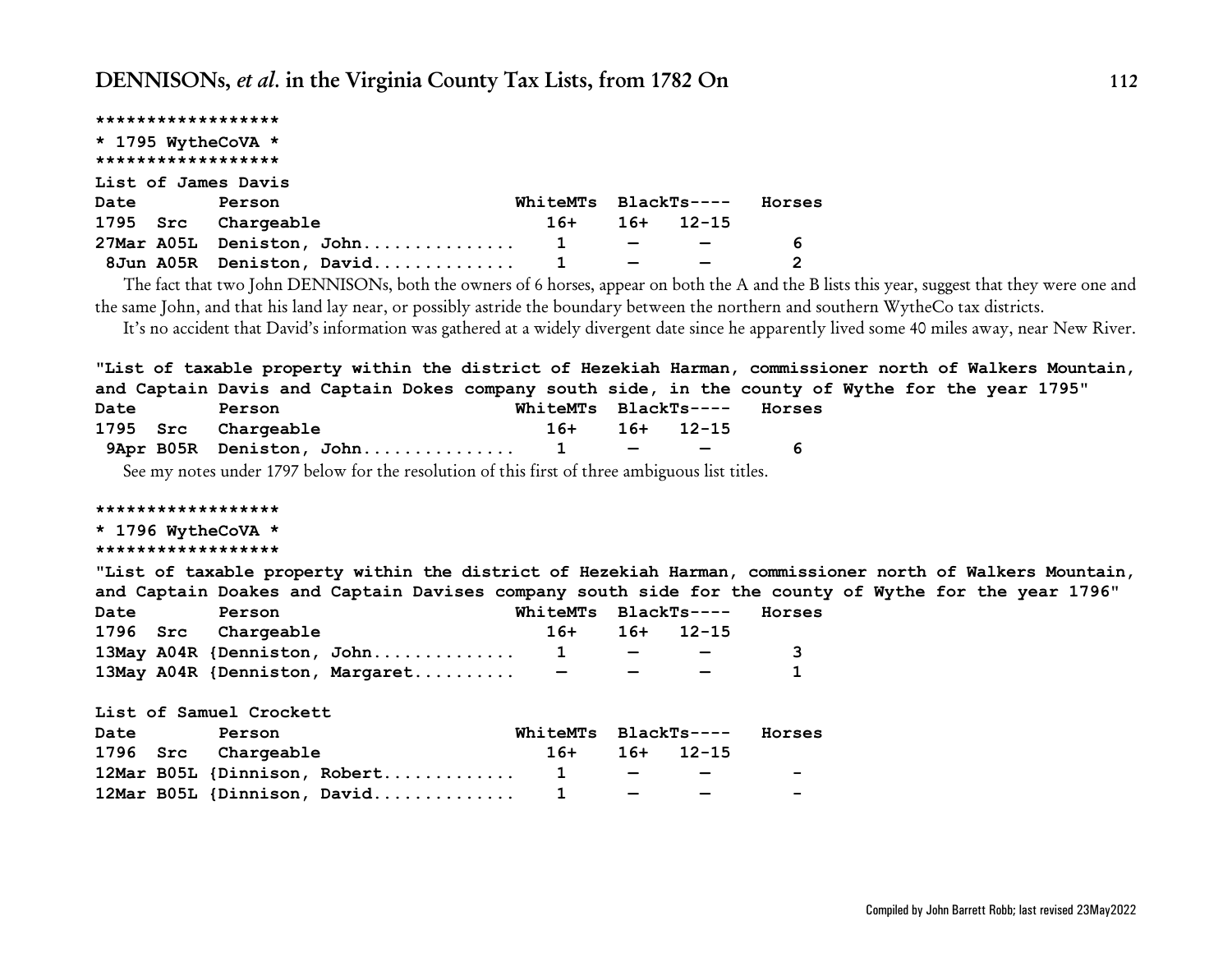| ****************** |                                                                                                                                             |          |                   |                 |        |  |  |
|--------------------|---------------------------------------------------------------------------------------------------------------------------------------------|----------|-------------------|-----------------|--------|--|--|
| * 1797 WytheCoVA * |                                                                                                                                             |          |                   |                 |        |  |  |
| ****************** |                                                                                                                                             |          |                   |                 |        |  |  |
|                    | "List of taxable property within the district of John Davis, commissioner north of Walkers Mountain, at                                     |          |                   |                 |        |  |  |
|                    | the south side Captain Davis and Captains Straws company for the year 1797"                                                                 |          |                   |                 |        |  |  |
| Date               | Person                                                                                                                                      | WhiteMTs |                   | BlackTs----     | Horses |  |  |
|                    | 1797 Src Chargeable                                                                                                                         |          |                   | $16+ 16+ 12-15$ |        |  |  |
|                    | 14Mar A04R Dinistone, John 1 - -                                                                                                            |          |                   |                 | 3      |  |  |
|                    | List of Samuel Crockett                                                                                                                     |          |                   |                 |        |  |  |
| Date               | Person                                                                                                                                      | WhiteMTs |                   | BlackTs----     | Horses |  |  |
|                    | 1797 Src Chargeable                                                                                                                         | 16+      |                   | 16+ 12-15       |        |  |  |
|                    | 10Mar B06L Dinnison, Robert 1                                                                                                               |          | $\qquad \qquad -$ |                 |        |  |  |
|                    | On 15Nov1700, John numbered 252+ in Worke Co-opposition of two edicining turets in the Digh Velley, on the North Foult of the Holston Diver |          |                   |                 |        |  |  |

On 15Nov1796, John purchased 253a in WytheCo, consisting of two adjoining tracts in the Rich Valley, on the North Fork of the Holston River, north of Walker's Mountain. Since Walker's Mountain was evidently the boundary between the northern and southern WytheCo tax districts, we can therefore place John this year (and probably also in the preceding years) in the northern district, and this Robert [Jr]—Robert Sr of WashingtonCo being Robert2 (John1), in the southern district. Robert2's land also lay in the Rich Valley and on the waters of the North Fork of the Holston, and the sons of Robert2 who later appear in WytheCo (George, Samuel, William, Scott) were always on the northern list. It's therefore possible that Robert Jr of the southern list was not Robert2's son Robert.

```
******************
* 1798 WytheCoVA *
******************
List of Samuel Crockett (the A list this year)
List of Samuel Crockett Jr (the B list)
  Neither of these lists have any DENNISONs on them; the DENNISONs seem to have been lost in the crease between tax districts.
******************
* 1799 WytheCoVA *
```
#### **\*\*\*\*\*\*\*\*\*\*\*\*\*\*\*\*\*\***

#### **List of Samuel Crockett (the A list this year)**

#### **List of Samuel Crockett Jr (the B list)**

Neither of these lists have any DENNISONs on them; the DENNISONs seem to have been lost in the crease between tax districts.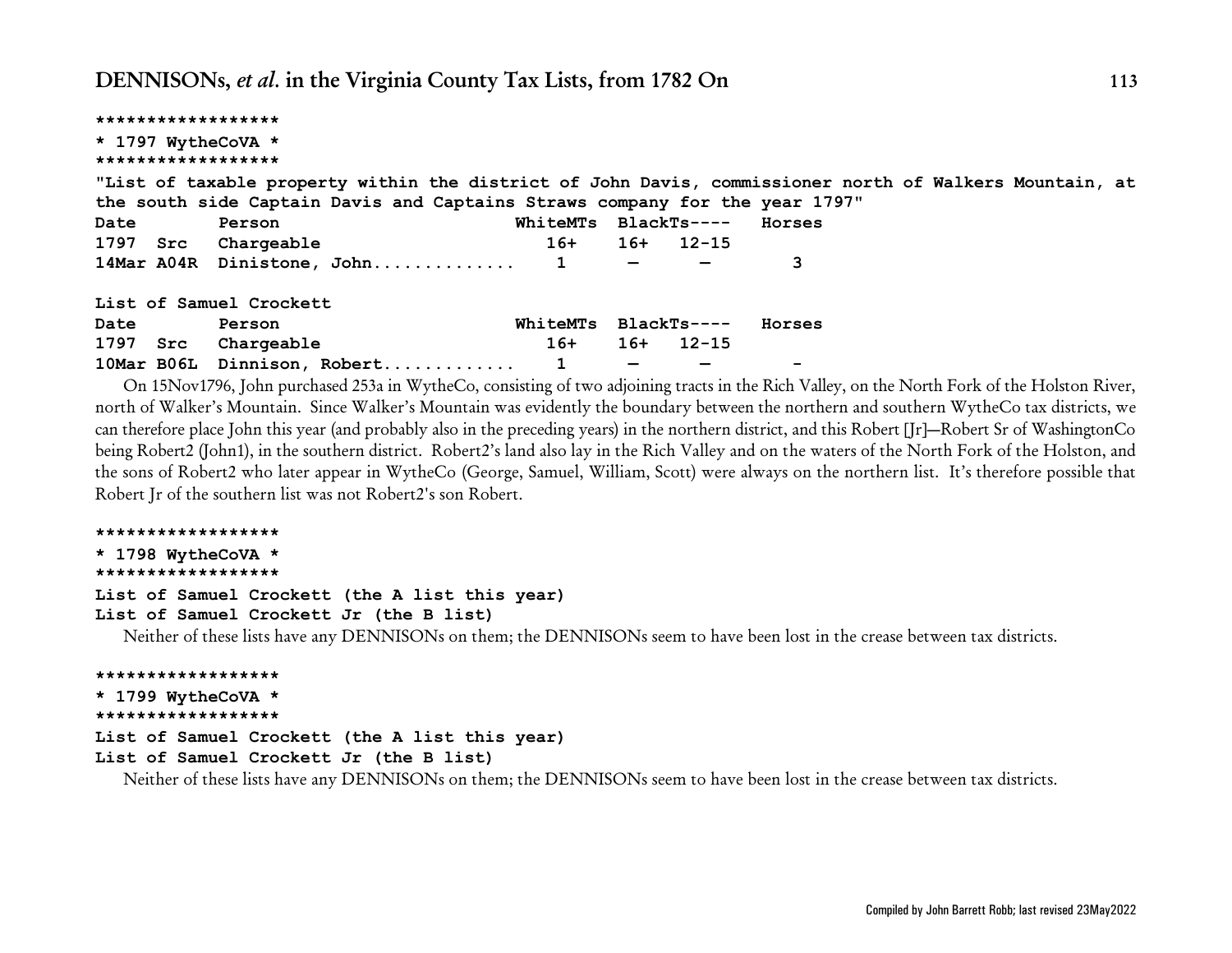**\*\*\*\*\*\*\*\*\*\*\*\*\*\*\*\*\*\* \* 1800 WytheCoVA \* \*\*\*\*\*\*\*\*\*\*\*\*\*\*\*\*\*\* List of James Newell Date Person WhiteMTs BlackTs---- Horses 1800 Src Chargeable 16+ 16+ 12-15 24May B05L Dennison, Robert............. 1 — — 1 \*\*\*\*\*\*\*\*\*\*\*\*\*\*\*\*\*\* \* 1801 WytheCoVA \* \*\*\*\*\*\*\*\*\*\*\*\*\*\*\*\*\*\* List of John Crockett Date Person WhiteMTs BlackTs---- Horses 1801 Src Chargeable 16+ 16+ 12-15 17Mar B04R Denniston, Robert............ 1 — — - \*\*\*\*\*\*\*\*\*\*\*\*\*\*\*\*\*\* \* 1802 WytheCoVA \* \*\*\*\*\*\*\*\*\*\*\*\*\*\*\*\*\*\* List of John Crockett Date Person WhiteMTs BlackTs---- Horses 1802 Src Chargeable 16+ 16+ 12-15 6Apr B05L Denniston, Robert............ 1 — — - \*\*\*\*\*\*\*\*\*\*\*\*\*\*\*\*\*\* \* 1803 WytheCoVA \* \*\*\*\*\*\*\*\*\*\*\*\*\*\*\*\*\*\* No DENNISONs this year \*\*\*\*\*\*\*\*\*\*\*\*\*\*\*\*\*\* \* 1804 WytheCoVA \* \*\*\*\*\*\*\*\*\*\*\*\*\*\*\*\*\*\* List of John Sanders Date Person WhiteMTs BlackTs---- Horses 1804 Src Chargeable 16+ 16+ 12-15 25May B06L Denniston, Robert............ 1 — — 1**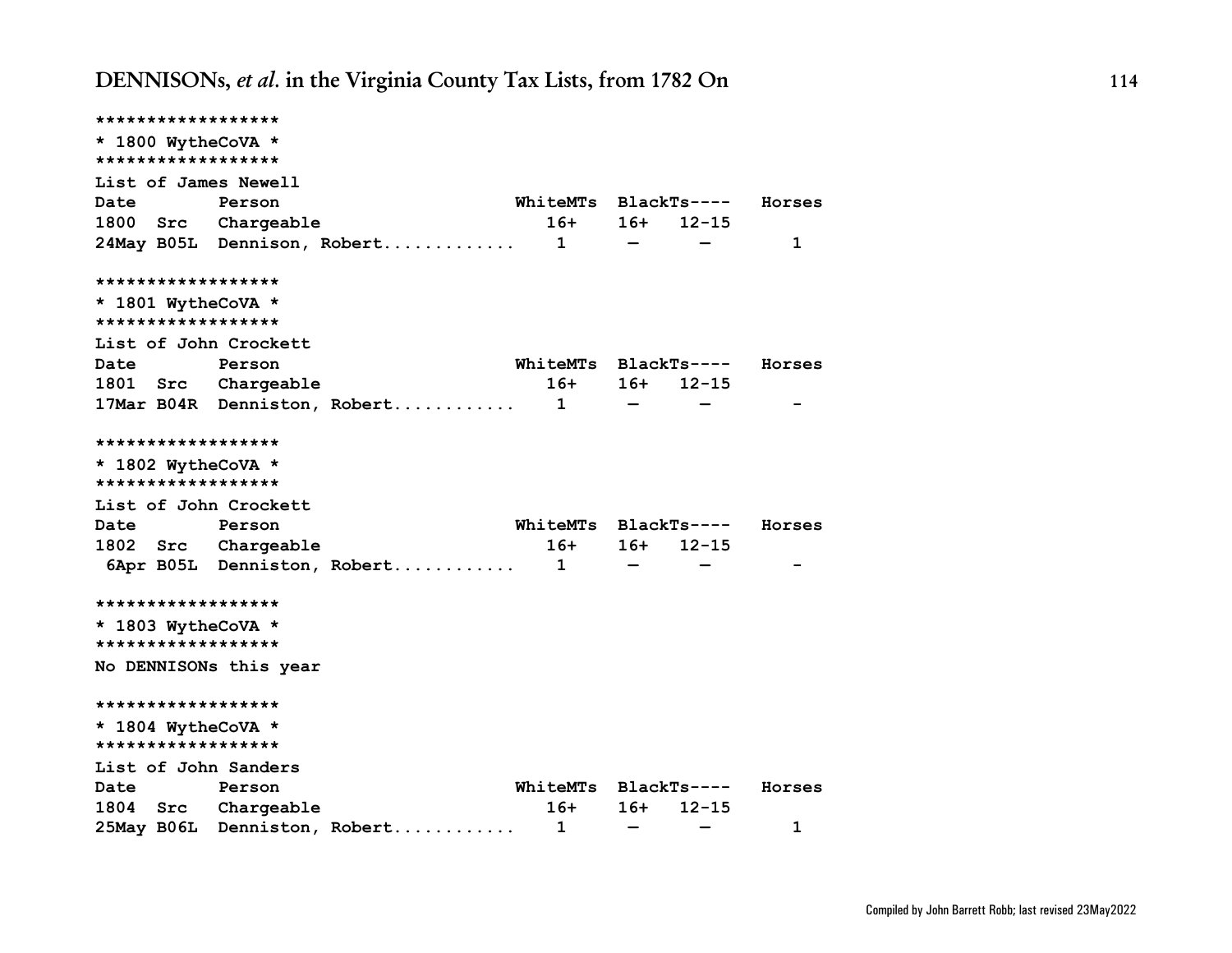| ******************   |                           |                              |                      |                                 |              |        |
|----------------------|---------------------------|------------------------------|----------------------|---------------------------------|--------------|--------|
| * 1805 WytheCoVA *   |                           |                              |                      |                                 |              |        |
| ******************   |                           |                              |                      |                                 |              |        |
| List of John Sanders |                           |                              |                      |                                 |              |        |
| Date                 | Person                    |                              | WhiteMTs             |                                 | $BlackTs---$ | Horses |
| 1805<br>Src          | Chargeable                |                              | $16+$                | 16+                             | $12 - 15$    |        |
|                      |                           | 18May B04L Denniston, Robert | $\mathbf 1$          | $\overline{\phantom{m}}$        |              | 1      |
| ******************   |                           |                              |                      |                                 |              |        |
| * 1806 WytheCoVA *   |                           |                              |                      |                                 |              |        |
| ******************   |                           |                              |                      |                                 |              |        |
| List of John Sanders |                           |                              |                      |                                 |              |        |
| Date                 | Person                    |                              | WhiteMTs             |                                 | $BlackTs---$ | Horses |
| 1806<br>Src          | Chargeable                |                              | $16+$                | 16+                             | 12-15        |        |
|                      |                           | 30May B04R Denniston, Robert | $\mathbf 1$          | $\qquad \qquad \  \  \, \bar{}$ |              | 1      |
| ******************   |                           |                              |                      |                                 |              |        |
| * 1807 WytheCoVA *   |                           |                              |                      |                                 |              |        |
| ******************   |                           |                              |                      |                                 |              |        |
| List of John Sanders |                           |                              |                      |                                 |              |        |
| <b>Date</b>          | Person                    |                              | WhiteMTs BlackTs---- |                                 |              | Horses |
| 1807 Src             | Chargeable                |                              | $16+$                | 16+                             | $12 - 15$    |        |
|                      |                           | 30May B04R Denniston, Robert | $\mathbf{1}$         | $\overline{\phantom{m}}$        |              | 1      |
| ******************   |                           |                              |                      |                                 |              |        |
| * 1808 WytheCoVA *   |                           |                              |                      |                                 |              |        |
| ******************   |                           |                              |                      |                                 |              |        |
|                      | No VA tax lists this year |                              |                      |                                 |              |        |
| ******************   |                           |                              |                      |                                 |              |        |
| * 1809 WytheCoVA *   |                           |                              |                      |                                 |              |        |
| ******************   |                           |                              |                      |                                 |              |        |
|                      | No DENNISONs this year    |                              |                      |                                 |              |        |
|                      |                           |                              |                      |                                 |              |        |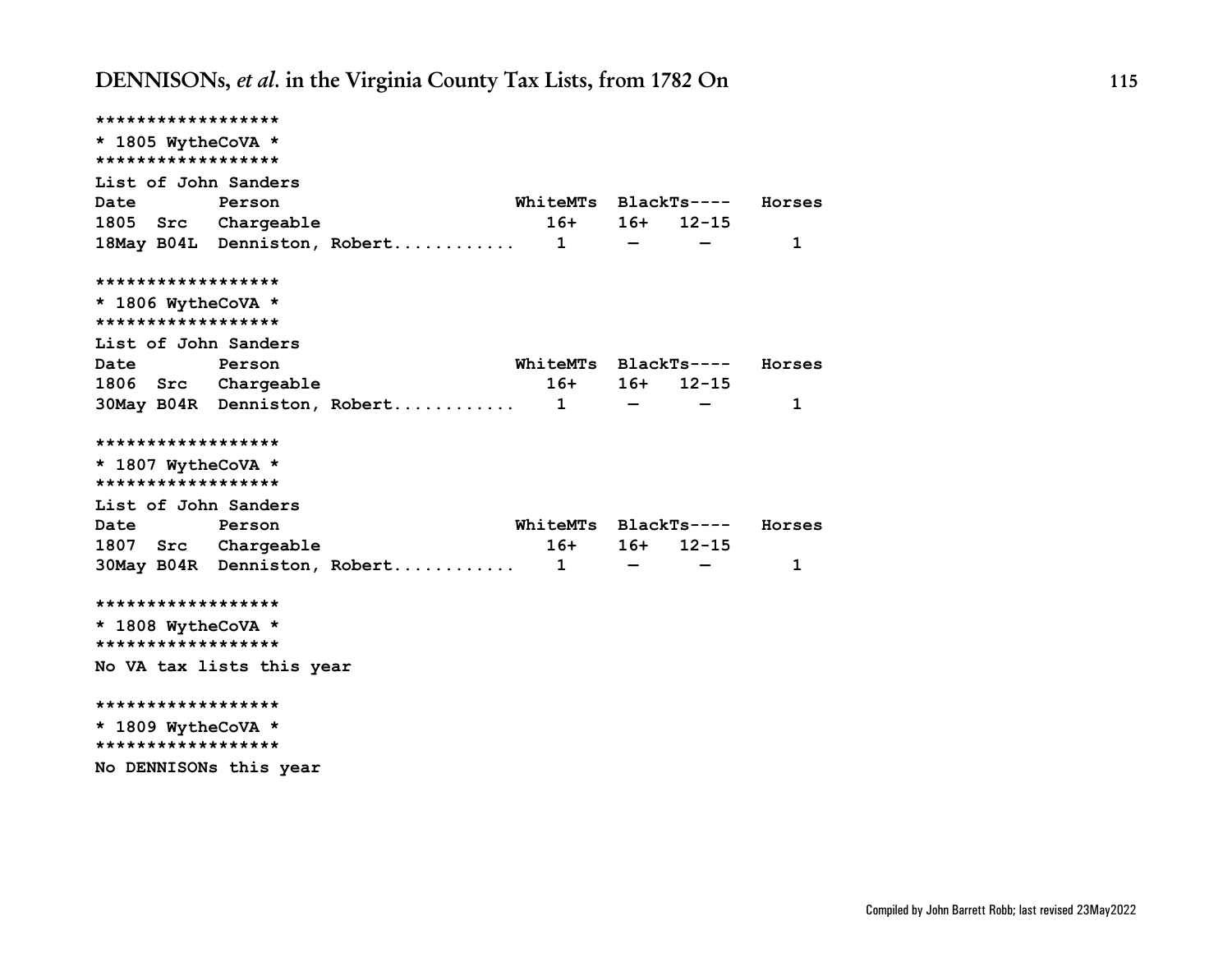|             | ******************                                                        |                      |                                                                     |             |                |
|-------------|---------------------------------------------------------------------------|----------------------|---------------------------------------------------------------------|-------------|----------------|
|             | * 1810 WytheCoVA *<br>******************                                  |                      |                                                                     |             |                |
|             | List of John Sanders                                                      |                      |                                                                     |             |                |
| Date        | <b>Person</b>                                                             | WhiteMTs BlackTs---- |                                                                     |             | Horses         |
|             | 1810 Src Chargeable                                                       | $16+$                |                                                                     | $16+ 12-15$ |                |
|             | 13Mar B05L Denniston, Robert 1                                            |                      |                                                                     |             | 3              |
|             | ******************                                                        |                      |                                                                     |             |                |
|             | * 1811 WytheCoVA *                                                        |                      |                                                                     |             |                |
|             | ******************                                                        |                      |                                                                     |             |                |
|             | List of John Stanger                                                      |                      |                                                                     |             |                |
| Date        | Person                                                                    |                      | WhiteMTs BlackTs----                                                |             | Horses         |
|             | 1811 Src Chargeable                                                       | $16+$                |                                                                     | $16+ 12-15$ |                |
|             | $12$ Mar A04L Dennison, W[illia]m 1                                       |                      | $\sim$ 100 $\sim$ 100 $\sim$                                        |             |                |
|             | List of James Newel                                                       |                      |                                                                     |             |                |
| <b>Date</b> | Person                                                                    | WhiteMTs BlackTs---- |                                                                     |             | Horses         |
|             | 1811 Src Chargeable                                                       | $16+$                | 16+                                                                 | $12 - 15$   |                |
|             | ---- A04L Dennison, Robert 1                                              |                      | $\frac{1}{2}$ and $\frac{1}{2}$ and $\frac{1}{2}$ and $\frac{1}{2}$ |             | $\overline{2}$ |
|             | From this point on, there is no consistency in labeling the A and B list; |                      |                                                                     |             |                |
|             | one needs to note the tax commmissioner to keep them straight.            |                      |                                                                     |             |                |
|             | ******************                                                        |                      |                                                                     |             |                |
|             | * 1812 WytheCoVA *                                                        |                      |                                                                     |             |                |
|             | ******************                                                        |                      |                                                                     |             |                |
|             | List of James Newell                                                      |                      |                                                                     |             |                |
| Date        | Person                                                                    | WhiteMTs BlackTs---- |                                                                     |             | Horses         |
|             | 1812 Src Chargeable                                                       | $16+$                | $16+$                                                               | $12 - 15$   |                |
|             | ---- A05L Dennison, Robert                                                | $\mathbf{1}$         |                                                                     |             | 1              |

**List of John Stanger: no DENNISONs**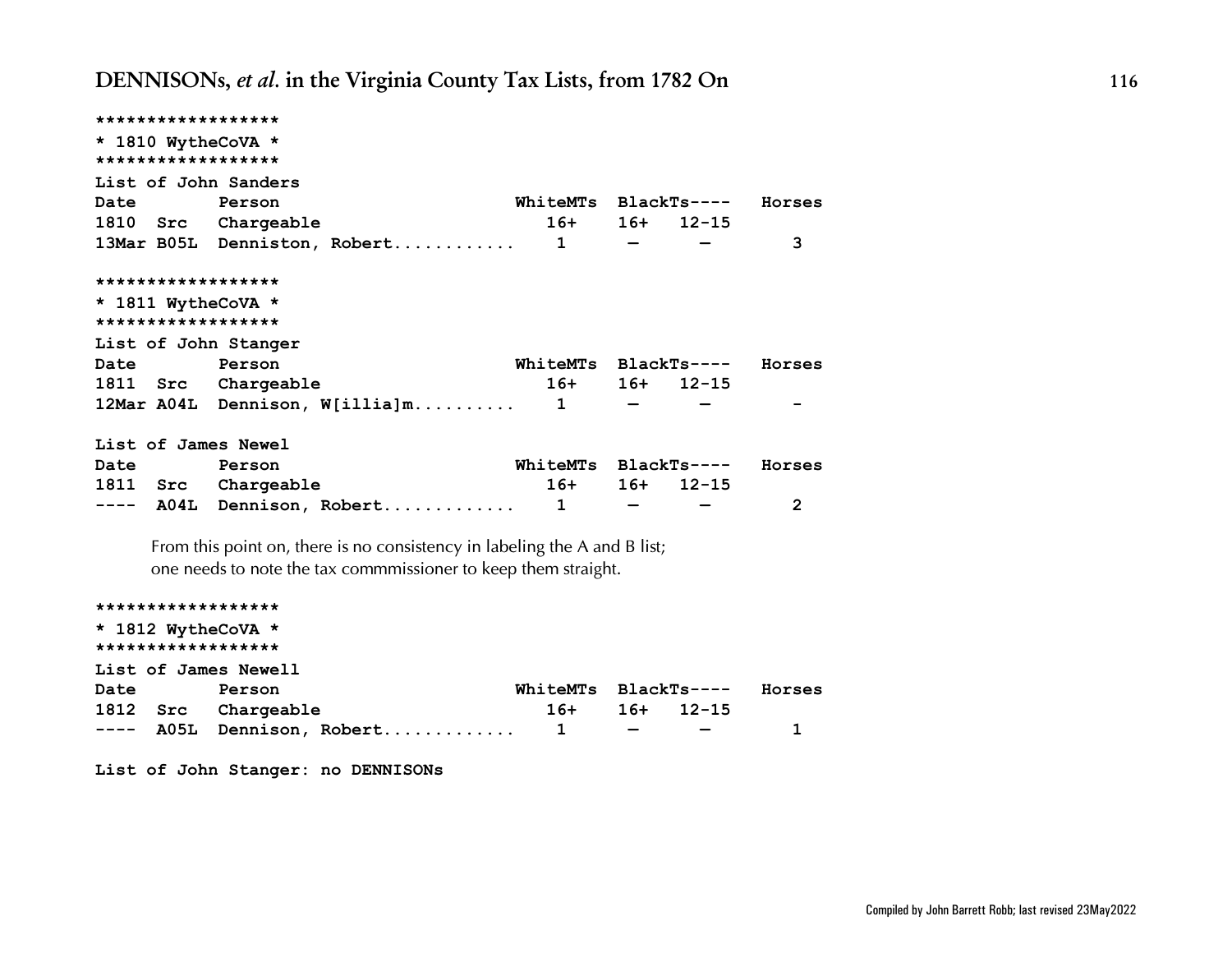| ******************    |                                        |                               |                              |                          |               |                |
|-----------------------|----------------------------------------|-------------------------------|------------------------------|--------------------------|---------------|----------------|
| * 1813 WytheCoVA *    |                                        |                               |                              |                          |               |                |
| ******************    |                                        |                               |                              |                          |               |                |
| List of James R. Kent |                                        |                               |                              |                          |               |                |
| Date                  | Person                                 | <b>WhiteMTs</b>               |                              | BlackTs----              | Horses        |                |
| 1813<br>Src           | Chargeable                             | 16+ 16+                       |                              | $12 - 15$                |               |                |
|                       | 31Mar A08 Dennison, Robert 1           |                               | $\qquad \qquad -$            |                          | 2             |                |
| ******************    |                                        |                               |                              |                          |               |                |
| * 1814 WytheCoVA *    |                                        |                               |                              |                          |               |                |
| ******************    |                                        |                               |                              |                          |               |                |
| List of James R. Kent |                                        |                               |                              |                          |               |                |
| Date                  | Person                                 | WhiteMTs BlackTs----          |                              |                          | Horses        |                |
| 1814                  | Src Chargeable                         | $16+ 16+$                     |                              | $12 - 15$                |               |                |
|                       | $31$ Mar A07 Deniston, Robert 1 -      |                               |                              |                          | 2             |                |
|                       | 15Apr A07 Dennison, Robert 1           |                               |                              |                          | 3             |                |
| List of John Stanger  |                                        |                               |                              |                          |               |                |
| Date                  | Person                                 | WhiteMTs BlackTs----          |                              |                          | Horses        |                |
| 1814<br>Src           | Chargeable                             | 16+                           | 16+                          | $12 - 15$                |               |                |
|                       | $8$ Mar B04L {Deniston, Sam[ue]1 1 -   |                               |                              |                          |               |                |
|                       | 8Mar B04L {Deniston, William           | $\mathbf{1}$ and $\mathbf{1}$ |                              |                          |               |                |
| ******************    |                                        |                               |                              |                          |               |                |
| * 1815 WytheCoVA *    |                                        |                               |                              |                          |               |                |
| ******************    |                                        |                               |                              |                          |               |                |
| List of John Stanger  |                                        |                               |                              |                          |               |                |
| Date                  | Person                                 | WhiteMTs BlackTs----          |                              |                          | Horses Cattle |                |
| 1815 Src              | Chargeable                             | $16+$                         | 16+                          | $12 - 15$                |               |                |
| ----                  | $\texttt{A05}$ {Deniston, Sam[ue]1 1 - |                               |                              |                          | $\mathbf{2}$  | 5              |
| A05<br>-----          | ${Definition, William$                 | $\mathbf{1}$                  | $\qquad \qquad \blacksquare$ |                          |               |                |
|                       | William is also taxed for a sawmill.   |                               |                              |                          |               |                |
|                       | List of John A. Sanders                |                               |                              |                          |               |                |
| Date                  | Person                                 | WhiteMTs BlackTs----          |                              |                          | Horses Cattle |                |
| 1815<br>Src           | Chargeable                             | 16+                           | 16+                          | $12 - 15$                |               |                |
|                       | 3Mar B10+ Deniston, Robert             | 1                             | $\overline{\phantom{0}}$     | $\overline{\phantom{m}}$ | 3             | $\overline{2}$ |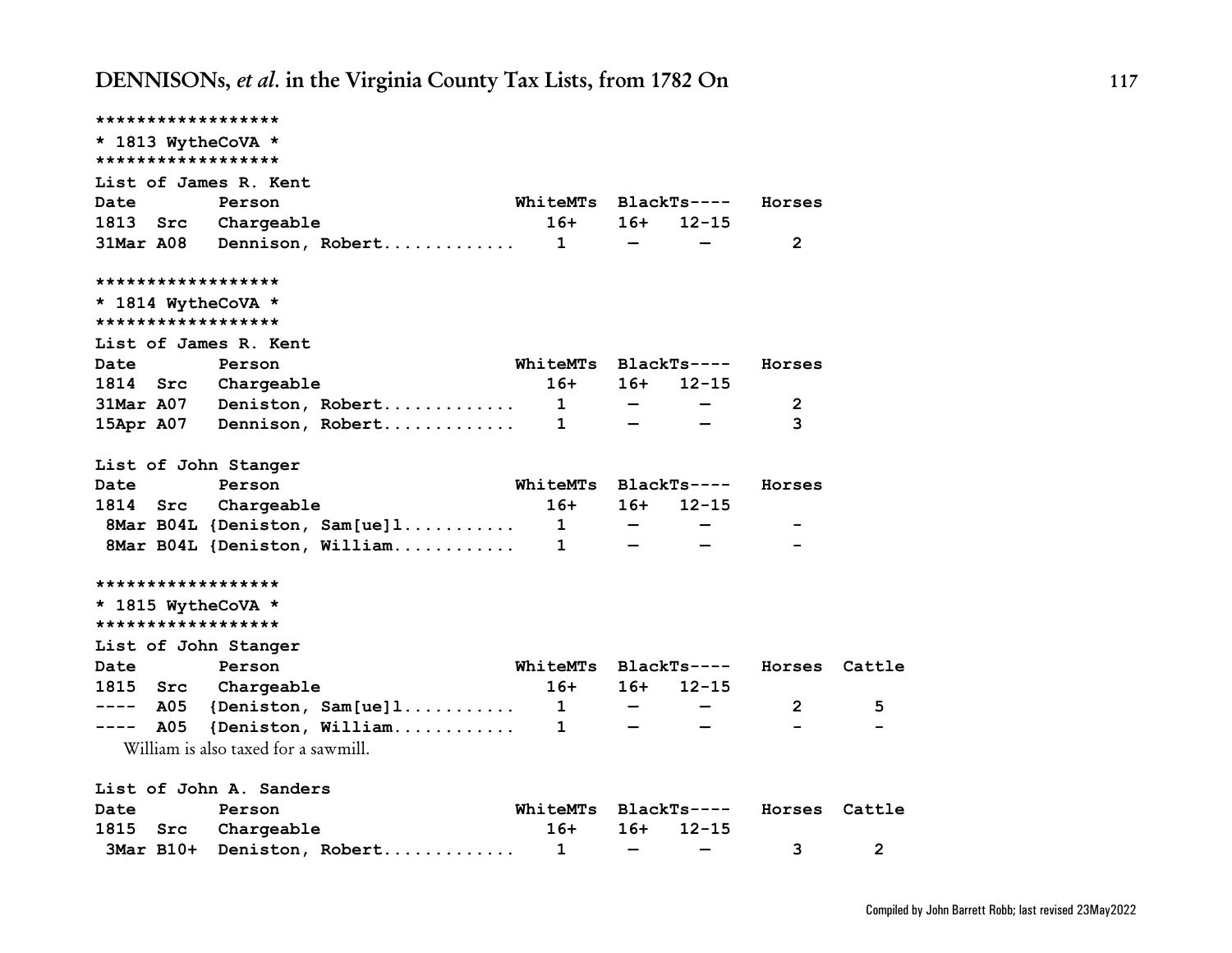| ******************   |                                    |                             |                             |                 |                |
|----------------------|------------------------------------|-----------------------------|-----------------------------|-----------------|----------------|
| * 1816 WytheCoVA *   |                                    |                             |                             |                 |                |
| ******************   |                                    |                             |                             |                 |                |
|                      | List of John A. Sanders            |                             |                             |                 |                |
| Date Person          |                                    | WhiteMTs BlackTs---- Horses |                             |                 |                |
|                      | 1816 Src Chargeable                |                             |                             | $16+ 16+ 12-15$ |                |
|                      | $4$ Apr A04 Deniston, Robert 1 - - |                             |                             |                 | $\overline{2}$ |
|                      | List of Granville Wade             |                             |                             |                 |                |
| Date                 | Person                             | WhiteMTs BlackTs---- Horses |                             |                 |                |
|                      | 1816 Src Chargeable                |                             |                             | $16+ 16+ 12-15$ |                |
|                      | 2Feb B05R Denison, William 1 - - - |                             |                             |                 | $\overline{2}$ |
|                      | 2Apr B05R Denison, George 1        |                             |                             |                 |                |
| ******************   |                                    |                             |                             |                 |                |
| * 1817 WytheCoVA *   |                                    |                             |                             |                 |                |
| ******************   |                                    |                             |                             |                 |                |
|                      | List of John A. Sanders            |                             |                             |                 |                |
| Date Person          |                                    | WhiteMTs BlackTs---- Horses |                             |                 |                |
|                      | 1817 Src Chargeable                |                             |                             | $16+ 16+ 12-15$ |                |
|                      | $21$ Mar A06R Deniston, Rhoda -    |                             |                             |                 | $\overline{2}$ |
| List of John Stanger |                                    |                             |                             |                 |                |
| Date                 | Person                             | WhiteMTs BlackTs----        |                             |                 | Horses         |
|                      | 1817 Src Chargeable                | $16+$                       | 16+                         | $12 - 15$       |                |
|                      | ---- BO6L Denniston, William 1     |                             | $\sim$ $\sim$ $\sim$ $\sim$ |                 | $\mathbf{2}$   |

*John A Sanders or Thomas Sanders continue as tax commissioners every year through 1830, but the above appearance of Rhoda Deniston, presumably the widow of Robert, is the last DENNISON who appears on their lists.*

### **\*\*\*\*\*\*\*\*\*\*\*\*\*\*\*\*\*\* \* 1818 WytheCoVA \* \*\*\*\*\*\*\*\*\*\*\*\*\*\*\*\*\*\* List of John Stanger Date Person WhiteMTs BlackTs---- Horses 1818 Src Chargeable 16+ 16+ 12-15 ---- A05R Denniston, W[illia]m......... 2 — — 3**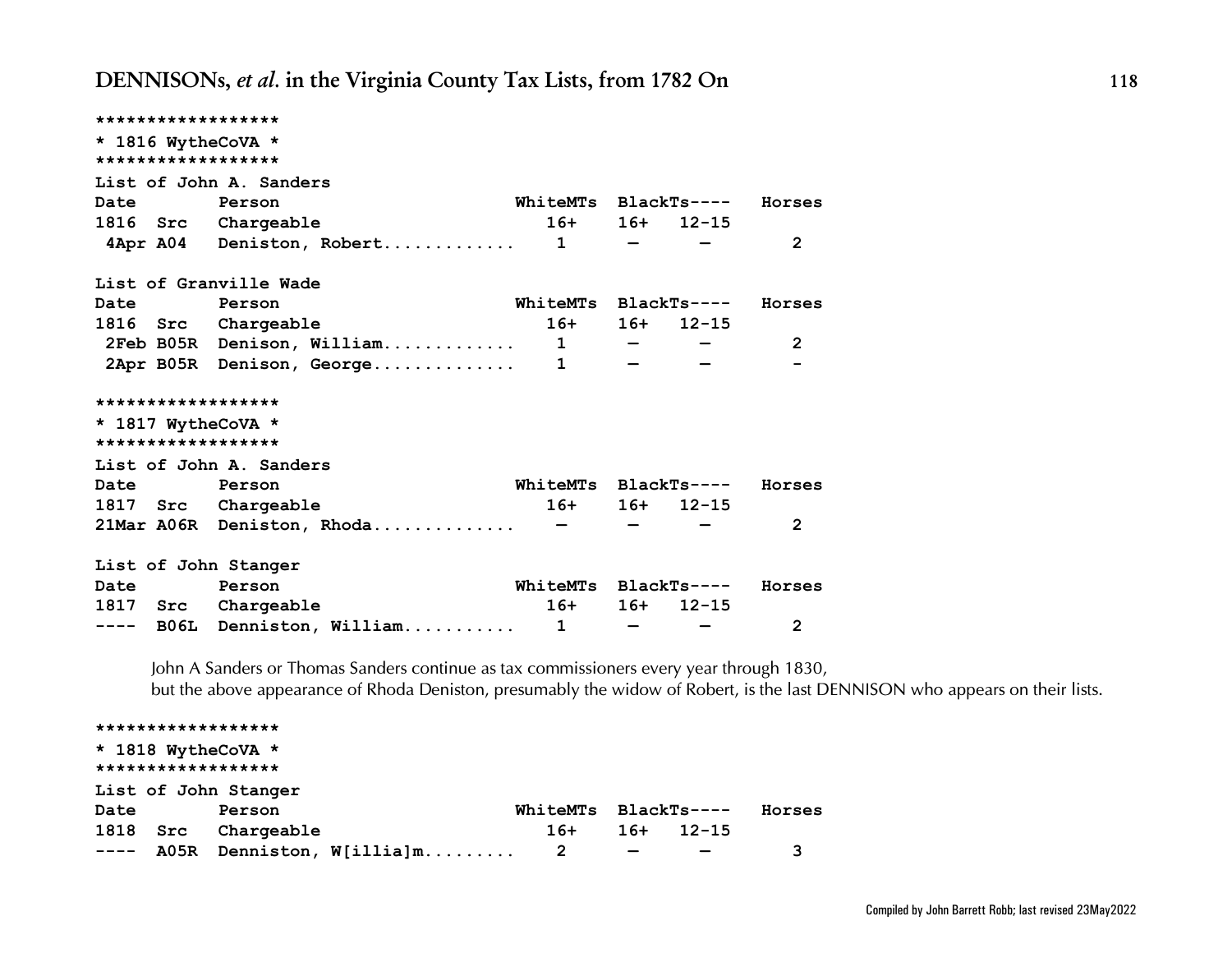| ******************                                                                                                                                                                                                                                                                                                                                                                           |                              |                          |                          |                 |              |
|----------------------------------------------------------------------------------------------------------------------------------------------------------------------------------------------------------------------------------------------------------------------------------------------------------------------------------------------------------------------------------------------|------------------------------|--------------------------|--------------------------|-----------------|--------------|
| * 1819 WytheCoVA *                                                                                                                                                                                                                                                                                                                                                                           |                              |                          |                          |                 |              |
| ******************                                                                                                                                                                                                                                                                                                                                                                           |                              |                          |                          |                 |              |
|                                                                                                                                                                                                                                                                                                                                                                                              | List of John A Sanders       |                          |                          |                 |              |
| Date Person                                                                                                                                                                                                                                                                                                                                                                                  |                              |                          | WhiteMTs BlackTs----     |                 | Horses       |
|                                                                                                                                                                                                                                                                                                                                                                                              | 1819 Src Chargeable          |                          |                          | $16+ 16+ 12-15$ |              |
|                                                                                                                                                                                                                                                                                                                                                                                              | 24Mar A07L Deniston, William | 1                        | $\overline{\phantom{m}}$ |                 | $\mathbf{2}$ |
| ******************                                                                                                                                                                                                                                                                                                                                                                           |                              |                          |                          |                 |              |
| * 1820 WytheCoVA *                                                                                                                                                                                                                                                                                                                                                                           |                              |                          |                          |                 |              |
| ******************                                                                                                                                                                                                                                                                                                                                                                           |                              |                          |                          |                 |              |
|                                                                                                                                                                                                                                                                                                                                                                                              | List of John Stanger         |                          |                          |                 |              |
| Date                                                                                                                                                                                                                                                                                                                                                                                         | Person                       | WhiteMTs BlackTs----     |                          |                 | Horses       |
|                                                                                                                                                                                                                                                                                                                                                                                              | 1820 Src Chargeable          | $16+$                    |                          | $16+ 12-15$     |              |
| $\frac{1}{2} \frac{1}{2} \frac{1}{2} \frac{1}{2} \frac{1}{2} \frac{1}{2} \frac{1}{2} \frac{1}{2} \frac{1}{2} \frac{1}{2} \frac{1}{2} \frac{1}{2} \frac{1}{2} \frac{1}{2} \frac{1}{2} \frac{1}{2} \frac{1}{2} \frac{1}{2} \frac{1}{2} \frac{1}{2} \frac{1}{2} \frac{1}{2} \frac{1}{2} \frac{1}{2} \frac{1}{2} \frac{1}{2} \frac{1}{2} \frac{1}{2} \frac{1}{2} \frac{1}{2} \frac{1}{2} \frac{$ | $A04R$ Dennison, $Sam[ue]1$  | $\overline{\phantom{a}}$ | $\overline{\phantom{m}}$ |                 |              |
|                                                                                                                                                                                                                                                                                                                                                                                              | ---- A04R Dennison, William  | $\mathbf 1$              |                          |                 | 1            |

William's is the only household in the 1820 USCensus for WytheCo, but it includes a young man aged 16-25 who may be either his brother Samuel, or, more likely Scott, who is listed by name in the 1821 tax records.

```
******************
* 1821 WytheCoVA *
******************
List of John Stanger
Date Person BlackTs Horses
1821 Src Chargeable 12+
13Apr B05L Denniston, William........... — 3
13Apr B05R Denniston, Scott............. — 1
******************
* 1822 WytheCoVA *
******************
List of John Stanger
Date Person WhiteMTs BlackTs---- Horses
1822 Src Chargeable 16+ 16+ 12-15
 4May A04R Dennison, Sam[ue]l........... 1 — — 1
```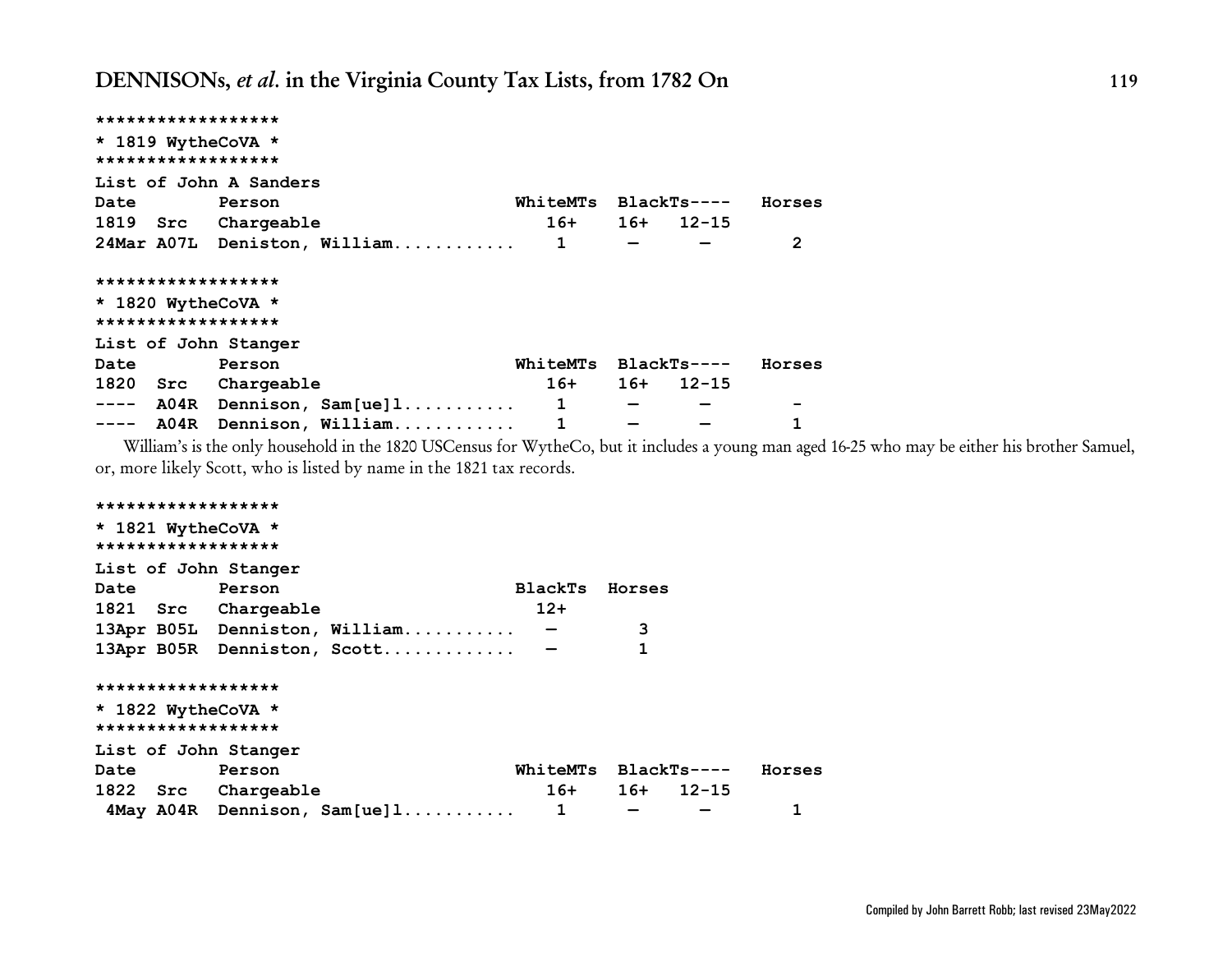| ****************** |                                |                      |                                                       |             |                |
|--------------------|--------------------------------|----------------------|-------------------------------------------------------|-------------|----------------|
| * 1823 WytheCoVA * |                                |                      |                                                       |             |                |
| ****************** |                                |                      |                                                       |             |                |
|                    | List of George W Davis         |                      |                                                       |             |                |
| Date Person        |                                | WhiteMTs BlackTs---- |                                                       |             | Horses         |
|                    | 1823 Src Chargeable            | $16+$                |                                                       | $16+ 12-15$ |                |
|                    | 4May A05R Deniston, Samuel 1   |                      | $\overline{\phantom{a}}$ and $\overline{\phantom{a}}$ |             | 1              |
| ****************** |                                |                      |                                                       |             |                |
| * 1824 WytheCoVA * |                                |                      |                                                       |             |                |
| ****************** |                                |                      |                                                       |             |                |
|                    | List of George W Davis         |                      |                                                       |             |                |
| Date               | <b>Person</b>                  | WhiteMTs BlackTs---- |                                                       |             | Horses         |
|                    | 1824 Src Chargeable            | $16+$                | 16+                                                   | $12 - 15$   |                |
|                    | 10Apr A05R {Deniston, Samuel 1 |                      | $\sim$ $\sim$ $\sim$ $\sim$ $\sim$                    |             | $\overline{2}$ |
|                    |                                |                      |                                                       |             | $\mathbf{1}$   |
| ****************** |                                |                      |                                                       |             |                |
| * 1825 WytheCoVA * |                                |                      |                                                       |             |                |
| ****************** |                                |                      |                                                       |             |                |
|                    | List of George W Davis         |                      |                                                       |             |                |
| Date Person        |                                | WhiteMTs BlackTs---- |                                                       |             | Horses         |
|                    | 1825 Src Chargeable            | $16+$                | $16+$                                                 | $12 - 15$   |                |
|                    | ---- B05L Deniston, Samuel 1   |                      |                                                       |             | 1              |
| ****************** |                                |                      |                                                       |             |                |
| * 1826 WytheCoVA * |                                |                      |                                                       |             |                |
| ****************** |                                |                      |                                                       |             |                |
|                    | List of George W Davis         |                      |                                                       |             |                |
| Date               | Person                         | WhiteMTs BlackTs---- |                                                       |             | Horses         |
|                    | 1826 Src Chargeable            | $16+$                | $16+$                                                 | $12 - 15$   |                |
|                    | ---- A05L Deniston, Samuel     | $\mathbf{1}$         | $\overline{\phantom{m}}$                              |             | 1              |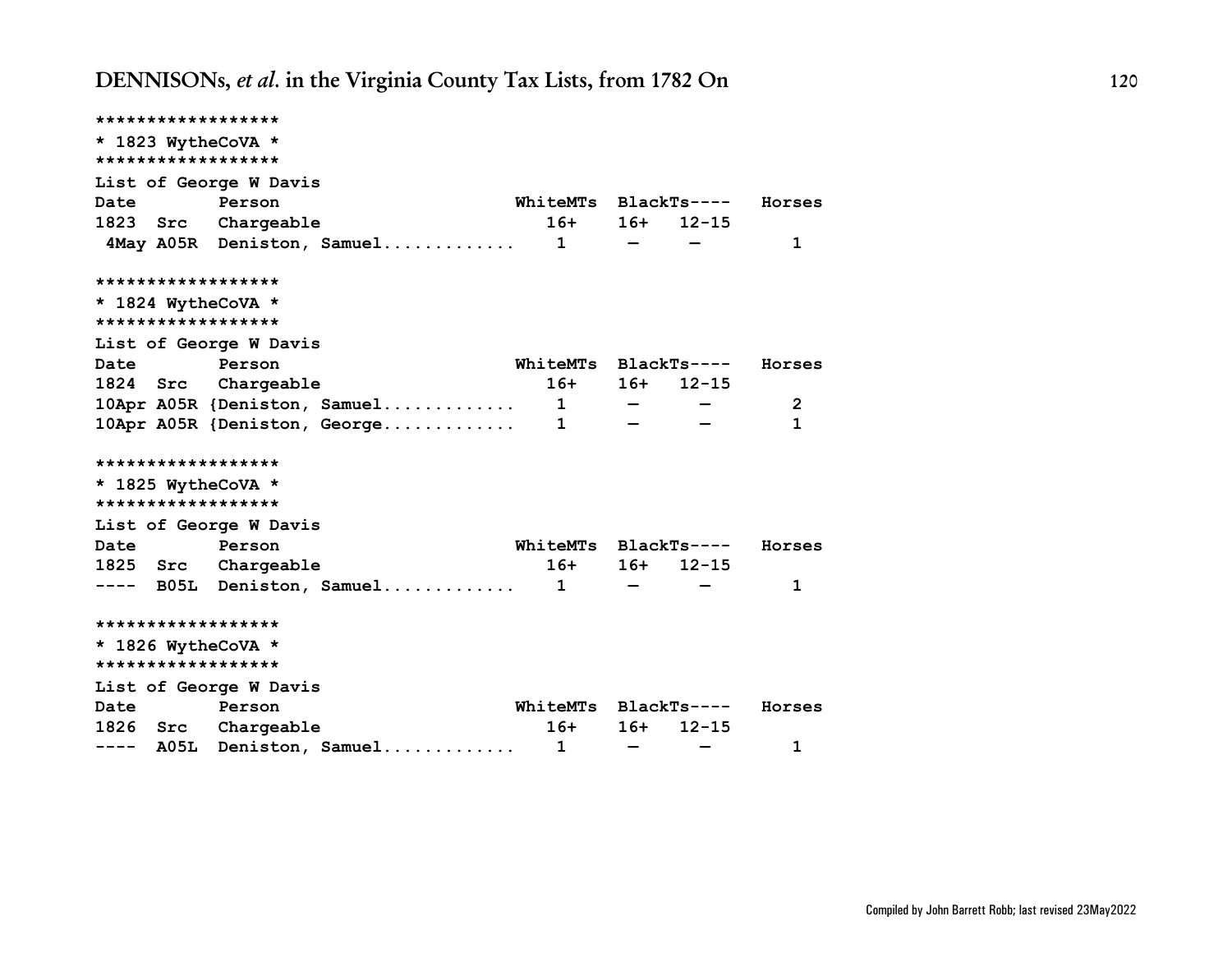**\*\*\*\*\*\*\*\*\*\*\*\*\*\*\*\*\*\* \* 1827 WytheCoVA \* \*\*\*\*\*\*\*\*\*\*\*\*\*\*\*\*\*\* List of George W Davis Date Person WhiteMTs BlackTs---- Horses 1827 Src Chargeable 16+ 16+ 12-15 9Feb B05R Deniston, Scott.............. 1 — — 1 11Mar B06L Deniston, Samuel............. 1 — — - \*\*\*\*\*\*\*\*\*\*\*\*\*\*\*\*\*\* \* 1828 WytheCoVA \* \*\*\*\*\*\*\*\*\*\*\*\*\*\*\*\*\*\* List of George W Davis Date Person WhiteMTs BlackTs---- Horses 1828 Src Chargeable 16+ 16+ 12-15 14Mar A05L Deniston, Scott.............. 1 — — 1 \*\*\*\*\*\*\*\*\*\*\*\*\*\*\*\*\*\* \* 1829 WytheCoVA \* \*\*\*\*\*\*\*\*\*\*\*\*\*\*\*\*\*\* List of George W Davis Date Person WhiteMTs BlackTs---- Horses 1829 Src Chargeable 16+ 16+ 12-15 18Feb B06L Deniston, Scott.............. 1 — — - \*\*\*\*\*\*\*\*\*\*\*\*\*\*\*\*\*\* \* 1830 WytheCoVA \* \*\*\*\*\*\*\*\*\*\*\*\*\*\*\*\*\*\* List of Joseph W Davis Date Person WhiteMTs BlackTs---- Horses 1829 Src Chargeable 16+ 16+ 12-15 16Feb A06L Deniston, Scott.............. 1 — — 1**

The only DENNISON household in the 1830 USCensus for WytheCo is headed by Scott Dennison (aged 30-39).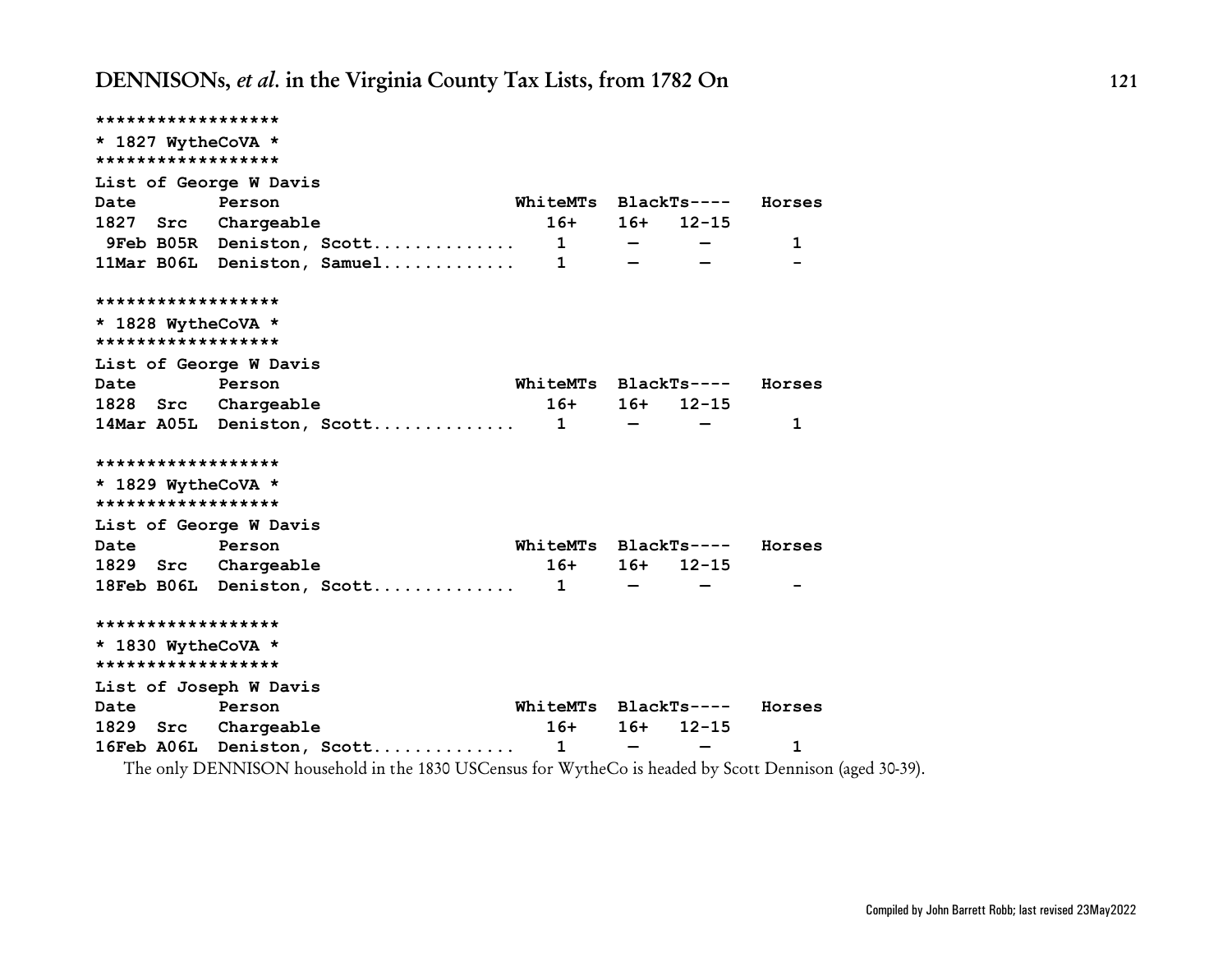### **The DENNISON Patrilineages of Virginia**

The largest patrilineage of DNA-tested DENNISONs is Patrilineage 1. This tribe of Scotch-Irish derive ultimately from an ancient Scottish gentry family, the modern spelling of whose name evolved to "Denniston", with a "t". In America, the Scotch-Irish DENNISONs were among the first settlers, first, of the Pennsylvania backcountry, and then of greater AugustaCo in the Valley of Virginia, beginning in the 1730s. The first two DENNISON Patrilineage 1 families were headed respectively by a Daniel and a John Denniston. One of Daniel's DENNISON grandsons, John, remained in AugustaCo until the 1830s, while his son and other DENNISON grandsons all ended up in Kentucky, by way of the Virginia panhandle, where possibly one or two descendant DENNISON families may have remained. The children of the rather closely related family of John (who was perhaps a second cousin once removed of Daniel), also began in Augusta, but his progeny and descendants settled primarily in the Virginia panhandle, with some filtering on into Tennessee.

DENNISON Patrilineage 2 first emerges in Pittsylvania County (created from HalifaxCo in 1767), and the descendants of this family of DENNISONs who have at least one cousin in Buckinghamshire, England, are actually of Scandinavian origin, and it is likely that the PittsylvaniaCoVA branch descended from one of the settlers of the short-lived colony called New Sweden (1638-1655), planted on the Delaware River that separates Delaware and New Jersey, and runs up as far as Philadelphia in Pennsylvania. When this colony was elbowed aside by the English, many of the settlers, most of whom arrived without permanent hereditary surnames, fanned out in various directions, joining the tide west into Pennyslvania and Maryland, and south into the Chesapeake tidewater area, and then the Virginia piedmont and "Southside".

A third patrilineage of Virginia DENNISONs, now denominated Patrilineage 5,first appears in Fauquier County, in the northern Virginia piedmont, that runs north to south along the eastern slopes of the Blue Ridge Mountains. Most of these made the leap due west, over the mountains, in the early 1800s to the wilds of HarrisonCo, in now West Virginia. It is not at present known where they came from.

Then there is the family of John & Mary DENNISON, who first appear about 1782 around Back Creek, in the westernmost portion of Augusta County, in the Valley. This couple had sons named John, Thomas, and Jonathan, and at least a couple of daughters. DNA testing shows that this family is unrelated by blood to any of the preceding Virginia DENNISON patrilineages, although since at present we have only one tested descendant of this family of John of BackCreek, via his son Jonathan, it is theoretically possible that this line nominally derives from one of the other DENNISON lines, by way of an [NPE \(Non-Paternity](http://www.johnbrobb.com/JBRdna.htm#NPE) Event). The sons of this family moved on into the Appalachians, into BathCo and then other Virginia and Kentucky counties farther west, and the largest number of counties whose personal property tax records have been abstracted here track their progress.

The annual Virginia personal property tax lists (as well as the corresponding land tax lists, which aren't dealt with here) supply much of the evidence that we have for all of these DENNISON patrilineages, so it is important to cultivate a thorough understanding of the lists, and how they were compiled in order to interpret and evaluate them correctly. Their value as evidence stems both from the fact that they were compiled every year, and from their near completeness across all Virginia counties from 1782 (or whenever the county was founded) on well into the 1800s. And the more complete this collection of DENNISON abstracts is (especially if it is supplemented by the corresponding land tax records), the more convincingly we can parse this collection of DENNISON data into individuals and families.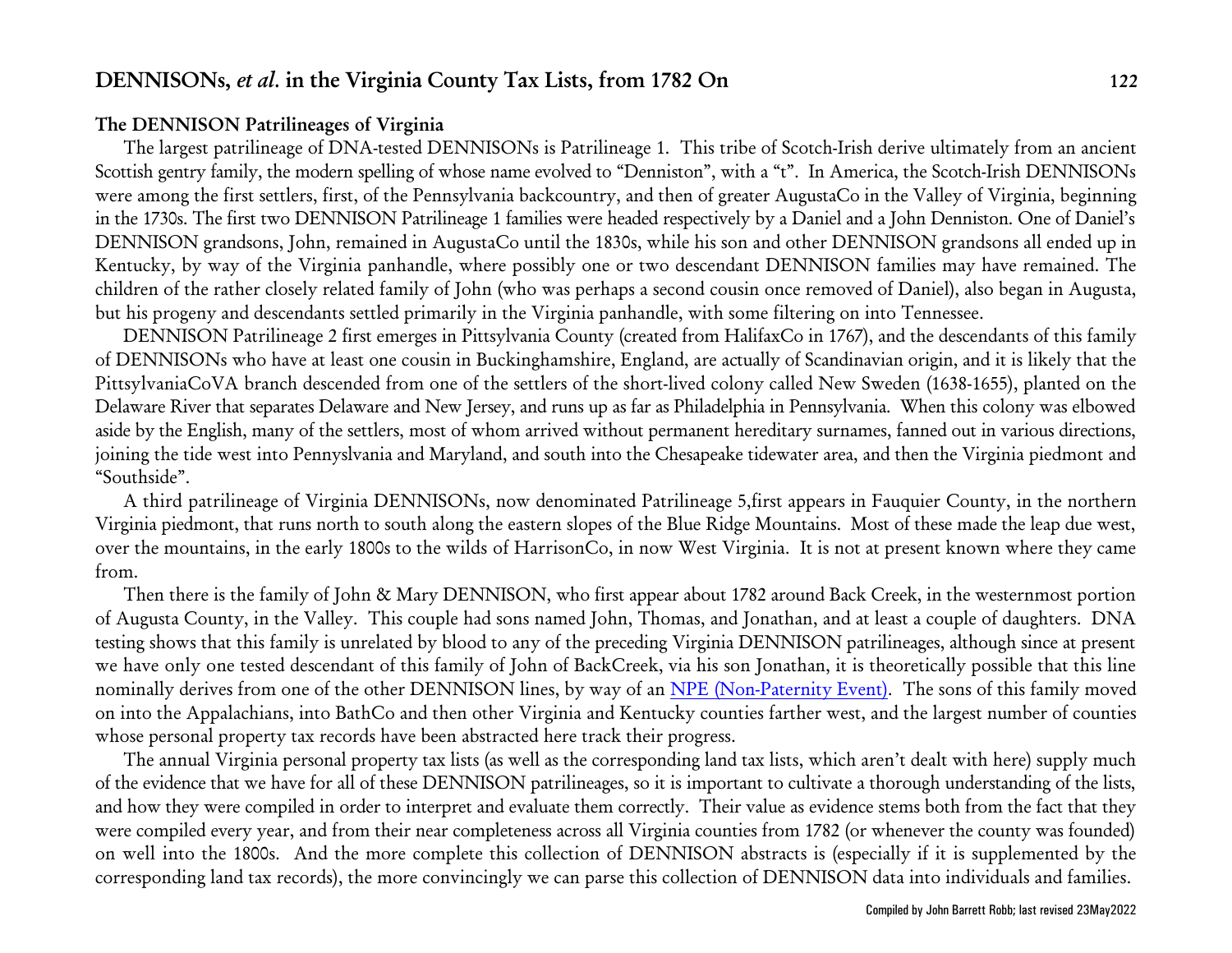### **A Comprehensive Survey of All the DENNISON in Virginia, 1787, 1790, and 1800**

The only years for which there are comprehensive name indexes of the Virginia personal property tax lists are 1787, 1790, and 1800. The tax records of 1787 jave been fully abstracted in a set of published volumes titled *The 1787 Census of Virginia*, while the lists for 1790 and 1800 have been indexed by [Binns Genealogy](http://www.binnsgenealogy.com/VirginiaTaxListCensuses/), thus creating surrogates for the missing USCensuses for Virginia of those years. However, the index for 1800 is missing a number of the western counties, including BathCo, which was created from AugustaCo in 1791, but I have myself canvassed the tax records of the most promising western counties for DENNISONs page by page, and year by year, so the indexes merely provide reassurance that I haven't missed any promising counties.

For the year 1790, DENNISONs ("Dennison"s and "Denison"s) are found only in the counties of Augusta (Mary, widow), Middlesex (Jonathan), Fauquier (John, Isaac, and James), Greensville (James), Washington (John), and the Independent City of Petersburg (William). The first of these, Mary, widow, is the wife and mother in the family we are here focusing on, while Jonathan of tidewater MiddlesexCo is not only so remote as to be highly improbable, he can be ruled out conclusively because he made a will not long after 1800 in which he did not name a son Jonathan. I know nothing about the DENNISONs of Greensville and the City of Petersburg, but neither of these areas was a jumping off place for settlers of the Appalachian region, while John of WashingtonCo was a descendant of the unrelated Scotch-Irish "Denniston" families of AugustaCo, designated Patrilineage 1 in the DENNISON DNA project. That leaves the FauquierCo DENNISONs of the VA Piedmont, who are indeed known to have made the jump to western VA in the early 1800s, but a descendant of that line has been DNA-tested and has been shown to be unrelated to a descendant of Jonathan of LawrenceCoOH—unless one of these ancestral lines features a fairly recent NPE, which is not very likely.

By the year 1800, the trail of the family of Jonathan is well established in BathCo, and Jonathan himself appears there in the list of 1802, however, for the record, the Binns 1800 personal property tax list index (which is missing BathCo and many others) turns up DENNISONs in the counties of Augusta (John), Fauquier, Greensville, Middlesex (Jonathan again), Pittsylvania (James), and Wythe (Robert). Of these John of AugustaCo and Robert of WytheCo (adjacent to WashingtonCo in the VA panhandle) belong to Patrilineage 1, James of Pittsylvania is of the unrelated DENNISON Patrilineage 2 line, and the DENNISONs of FauquierCo, who were shortly to make the leap west over the mountains to HarrisonCoVA, belong to Patrilineage 3.

It will thus be seen that virtually all of the VA DENNISON families who sent, or might have sent offshoots west in the Appalachians, can be accounted for, leaving only the family of John & Mary of western Augusta and Bath Counties that might have included Jonathan as a son, and lo and behold, it is only in the same counties as the other provable sons of this family (John and Thomas) that we find Jonathan, from 1802 on.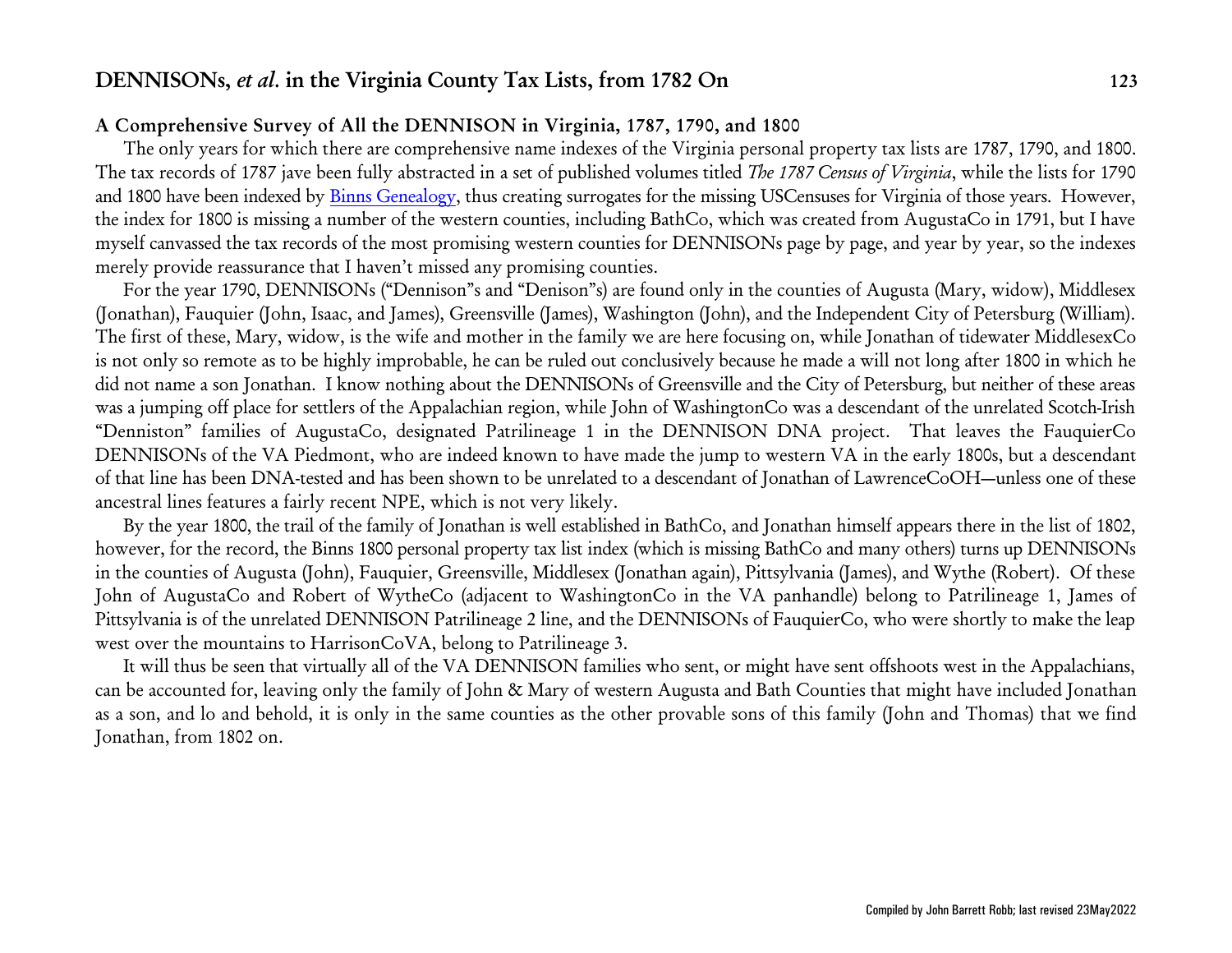## **Tracking Jonathan Dennison of Lawrence County, Ohio, back to his Natal Family**

My principal research focus of late has been to find and follow through the annual Virginia tax list records one particular family of western Virginia DENNISONs, which I shall identify here as the conjugal family of John & Mary Dennison of Back Creek, in present day Bath County, Virginia. However, since in the process I have either abstracted or considered the records for all the counties descendant from Bath's parent, the greater AugustaCo which, when it began functioning in 1745 extended in principal as far west as the Mississippi River, this report has ended up as a compendium of abstracts of many of the western Virginia counties in which DENNISONs are to be found. I have also abstracted many of the known or likely in-laws and neighbors, where these were relevant to identifying my DENNISON subjects.

Altogether, I have been quite comprehensive in my search for DENNISONs, considering the personal property tax lists of virtually all of these western Virginia tax records, at least for the period roughly from 1777 through about 1810, with an especial focus on the middle and northwestern counties that were hived off from greater AugustaCo in chunks beginning with Botetourt in 1770, but I have also, for a previous DENNISON research project, searched the PP tax records of the panhandle counties of Washington and Wythe where other DENNISONs are known to have early settled, and have made abstracts for these areas, which I have also taken into account, though I am not reproducing those abstracts here. It appears that all the DENNISONs of Washington and Wythe were of the Scotch-Irish Denniston family (note the "t"-spelling), known at the DENNISON DNA project as Patrilineage 1.<sup>[5]</sup>

However, while I have considered all of the western Virginia, and also the eastern Kentucky counties, I have only examined and abstracted from the most promising, as indicated above. I've included MontgomeryCo in my abstracts here, even though it appears that the only DENNISONs to be found there were also descendants of the Patrilineage 1 line, because there is one much later record linking Jonathan to MontgomeryCo, and I wanted to make it clear that there are no other traces of him, or of his putative relatives, there.

These tax records, in combination with the unique given name Jonathan and his association with brothers John and Thomas, have made it possible to trace this lineage back from Appalachian Ohio, Kentucky, and Tennessee, to BathCo and AugustaCo Virginia, where evidence I had turned up in my comprehensive study of  $18^{\text{th}}$  century AugustaCo DENNISONs could be brought into play.

 $^5$ In its strictest sense (and simplifying a bit), the term "<u>[patrilineage](http://www.johnbrobb.com/JBRdna.htm#patrilineage)</u>" in this context refers to the male line descendants of the earliest known patriarch who bore a particular surname. In ordinary discourse we would say that different patrilineages are completely unrelated to each other by blood. DNA testing can reliably sort males into the right patrilineages. In a looser sense, "patrilineage" might be used to refer to all the descendants of a particular patriarch, female as well as male.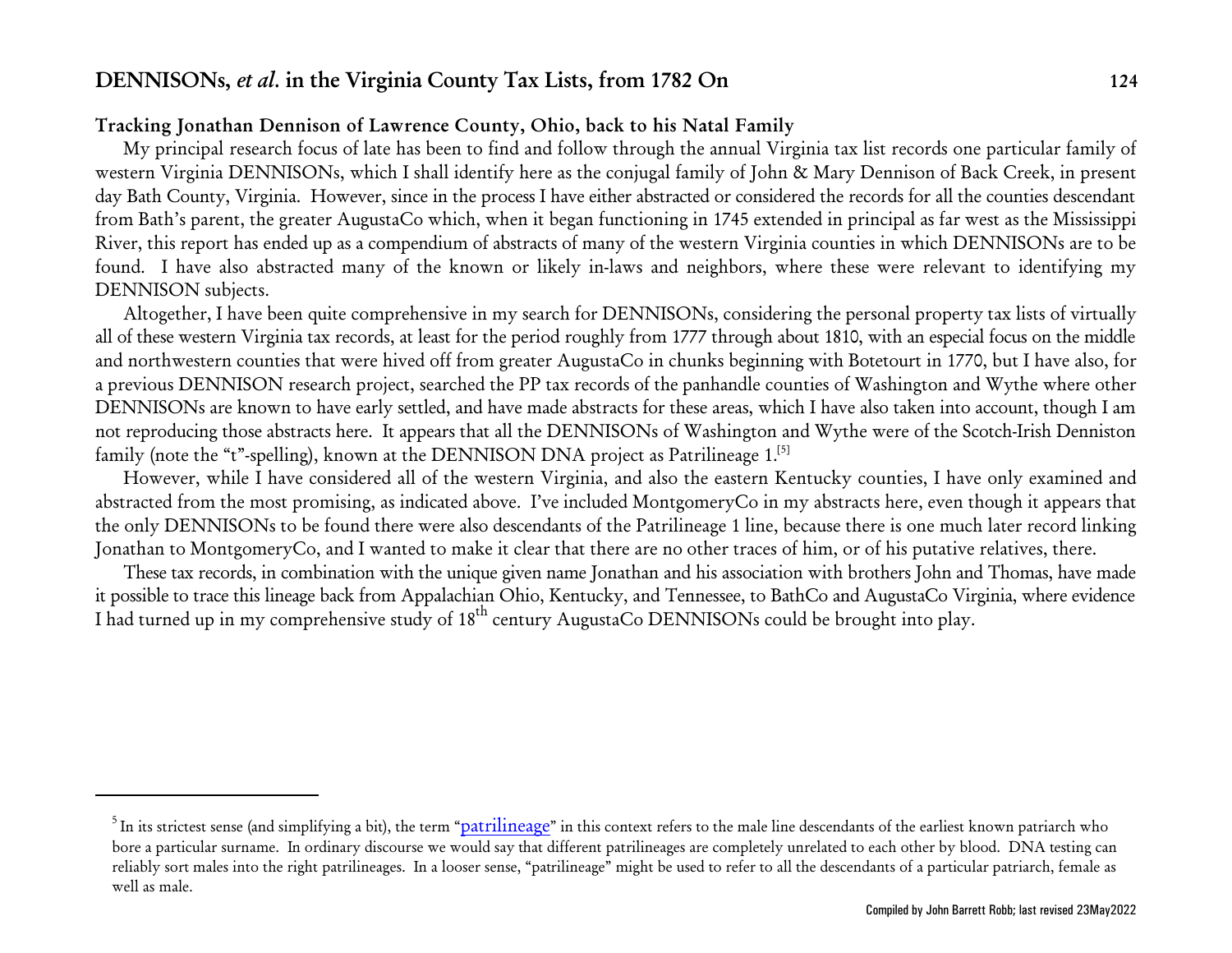### **Notes on the DENNISONs of Augusta County, Virginia**

By 1782 when the new Commonwealth county tax regimen had been legislated into existence, there were two distinct, mutually unrelated DENNISON patrilineages represented in AugustaCo. The DENNISON family from which DENNISON Surname DNA Project member Dale Edwin Dennison descends lived in the far west of AugustaCo from 1782-1790, when that area was hived off to help make the newly formed BathCo, and these DENNISONs continued there for a number of years. I've done a detailed study for Dale and traced his DENNISON ancestors into southernmost Ohio, over the succeeding decades.

The main line of DENNISONs who pioneered in AugustaCo as early as 1738, belonged an entirely different patrilineage, which I've identified as [DENNISON Patrilineage 1](http://www.johnbrobb.com/JBR-DEN-1.htm). The link is to the Y-Chromosome DNA genealogical project I've created for members of this patrilineage who've had their yDNA tested at Family Tree DNA. You will find there detailed descendancies for many of the branches of this extensive tree.

This DENNISON patrilineage in America descends primarily from two early AugustaCoVA immigrants, the first of whom was Daniel<sup>1</sup>, who settled about 1738 in Beverley Manor, near present day Staunton, the county seat of AugustaCo, in the broad and fertile Valley of Virginia. Daniel<sup>1</sup> had a single son, Daniel<sup>2</sup>, but Daniel<sup>2</sup> had many children, including six sons, all but one of whom had migrated to Kentucky by 1800. Linked to the DENNISON Patrilineage 1 Project page you will find lengthy, evidence-rich reports on both Daniel<sup>1</sup> and his descendants, and on the stay at home AugustaCo son, John $^3$  (Daniel $^{2^\prime}\!\!\!.1$ ).

The other AugustaCo DENNISON Patrilineage 1 immigrant, John1, first appears in AugustaCo in 1756, and was dead by 1776, leaving, it appears, three sons. Of these, Robert2 settled in WashingtonCoVA in the panhandle, and he had numerous sons himself, who spread out into other panhandle counties, and into Tennessee, particularly Jefferson and Grainger Cos. TN. The limited evidence regarding John1, and also the John1 DENNISON of Dale Dennison's patrilineage, has been compiled and presented in Appendix A to my Daniel<sup>1</sup> DENNISON report, but the DENNISON Patrilineage 1 Project page also has very extensive descendancies for the descendants of John1 of Patrilineage1.

## **Some More Detail on Daniel<sup>1</sup> and Descendants in AugustaCoVA**

In the decades just before making the big jump to Kentucky, Daniel $^1$ 's only son Daniel $^2$  and several of his sons, had relocated from central AugustaCo to the northwest, to an area around Dry River, a tributary of North River (the north fork of the Shenandoah River) in what as of 1778 became southern RockinghamCo. Then, about 1785, all but Daniel<sup>2</sup>'s son John<sup>3</sup> departed, and John himself sold most of his (now) RockinghamCo land and moved south back across the AugustaCo border to the Naked Creek area a few miles to the west and south of North River, which now formed part of the boundary between Rockingham to the north and Augusta to the south. Naked Creek, like Dry River, drains into North River (the north fork of the Shenandoah), and it is in this area around North River that all the remaining DENNISON descendants of Patrilineage 1 are to be found through at least 1860.

John<sup>3</sup> (Daniel<sup>2</sup>-1) retained an interest in a 44a tract around Dry River that he had surveyed on 1Dec1790 and patented on 5Apr1792, but he most likely sold this land shortly thereafter since his relocation to Naked Creek proved permanent; if he didn't, though, this